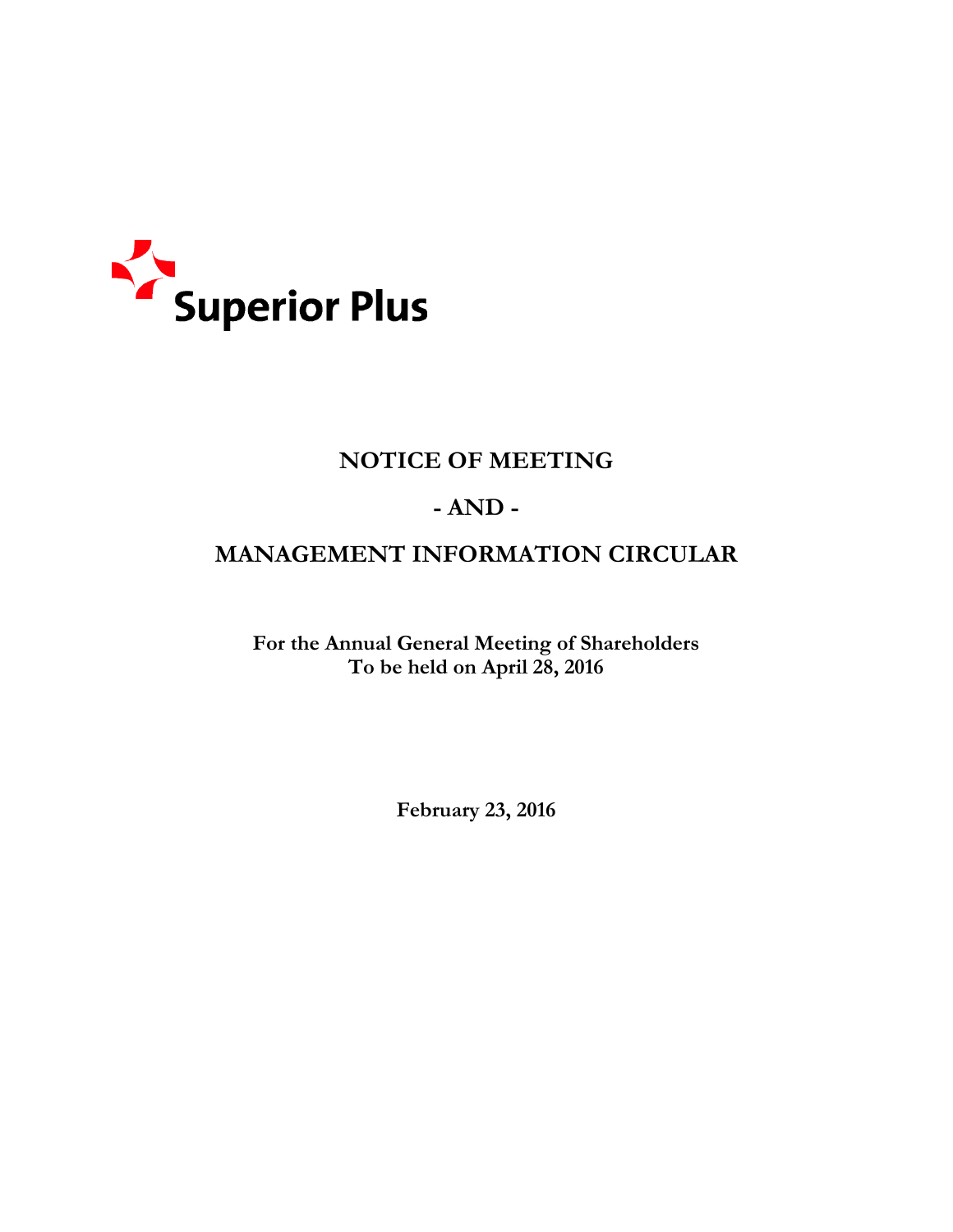

Letter to Shareholders

Dear Shareholder,

Superior's board of directors is pleased to present the 2016 management information circular. This document tells you about your voting rights as a Shareholder and the items we will be discussing at the annual meeting of shareholders to be held in Toronto at the Metro Toronto Convention Centre on April 28, 2016. The circular includes comprehensive information on Superior's corporate governance practices and about how the executives and directors are compensated.

Superior experienced several changes to the Board last year. Jim MacDonald resigned on May 1, 2015 at the conclusion of the annual shareholder meeting. I would personally like to thank Jim on behalf of the entire Board for his contribution and dedication to Superior over the past 15 years.

During 2015, the Board ran a successful recruitment process with the assistance of an expert advisor adding two new directors with skills and experience that add to the diversity of skills, experience and expertise on the Board. Mr. Bradeen, who was elected by Shareholders on May 1, 2015, brings additional financial expertise and significant experience in completing and integrating acquisitions. Mr Harrison, who joined on August 12, 2016, has significant experience and knowledge of U.S. and international businesses as well as considerable experience in transportation, logistics and industrial distribution. With Superior's Board now at ten members, four of which have joined in the past two years, I am confident we have assembled an energetic and engaged group with the right skills and talent to oversee Superior's business and provide strategic direction to management.

Also in 2015, under the direction of the corporate governance and nominating committee, the Board engaged an outside expert to complete a formal Board evaluation and conduct one on one interviews with each of the Board members. On the basis of that work, we made certain process improvements around strategy, communication and efficiency.

Last year Superior's executive compensation was approved by 93.5% of the votes cast by Shareholders. The Board believes that linking compensation to corporate performance, strategic objectives and individual performance enables Superior to attract and retain high quality personnel and creates alignment with Shareholders. The executive compensation program is discussed in more detail in the circular.

Finally, in October 2015, Superior agreed to acquire Canexus Corporation in exchange for shares of Superior. This acquisition, which remains subject to regulatory review, is the largest in Superior's history and, from a strategic perspective, was undertaken to enhance Superior's specialty chemicals platform and the long term sustainability of that business.

Sincerely,

"David P. Smith"

David P. Smith, Chairman of the Board of Directors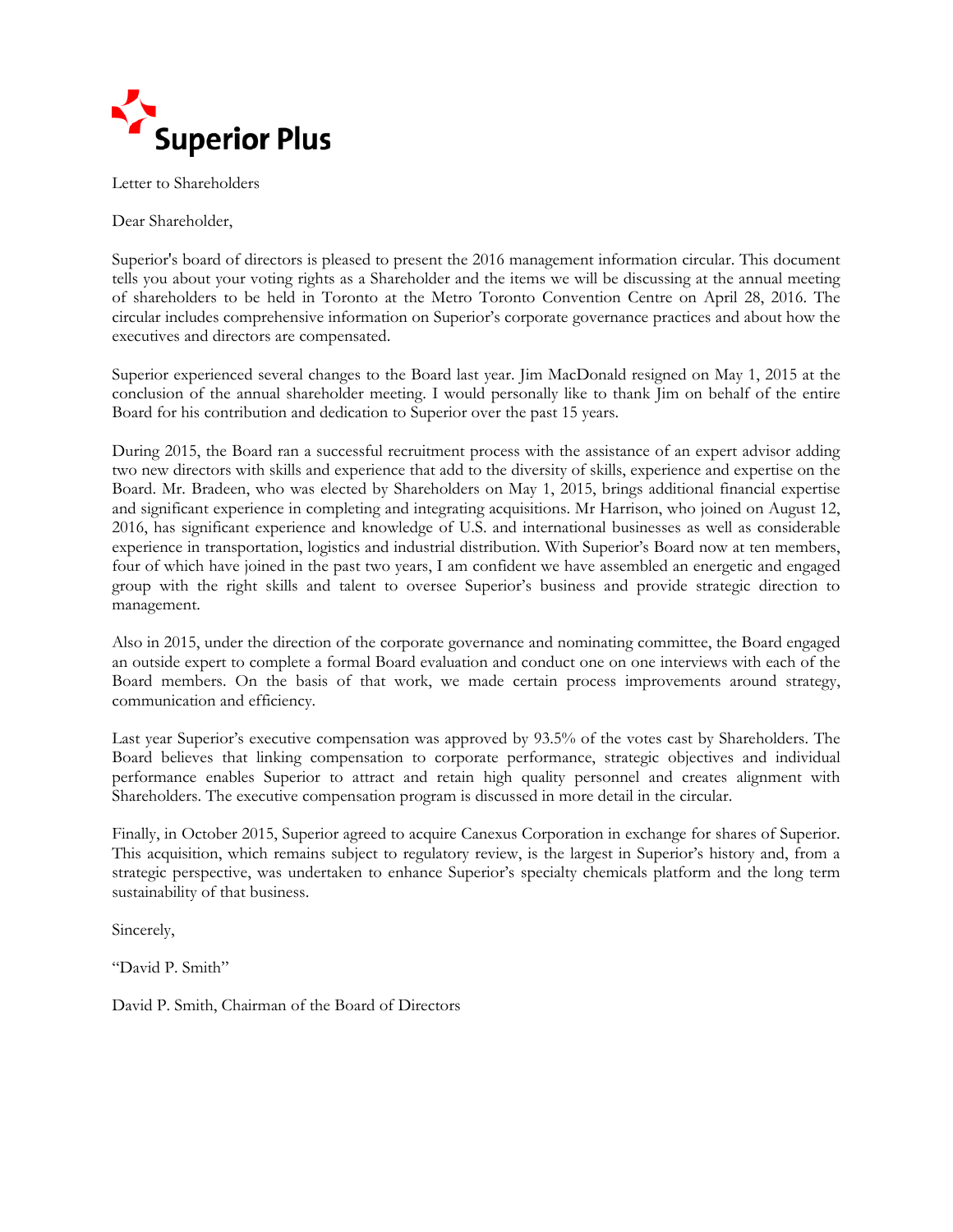

# **NOTICE OF ANNUAL MEETING**

NOTICE IS HEREBY GIVEN that an annual general meeting (the "**Meeting**") of Shareholders of Superior Plus Corp. (the "**Corporation**") will be held in meeting room 205AB at the Metro Toronto Convention Centre, 255 Front Street, Toronto, Ontario, Canada on Thursday, April 28, 2016, at 2:00 p.m. (Toronto time) for the following purposes:

- 1. to receive the audited consolidated financial statements of the Corporation for the year ended December 31, 2015 and the auditor's report thereon;
- 2. to elect ten (10) directors of the Corporation;
- 3. to appoint the auditor of the Corporation and to authorize the Board of Directors of the Corporation to fix its remuneration;
- 4. to hold a non-binding advisory vote on the Corporation's approach to executive compensation described in the accompanying information circular; and
- 5. to transact such other business as may properly come before the meeting or any adjournment thereof.

DATED at Toronto, Ontario, this 23rd day of February, 2016.

#### **By order of the Board of Directors of Superior Plus Corp.**

| "David P. Smith"                   | ''Luc Desjardins''                    |
|------------------------------------|---------------------------------------|
| David P. Smith                     | Luc Desjardins,                       |
| Chairman of the Board of Directors | President and Chief Executive Officer |

#### **Important Notice regarding Proxy Materials and Notice and Access Procedures**

The Corporation has elected to use the notice-and-access provisions under National Instrument 54-101 and National Instrument 51-102 ("**Notice-and-Access**") for distribution of the meeting materials to Shareholders. Notice-and-Access allows the Corporation to post electronic versions of its proxy-related materials on the System for Electronic Document Analysis and Retrieval ("**SEDAR**") and on its website, rather than mailing paper copies to Shareholders. Shareholders will still receive this Notice of Meeting and a form of proxy (or voting instruction form if applicable) and may choose to receive a paper copy of the meeting materials in accordance with the instructions set forth below.

The meeting materials will be available on the Corporation's website at www.superiorplus.com as of February 26, 2016. The meeting materials will also be available under the Corporation's profile on SEDAR at www.sedar.com as of February 26, 2016. The use of this alternative means of delivery is more environmentally friendly as it will help reduce paper use and it will also reduce the Corporation's printing and mailing costs. Shareholders are reminded to review the meeting materials prior to voting.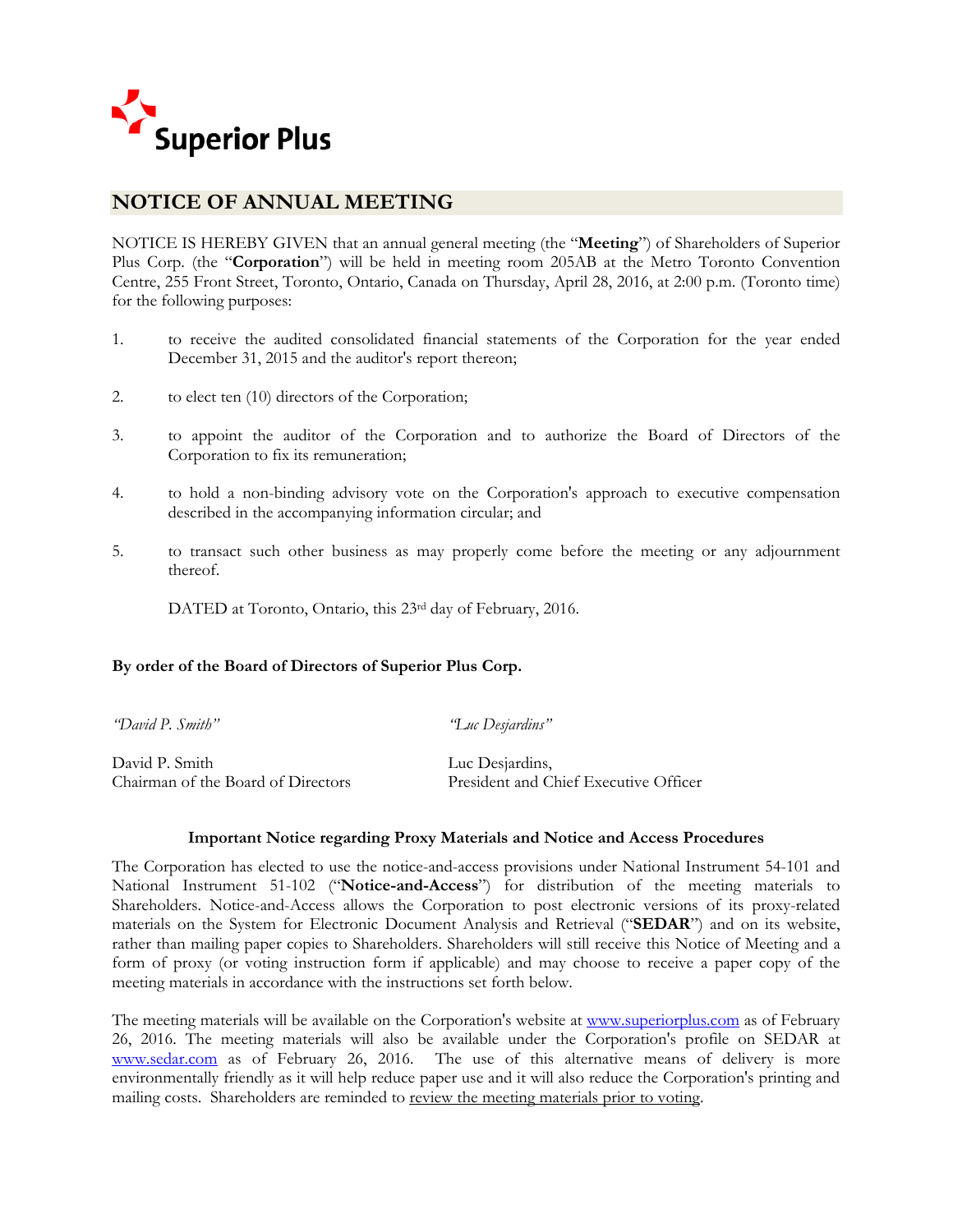The Corporation has elected to use procedures known as "stratification" in relation to the use of the Notice and-access. Stratification occurs when a reporting issuer using Notice-and-Access provides a paper copy of proxy-related materials to some Shareholders but not others. A paper copy of the information circular accompanying this notice and the Corporation's audited consolidated financial statements for the year ended December 31, 2015 and related Management's Discussion and Analysis as at December 31, 2015 and for the years ended December 31, 2015 and 2014 will be mailed to the Corporation's registered shareholders and beneficial shareholders who previously provided standing instructions to receive such information. If you are a beneficial shareholder who has not provided such instructions you will receive only a notice-and-access notification and a voting instruction form.

Any Shareholder who wishes to receive a paper copy of the meeting materials, at no cost to them, may request copies from the Corporation at 401-200 Wellington Street West, Toronto, Ontario M5V 3C7, Fax: (416) 340-6030, Toll Free: (866) 490-7587 or by email at  $\frac{info(\partial_{\text{superiorplus.com}})}{info(\partial_{\text{superiorplus.com}})}$ .

A Shareholder may also use this toll-free number to obtain additional information about how Notice and Access works. Requests for paper copies should be made as soon as possible, but must be received no later than March 27, 2016 in order to allow sufficient time for Shareholders to receive and review the meeting materials and return the proxy form or voting instruction form prior to the proxy deadline.

Shareholders who are unable to attend the meeting in person are requested to complete, date and sign the enclosed form of proxy (or voting instruction form, as applicable) and return it, in the envelope provided, to Computershare Trust Company of Canada, Proxy Department, 9th Floor, 100 University Avenue, Toronto, Ontario M5J 2Y1, so that it is received no later than 2:00 p.m. (Toronto time) on April 26, 2016.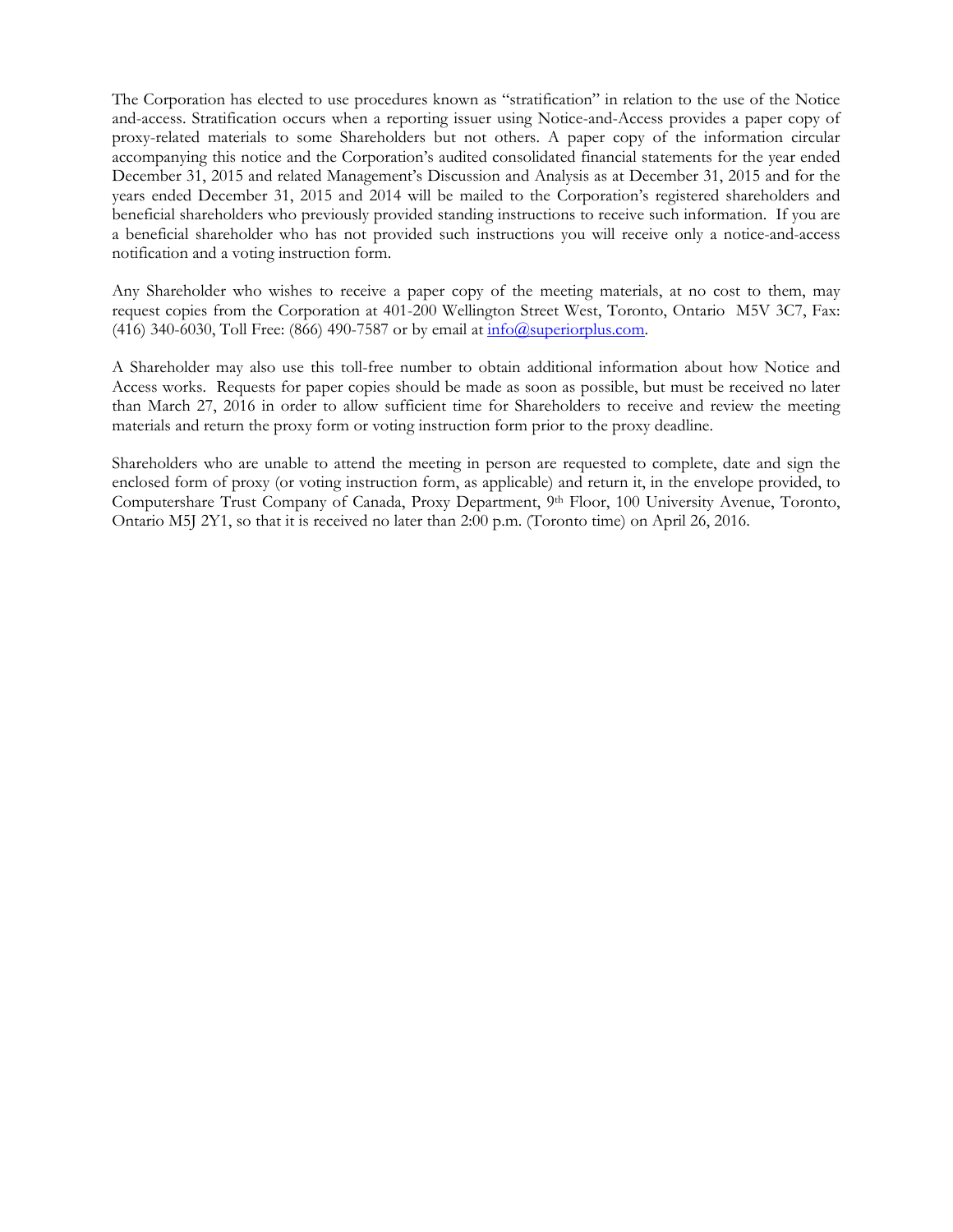# **INFORMATION CIRCULAR**

#### TABLE OF CONTENTS

| $\text{MATTERS TO BE ACTED UPON AT THE MEETING  \textit{\dots} \textit{\dots} \textit{\dots} \textit{\dots} \textit{\dots} \textit{\dots} \textit{\dots} \textit{\dots} \textit{\dots} \textit{\dots} \textit{\dots} \textit{\dots} \textit{\dots} \textit{\dots} \textit{\dots} \textit{\dots} \textit{\dots} \textit{\dots} \textit{\dots} \textit{\dots} \textit{\dots} \textit{\dots} \textit{\dots} \textit{\dots} \textit{\dots} \textit{\dots} \textit{\dots} \textit{\dots} \textit{\dots} \textit{\dots} \textit{\dots} \textit{\dots} \textit{\dots} \textit{\$ |  |
|---------------------------------------------------------------------------------------------------------------------------------------------------------------------------------------------------------------------------------------------------------------------------------------------------------------------------------------------------------------------------------------------------------------------------------------------------------------------------------------------------------------------------------------------------------------------------|--|
|                                                                                                                                                                                                                                                                                                                                                                                                                                                                                                                                                                           |  |
|                                                                                                                                                                                                                                                                                                                                                                                                                                                                                                                                                                           |  |
|                                                                                                                                                                                                                                                                                                                                                                                                                                                                                                                                                                           |  |
|                                                                                                                                                                                                                                                                                                                                                                                                                                                                                                                                                                           |  |
|                                                                                                                                                                                                                                                                                                                                                                                                                                                                                                                                                                           |  |
|                                                                                                                                                                                                                                                                                                                                                                                                                                                                                                                                                                           |  |
|                                                                                                                                                                                                                                                                                                                                                                                                                                                                                                                                                                           |  |
|                                                                                                                                                                                                                                                                                                                                                                                                                                                                                                                                                                           |  |
|                                                                                                                                                                                                                                                                                                                                                                                                                                                                                                                                                                           |  |
|                                                                                                                                                                                                                                                                                                                                                                                                                                                                                                                                                                           |  |
|                                                                                                                                                                                                                                                                                                                                                                                                                                                                                                                                                                           |  |
|                                                                                                                                                                                                                                                                                                                                                                                                                                                                                                                                                                           |  |
|                                                                                                                                                                                                                                                                                                                                                                                                                                                                                                                                                                           |  |
|                                                                                                                                                                                                                                                                                                                                                                                                                                                                                                                                                                           |  |
|                                                                                                                                                                                                                                                                                                                                                                                                                                                                                                                                                                           |  |
|                                                                                                                                                                                                                                                                                                                                                                                                                                                                                                                                                                           |  |
|                                                                                                                                                                                                                                                                                                                                                                                                                                                                                                                                                                           |  |
|                                                                                                                                                                                                                                                                                                                                                                                                                                                                                                                                                                           |  |
|                                                                                                                                                                                                                                                                                                                                                                                                                                                                                                                                                                           |  |
|                                                                                                                                                                                                                                                                                                                                                                                                                                                                                                                                                                           |  |
|                                                                                                                                                                                                                                                                                                                                                                                                                                                                                                                                                                           |  |
|                                                                                                                                                                                                                                                                                                                                                                                                                                                                                                                                                                           |  |
|                                                                                                                                                                                                                                                                                                                                                                                                                                                                                                                                                                           |  |
|                                                                                                                                                                                                                                                                                                                                                                                                                                                                                                                                                                           |  |
|                                                                                                                                                                                                                                                                                                                                                                                                                                                                                                                                                                           |  |
|                                                                                                                                                                                                                                                                                                                                                                                                                                                                                                                                                                           |  |
|                                                                                                                                                                                                                                                                                                                                                                                                                                                                                                                                                                           |  |
|                                                                                                                                                                                                                                                                                                                                                                                                                                                                                                                                                                           |  |
|                                                                                                                                                                                                                                                                                                                                                                                                                                                                                                                                                                           |  |
|                                                                                                                                                                                                                                                                                                                                                                                                                                                                                                                                                                           |  |
|                                                                                                                                                                                                                                                                                                                                                                                                                                                                                                                                                                           |  |
|                                                                                                                                                                                                                                                                                                                                                                                                                                                                                                                                                                           |  |
|                                                                                                                                                                                                                                                                                                                                                                                                                                                                                                                                                                           |  |
|                                                                                                                                                                                                                                                                                                                                                                                                                                                                                                                                                                           |  |
|                                                                                                                                                                                                                                                                                                                                                                                                                                                                                                                                                                           |  |
|                                                                                                                                                                                                                                                                                                                                                                                                                                                                                                                                                                           |  |
|                                                                                                                                                                                                                                                                                                                                                                                                                                                                                                                                                                           |  |
|                                                                                                                                                                                                                                                                                                                                                                                                                                                                                                                                                                           |  |
|                                                                                                                                                                                                                                                                                                                                                                                                                                                                                                                                                                           |  |
|                                                                                                                                                                                                                                                                                                                                                                                                                                                                                                                                                                           |  |
|                                                                                                                                                                                                                                                                                                                                                                                                                                                                                                                                                                           |  |
|                                                                                                                                                                                                                                                                                                                                                                                                                                                                                                                                                                           |  |
|                                                                                                                                                                                                                                                                                                                                                                                                                                                                                                                                                                           |  |
|                                                                                                                                                                                                                                                                                                                                                                                                                                                                                                                                                                           |  |
|                                                                                                                                                                                                                                                                                                                                                                                                                                                                                                                                                                           |  |

All dollar amounts expressed in this Information Circular are in Canadian dollars, unless otherwise specified.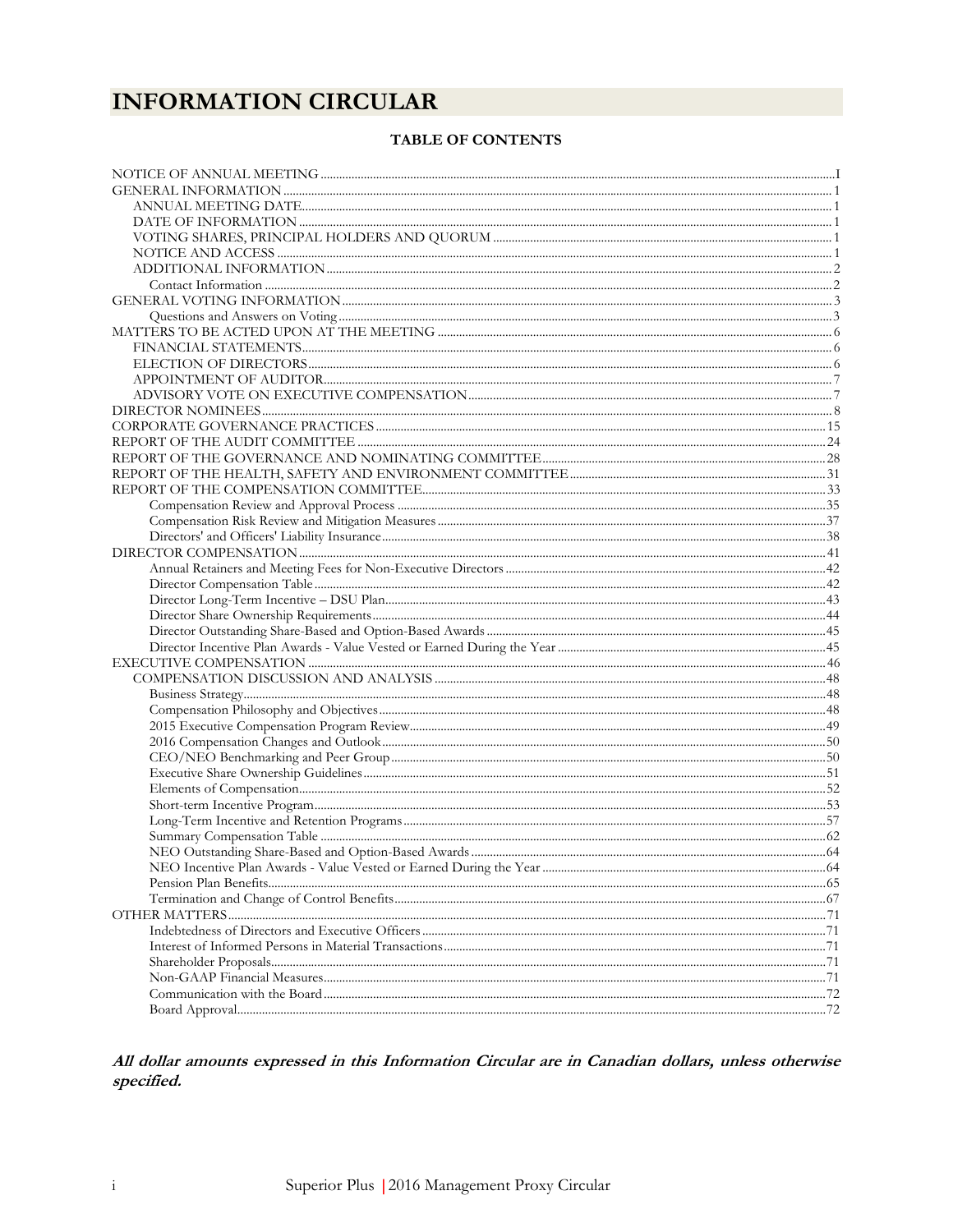# **GENERAL INFORMATION**

#### **ANNUAL MEETING DATE**

**This Information Circular is furnished in connection with the solicitation of voting proxies by management of Superior Plus Corp. (the "Corporation" or "Superior"), for use at the annual general meeting (the "Meeting") of holders of common shares ("Common Shares") of the Corporation ("Shareholders") to be held on April 28, 2016**, in meeting room 205AB at the Metro Toronto Convention Centre, 255 Front Street West, Toronto, Ontario, Canada.

#### **DATE OF INFORMATION**

Information contained in this Information Circular is given as of February 23, 2016, unless otherwise specifically stated.

#### **VOTING SHARES, PRINCIPAL HOLDERS AND QUORUM**

On February 23, 2016, the Corporation had 141,092,741 Common Shares issued and outstanding. The outstanding Common Shares are listed and posted for trading on the Toronto Stock Exchange (the "**TSX**") under the symbol "SPB". A quorum for the transaction of business at the Meeting is at least two individuals present in person at the commencement of the Meeting holding, or representing by proxy, Common Shares carrying in the aggregate not less than 5% of the votes eligible to be cast at the Meeting.

To the knowledge of the directors and officers of the Corporation as at February 23, 2016, no person beneficially owns, controls or directs, directly or indirectly, Common Shares carrying more than 10% of all voting rights attached to the outstanding Common Shares of the Corporation.

#### **NOTICE AND ACCESS**

Superior is using the "notice and access" system ("**Notice-and-Access**") adopted by the Canadian Securities Administrators ("**CSA**") for the delivery of the Information Circular and the Corporation's annual report in respect of the 2015 fiscal year, which includes management's discussion and analysis and the Corporation's audited consolidated financial statements for the fiscal year ended December 31, 2015 (collectively, the "**Meeting Materials**").

Under the Notice-and-Access system, the notice ("**Notice**") and form of proxy (or voting instruction form, as applicable) will be mailed on or before March 18, 2016 to all Shareholders of record on March 11, 2016 (the "**Record Date**"). The Notice provides instructions regarding the website availability of the Meeting Materials. Shareholders have the ability to immediately access the Meeting Materials on Superior's website and to request a paper copy of the Meeting Materials by telephone. Instructions on how to request a paper copy can be found in the Notice. The principal benefit of the Notice-and-Access system is that it reduces the environmental impact of producing and distributing paper copies of documents in large quantities.

Superior has obtained an exemption order from Corporations Canada allowing it to use Notice-and-Access rather than mailing the Information Circular to Shareholders. Superior has elected to use procedures known as "stratification" in relation to the use of the Notice-and-Access. Stratification occurs when a reporting issuer using Notice-and-Access provides a paper copy of proxy-related materials to some Shareholders but not others. A paper copy of this Information Circular and the Corporation's Annual Financial Statements and related Management's Discussion and Analysis will be mailed to all registered shareholders and to beneficial shareholders who previously provided standing instructions to receive such information.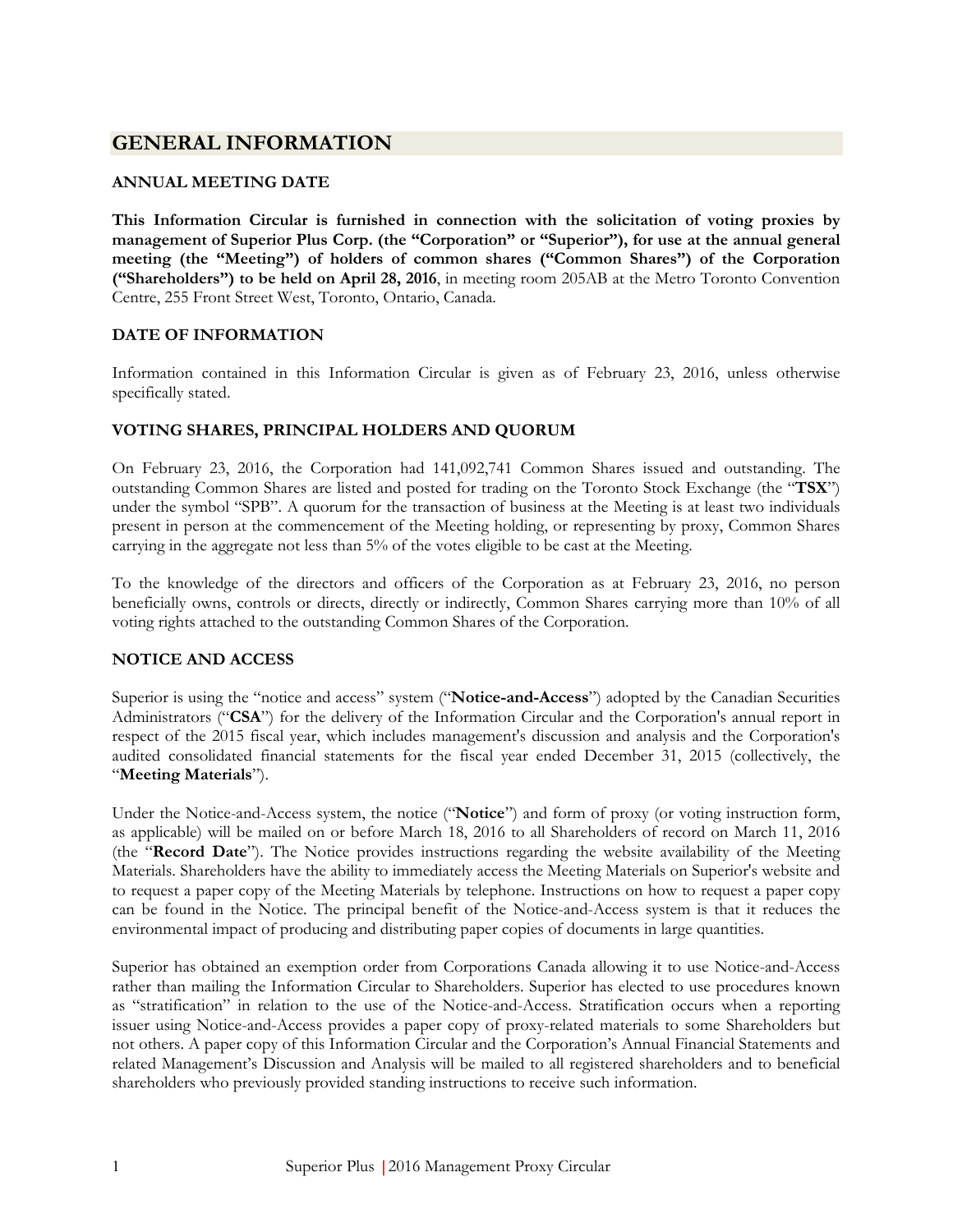Management of the Corporation does not intend to pay for intermediaries to forward the Notice and form of proxy (or voting instruction form) to beneficial Shareholders who object to their name being made known to Superior ("**OBOs**") under NI 54-101, and therefore the OBOs will not receive the Notice and voting instructions unless the OBOs' intermediary assumes the cost of delivery.

#### **ADDITIONAL INFORMATION**

Financial information is provided in the Corporation's comparative annual financial statements and management's discussion and analysis ("**MD&A**") for its most recently completed financial year. Copies of the Meeting Materials, any interim financial statements of the Corporation, and the Corporation's Annual Information Form for the fiscal year ended December 31, 2015, as filed with the applicable Canadian regulatory authorities, are available on SEDAR at www.sedar.com and on Superior's website at www.superiorplus.com and may also be obtained without charge by writing to the Vice President, Investor Relations and Treasurer at the address below:

#### **Contact Information**

| Head Office: | 401, 200 Wellington Street West<br>Toronto, Ontario, Canada<br><b>M5V 3C7</b> |
|--------------|-------------------------------------------------------------------------------|
| Telephone:   | 416-345-8050                                                                  |
| Toll-free:   | 866-490-PLUS (7587)                                                           |
| Facsimile:   | 403-340-6030                                                                  |
| Website:     | www.superiorplus.com                                                          |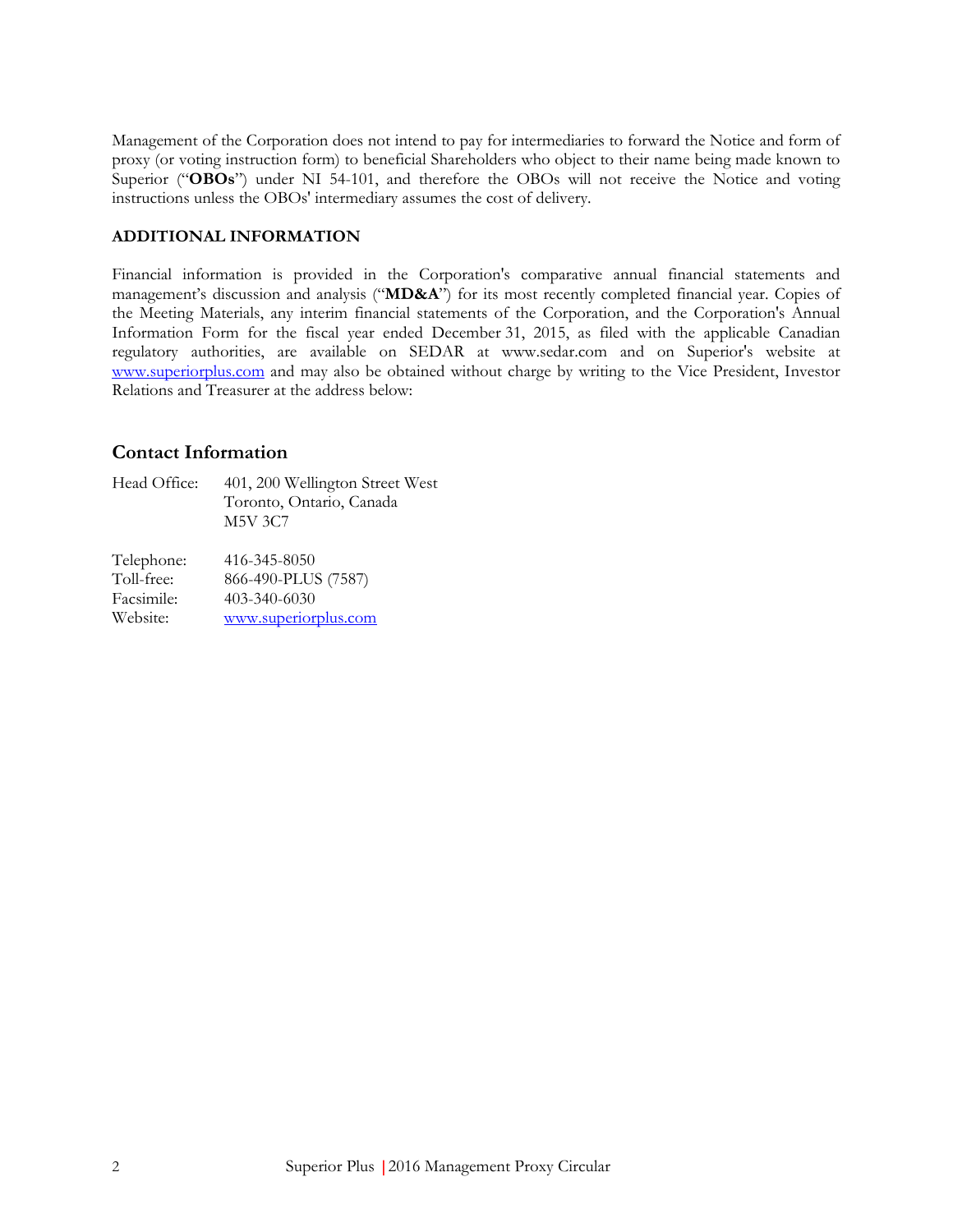# **GENERAL VOTING INFORMATION**

# **Questions and Answers on Voting**

#### **Q: Am I entitled to vote?**

**A:** You are entitled to vote if you are a Shareholder at the close of business on the Record Date. Each Common Share is entitled to one vote at the Meeting, or any adjournment of the Meeting.

#### **Q: Am I a registered or beneficial Shareholder?**

**A:** You are a *registered Shareholder* if your Common Shares are held directly in your own name through the direct registration system or a Common Share certificate.

You are a *beneficial Shareholder* if your Common Shares are registered in the name of a nominee (a bank, trust company, securities broker or other). These Common Shares are not typically represented by a Common Share certificate, but rather, are recorded on an electronic system.

#### **Q: What items of business am I voting on?**

**A:** The following items of business will be voted upon at the Meeting:

- 1. the election of directors of the Corporation;
- 2. the appointment of the auditor of the Corporation;
- 3. the non-binding advisory vote on the Corporation's approach to executive compensation; and
- 4. any other business that may be properly brought before the Meeting or any adjournment of the Meeting.

#### **Q: How will these items of business be decided at the Meeting?**

**A:** A simple majority of votes cast (50% plus one vote) by the Shareholders present, in person or represented by proxy at the Meeting is required to approve the election of directors and the appointment of the auditor of the Corporation.

#### **Q: How do I vote?**

**A:** If you are a registered Shareholder, you may vote either in person at the Meeting or by completing and returning the form of proxy enclosed with the Notice in accordance with the directions provided on it.

- 1. *To vote in person* Do not complete and return the form of proxy but simply attend the Meeting where your vote will be taken and counted. Be sure to register with Computershare Trust Company of Canada ("**Computershare**"), the Corporation's transfer agent and registrar, when you arrive at the Meeting.
- 2. *To vote by proxy*  You can convey your voting instructions by mail, internet, telephone or facsimile and by doing so your Common Shares will be voted at the Meeting. Instructions as to how to convey your voting instructions by any of these means are provided on the back of the form of proxy and should be carefully followed.

#### **Your Proxy voting instructions must be received by 2:00 p.m. (Toronto time) on Tuesday, April 26, 2016.**

Superior has distributed copies of the Notice and form of proxy (or voting instruction form) to intermediaries/brokers for distribution to beneficial Shareholders. Intermediaries/brokers are required to deliver these materials to beneficial Shareholders who have not waived their rights to receive these materials, and to seek instructions as to how to vote their Common Shares.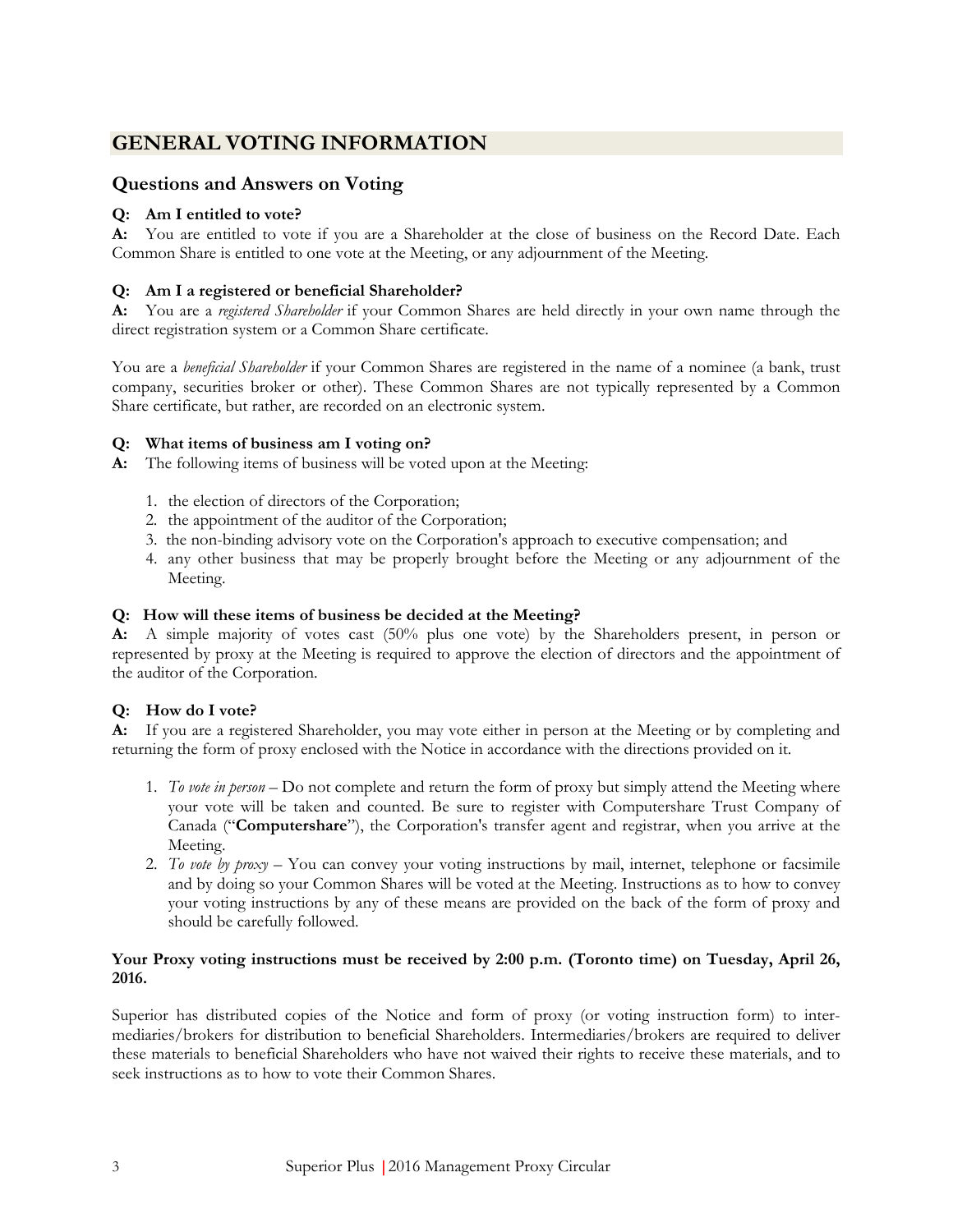If you are a beneficial Shareholder, your Common Shares will likely be registered in the name of a nominee. That is, your certificate was deposited with a bank, trust company, securities broker, trustee or other intermediary. In Canada, the vast majority of such Common Shares are registered under the name of "CDS & Co." (the registration name for CDS Clearing and Depository Services Inc.), which acts as nominee for many Canadian brokerage firms. Common Shares held by brokers or their nominees can only be voted (for or against resolutions) upon the instructions of the beneficial Shareholder. Without specific instructions, the broker/nominees are prohibited from voting Common Shares for their clients. The Corporation does not know for whose benefit the Common Shares registered in the name of CDS & Co. are held.

Applicable regulatory policy requires intermediaries/brokers to seek voting instructions from beneficial Shareholders in advance of shareholders' meetings. Every intermediary/broker has its own mailing procedures and provides its own return instructions, which should be carefully followed by beneficial Shareholders in order to ensure that their Common Shares are voted at the Meeting. Often, the form of proxy supplied to a beneficial Shareholder by its broker is identical to the form of proxy provided to registered Shareholders; however, its purpose is limited to instructing the registered Shareholder (the nominee) on how to vote on behalf of the beneficial Shareholder. The majority of brokers now delegate responsibility for obtaining instructions from clients to Broadridge Financial Solutions, Inc. ("**Broadridge**"). Broadridge typically mails a Voting Instruction Form in lieu of the form of proxy. The beneficial Shareholder is requested to complete and return the Voting Instruction Form to Broadridge by mail or facsimile. Alternatively, the beneficial Shareholder can follow specific telephone or other voting procedures to vote the Common Shares held by the beneficial Shareholder. Broadridge then tabulates the results of all instructions received and provides appropriate instructions respecting the voting of Common Shares to be represented at the Meeting. A beneficial Shareholder receiving a Voting Instruction Form from Broadridge cannot use that Voting Instruction Form to vote Common Shares directly at the Meeting as the Voting Instruction Form must be returned as directed by Broadridge, or the alternate voting procedures must be completed, well in advance of the Meeting in order to have the Common Shares voted.

#### **Q: As a beneficial Shareholder can I vote in person at the Meeting?**

**A:** Yes, however, the Corporation does not have the names of the beneficial Shareholders. As such, if you attend the Meeting, you must ensure that your nominee has appointed you as proxyholder. To be appointed, you should insert your own name in the space provided on the Voting Instruction Form provided to you by your nominee and carefully follow the instructions provided. Do not otherwise complete the form. This will allow you to attend the Meeting and vote your Common Shares in person. Be sure to register with Computershare when you arrive at the Meeting.

#### **Q: Can I appoint someone other than the management nominees, Luc Desjardins and Darren Hribar, to act as my proxyholder at the Meeting?**

**A:** Each of the persons named in the enclosed form of proxy to represent Shareholders at the Meeting is a director or officer of the Corporation. **Whether or not you attend the Meeting, each Shareholder has the right to appoint some other person to represent him/her at the Meeting and may exercise this right by inserting such other person's name in the blank space provided in the enclosed form of proxy or by completing another form of proxy.** A person so appointed to represent a Shareholder at the Meeting does not need to be a Shareholder. Your votes will be counted if the person you appoint as proxy attends the Meeting and votes on your behalf.

#### **Q: Who is soliciting my proxy?**

**A:** The Corporation is soliciting your proxy and the cost of this solicitation will be borne by the Corporation. It is expected that the solicitation of proxies from the Shareholders for use at the Meeting will be primarily by mail, but proxies may also be solicited personally by the directors and officers of the Corporation.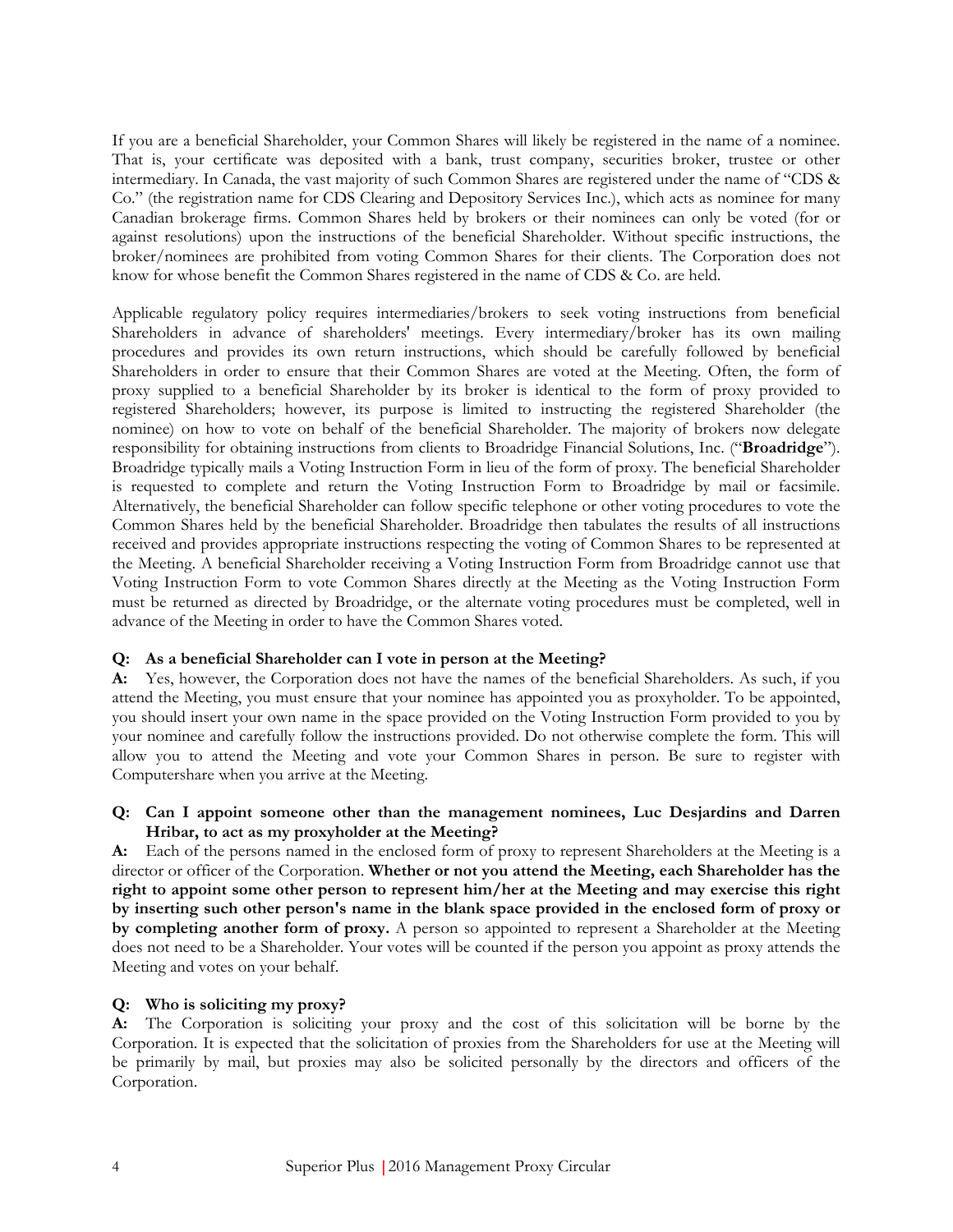#### **Q: How will my Common Shares be voted?**

**A:** On any ballot that may be called for at the Meeting, all Common Shares in respect of which the persons named in the enclosed form of proxy have been appointed to act will be voted or withheld from voting in accordance with the specifications made in the proxy, or you can let your proxyholder decide for you. **If a specification is not made with respect to any matter, the Common Shares will be voted FOR each of the resolutions to be voted on at the Meeting.**

#### **Q: What if there are amendments or variations to the items of business set forth in the Notice of Meeting or other matters are brought before the Meeting?**

**A:** The form of proxy confers discretionary authority upon the persons appointed with respect to amendments to the matters identified in the Notice and with respect to any other matters which may properly come before the Meeting. As of the date of this Information Circular, management of the Corporation knows of no matters to come before the Meeting other than the matters identified in the Notice of Meeting. If any matters which are not known should properly come before the Meeting, the persons named in the enclosed form of proxy will vote on such matters in their discretion.

#### **Q: Can I change my mind once I have submitted my proxy?**

**A:** Yes, you may revoke your proxy at any time before it is acted upon. As a registered Shareholder, if your proxy was submitted by facsimile or mail, you may revoke it by instrument in writing executed by you, or by your attorney authorized in writing, or if the Shareholder is a corporation, under corporate seal or by an officer or attorney duly authorized, and deposit such instrument in writing at the registered office of the Corporation. If you conveyed your voting instructions by telephone or internet, then conveying new instructions will revoke prior instructions.

Instructions may be revoked at any time up to and including 2:00 p.m. (Toronto time) on Tuesday, April 26, 2016, or by depositing the revoking instrument with the Chair of the Meeting on the day of the Meeting, or any adjournment of that Meeting; or in any other manner permitted by law, including personal attendance at the Meeting, or any adjournment of that Meeting.

If an instrument of revocation is deposited with the Chair of the Meeting, it will not be effective with respect to any item of business that has been voted upon prior to the deposit.

If you are a beneficial Shareholder, you should contact your nominee for instructions on how to revoke your proxy.

#### **Q: Who counts the votes?**

**A:** Votes are counted by Computershare in its capacity as transfer agent and registrar of the Corporation, and who will act as scrutineer at the Meeting.

#### **Q: How are my Common Shares voted if a ballot is called at the Meeting on any of the items of business?**

**A:** Your Common Shares will be voted as you specified in your proxy. If no such specification is made, then your Common Shares will be voted FOR each of the resolutions to be voted on at the Meeting.

#### **Q: Who can I contact if I have any further questions on voting at the Meeting?**

**A:** You may contact Computershare, Superior's transfer agent and registrar by telephone at (800) 564-6253.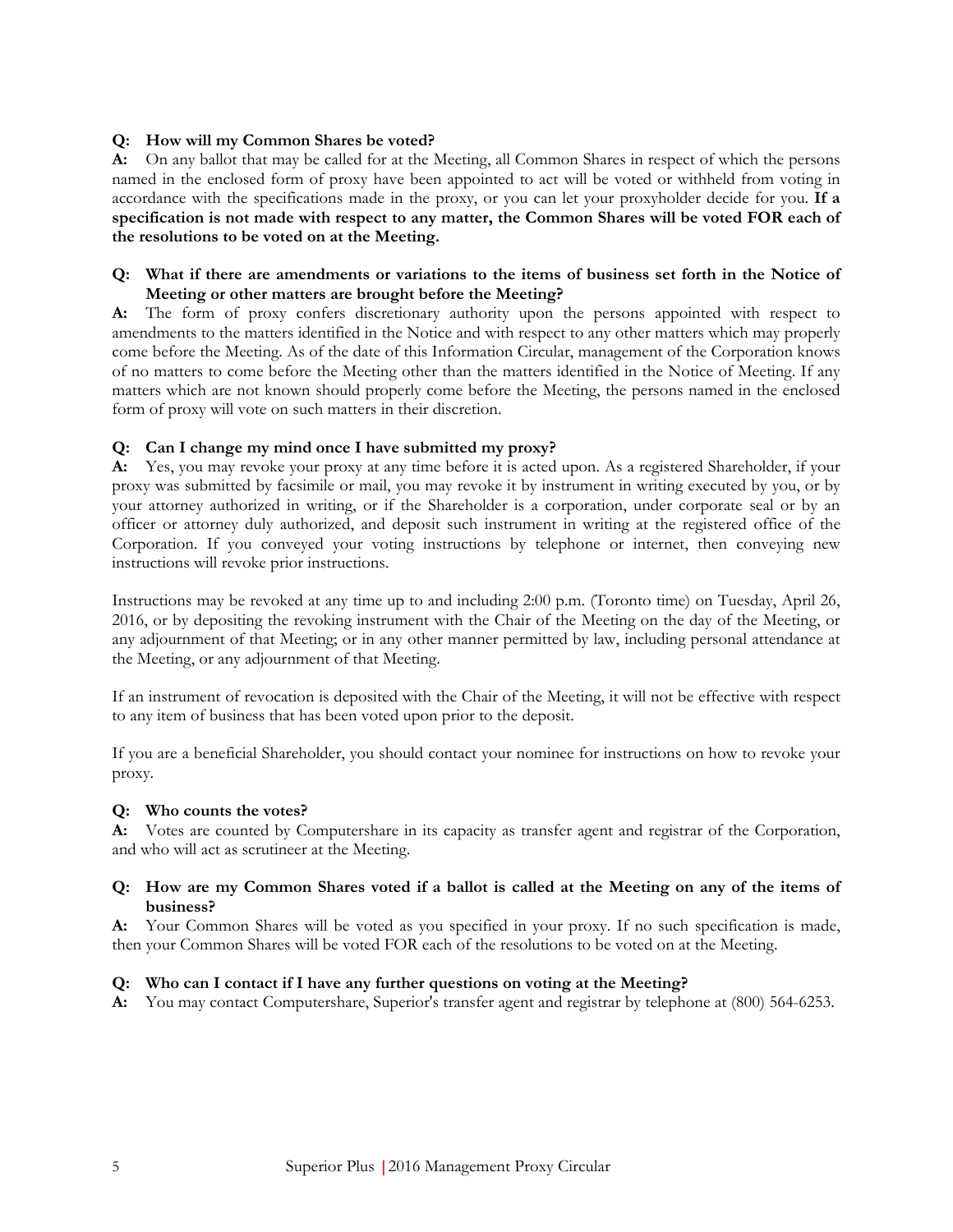# **MATTERS TO BE ACTED UPON AT THE MEETING**

#### **FINANCIAL STATEMENTS**

The audited consolidated financial statements of the Corporation for the year ended December 31, 2015 will be placed before the Shareholders at the Meeting. These financial statements were audited by Deloitte LLP, Chartered Accountants, of Calgary, Alberta ("**Deloitte**").

#### **ELECTION OF DIRECTORS**

The board of directors of the Corporation (the "**Board**" or "**Board of Directors**") is responsible for overseeing the management of the business and affairs of the Corporation and Shareholders are entitled to elect the directors of the Corporation at each annual meeting of the Corporation.

On May 1, 2015, the Shareholders elected nine directors that were nominated at Superior's annual shareholder meeting. On August 12, 2015, the Board appointed Mr. Douglas Harrison as an additional director such that the Board currently consists of ten members. The number of directors to be elected at the Meeting has been set at ten with all current directors being nominated for election.

At the Meeting, Shareholders will be asked to elect the persons listed below as directors of the Corporation. To be approved, such resolution must be passed by the affirmative votes cast by holders of more than 50% of the Common Shares represented in person or by proxy at the Meeting that vote on such resolution. Each of the proposed nominees has consented to be named in this Information Circular and to serve as a director of the Corporation, if elected. In the election of directors, votes are cast in favour or withheld from voting for each director individually. The Corporation has no reason to believe that any proposed nominee will be unable to serve as a director, but should any such nominee become unable to do so for any reason prior to the Meeting, the persons named in the enclosed form of proxy, unless directed to withhold from voting, reserve the right to vote for other nominees in their discretion.

The ten nominees for election as directors of Superior by Shareholders are as follows:

| Catherine M. Best   | Randall J. Findlay    |
|---------------------|-----------------------|
| Eugene V.N. Bissell | Douglas Harrison      |
| Richard Bradeen     | Mary Jordan           |
| Luc Desjardins      | Walentin (Val) Mirosh |
| Robert J. Engbloom  | David P. Smith        |

Each director elected will serve until the election of directors at the next annual meeting of Shareholders or until his or her successor is elected or appointed.

For further information, including the profiles of each nominee director, see "Director Nominees" beginning on page 8 of this Information Circular.

# **Majority Voting for Directors**

The Board has adopted a policy which provides that if a director nominee has more votes withheld than are voted in favour of him or her, the nominee will submit his or her resignation promptly after the Meeting for the Governance and Nominating Committee's consideration. The Governance and Nominating Committee will make a recommendation to the Board after reviewing the matter. The Board expects that resignations will be accepted unless extenuating circumstances warrant a contrary decision. The Board's decision (including the reason for not accepting a resignation) will be announced by news release within 90 days of the Meeting. The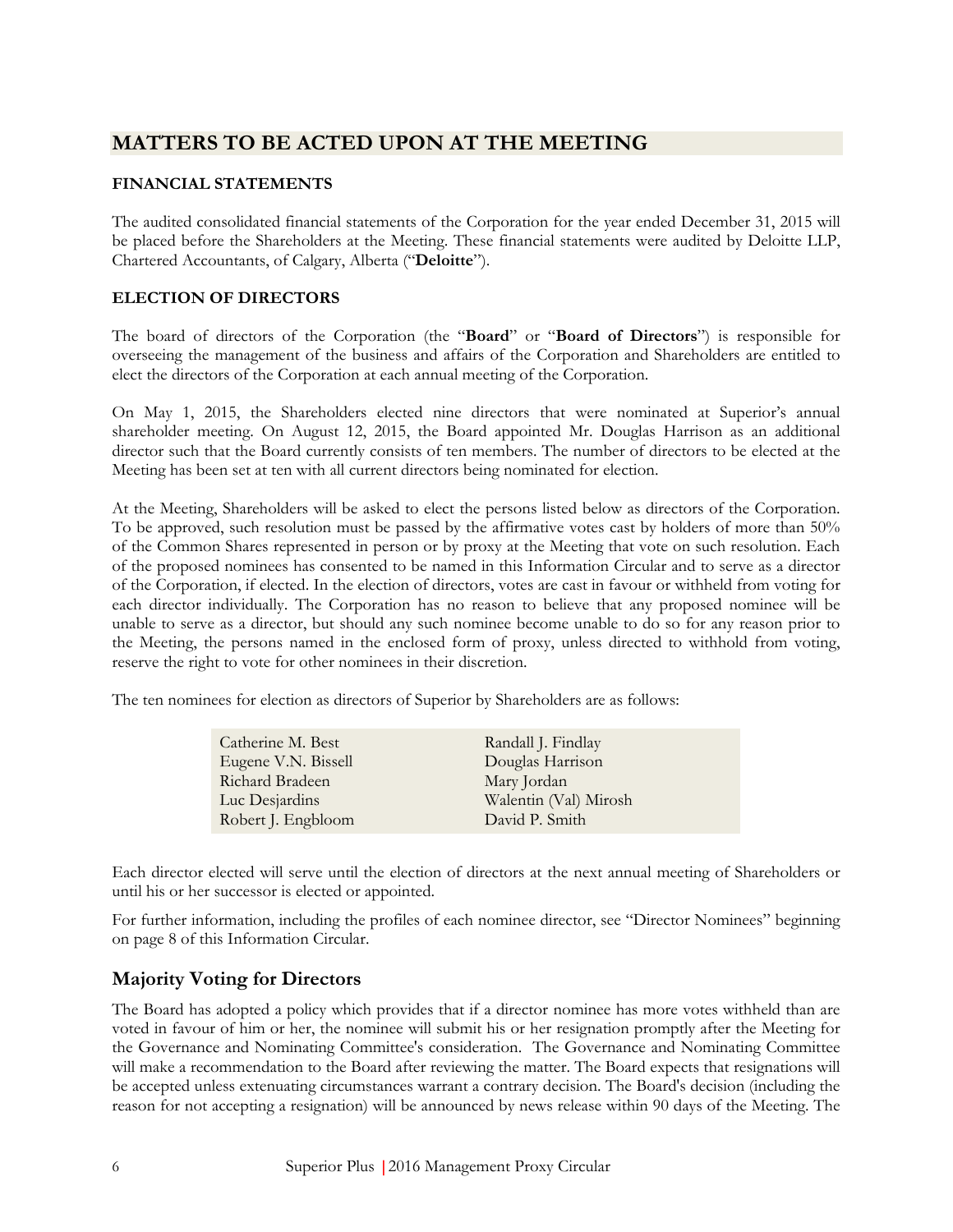nominee will not participate in any Board committee or Board deliberations considering their resignation. The majority voting policy does not apply in circumstances involving contested director elections.

#### **APPOINTMENT OF AUDITOR**

At the Meeting, Shareholders will be asked to vote for the appointment of Deloitte as the auditor of the Corporation until the close of the next annual general meeting, at such remuneration as may be approved by the Board. Deloitte was first appointed auditor of Superior Plus Income Fund (a predecessor to the Corporation) effective August 2, 1996. To be approved, such resolution must be passed by the affirmative votes cast by holders of more than 50% of the Common Shares represented in person or by proxy at the Meeting that vote on such resolution.

For certain information regarding the Audit Committee, including fees billed by Deloitte for the past two years, see "Report of the Audit Committee" beginning on 24 of this Information Circular.

#### **ADVISORY VOTE ON EXECUTIVE COMPENSATION**

A key underlying principle for compensation throughout the Corporation is 'pay for performance'. Management and the Board believe that this philosophy helps the Corporation attract and retain excellent employees and top performing executive officers while motivating and rewarding demonstrated behaviours that underpin Superior's success towards achieving its goals, objectives and longer term strategies. The Corporation's approach to executive compensation is described in detail under the headings "Report of the Compensation Committee" and "Executive Compensation" beginning on pages 33 and 46, respectively, of this Information Circular.

At the 2015 annual meeting, Superior's approach to executive compensation was approved by 93.5% of the Common Shares voted on the advisory "Say on Pay" resolution. As part of Superior's commitment to good corporate governance, at the Meeting the Shareholders will be asked again to participate in a non-binding advisory vote to accept the Corporation's 'pay for performance' approach on executive compensation.

This non-binding advisory vote on executive compensation will provide you as a Shareholder with the opportunity to vote "**For**" or "**Against**" the Corporation's approach to executive compensation through the following resolution:

"RESOLVED THAT, on an advisory basis and not to diminish the role and responsibilities of the Board, the Shareholders accept the approach to executive compensation disclosed in the Information Circular and delivered in connection with the 2016 Annual General Meeting of Shareholders of the Corporation."

The Board recommends that you vote **FOR** this resolution. **Unless instructed otherwise, the persons designated in the form of proxy intend to vote FOR the advisory resolution on the Corporation's approach to executive compensation.**

As this is an advisory vote that is not required to be submitted to a vote of Shareholders under applicable securities or corporate laws, the results will not be binding on the Board. However, the Board will consider the outcome of the vote as part of its ongoing review of executive compensation.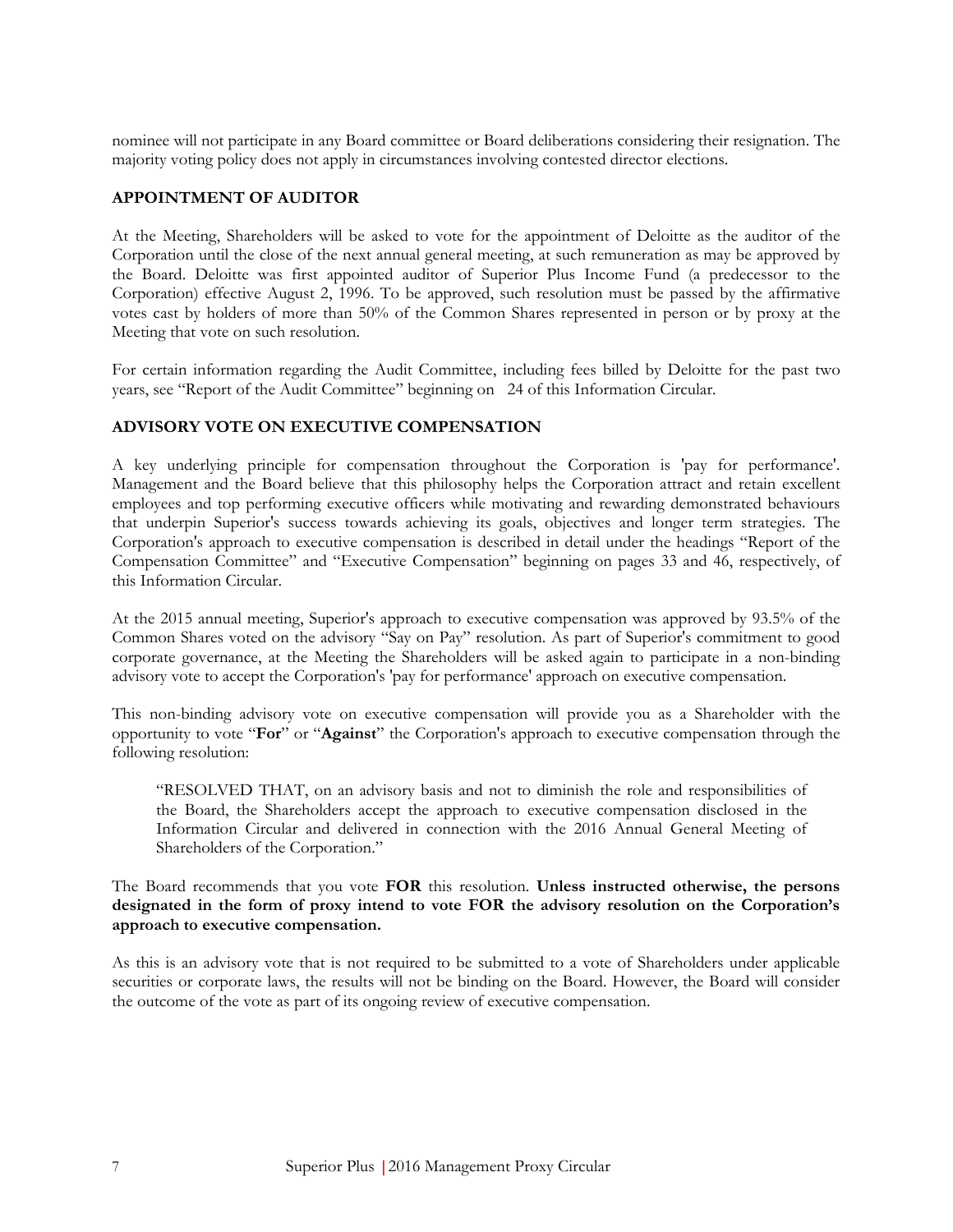# **DIRECTOR NOMINEES**

The following pages set out information for each of the persons proposed to be nominated for election as a director, including the number and value of Common Shares, deferred share units ("**DSUs**") and, in the case of the President and Chief Executive Officer ("**CEO**"), the restricted share units ("**RSUs**") and the performance share units ("**PSUs**") held as at December 31, 2015 and December 31, 2014. The principal occupations for the five preceding years, career experience and qualifications of the directors of the Corporation (supplemented by qualifications particularly relevant to acting as a director of Superior), Board and committee membership in 2015, meeting attendance, voting results of the 2015 Annual General Meeting, and the other public board directorships of the directors are also shown.

|                                                                                                                                                      |                                   | Catherine (Kay) M. Best<br>B.I.D., FCA, ICD.D<br>Age: 62<br>Calgary, Alberta, Canada<br>Director since: 2007<br>Independent | Ms. Best is a corporate director and consultant. She was Executive Vice-<br>President, Risk Management and Chief Financial Officer of the Calgary<br>Health Region from 2000 to 2008, and Executive Vice-President and<br>Chief Financial Officer of Alberta Health Services until March, 2009.<br>Prior to that, Ms. Best was a partner with Ernst & Young (Canada), a<br>global leader in assurance, tax, transaction and advisory services ("EY") in<br>Calgary.<br>In addition to her extensive experience in the areas of finance, audit,<br>strategic planning, and human resources/compensation, Ms. Best has oil<br>& gas production and development, and chemical business experience. |                                            |                             |  |                                                      |  |
|------------------------------------------------------------------------------------------------------------------------------------------------------|-----------------------------------|-----------------------------------------------------------------------------------------------------------------------------|-------------------------------------------------------------------------------------------------------------------------------------------------------------------------------------------------------------------------------------------------------------------------------------------------------------------------------------------------------------------------------------------------------------------------------------------------------------------------------------------------------------------------------------------------------------------------------------------------------------------------------------------------------------------------------------------------|--------------------------------------------|-----------------------------|--|------------------------------------------------------|--|
|                                                                                                                                                      | <b>Board/Committee Membership</b> |                                                                                                                             | Attendance $(2)(10)$                                                                                                                                                                                                                                                                                                                                                                                                                                                                                                                                                                                                                                                                            |                                            |                             |  |                                                      |  |
| <b>Board of Directors</b><br>Audit Committee (Chair)<br>Health, Safety and Environment Committee (historical)<br>Governance and Nominating Committee |                                   |                                                                                                                             | $13$ of $13$<br>4 of 5<br>$1 \text{ of } 3$<br>$0$ of 1                                                                                                                                                                                                                                                                                                                                                                                                                                                                                                                                                                                                                                         |                                            | 100%<br>80%<br>34%<br>$0\%$ |  |                                                      |  |
| <b>Other Public Board Directorships</b>                                                                                                              |                                   | <b>Other Public Board Committee Memberships</b>                                                                             |                                                                                                                                                                                                                                                                                                                                                                                                                                                                                                                                                                                                                                                                                                 |                                            |                             |  |                                                      |  |
| AltaGas Ltd. (TSX)<br>Aston Hill Financial Inc. (TSX)<br>Badger Daylighting Ltd. (TSX)<br>Canadian Natural Resources Limited (TSX, NYSE)             |                                   |                                                                                                                             | Member of the Audit Committee<br>Member of Health & Safety Committee<br>Chair of Audit Committee and<br>Member of Governance Committee<br>Chair of Audit Committee and<br>Member of Nominating and Governance Committee<br>Chair of Audit Committee and<br>Member of Compensation Committee                                                                                                                                                                                                                                                                                                                                                                                                     |                                            |                             |  |                                                      |  |
|                                                                                                                                                      |                                   | Voting Results of 2015 Annual General Meeting                                                                               | <b>Votes For</b>                                                                                                                                                                                                                                                                                                                                                                                                                                                                                                                                                                                                                                                                                |                                            | <b>Votes Withheld</b>       |  | <b>Total Votes Cast</b>                              |  |
| Number of Votes<br>Percentage of Votes                                                                                                               |                                   |                                                                                                                             | 68,514,187<br>95.82                                                                                                                                                                                                                                                                                                                                                                                                                                                                                                                                                                                                                                                                             |                                            | 2,987,411<br>4.18           |  | 71,501,598<br>100                                    |  |
| Securities Held as at December 31 at a Market<br>Value (as at December 31) of:                                                                       |                                   | \$11.99 per Common Share for 2014<br>\$10.76 per Common Share for 2015                                                      |                                                                                                                                                                                                                                                                                                                                                                                                                                                                                                                                                                                                                                                                                                 |                                            |                             |  |                                                      |  |
| Year                                                                                                                                                 | Common Shares <sup>(4)</sup>      | DSUs <sup>(5)</sup>                                                                                                         | <b>Total Market Value of Common</b>                                                                                                                                                                                                                                                                                                                                                                                                                                                                                                                                                                                                                                                             | Shares and DSU <sub>s</sub> <sup>(7)</sup> |                             |  | <b>Meets Ownership</b><br>Requirement <sup>(8)</sup> |  |
| 2014                                                                                                                                                 | 7,000                             | 23,627                                                                                                                      |                                                                                                                                                                                                                                                                                                                                                                                                                                                                                                                                                                                                                                                                                                 | \$367,218                                  |                             |  | Yes                                                  |  |
| 2015                                                                                                                                                 | 7,000                             | 32,909                                                                                                                      |                                                                                                                                                                                                                                                                                                                                                                                                                                                                                                                                                                                                                                                                                                 | \$429,421                                  |                             |  | Yes                                                  |  |
|                                                                                                                                                      |                                   |                                                                                                                             |                                                                                                                                                                                                                                                                                                                                                                                                                                                                                                                                                                                                                                                                                                 |                                            |                             |  |                                                      |  |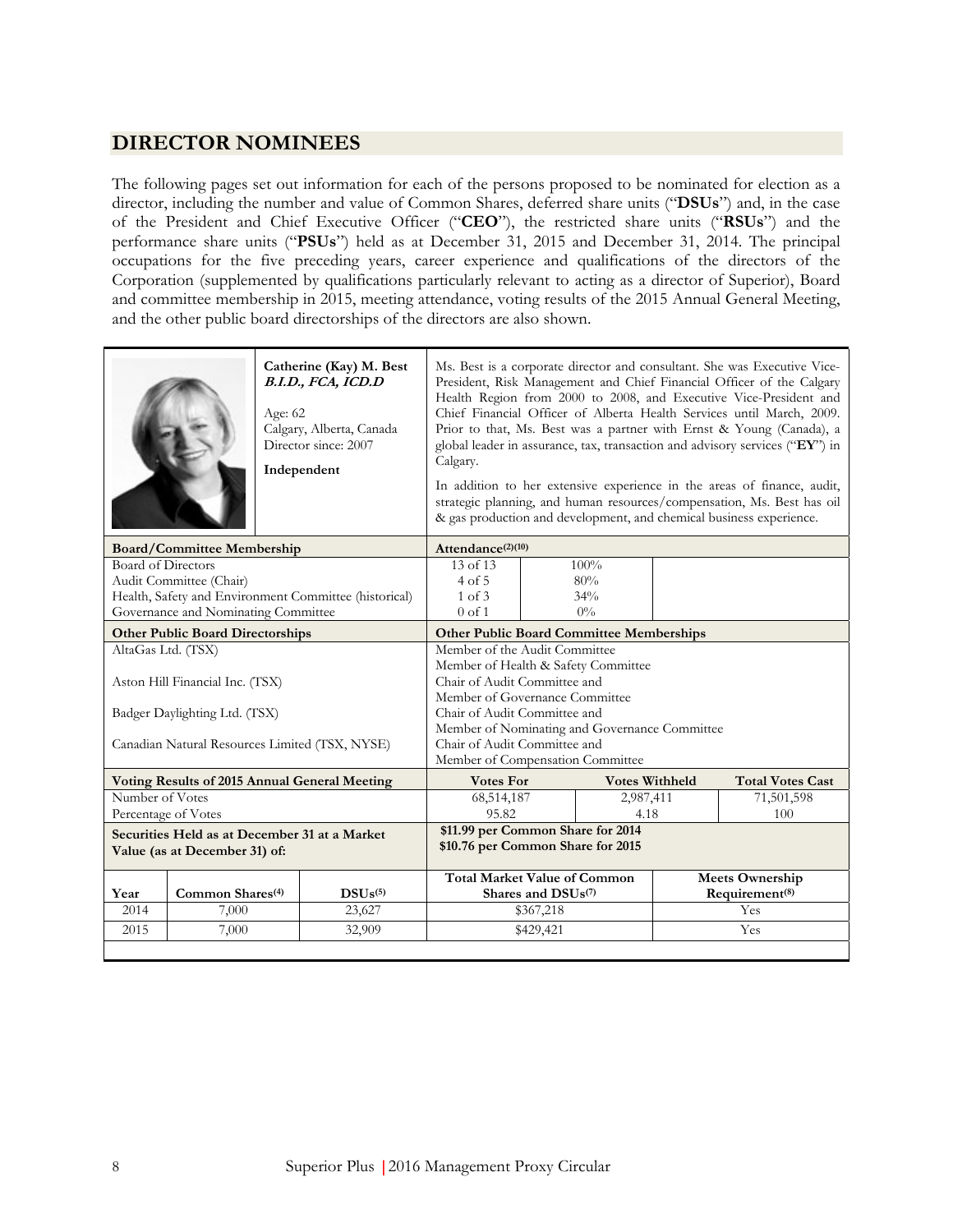|                                                                                                       | <b>BA, MBA</b><br>Age: 62<br><b>United States</b> | Eugene V.N. Bissell<br>Gladwyne, Pennsylvania<br>Director since: May 2014<br>Independent | Mr. Bissell served as President, Chief Executive Officer and director of<br>AmeriGas, Propane LP, a Master Limited Partnership traded on the New<br>York Stock Exchange and a subsidiary of UGI Corp, a distributor and<br>marketer of energy products and services, including natural gas, propane,<br>butane and electricity from July 2000 to his retirement in March 2012.<br>Mr. Bissell has over 13 years of public company board experience and a<br>broad career experience gained over a period of more than 30 years in<br>CEO and various other senior management positions in the propane and<br>industrial gas sectors, including in areas of strategic planning, sales and<br>operational management, corporate development, as well as large scale<br>acquisition negotiation and integration. He has also served on several non-<br>profit boards. He is a past Chair of and continues to serve as a member of<br>the board of the National Propane Gas Association and the Propane<br>Education and Research Council. |                                              |                       |        |                                         |
|-------------------------------------------------------------------------------------------------------|---------------------------------------------------|------------------------------------------------------------------------------------------|----------------------------------------------------------------------------------------------------------------------------------------------------------------------------------------------------------------------------------------------------------------------------------------------------------------------------------------------------------------------------------------------------------------------------------------------------------------------------------------------------------------------------------------------------------------------------------------------------------------------------------------------------------------------------------------------------------------------------------------------------------------------------------------------------------------------------------------------------------------------------------------------------------------------------------------------------------------------------------------------------------------------------------------|----------------------------------------------|-----------------------|--------|-----------------------------------------|
| <b>Board/Committee Membership</b>                                                                     |                                                   |                                                                                          | Attendance $(2)$                                                                                                                                                                                                                                                                                                                                                                                                                                                                                                                                                                                                                                                                                                                                                                                                                                                                                                                                                                                                                       |                                              |                       |        |                                         |
| <b>Board of Directors</b><br>Audit Committee                                                          |                                                   |                                                                                          | 13 of 13                                                                                                                                                                                                                                                                                                                                                                                                                                                                                                                                                                                                                                                                                                                                                                                                                                                                                                                                                                                                                               |                                              | 100%                  |        |                                         |
| Health, Safety and Environment Committee                                                              |                                                   |                                                                                          | 5 of 5<br>100%<br>100%<br>$4$ of $4$                                                                                                                                                                                                                                                                                                                                                                                                                                                                                                                                                                                                                                                                                                                                                                                                                                                                                                                                                                                                   |                                              |                       |        |                                         |
| <b>Other Public Board Directorships</b>                                                               |                                                   |                                                                                          | <b>Other Public Board Committee Memberships</b>                                                                                                                                                                                                                                                                                                                                                                                                                                                                                                                                                                                                                                                                                                                                                                                                                                                                                                                                                                                        |                                              |                       |        |                                         |
| <b>None</b>                                                                                           |                                                   |                                                                                          | N/A                                                                                                                                                                                                                                                                                                                                                                                                                                                                                                                                                                                                                                                                                                                                                                                                                                                                                                                                                                                                                                    |                                              |                       |        |                                         |
| Voting Results of 2015 Annual General Meeting                                                         |                                                   |                                                                                          | <b>Votes For</b>                                                                                                                                                                                                                                                                                                                                                                                                                                                                                                                                                                                                                                                                                                                                                                                                                                                                                                                                                                                                                       |                                              | <b>Votes Withheld</b> |        | <b>Total Votes Cast</b>                 |
| Number of Votes                                                                                       |                                                   |                                                                                          | 70,988,713                                                                                                                                                                                                                                                                                                                                                                                                                                                                                                                                                                                                                                                                                                                                                                                                                                                                                                                                                                                                                             |                                              | 513,885               |        | 71,501,598                              |
| Percentage of Votes<br>Securities Held as at December 31 at a Market<br>Value (as at December 31) of: |                                                   | 99.28<br>0.72<br>\$11.99 per Common Share for 2014<br>\$10.76 per Common Share for 2015  |                                                                                                                                                                                                                                                                                                                                                                                                                                                                                                                                                                                                                                                                                                                                                                                                                                                                                                                                                                                                                                        |                                              | 100                   |        |                                         |
| Common Shares <sup>(4)</sup>                                                                          |                                                   |                                                                                          | <b>Total Market Value of Common</b>                                                                                                                                                                                                                                                                                                                                                                                                                                                                                                                                                                                                                                                                                                                                                                                                                                                                                                                                                                                                    |                                              |                       |        | Meets Ownership                         |
| Year<br>2014<br>8,572                                                                                 |                                                   | DSUs <sup>(5)</sup><br>10,318                                                            |                                                                                                                                                                                                                                                                                                                                                                                                                                                                                                                                                                                                                                                                                                                                                                                                                                                                                                                                                                                                                                        | Shares and DSU <sub>s</sub> (7)<br>\$226,491 |                       |        | Requirements <sup>(8)</sup><br>On track |
| 2015<br>8,572                                                                                         |                                                   | 18,781                                                                                   | \$294,318                                                                                                                                                                                                                                                                                                                                                                                                                                                                                                                                                                                                                                                                                                                                                                                                                                                                                                                                                                                                                              |                                              |                       | Yes(9) |                                         |

|                                               | <b>Richard Bradeen</b><br>BCom, CPA, CA<br>Age: 59<br>Montréal West, Quebec<br>Canada<br>Director since May 2015<br>Independent | Mr. Bradeen served as Senior Vice-President, Strategy, Mergers &<br>Acquisitions, Pension Investments, Corporate Audit Services and Risk<br>Assessment of Bombardier Inc., Montreal ("Bombardier"), a leading<br>worldwide manufacturer of planes and trains from February 2009 to<br>October 2013. He started his career at Bombardier in 1997 as Vice-<br>President, Acquisitions and held increasingly senior roles. Prior to that, Mr.<br>Bradeen served as a Partner and a member of the Partnership Board of<br>Directors of EY. He joined EY in 1978 and held increasingly senior roles<br>over a 19 year period, including that of President, Corporate Finance group<br>in Toronto.<br>In addition to his extensive experience in corporate finance, building and<br>expanding businesses, as well as completing and integrating significant<br>business acquisitions in Canada, the United States, Europe and Asia, Mr.<br>Bradeen also has expertise in audit, risk assessment, financial engineering<br>and processes, corporate strategy, operations and talent development,<br>among other areas. |                       |                 |                         |  |  |
|-----------------------------------------------|---------------------------------------------------------------------------------------------------------------------------------|-----------------------------------------------------------------------------------------------------------------------------------------------------------------------------------------------------------------------------------------------------------------------------------------------------------------------------------------------------------------------------------------------------------------------------------------------------------------------------------------------------------------------------------------------------------------------------------------------------------------------------------------------------------------------------------------------------------------------------------------------------------------------------------------------------------------------------------------------------------------------------------------------------------------------------------------------------------------------------------------------------------------------------------------------------------------------------------------------------------------|-----------------------|-----------------|-------------------------|--|--|
| <b>Board/Committee Membership</b>             |                                                                                                                                 | Attendance <sup>(2)</sup>                                                                                                                                                                                                                                                                                                                                                                                                                                                                                                                                                                                                                                                                                                                                                                                                                                                                                                                                                                                                                                                                                       |                       |                 |                         |  |  |
| Board of Directors<br>Audit Committee         |                                                                                                                                 | $10$ of $10$<br>4 of 4                                                                                                                                                                                                                                                                                                                                                                                                                                                                                                                                                                                                                                                                                                                                                                                                                                                                                                                                                                                                                                                                                          |                       | 100%<br>$100\%$ |                         |  |  |
| Compensation Committee                        |                                                                                                                                 | $4$ of $4$                                                                                                                                                                                                                                                                                                                                                                                                                                                                                                                                                                                                                                                                                                                                                                                                                                                                                                                                                                                                                                                                                                      |                       | $100\%$         |                         |  |  |
| <b>Other Public Board Directorships</b>       |                                                                                                                                 | <b>Other Public Board Committee Memberships</b>                                                                                                                                                                                                                                                                                                                                                                                                                                                                                                                                                                                                                                                                                                                                                                                                                                                                                                                                                                                                                                                                 |                       |                 |                         |  |  |
| None                                          |                                                                                                                                 | N/A                                                                                                                                                                                                                                                                                                                                                                                                                                                                                                                                                                                                                                                                                                                                                                                                                                                                                                                                                                                                                                                                                                             |                       |                 |                         |  |  |
| Voting Results of 2015 Annual General Meeting | <b>Votes For</b>                                                                                                                |                                                                                                                                                                                                                                                                                                                                                                                                                                                                                                                                                                                                                                                                                                                                                                                                                                                                                                                                                                                                                                                                                                                 | <b>Votes Withheld</b> |                 | <b>Total Votes Cast</b> |  |  |
| Number of Votes                               | 70,869,023                                                                                                                      |                                                                                                                                                                                                                                                                                                                                                                                                                                                                                                                                                                                                                                                                                                                                                                                                                                                                                                                                                                                                                                                                                                                 | 632,572               |                 | 71,501,595              |  |  |
| Percentage of Votes                           | 99.12<br>0.88                                                                                                                   |                                                                                                                                                                                                                                                                                                                                                                                                                                                                                                                                                                                                                                                                                                                                                                                                                                                                                                                                                                                                                                                                                                                 |                       |                 | 100                     |  |  |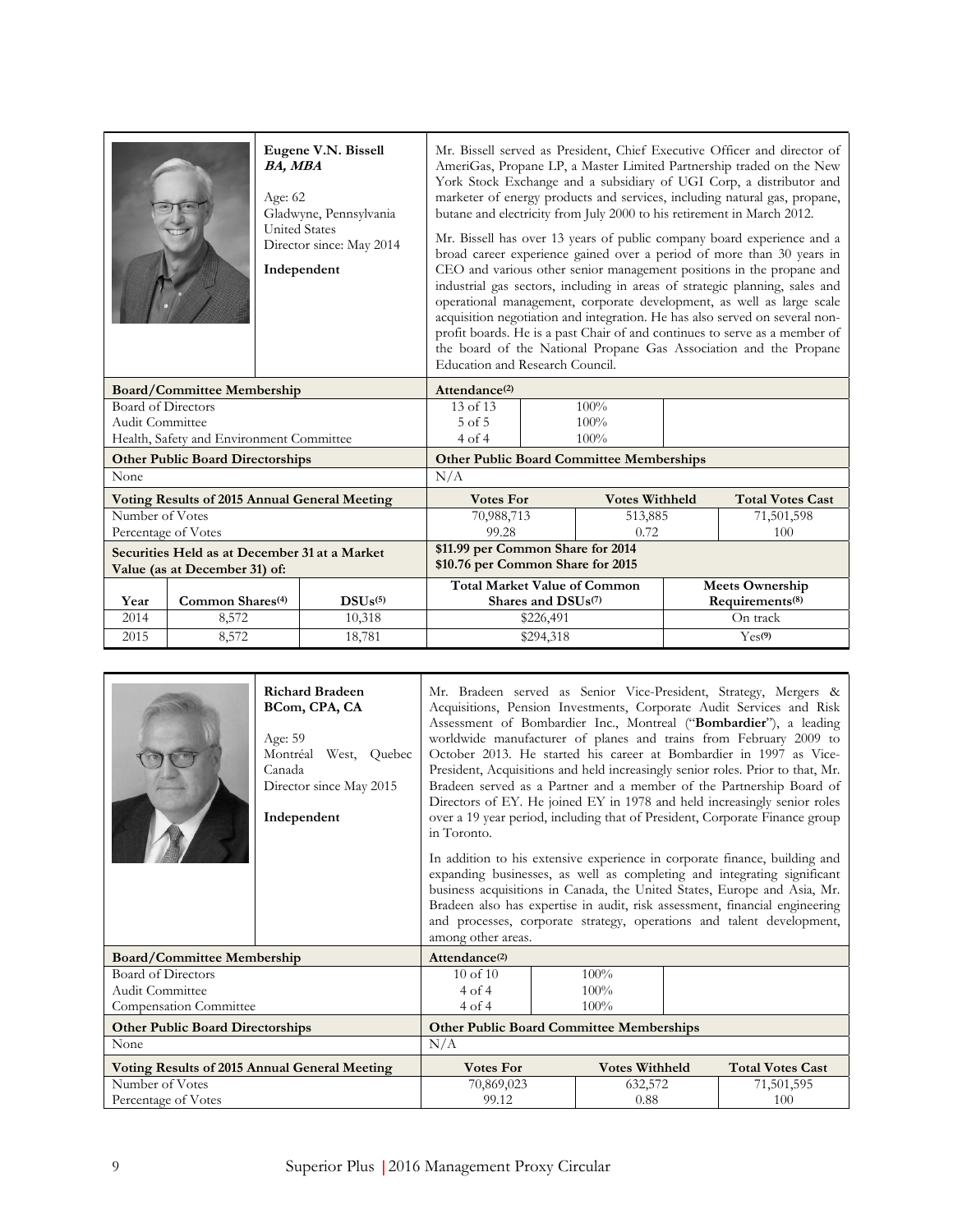| Securities Held as at December 31 at a Market<br>Value (as at December 31) of: |                              |                      | \$11.99 per Common Share for 2014<br>\$10.76 per Common Share for 2015 |                                                       |
|--------------------------------------------------------------------------------|------------------------------|----------------------|------------------------------------------------------------------------|-------------------------------------------------------|
| Year                                                                           | Common Shares <sup>(4)</sup> | DSU <sub>s</sub> (5) | <b>Total Market Value of Common</b><br>Shares and $DSUs^{(7)}$         | <b>Meets Ownership</b><br>Requirements <sup>(8)</sup> |
|                                                                                |                              |                      |                                                                        |                                                       |
| 2015                                                                           | 10,000                       | 11,704               | \$233,535                                                              | On track                                              |

|                                                                                |                                               | MBA<br>Age: 63                                                         | Luc Desjardins<br>Calgary, Alberta, Canada<br>Director since: 2011<br>Not Independent | Mr. Desjardins joined Superior as President and CEO on November 14,<br>2011. Prior to his current position, Mr. Desjardins was an operating partner<br>of The Sterling Group LP, a private equity firm. He also served as<br>President and Chief Executive Officer of Transcontinental Inc., a leading<br>publisher of consumer magazines, from 2004 to 2008 and as its President<br>and Chief Operating Officer from 2000 to 2004.<br>Mr. Desjardins has extensive strategic, finance, U.S. and Canadian business<br>experience, including in the areas of strategic planning, risk management,<br>human resources, and operational management. During his partnership<br>with The Sterling Group LP, he was Executive Chairman of three<br>enterprises involved in the distribution industry, as well as the energy<br>products and services industry. |             |         |                         |                             |  |
|--------------------------------------------------------------------------------|-----------------------------------------------|------------------------------------------------------------------------|---------------------------------------------------------------------------------------|----------------------------------------------------------------------------------------------------------------------------------------------------------------------------------------------------------------------------------------------------------------------------------------------------------------------------------------------------------------------------------------------------------------------------------------------------------------------------------------------------------------------------------------------------------------------------------------------------------------------------------------------------------------------------------------------------------------------------------------------------------------------------------------------------------------------------------------------------------|-------------|---------|-------------------------|-----------------------------|--|
| <b>Board/Committee Membership</b>                                              |                                               | Attendance $(2)$                                                       |                                                                                       |                                                                                                                                                                                                                                                                                                                                                                                                                                                                                                                                                                                                                                                                                                                                                                                                                                                          |             |         |                         |                             |  |
| <b>Board of Directors</b>                                                      |                                               |                                                                        |                                                                                       | $13$ of $13$                                                                                                                                                                                                                                                                                                                                                                                                                                                                                                                                                                                                                                                                                                                                                                                                                                             |             | 100%    |                         |                             |  |
|                                                                                | <b>Other Public Board Directorships</b>       |                                                                        |                                                                                       | <b>Other Public Board Committee Memberships</b>                                                                                                                                                                                                                                                                                                                                                                                                                                                                                                                                                                                                                                                                                                                                                                                                          |             |         |                         |                             |  |
|                                                                                |                                               |                                                                        | Canadian Imperial Bank of Commerce (TSX, NYSE)                                        | Member of Management Resources and Compensation Committee                                                                                                                                                                                                                                                                                                                                                                                                                                                                                                                                                                                                                                                                                                                                                                                                |             |         |                         |                             |  |
|                                                                                | Voting Results of 2015 Annual General Meeting |                                                                        |                                                                                       | <b>Votes Withheld</b><br><b>Votes For</b>                                                                                                                                                                                                                                                                                                                                                                                                                                                                                                                                                                                                                                                                                                                                                                                                                |             |         | <b>Total Votes Cast</b> |                             |  |
| Number of Votes                                                                |                                               |                                                                        |                                                                                       | 71,028,761                                                                                                                                                                                                                                                                                                                                                                                                                                                                                                                                                                                                                                                                                                                                                                                                                                               |             | 472,837 |                         | 71,501,598                  |  |
|                                                                                | Percentage of Votes                           |                                                                        |                                                                                       | 99.34                                                                                                                                                                                                                                                                                                                                                                                                                                                                                                                                                                                                                                                                                                                                                                                                                                                    |             | 0.66    |                         | 100                         |  |
| Securities Held as at December 31 at a Market<br>Value (as at December 31) of: |                                               | \$11.99 per Common Share for 2014<br>\$10.76 per Common Share for 2015 |                                                                                       |                                                                                                                                                                                                                                                                                                                                                                                                                                                                                                                                                                                                                                                                                                                                                                                                                                                          |             |         |                         |                             |  |
|                                                                                |                                               |                                                                        |                                                                                       | <b>Total Market Value of Common</b>                                                                                                                                                                                                                                                                                                                                                                                                                                                                                                                                                                                                                                                                                                                                                                                                                      |             |         | <b>Meets Ownership</b>  |                             |  |
| Year                                                                           | Common Shares <sup>(3)(4)</sup>               |                                                                        | $RSUs/PSUs^{(6)}$                                                                     | Shares, RSUs and PSUs(6)(7)                                                                                                                                                                                                                                                                                                                                                                                                                                                                                                                                                                                                                                                                                                                                                                                                                              |             |         |                         | Requirements <sup>(8)</sup> |  |
| 2014                                                                           | 277,910                                       |                                                                        | 290,088                                                                               |                                                                                                                                                                                                                                                                                                                                                                                                                                                                                                                                                                                                                                                                                                                                                                                                                                                          | \$6,810,296 |         |                         | Yes                         |  |
| 2015                                                                           | 305,910                                       |                                                                        | 344,251                                                                               |                                                                                                                                                                                                                                                                                                                                                                                                                                                                                                                                                                                                                                                                                                                                                                                                                                                          | \$6,995,732 |         |                         | Yes                         |  |

|                                          | Robert J. Engbloom<br>BA., LLB, Q.C.<br>Age: 65<br>Calgary, Alberta, Canada<br>Director since: 1996<br>Independent $(12)$ | Mr. Engbloom is a Senior Partner and former Deputy Chair of Norton<br>Rose Fulbright Canada LLP, (formerly Macleod Dixon LLP) and has been<br>a partner since 1999.<br>Mr. Engbloom practices primarily corporate, mergers and acquisitions and<br>securities law for a broad range of businesses operating in Canada and<br>internationally in the natural resource industry, as well as other industries.<br>Mr. Engbloom acts as a lead counsel on a wide variety of significant<br>transactions and has extensive experience in providing advice on mergers<br>and acquisitions, reorganizations and related party transactions. Mr.<br>Engbloom's practice includes advising boards of directors and special<br>committees on both governance matters and substantive transactions. |                                             |  |  |  |
|------------------------------------------|---------------------------------------------------------------------------------------------------------------------------|------------------------------------------------------------------------------------------------------------------------------------------------------------------------------------------------------------------------------------------------------------------------------------------------------------------------------------------------------------------------------------------------------------------------------------------------------------------------------------------------------------------------------------------------------------------------------------------------------------------------------------------------------------------------------------------------------------------------------------------------------------------------------------------|---------------------------------------------|--|--|--|
| <b>Board/Committee Membership</b>        |                                                                                                                           | Attendance <sup>(2)</sup>                                                                                                                                                                                                                                                                                                                                                                                                                                                                                                                                                                                                                                                                                                                                                                |                                             |  |  |  |
| Board of Directors                       |                                                                                                                           | 13 of 13                                                                                                                                                                                                                                                                                                                                                                                                                                                                                                                                                                                                                                                                                                                                                                                 | 100%                                        |  |  |  |
|                                          | Governance and Nominating Committee (historical)                                                                          | $3$ of $3$                                                                                                                                                                                                                                                                                                                                                                                                                                                                                                                                                                                                                                                                                                                                                                               | $100\%$                                     |  |  |  |
| Health, Safety & Environmental Committee |                                                                                                                           | $2$ of $2$                                                                                                                                                                                                                                                                                                                                                                                                                                                                                                                                                                                                                                                                                                                                                                               | 100%                                        |  |  |  |
| <b>Other Public Board Directorships</b>  |                                                                                                                           | <b>Other Public Board Committee Memberships</b>                                                                                                                                                                                                                                                                                                                                                                                                                                                                                                                                                                                                                                                                                                                                          |                                             |  |  |  |
| Parex Resources Inc. (TSX)               |                                                                                                                           | Member of the Audit Committee                                                                                                                                                                                                                                                                                                                                                                                                                                                                                                                                                                                                                                                                                                                                                            |                                             |  |  |  |
|                                          |                                                                                                                           |                                                                                                                                                                                                                                                                                                                                                                                                                                                                                                                                                                                                                                                                                                                                                                                          | Chair of the Corporate Governance Committee |  |  |  |
|                                          |                                                                                                                           | Chair of the Human Resources Committee                                                                                                                                                                                                                                                                                                                                                                                                                                                                                                                                                                                                                                                                                                                                                   |                                             |  |  |  |
|                                          |                                                                                                                           |                                                                                                                                                                                                                                                                                                                                                                                                                                                                                                                                                                                                                                                                                                                                                                                          | Chair of the Compensation Committee         |  |  |  |
|                                          |                                                                                                                           |                                                                                                                                                                                                                                                                                                                                                                                                                                                                                                                                                                                                                                                                                                                                                                                          |                                             |  |  |  |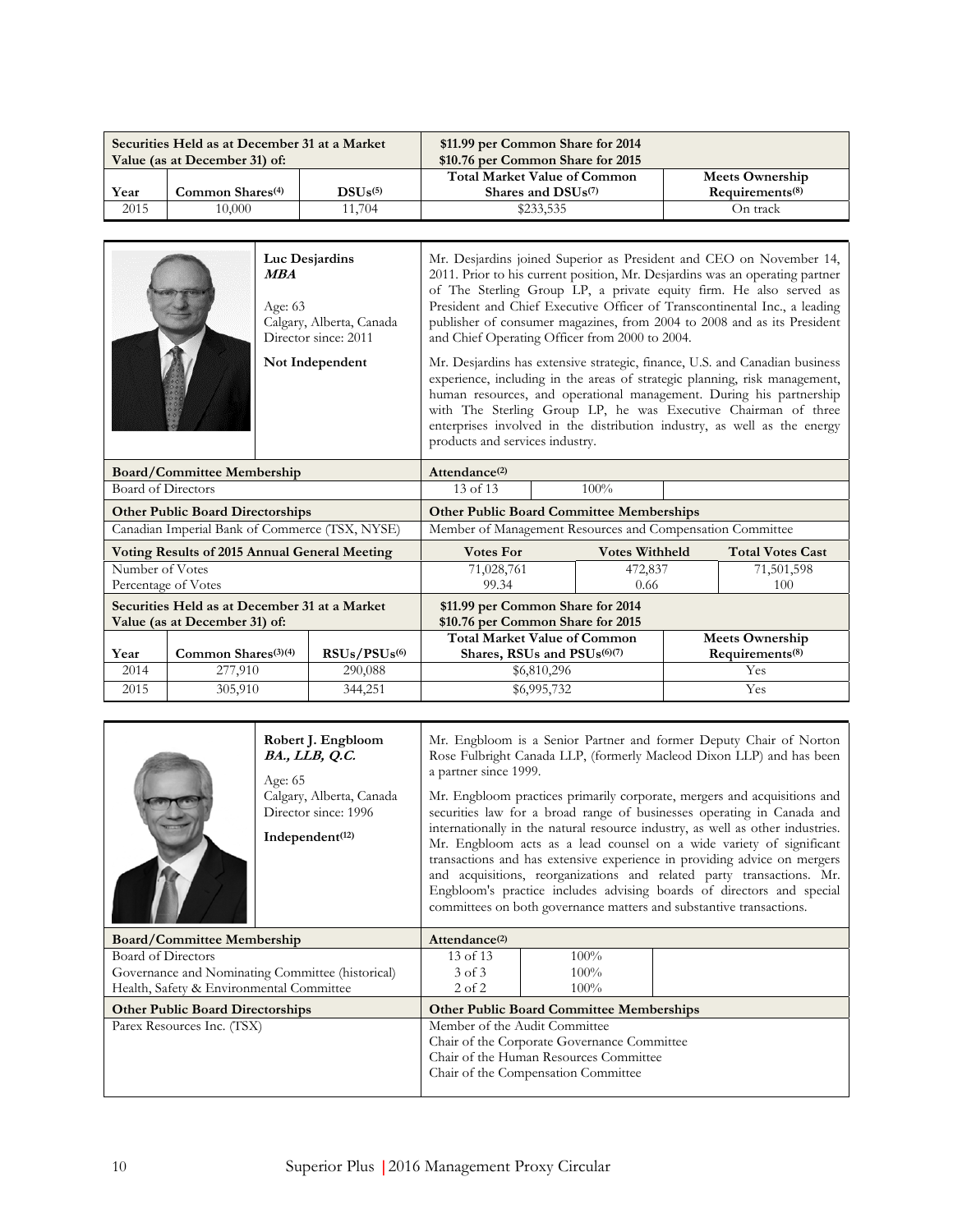| Voting Results of 2015 Annual General Meeting |                                                                                                                                                          |              | <b>Votes For</b><br><b>Votes Withheld</b> |            | <b>Total Votes Cast</b> |                             |
|-----------------------------------------------|----------------------------------------------------------------------------------------------------------------------------------------------------------|--------------|-------------------------------------------|------------|-------------------------|-----------------------------|
| Number of Votes                               |                                                                                                                                                          |              | 47,945,132                                | 23,556,466 | 71,501,598              |                             |
|                                               | Percentage of Votes                                                                                                                                      |              | 67.05<br>32.95                            |            |                         | 100                         |
|                                               | Securities Held as at December 31 at a Market<br>\$11.99 per Common Share for 2014<br>\$10.76 per Common Share for 2015<br>Value (as at December 31) of: |              |                                           |            |                         |                             |
|                                               |                                                                                                                                                          |              | <b>Total Market Value of Common</b>       |            | <b>Meets Ownership</b>  |                             |
| Year                                          | Common Shares <sup>(4)</sup>                                                                                                                             | $DSUs^{(5)}$ | Shares and DSU <sub>s</sub> (7)           |            |                         | Requirements <sup>(8)</sup> |
| 2014                                          | 17,353                                                                                                                                                   | 31,757       | \$588,829                                 |            | Yes                     |                             |
| 2015                                          | 17.353                                                                                                                                                   | 42.129       | \$640,026                                 |            |                         | Yes                         |

|                                                                                                       |                                      | Randall J. Findlay<br>BASc., P.Eng., ICD.D<br>Age: 65<br>Calgary, Alberta, Canada<br>Director since: 2007<br>Independent | Mr. Findlay is a corporate director. He was the President of Provident<br>Energy Ltd. from 2001 until his retirement in 2006.<br>Mr. Findlay has extensive strategic and business experience, including oil<br>and natural gas experience with focus in the exploration and production,<br>transportation, midstream and marketing sectors. He was a senior vice<br>president and member of the executive leadership team at TransCanada<br>Pipelines and president of TransCanada's North American mid-stream<br>business. |                                 |                       |  |                                                       |  |
|-------------------------------------------------------------------------------------------------------|--------------------------------------|--------------------------------------------------------------------------------------------------------------------------|-----------------------------------------------------------------------------------------------------------------------------------------------------------------------------------------------------------------------------------------------------------------------------------------------------------------------------------------------------------------------------------------------------------------------------------------------------------------------------------------------------------------------------|---------------------------------|-----------------------|--|-------------------------------------------------------|--|
|                                                                                                       | <b>Board/Committee Membership</b>    |                                                                                                                          | Attendance <sup>(2)(11)</sup>                                                                                                                                                                                                                                                                                                                                                                                                                                                                                               |                                 |                       |  |                                                       |  |
| Board of Directors<br>Audit Committee<br>Governance and Nominating Committee (Chair)                  |                                      |                                                                                                                          | 13 of 13<br>$2$ of $3$<br>$5$ of $5$                                                                                                                                                                                                                                                                                                                                                                                                                                                                                        |                                 | 100%<br>67%<br>100%   |  |                                                       |  |
| Health, Safety and Environment Committee                                                              |                                      |                                                                                                                          | $2$ of $2$                                                                                                                                                                                                                                                                                                                                                                                                                                                                                                                  |                                 | 100%                  |  |                                                       |  |
|                                                                                                       | Other Public Board Directorships (1) |                                                                                                                          | <b>Other Public Board Committee Memberships</b>                                                                                                                                                                                                                                                                                                                                                                                                                                                                             |                                 |                       |  |                                                       |  |
| HNZ Group Inc. (TSX)<br>Pembina Pipeline Corporation (TSX)<br>Whitemud Resources Inc.(TSXV)           |                                      |                                                                                                                          | Member of the Audit Committee<br>Member of Compensation, Corporate Governance and Nominating<br>Committee<br>Chairman of the Board<br>Member of the Governance Committee<br>Member of the Major Capital Projects Committee<br>Chair of the Audit Committee<br>Chair of the Corporate Governance and Compensation Committee                                                                                                                                                                                                  |                                 |                       |  |                                                       |  |
|                                                                                                       |                                      | <b>Voting Results of 2015 Annual General Meeting</b>                                                                     | <b>Votes For</b>                                                                                                                                                                                                                                                                                                                                                                                                                                                                                                            |                                 | <b>Votes Withheld</b> |  | <b>Total Votes Cast</b>                               |  |
| Number of Votes                                                                                       |                                      |                                                                                                                          | 65,382,692<br>91.44                                                                                                                                                                                                                                                                                                                                                                                                                                                                                                         |                                 | 6,118,906<br>8.56     |  | 71,501,598<br>100                                     |  |
| Percentage of Votes<br>Securities Held as at December 31 at a Market<br>Value (as at December 31) of: |                                      | \$11.99 per Common Share for 2014<br>\$10.76 per Common Share for 2015                                                   |                                                                                                                                                                                                                                                                                                                                                                                                                                                                                                                             |                                 |                       |  |                                                       |  |
| Year                                                                                                  | Common Shares <sup>(3)(4)</sup>      | DSUs <sup>(5)</sup>                                                                                                      | <b>Total Market Value of Common</b>                                                                                                                                                                                                                                                                                                                                                                                                                                                                                         | Shares and DSU <sub>s</sub> (7) |                       |  | <b>Meets Ownership</b><br>Requirements <sup>(8)</sup> |  |
| 2014                                                                                                  | 20,000                               | 27,692                                                                                                                   |                                                                                                                                                                                                                                                                                                                                                                                                                                                                                                                             | \$571,827                       |                       |  | Yes                                                   |  |
| 2015                                                                                                  | 20,000                               | 38,515                                                                                                                   | Yes<br>\$629,621                                                                                                                                                                                                                                                                                                                                                                                                                                                                                                            |                                 |                       |  |                                                       |  |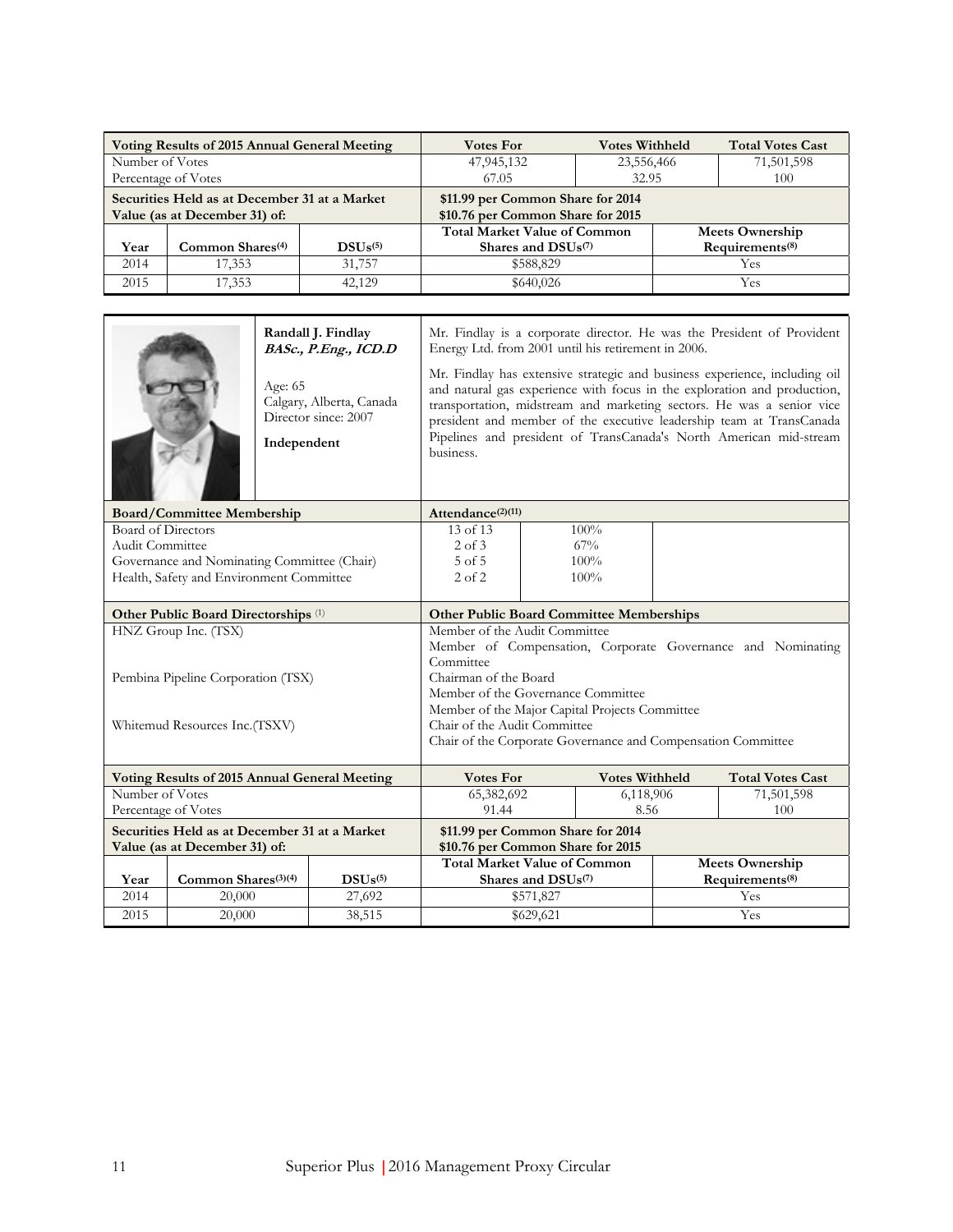| Douglas Harrison<br>MBA, CPA, CMA,<br>ICD.D, CCLP<br>Age: 56<br>Burlington, Ontario,<br>Canada<br>Director since: 2015<br>Independent |                                               |  |                     | Mr. Harrison is President & CEO of VersaCold, Canada's largest supplier<br>of temperature sensitive supply chain and logistics services.<br>Previously he served as Chief Operating Officer of Day & Ross<br>Transportation Group (a subsidiary of McCain Foods); President of<br>Acklands-Grainger, Canada's leading industrial and safety supply company;<br>and Vice President and Managing Director for Ryder Integrated Logistics.<br>Mr. Harrison has strategic and business experience in the traffic,<br>transportation and logistics industry with extensive knowledge of U.S. and<br>international business, including operational management, strategic<br>planning, marketing and mergers and acquisitions. Mr. Harrison also has<br>business experience in the industrial distribution, building products, energy<br>and supply chain industries. |                                 |                       |                                                       |                         |  |
|---------------------------------------------------------------------------------------------------------------------------------------|-----------------------------------------------|--|---------------------|----------------------------------------------------------------------------------------------------------------------------------------------------------------------------------------------------------------------------------------------------------------------------------------------------------------------------------------------------------------------------------------------------------------------------------------------------------------------------------------------------------------------------------------------------------------------------------------------------------------------------------------------------------------------------------------------------------------------------------------------------------------------------------------------------------------------------------------------------------------|---------------------------------|-----------------------|-------------------------------------------------------|-------------------------|--|
|                                                                                                                                       | <b>Board/Committee Membership</b>             |  |                     | Attendance $(2)$                                                                                                                                                                                                                                                                                                                                                                                                                                                                                                                                                                                                                                                                                                                                                                                                                                               |                                 |                       |                                                       |                         |  |
| Board of Directors                                                                                                                    |                                               |  |                     | 100%<br>7 of 7                                                                                                                                                                                                                                                                                                                                                                                                                                                                                                                                                                                                                                                                                                                                                                                                                                                 |                                 |                       |                                                       |                         |  |
| Audit Committee                                                                                                                       |                                               |  |                     | $1 \text{ of } 1$                                                                                                                                                                                                                                                                                                                                                                                                                                                                                                                                                                                                                                                                                                                                                                                                                                              |                                 | $100\%$               |                                                       |                         |  |
|                                                                                                                                       | Health, Safety and Environment Committee      |  |                     | $1$ of $1$<br>100%                                                                                                                                                                                                                                                                                                                                                                                                                                                                                                                                                                                                                                                                                                                                                                                                                                             |                                 |                       |                                                       |                         |  |
|                                                                                                                                       | <b>Other Public Board Directorships</b>       |  |                     | <b>Other Public Board Committee Memberships</b>                                                                                                                                                                                                                                                                                                                                                                                                                                                                                                                                                                                                                                                                                                                                                                                                                |                                 |                       |                                                       |                         |  |
|                                                                                                                                       |                                               |  |                     |                                                                                                                                                                                                                                                                                                                                                                                                                                                                                                                                                                                                                                                                                                                                                                                                                                                                |                                 |                       |                                                       |                         |  |
|                                                                                                                                       | Voting Results of 2015 Annual General Meeting |  |                     | <b>Votes For</b>                                                                                                                                                                                                                                                                                                                                                                                                                                                                                                                                                                                                                                                                                                                                                                                                                                               |                                 | <b>Votes Withheld</b> |                                                       | <b>Total Votes Cast</b> |  |
| Number of Votes                                                                                                                       |                                               |  |                     | N/A                                                                                                                                                                                                                                                                                                                                                                                                                                                                                                                                                                                                                                                                                                                                                                                                                                                            |                                 | N/A                   |                                                       | N/A                     |  |
|                                                                                                                                       | Percentage of Votes                           |  |                     | \$10.76 per Common Share for 2015                                                                                                                                                                                                                                                                                                                                                                                                                                                                                                                                                                                                                                                                                                                                                                                                                              |                                 |                       |                                                       |                         |  |
|                                                                                                                                       | Securities Held as at December 31 at a Market |  |                     |                                                                                                                                                                                                                                                                                                                                                                                                                                                                                                                                                                                                                                                                                                                                                                                                                                                                |                                 |                       |                                                       |                         |  |
|                                                                                                                                       | Value (as at December 31) of:                 |  |                     |                                                                                                                                                                                                                                                                                                                                                                                                                                                                                                                                                                                                                                                                                                                                                                                                                                                                |                                 |                       |                                                       |                         |  |
| Year                                                                                                                                  | Common Shares <sup>(4)</sup>                  |  | DSUs <sup>(5)</sup> | <b>Total Market Value of Common</b>                                                                                                                                                                                                                                                                                                                                                                                                                                                                                                                                                                                                                                                                                                                                                                                                                            | Shares and DSU <sub>s</sub> (7) |                       | <b>Meets Ownership</b><br>Requirements <sup>(8)</sup> |                         |  |
| 2015                                                                                                                                  | 9,600                                         |  | 9,785               |                                                                                                                                                                                                                                                                                                                                                                                                                                                                                                                                                                                                                                                                                                                                                                                                                                                                | \$208,582                       |                       | On track                                              |                         |  |

|                                               | Mary Jordan<br>BA, MBA, ICD.D<br>Age: 56<br>Vancouver,<br>British Columbia, Canada<br>Director since: May 2014<br>Independent | regional carriers.<br>a former director of The Vancouver Board of Trade. |  |                       |  | Ms. Jordan is a corporate director. She serves as Chair of the Board of the<br>Vancouver International Airport Authority and as a director of Coast<br>Capital Savings Credit Union (a provider of financial products and services)<br>and as a director of Timberwest Forest Corp., Western Canada's largest<br>private managed forest land owner. From 2006 to 2008, Ms. Jordan was<br>Executive Vice-President, Human Resources & Internal Communications<br>at Laidlaw International, Inc. (a provider of school, intercity bus and other<br>transportation services). From 2003 to 2006, she held the position of<br>Provincial Executive Director for the BC Centre for Disease Control. In<br>addition, Ms. Jordan has spent more than 20 years in the airline industry,<br>holding senior executive positions with Air Canada, Canadian Airlines and<br>American Airline, including terms as the President of several wholly-owned<br>Ms. Jordan has broad experience in developing comprehensive business<br>plans, process implementation and strategic oversight with focus on sales,<br>marketing, customer service, trade, transportation and distribution. She also<br>has extensive experience in the areas of financial planning, human<br>resources/compensation, risk management/insurance and IT strategies.<br>Ms. Jordan is a member of the Insurance Council of British Columbia and |
|-----------------------------------------------|-------------------------------------------------------------------------------------------------------------------------------|--------------------------------------------------------------------------|--|-----------------------|--|------------------------------------------------------------------------------------------------------------------------------------------------------------------------------------------------------------------------------------------------------------------------------------------------------------------------------------------------------------------------------------------------------------------------------------------------------------------------------------------------------------------------------------------------------------------------------------------------------------------------------------------------------------------------------------------------------------------------------------------------------------------------------------------------------------------------------------------------------------------------------------------------------------------------------------------------------------------------------------------------------------------------------------------------------------------------------------------------------------------------------------------------------------------------------------------------------------------------------------------------------------------------------------------------------------------------------------------------------------------------------------------------------------|
| <b>Board/Committee Membership</b>             |                                                                                                                               | Attendance <sup>(2)</sup>                                                |  |                       |  |                                                                                                                                                                                                                                                                                                                                                                                                                                                                                                                                                                                                                                                                                                                                                                                                                                                                                                                                                                                                                                                                                                                                                                                                                                                                                                                                                                                                            |
| <b>Board of Directors</b>                     |                                                                                                                               | 13 of 13                                                                 |  | 100%                  |  |                                                                                                                                                                                                                                                                                                                                                                                                                                                                                                                                                                                                                                                                                                                                                                                                                                                                                                                                                                                                                                                                                                                                                                                                                                                                                                                                                                                                            |
| Compensation Committee                        |                                                                                                                               | 7 of 7                                                                   |  | 100%                  |  |                                                                                                                                                                                                                                                                                                                                                                                                                                                                                                                                                                                                                                                                                                                                                                                                                                                                                                                                                                                                                                                                                                                                                                                                                                                                                                                                                                                                            |
| Governance and Nominating Committee           |                                                                                                                               | 4 of 4                                                                   |  | 100%                  |  |                                                                                                                                                                                                                                                                                                                                                                                                                                                                                                                                                                                                                                                                                                                                                                                                                                                                                                                                                                                                                                                                                                                                                                                                                                                                                                                                                                                                            |
| <b>Other Public Board Directorships</b>       |                                                                                                                               | <b>Other Public Board Committee Memberships</b>                          |  |                       |  |                                                                                                                                                                                                                                                                                                                                                                                                                                                                                                                                                                                                                                                                                                                                                                                                                                                                                                                                                                                                                                                                                                                                                                                                                                                                                                                                                                                                            |
| None                                          |                                                                                                                               | N/A                                                                      |  |                       |  |                                                                                                                                                                                                                                                                                                                                                                                                                                                                                                                                                                                                                                                                                                                                                                                                                                                                                                                                                                                                                                                                                                                                                                                                                                                                                                                                                                                                            |
| Voting Results of 2015 Annual General Meeting |                                                                                                                               | <b>Votes For</b>                                                         |  | <b>Votes Withheld</b> |  | <b>Total Votes Cast</b>                                                                                                                                                                                                                                                                                                                                                                                                                                                                                                                                                                                                                                                                                                                                                                                                                                                                                                                                                                                                                                                                                                                                                                                                                                                                                                                                                                                    |
| Number of Votes                               |                                                                                                                               |                                                                          |  | 696,808               |  | 71,501,598                                                                                                                                                                                                                                                                                                                                                                                                                                                                                                                                                                                                                                                                                                                                                                                                                                                                                                                                                                                                                                                                                                                                                                                                                                                                                                                                                                                                 |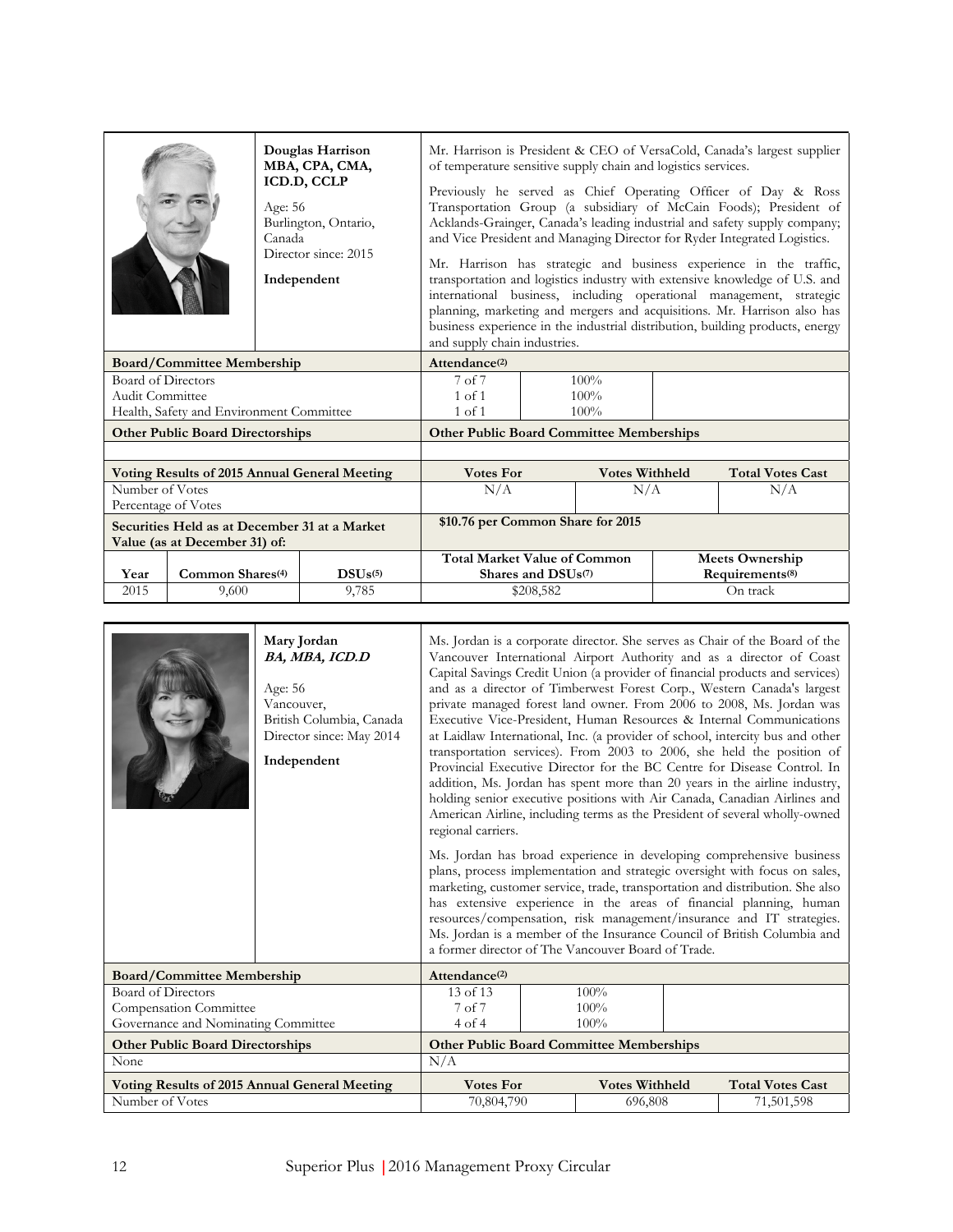|      | Percentage of Votes                                                            |                      | 99.03                                                                  | 0.97 | 100                         |  |  |  |
|------|--------------------------------------------------------------------------------|----------------------|------------------------------------------------------------------------|------|-----------------------------|--|--|--|
|      | Securities Held as at December 31 at a Market<br>Value (as at December 31) of: |                      | \$11.99 per Common Share for 2014<br>\$10.76 per Common Share for 2015 |      |                             |  |  |  |
|      |                                                                                |                      | <b>Total Market Value of Common</b>                                    |      | <b>Meets Ownership</b>      |  |  |  |
| Year | Common Shares <sup>(4)</sup>                                                   | DSU <sub>S</sub> (5) | Shares and $DSUs^{(7)}$                                                |      | Requirements <sup>(8)</sup> |  |  |  |
| 2014 |                                                                                | 10,318               | \$123,713                                                              |      | On track-                   |  |  |  |
| 2015 | 5.000                                                                          | 20,769               | \$277,274                                                              |      | On track.                   |  |  |  |

|                                   |                                                                                | Age: 70<br>Independent | Walentin (Val) Mirosh<br>BSc., MASc., LLB<br>Calgary, Alberta, Canada<br>Director since: 2007 | Mr. Mirosh is a corporate director and President of Mircan Resources Ltd.<br>(a private investment and consulting company).<br>Mr. Mirosh has extensive experience in business development and<br>corporate strategy. From 2003 to 2009, he was Vice-President of NOVA<br>Chemicals Corp., a producer and marketer of ethylene, polyethylene and<br>styrenics. He also served as special advisor to the president and COO of<br>NOVA Chemicals. Previously, Mr. Mirosh was a partner at the law firm of<br>Macleod Dixon LLP where he practiced primarily in the areas of energy<br>and international law, with specialization in oil and gas marketing,<br>midstream, pipeline and regulatory matters and project development. |                                 |                       |  |                             |  |  |
|-----------------------------------|--------------------------------------------------------------------------------|------------------------|-----------------------------------------------------------------------------------------------|---------------------------------------------------------------------------------------------------------------------------------------------------------------------------------------------------------------------------------------------------------------------------------------------------------------------------------------------------------------------------------------------------------------------------------------------------------------------------------------------------------------------------------------------------------------------------------------------------------------------------------------------------------------------------------------------------------------------------------|---------------------------------|-----------------------|--|-----------------------------|--|--|
| <b>Board/Committee Membership</b> |                                                                                |                        | Attendance <sup>(2)</sup>                                                                     |                                                                                                                                                                                                                                                                                                                                                                                                                                                                                                                                                                                                                                                                                                                                 |                                 |                       |  |                             |  |  |
| Board of Directors                |                                                                                |                        |                                                                                               | 13 of 13                                                                                                                                                                                                                                                                                                                                                                                                                                                                                                                                                                                                                                                                                                                        |                                 | 100%                  |  |                             |  |  |
|                                   | Compensation Committee                                                         |                        |                                                                                               | 7 of 7                                                                                                                                                                                                                                                                                                                                                                                                                                                                                                                                                                                                                                                                                                                          |                                 | 100%                  |  |                             |  |  |
|                                   | Health, Safety and Environment Committee (Chair)                               |                        |                                                                                               | $100\%$<br>4 of 4                                                                                                                                                                                                                                                                                                                                                                                                                                                                                                                                                                                                                                                                                                               |                                 |                       |  |                             |  |  |
|                                   | <b>Other Public Board Directorships</b>                                        |                        |                                                                                               | <b>Other Public Board Committee Memberships</b>                                                                                                                                                                                                                                                                                                                                                                                                                                                                                                                                                                                                                                                                                 |                                 |                       |  |                             |  |  |
|                                   | Murphy Oil Corporation (NYSE)                                                  |                        |                                                                                               | Member of Compensation Committee and                                                                                                                                                                                                                                                                                                                                                                                                                                                                                                                                                                                                                                                                                            |                                 |                       |  |                             |  |  |
|                                   |                                                                                |                        |                                                                                               | Member of Environment, Health & Safety Committee                                                                                                                                                                                                                                                                                                                                                                                                                                                                                                                                                                                                                                                                                |                                 |                       |  |                             |  |  |
|                                   | TC Pipelines, LP (NYSE)                                                        |                        |                                                                                               | Member of Audit Committee                                                                                                                                                                                                                                                                                                                                                                                                                                                                                                                                                                                                                                                                                                       |                                 |                       |  |                             |  |  |
|                                   | Voting Results of 2015 Annual General Meeting                                  |                        |                                                                                               | <b>Votes For</b>                                                                                                                                                                                                                                                                                                                                                                                                                                                                                                                                                                                                                                                                                                                |                                 | <b>Votes Withheld</b> |  | <b>Total Votes Cast</b>     |  |  |
| Number of Votes                   |                                                                                |                        |                                                                                               | 70,964,179                                                                                                                                                                                                                                                                                                                                                                                                                                                                                                                                                                                                                                                                                                                      |                                 | 537,419               |  | 71,501,598                  |  |  |
|                                   | Percentage of Votes                                                            |                        |                                                                                               | 99.25                                                                                                                                                                                                                                                                                                                                                                                                                                                                                                                                                                                                                                                                                                                           |                                 | 0.75                  |  | 100                         |  |  |
|                                   | Securities Held as at December 31 at a Market<br>Value (as at December 31) of: |                        |                                                                                               | \$11.99 per Common Share for 2014<br>\$10.76 per Common Share for 2015                                                                                                                                                                                                                                                                                                                                                                                                                                                                                                                                                                                                                                                          |                                 |                       |  |                             |  |  |
|                                   |                                                                                |                        |                                                                                               | <b>Total Market Value of Common</b>                                                                                                                                                                                                                                                                                                                                                                                                                                                                                                                                                                                                                                                                                             |                                 |                       |  | <b>Meets Ownership</b>      |  |  |
| Year                              | Common Shares <sup>(4)</sup>                                                   |                        | DSUs <sup>(5)</sup>                                                                           |                                                                                                                                                                                                                                                                                                                                                                                                                                                                                                                                                                                                                                                                                                                                 | Shares and DSU <sub>s</sub> (7) |                       |  | Requirements <sup>(8)</sup> |  |  |
| 2014                              | 8,000                                                                          |                        | 23,627                                                                                        |                                                                                                                                                                                                                                                                                                                                                                                                                                                                                                                                                                                                                                                                                                                                 | \$379,208                       |                       |  | Yes                         |  |  |
| 2015                              | 8,000                                                                          |                        | 32,909                                                                                        | \$440,181                                                                                                                                                                                                                                                                                                                                                                                                                                                                                                                                                                                                                                                                                                                       |                                 |                       |  | Yes                         |  |  |

|                                         | David P. Smith<br><b>CFA</b><br>Age: 57<br>Toronto, Ontario, Canada<br>Director since: 1998<br>Independent | Mr. Smith was appointed as Chairman of the Board on August 6, 2014.<br>Mr. Smith is a corporate director. Prior thereto, he was Managing Partner<br>of Enterprise Capital Management Inc.<br>Mr. Smith has extensive experience in the investment banking, investment<br>research and management industry. His areas of expertise include<br>investment research, mergers & acquisitions, project finance, privatization<br>and corporate finance. |      |  |  |
|-----------------------------------------|------------------------------------------------------------------------------------------------------------|----------------------------------------------------------------------------------------------------------------------------------------------------------------------------------------------------------------------------------------------------------------------------------------------------------------------------------------------------------------------------------------------------------------------------------------------------|------|--|--|
| <b>Board/Committee Membership</b>       |                                                                                                            | Attendance <sup>(2)</sup>                                                                                                                                                                                                                                                                                                                                                                                                                          |      |  |  |
| Board of Directors (Chair)              |                                                                                                            | 13 of 13                                                                                                                                                                                                                                                                                                                                                                                                                                           | 100% |  |  |
| Compensation Committee                  |                                                                                                            | 7 of 7                                                                                                                                                                                                                                                                                                                                                                                                                                             | 100% |  |  |
| Governance and Nominating Committee     |                                                                                                            | 5 of 5                                                                                                                                                                                                                                                                                                                                                                                                                                             | 100% |  |  |
| <b>Other Public Board Directorships</b> |                                                                                                            | <b>Other Public Board Committee Memberships</b>                                                                                                                                                                                                                                                                                                                                                                                                    |      |  |  |
| Gran Tierra Energy Inc. (TSX)           |                                                                                                            | Chair of Audit Committee                                                                                                                                                                                                                                                                                                                                                                                                                           |      |  |  |
|                                         |                                                                                                            | Member of the Health, Safety & Environment Committee                                                                                                                                                                                                                                                                                                                                                                                               |      |  |  |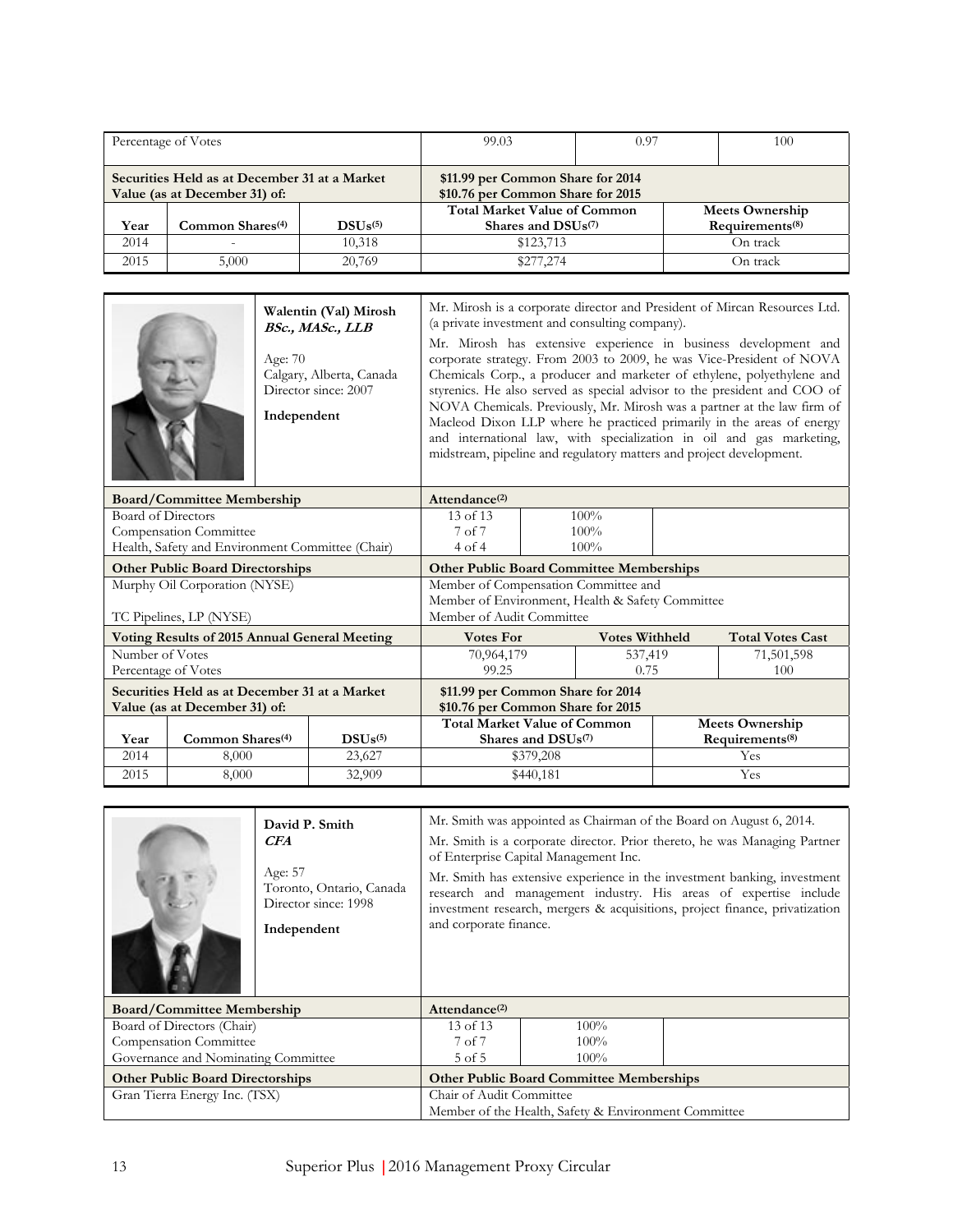|                                                                                | Voting Results of 2015 Annual General Meeting |                                 | <b>Votes For</b>                                                       | Votes Withheld |                        | <b>Total Votes Cast</b>     |  |
|--------------------------------------------------------------------------------|-----------------------------------------------|---------------------------------|------------------------------------------------------------------------|----------------|------------------------|-----------------------------|--|
| Number of Votes                                                                |                                               |                                 | 68, 317, 161                                                           | 3,184,437      |                        | 71,501,598                  |  |
| Percentage of Votes                                                            |                                               |                                 | 95.55                                                                  | 4.45           |                        | 100                         |  |
| Securities Held as at December 31 at a Market<br>Value (as at December 31) of: |                                               |                                 | \$11.99 per Common Share for 2014<br>\$10.76 per Common Share for 2015 |                |                        |                             |  |
|                                                                                |                                               |                                 | <b>Total Market Value of Common</b>                                    |                | <b>Meets Ownership</b> |                             |  |
| Year                                                                           | Common Shares <sup>(4)</sup>                  | DSU <sub>s</sub> <sup>(5)</sup> | Shares and $DSUs$ <sup>(7)</sup>                                       |                |                        | Requirements <sup>(8)</sup> |  |
| 2014                                                                           | 29,403                                        | 30,298                          | \$715,815                                                              |                |                        | Yes                         |  |
| 2015                                                                           | 68,598                                        | 46,349                          | \$1,236,830                                                            |                | Yes                    |                             |  |

#### **Notes:**

1. Mr. Findlay was a director of Wellpoint Systems Inc. ("Wellpoint"), a TSX Venture Exchange listed company from June 2008 to January 31, 2011. Wellpoint was placed into receivership by two of its lenders on January 31, 2011. Wellpoint was a company supplying software to the energy industry in Canada, the U.S. and internationally. In addition, Mr. Findlay was a director or Spyglass Resources Corp. and its predecessor ("Spyglass"), a TSX listed company, from March 12, 2012 until May 13, 2015. Spyglass is an oil and gas company based in Western Canada. On November 26, 2015, Spyglass was placed into receivership by a syndicate of its lenders.

2. For details of Board and committee meetings held during 2015 and each director's attendance, see "Board and Committee Meetings Held in 2015" in this Information Circular.

<sup>3.</sup> As of February 23, 2016, in addition to the stated securities, the following directors also own:

| <b>Director</b>    | Convertible Debentures (\$) | 6.5% Senior Unsecured Notes (\$)<br>(Superior Plus LP) |
|--------------------|-----------------------------|--------------------------------------------------------|
| Luc Desiardins     |                             | 500.000                                                |
| Randall I. Findlay | 150.000                     | -                                                      |

- 4. The number of Common Shares beneficially owned, or controlled or directed by each director as at the date of this Information Circular is the same as shown in the respective table as at December 31, 2015. As of February 23, 2016, the directors as a group beneficially owned or controlled or directed, directly or indirectly, 460,033 Common Shares of the Corporation, representing approximately 0.3% of the outstanding Common Shares. The information as to the ownership or control or direction of Common Shares, not being within the knowledge of the Corporation, has been furnished by the directors and nominees individually.
- 5. For details, including the terms of DSUs, see "Director Long-Term Incentive DSU Plan", "Director Compensation Table", "Director Outstanding Share-Based and Option-Based Awards" and "Director Incentive Plan Awards - Value Vested or Earned During the Year" and "Long-Term Incentive and Retention Programs" under the general heading "Director Compensation" beginning on page 41 of this Information Circular.
- 6. Includes RSUs and PSUs for 2015 approved by the Board on October 29, 2015 and granted on January 4, 2016 to Mr. Desjardins. Although such RSUs and PSUs were granted on January 4, 2016, they have been disclosed in the table as they were approved by the Board and the Compensation Committee in October 2015, as part of their annual review of executive compensation and considered as a component of Mr. Desjardins' 2015 total compensation. See "Compensation Discussion and Analysis - Long-Term Incentive and Retention Programs – LTIP Grants awarded to NEOs for 2015" for additional information. The value of PSUs and RSUs reflects the accounting for the notional reinvestment of dividends since the date of grant, multiplied by the closing market price of the Common Shares on the Toronto Stock Exchange ("**TSX**") at December 31, 2014 (\$11.99) and December 31, 2015 (\$10.76) and assumes a performance multiplier of 1. The value of Superior PSUs upon actual vesting is dependent on both the market price of the Common Shares (as calculated under the terms of the LTIP) as at the vesting date, as well as a performance multiplier. For calculation of the performance multiplier see page 58 of this Information Circular. Therefore, the value of the PSUs as stated in this Information Circular may vary significantly over the respective vesting period.
- 7. The value of Superior DSUs upon actual vesting is dependent on both the market price of the Common Shares (as calculated under the terms of the LTIP) as at the vesting date and adjusted to reflect notional reinvestment of dividends since the date of grant.
- 8. For details on the ownership requirements, see "Director Share Ownership Requirements" on page 44 of this Information Circular.
- 9. The existing ownership requirements have been met. Mr. Bissell is on track to meet the requirements which came into effect on January 1, 2016. See "Director Share Ownership Requirements" on page 44 of this Information Circular.
- 10. Due to a change in location of the meetings on short notice and prior commitments, Ms. Best was unable to attend scheduled Committee meetings on February 18, 2015, July 29, 2015 and October 28, 2015.
- 11. Mr. Findlay was unable to attend the Audit Committee meeting on August 13, 2015 due to a prior commitment.<br>12. See "Independence of Board and Committee members" on page 16 of this Information Circular.
- 12. See "Independence of Board and Committee members" on page 16 of this Information Circular.<br>13. On January 15, 2015. Mr. Smith was elected a Director and Chairman of the Board of CASA F
- 13. On January 15, 2015, Mr. Smith was elected a Director and Chairman of the Board of CASA Energy Services Corp. ("CASA"), a private Calgary based energy services firm. At the time of his appointment CASA was insolvent and Mr. Smith's role was to assist in stabilizing the business and achieving the best results for the affected stakeholders. On May 21, 2015, a Proposal was filed with the Office of the Superintendent of Bankruptcy Canada to reorganize CASA and, on June 26, 2015, the Alberta Court of Queen's approved the reorganization.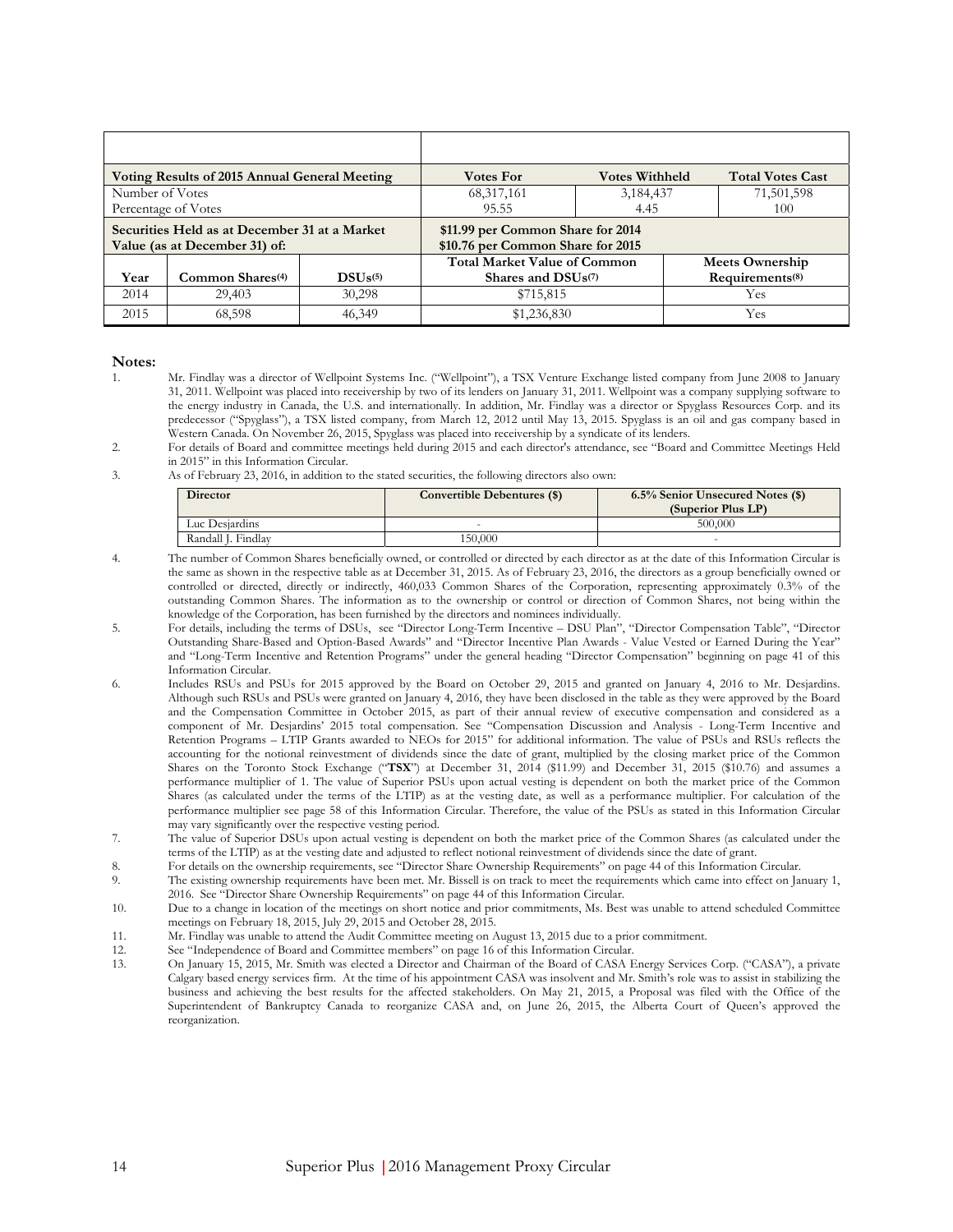# **CORPORATE GOVERNANCE PRACTICES**

Superior is committed to maintaining high standards of corporate governance and continually assesses its governance practices against evolving policies, practices and requirements.

This statement of corporate governance practices has been approved by the Governance and Nominating Committee of the Board. The Board has determined that Superior's corporate governance practices are aligned with the CSA disclosure standards. Set forth below is a description of certain corporate governance practices of the Corporation, as required by National Instrument 58-101 – "Disclosure of Corporate Governance Practices" (the "**Corporate Governance Rule**").

### **About the Board**

The Board is responsible for administering the affairs of the Corporation in accordance with the requirements of the *Canada Business Corporations Act* (the "**CBCA**").

The Board is responsible for the stewardship of the Corporation. Its role is to provide effective leadership and oversight of Superior. Superior has officers and employees responsible for the day-to-day management and conduct of the businesses of Superior and the implementation of the strategic plan and approved by the Board. Fundamentally, the Board seeks to ensure that the Corporation conducts its business with honesty and integrity, with a view to creating sustainable and long-term value and profitable growth. Supported by its committees, the Board's processes are designed to achieve an appropriate degree of independence from management; to oversee succession planning; to consider, approve and monitor the Corporation's strategic, operating, capital and financial plans; to monitor safety and the environment as it applies to Superior's businesses; and to monitor the risk management framework, including the integrity of internal financial and management systems. The duties and responsibilities of the Board are set out in a written mandate of the Board which can be found on the Corporation's website at www.superiorplus.com and on SEDAR at www.sedar.com and, upon request, a copy will be provided promptly and free of charge to any Shareholder of the Corporation.

To assist the Board with its fiduciary responsibilities, the Board is currently supported by four standing committees.

- ■*Audit Committee*
- **■ Governance and Nominating Committee**
- **■ Compensation Committee**
- Health, Safety and Environment Committee

### **Strategic Planning Oversight**

The Board has a heightened interest in and is actively involved in the oversight of Superior's strategy because of its importance and impact on Shareholder value. Management, under the direction of the President and CEO, is responsible for the development of a detailed five-year strategic plan, the implementation and achievement of the annual corporate business plan, including the efficient acquisition and allocation of the financial, human and other resources required to achieve the annual and long-term strategic goals, while managing associated risks. The Board holds a two-day strategic planning session with management in each year, at which strategic issues, competitive developments, business opportunities and risks (for each business and on a consolidated and portfolio basis) are reviewed. Such review involves discussion with and without management present. The Board provides guidance, input and insight and ultimately approves the overall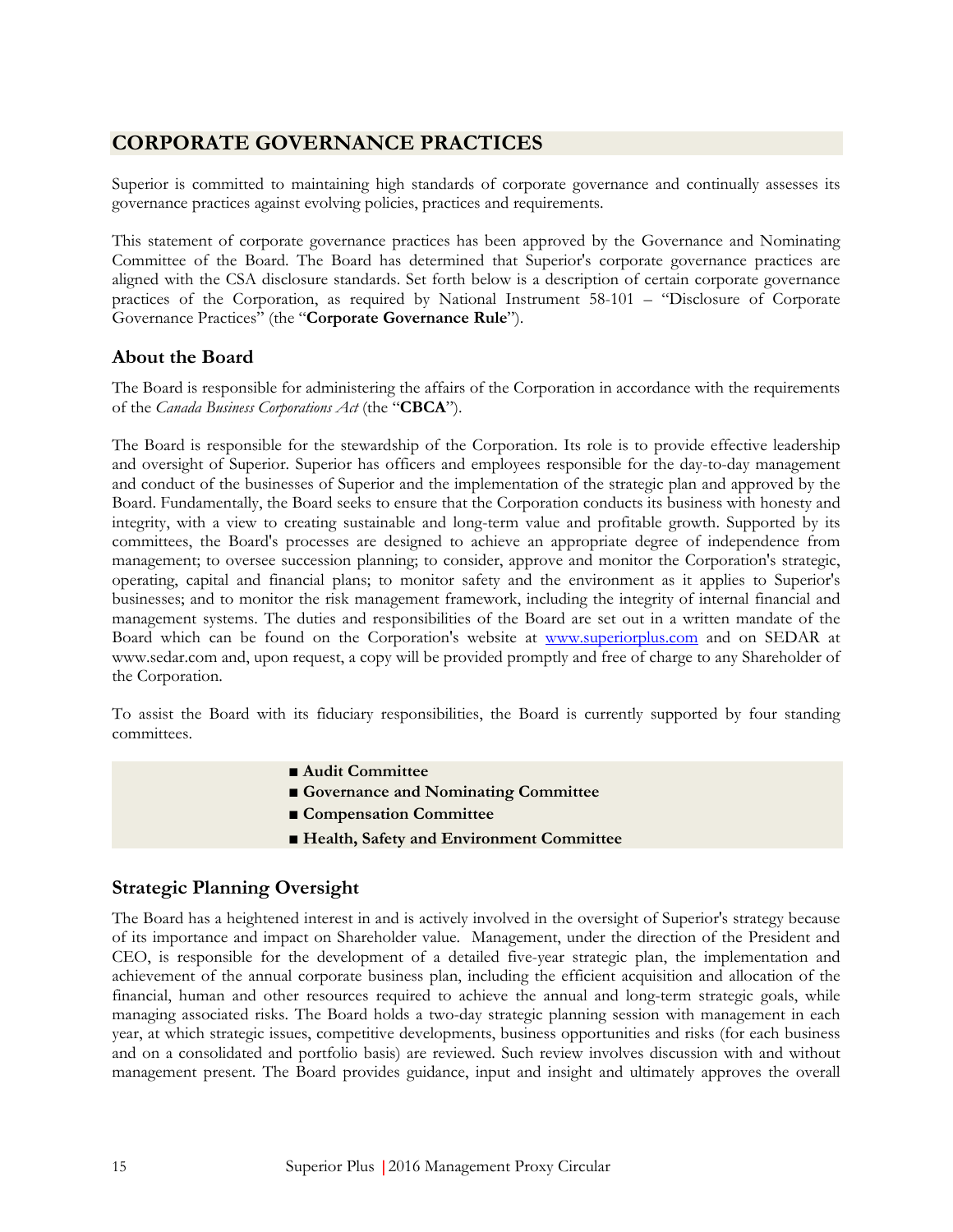vision, objectives and long-term strategy of the Corporation, including any modifications to the strategic plan as appropriate in response to progress made and/or changing market conditions.

In addition, the Board oversees the implementation of, and monitors the performance against, the strategic plan. The President and CEO updates the Board at each meeting, including the two-day strategy meeting and expanded Board meetings, which allow for more in-depth analysis and discussion. In addition, new strategic opportunities and risks are discussed as they arise throughout the year.

#### **Risk Assessment and Oversight**

Effective risk management is one of the key oversight responsibilities of the Board and is critical to Superior's success and achievement of its business strategies. The Board considers Superior's overall risk profile and aims to achieve a proper balance between risks incurred and potential return to Shareholders. The committees of the Board assist in identifying, assessing and monitoring the Corporation's risks.

Current and evolving operational and other key risks are monitored at each of Superior's businesses. At the corporate level, management reviews, on a continual basis, strategic, financial, operational, compliance and reputation risks, taking an enterprise-wide approach and ensures that appropriate systems, policies and procedures are in place to mitigate these risks.

The Audit Committee reviews with management their assessment of significant financial, derivative and disclosure risks and assesses the steps that management has taken to mitigate such risks. The results are reported to, and reviewed by, the Board at each regularly scheduled meeting together with reports on other key current risks and evolving operational risks and other enterprise-wide risks, including risk mitigation policies, processes and strategies.

The Governance and Nominating Committee assists in overseeing governance related risks, including regulatory, reputational and other risks. Governance rating agencies and their assessments of the Corporation's risk and governance policies and procedures are also monitored.

Human resources, labour relations and executive compensation matters are an integral part of this risk assessment process with oversight support provided by the Compensation Committee.

The Health, Safety and Environment Committee assists in overseeing the development, monitoring and effective implementation of systems, programs and initiatives to promote the management of health, safety and security at Superior and to address environmental, safety and operational risks.

### **Independence of Board and Committee Members**

Director independence is determined by the Board with the assistance of the Governance and Nominating Committee, based on the definition of independence in the Corporate Governance Rule and National Policy 58-201 - "Corporate Governance Guidelines" which refers to sections of National Instrument 52-110 - "Audit Committees" (the "**Audit Committee Rule**"). Director independence for the Corporation's Audit Committee is determined in accordance with the Audit Committee Rule.

Under the Corporate Governance Rule, a director is independent if he or she has no direct or indirect relationship with the issuer that could reasonably be expected to interfere with the director's independent judgment. The Board, with the assistance of the Governance and Nominating Committee, has assessed the independence of each director. All of the current and nominee directors, other than for Mr. Desjardins, are independent within the meaning of the Corporate Governance Rule. Mr. Desjardins is President and Chief Executive Officer of Superior and therefore is not independent.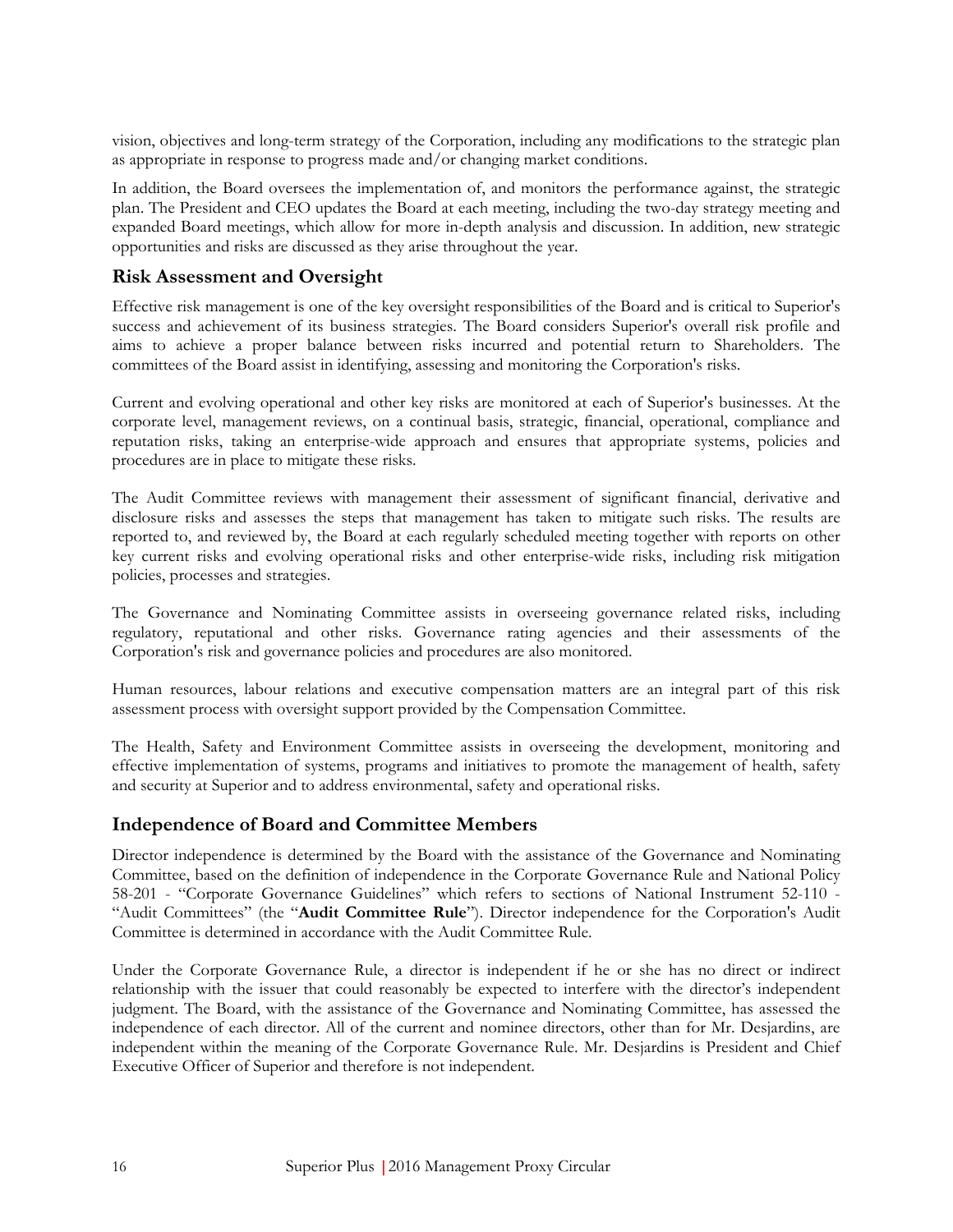In the case of Mr. Engbloom, the Board, with the guidance of the Corporate Governance and Nominating Committee, determined that Mr. Engbloom's relationship as a partner of a law firm that provides legal services to Superior, would not reasonably be expected to interfere with Mr. Engbloom's independent judgment in his role as a Board member. In support of such determination, the Chair of the Corporate Governance and Nominating Committee reviews the amounts, if any, of Mr. Engbloom's legal work billed by the law firm to Superior on a quarterly basis. Under the additional independence requirements applicable to audit committee members in the Audit Committee Rule, Mr. Engbloom is deemed not independent and would not be eligible to participate as a member of the Audit Committee. However, certain proxy advisory firms consider any director with a similar relationship with an external service provider such as a law firm as non-independent and, as such, recommend against such directors being members of the Audit Committee, Compensation Committee or Corporate Governance Committee of an issuer.

In 2015, after due consideration of the guidelines of certain proxy advisory firms, the determination was made to move Mr. Engbloom from Superior's Corporate Governance and Nominating Committee to the Health, Safety and Environment Committee in an effort to address the concerns raised.

In making its determination to nominate Mr. Engbloom to the Board for 2016, the Board considered the fact that Mr. Engbloom's relationship with Superior had not prevented him from acting independently in the past and would not be reasonably likely to interfere with his ability to act independently in the future. The Board also considered the average tenure of its members given the fact four new members took office in the past two years, the continuity and institutional knowledge provided by Mr. Engbloom's membership on the Board, the Board's desire for orderly succession of its membership given the time required to recruit a replacement director with a complementary skill set and the fact that Mr. Engbloom advised the Board that he will retire from the Board before the annual shareholder meeting in 2017.

With these changes, all current members of the Audit Committee, Governance and Nominating Committee, the Compensation Committee and the Health, Safety and Environment Committee are independent within the meaning of the Corporate Governance Rule. In addition, all members of the Audit Committee, the Compensation Committee and the Corporate Governance and Nominating Committee are independent under the both the Corporate Governance Rule and the Audit Committee Rule.

|                          | Independent      |                        |           | Governance        |              |                                   |
|--------------------------|------------------|------------------------|-----------|-------------------|--------------|-----------------------------------|
|                          | Yes              | $\mathbf{N}\mathbf{o}$ | Audit     | and<br>Nominating | Compensation | Health, Safety<br>and Environment |
| <b>Director</b>          |                  |                        | Committee | Committee         | Committee    | Committee                         |
| Catherine (Kay) M. Best  | √                |                        | Chair     |                   |              |                                   |
| Eugene V.N. Bissell      | ✓                |                        |           |                   |              |                                   |
| Richard Bradeen          | ✓                |                        |           |                   | ✓            |                                   |
| Luc Desjardins           |                  | ✓                      |           |                   |              |                                   |
| Robert J. Engbloom, Q.C. | $\checkmark$ (2) |                        |           |                   |              |                                   |
| Randall J. Findlay       | ✓                |                        |           | Chair             |              |                                   |
| Douglas Harrison         | ✓                |                        |           |                   |              |                                   |
| Mary Jordan              | ✓                |                        |           |                   | Chair        |                                   |
| Walentin (Val) Mirosh    | ✓                |                        |           |                   |              | Chair                             |
| David P. Smith, Chairman | ✓                |                        |           |                   |              |                                   |

The following table illustrates the independence of the current directors, including the current composition of the committees of the Board.

**Notes:**<br>1. The Corporation does not have an Executive Committee.<br>2. See "Independence of Board and Committee Members"

See "Independence of Board and Committee Members".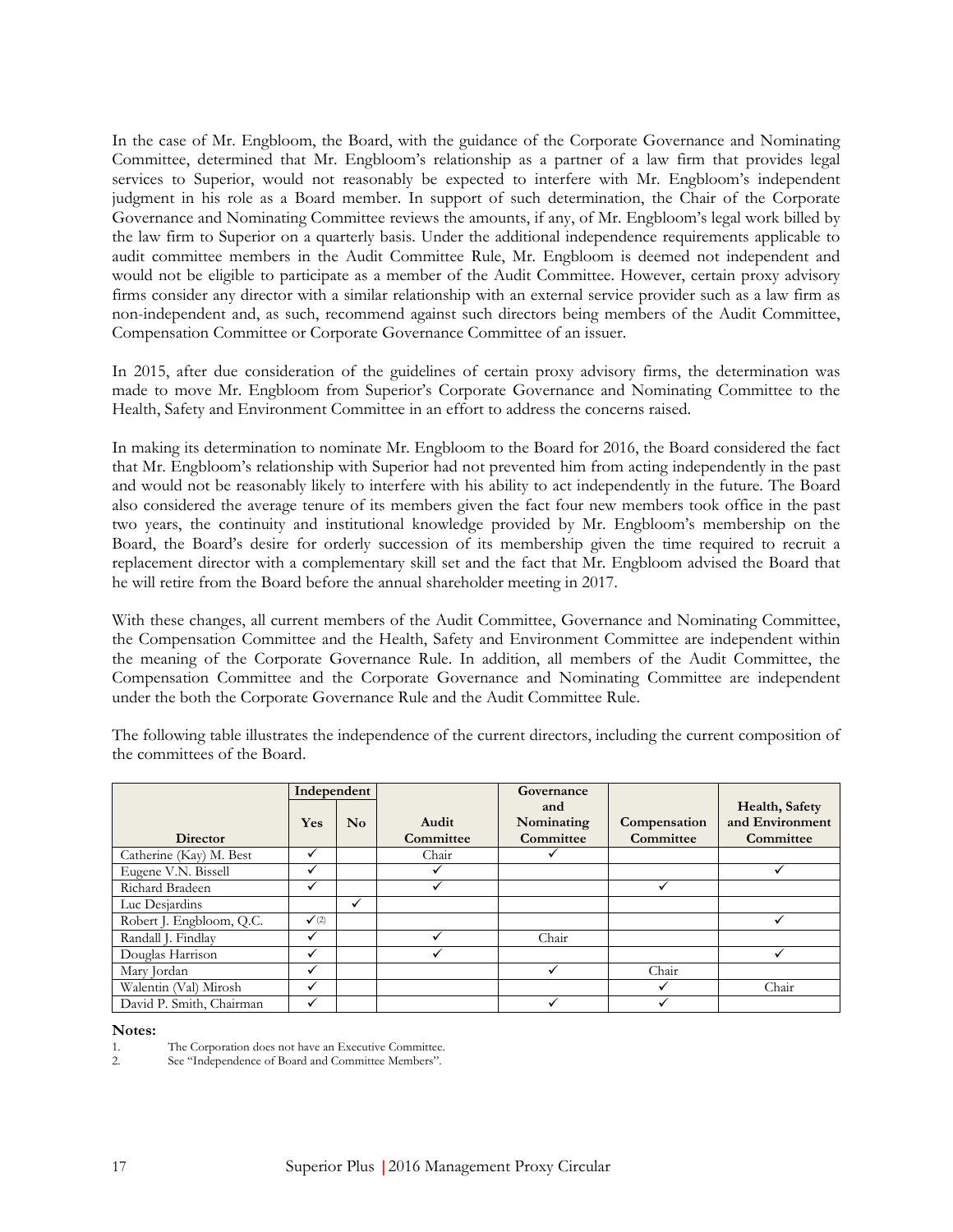# **Material Interest**

To ensure directors exercise independent judgment in considering transactions and agreements, at the beginning of each Board meeting, the directors are asked if there are any independence or conflict of interest issues that may compromise independent judgment. If at any meeting a director has a material interest in a matter being considered, such director would not be present for discussions relating to the matter and would not participate in a vote on the matter. At each and every meeting the Board and the committees conduct incamera sessions at which non-independent directors and management are not in attendance. For a summary of the Board and committee meetings held in 2015 and for the attendance record for each director, see "Board and Committee Meetings Held in 2015" on page 21 of this Information Circular.

# **Position Descriptions**

Position descriptions approved by the Board for each of the Chairman of the Board and the President and Chief Executive Officer delineate their roles and responsibilities. The Board has also developed written position descriptions for the Chair of each of its standing committees. The complete text of these position descriptions can be found on the Corporation's website at www.superiorplus.com

# **Other Public Board and Interlocking Directorships**

Currently, certain directors of Superior serve on the board of directors of other public companies. For further information, see "Director Nominees" commencing on page 8 of this Information Circular. None of the nominees serve together as directors or trustees of any other public entity. Therefore, there are no interlocking directorships.

# **Nomination of Directors**

The Governance and Nominating Committee is responsible for assisting the Board in identifying suitable director candidates and for maintaining plans for orderly succession of directors to keep the Board balanced in terms of skills and experience. The Committee annually reviews a skills matrix, outlining the various skills and areas of expertise which were determined to be essential to the Board, and updates it as necessary. This matrix is then used in developing a new director profile as a basis in recruiting new members to the Board. Besides the desired knowledge, skills and experience, as well as a focus on diversity, the Board considers qualities such as a high level of integrity and whether a new nominee can devote sufficient time, energy and resources to their duties as a director, and if he/she demonstrates excellent communication and persuasion skills to actively and constructively participate in Board discussions and debate. The Governance and Nominating Committee has the authority, and has in the past exercised such authority, to hire outside consultants to assist in identifying and screening qualified candidates.

When faced with the retirement of two previous directors of the Corporation in 2014 and 2015, the Governance and Nominating Committee retained a professional search firm to assist with identifying and selecting qualified candidates in an effort to provide for the orderly succession of directors. Through the recruitment process, two directors, Mr. Richard Bradeen, who was elected as a director at the annual shareholder meeting in 2015, and Mr. Douglas Harrison, who was appointed by the Board on August 12, 2015, were identified as having qualities, competencies, skills and experience that complement those of the other members of the Board.

### **Skills Matrix**

The following table identifies the areas where directors and nominee directors have assessed themselves as expert or as having strong working knowledge. The Governance and Nominating Committee has reviewed the skills matrix and is satisfied that the Board has the appropriate combination of experience, skills and expertise to perform its duties and responsibilities.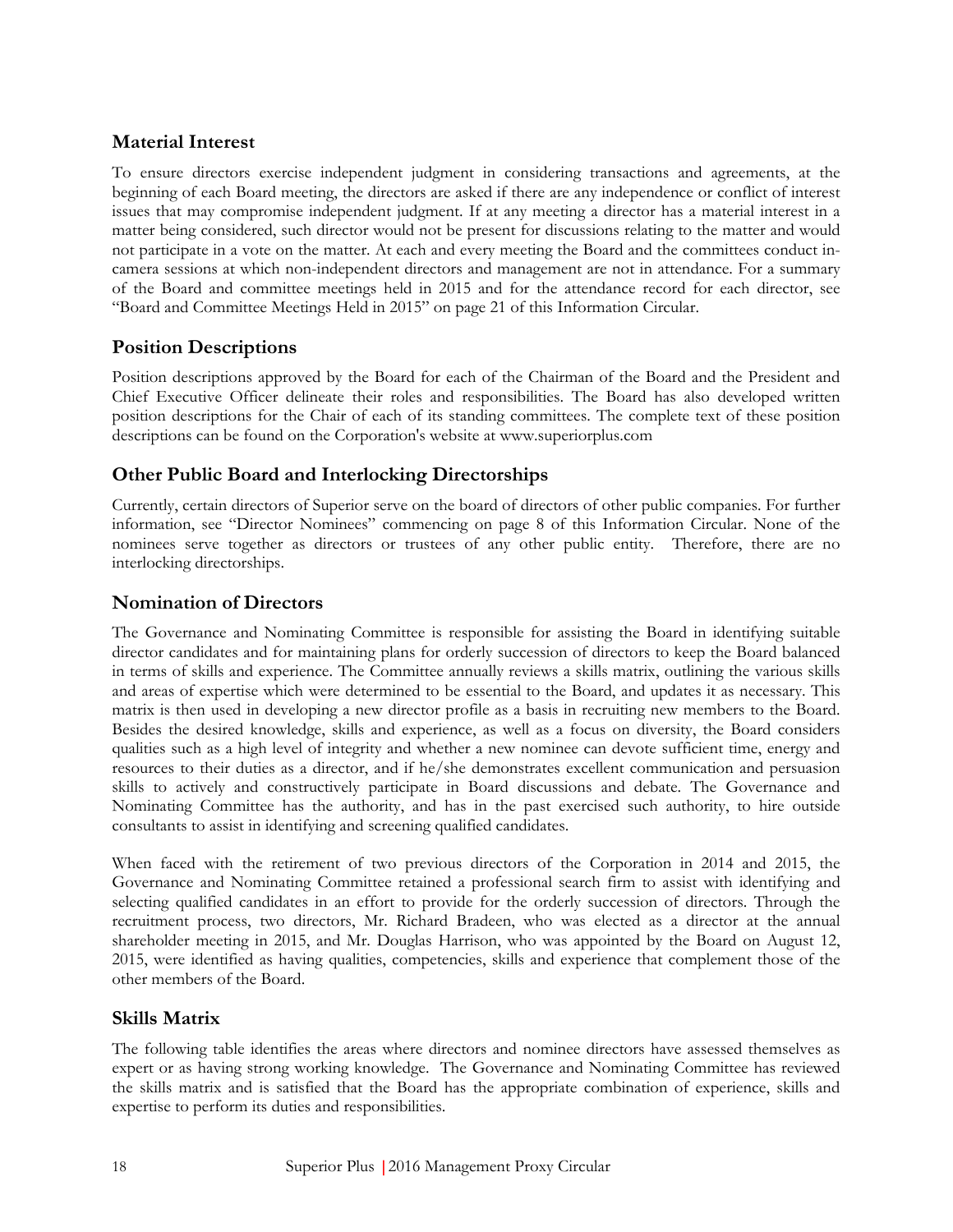| <b>Director</b>         | <b>Business</b><br>Distribution | <b>Chemical Business</b> | <b>Business</b><br>Energy | usiness<br>$\dot{a}$<br>U.S. | <b>International Business</b> | Operational Management | Governance/Board | Planning<br>Strategic | Financing/Capital Markets | Safety<br>Environment and | Marketing/Sales | Legal        | Resources/Compensation<br>Human | Accounting/Audit | Acquisitions<br>ళ<br>Mergers | Risk Management | Technology   |
|-------------------------|---------------------------------|--------------------------|---------------------------|------------------------------|-------------------------------|------------------------|------------------|-----------------------|---------------------------|---------------------------|-----------------|--------------|---------------------------------|------------------|------------------------------|-----------------|--------------|
| Catherine (Kay) M. Best |                                 | $\checkmark$             | $\checkmark$              |                              |                               | $\checkmark$           | $\checkmark$     | $\checkmark$          | $\checkmark$              | $\checkmark$              |                 | $\checkmark$ | $\checkmark$                    | $\checkmark$     |                              | $\checkmark$    |              |
| Eugene V.N. Bissell     | $\checkmark$                    |                          | $\checkmark$              | $\checkmark$                 |                               | $\checkmark$           |                  | $\checkmark$          | ✓                         | $\checkmark$              | $\checkmark$    |              | $\checkmark$                    | $\checkmark$     | $\checkmark$                 | $\checkmark$    |              |
| Richard Bradeen         |                                 |                          | $\checkmark$              | $\checkmark$                 | ✓                             | $\checkmark$           | $\checkmark$     | $\checkmark$          | $\checkmark$              |                           | ✓               | $\checkmark$ | $\checkmark$                    | $\checkmark$     | $\checkmark$                 | ✓               | $\checkmark$ |
| Luc Desjardins          | $\checkmark$                    | $\checkmark$             | ✓                         | $\checkmark$                 | ✓                             | $\checkmark$           | $\checkmark$     | $\checkmark$          | $\checkmark$              |                           | $\checkmark$    | $\checkmark$ | $\checkmark$                    | $\checkmark$     | $\checkmark$                 | $\checkmark$    | $\checkmark$ |
| Robert J. Engbloom      |                                 |                          | $\checkmark$              |                              | $\checkmark$                  |                        | $\checkmark$     | $\checkmark$          | $\checkmark$              |                           |                 | $\checkmark$ | $\checkmark$                    |                  | $\checkmark$                 | ✓               |              |
| Randall J. Findlay      |                                 |                          |                           |                              |                               |                        |                  |                       |                           |                           |                 |              |                                 |                  |                              |                 |              |
|                         |                                 | $\checkmark$             | ✓                         | ✓                            | $\checkmark$                  | $\checkmark$           | $\checkmark$     | $\checkmark$          | $\checkmark$              | $\checkmark$              |                 |              | $\checkmark$                    | ✓                | $\checkmark$                 | ✓               |              |
| Douglas Harrison        | $\checkmark$                    |                          | $\checkmark$              | $\checkmark$                 | $\checkmark$                  | $\checkmark$           | $\checkmark$     | $\checkmark$          |                           | $\checkmark$              | $\checkmark$    |              | $\checkmark$                    | ✓                | $\checkmark$                 |                 | $\checkmark$ |
| Mary Jordan             |                                 |                          |                           | $\checkmark$                 | $\checkmark$                  | $\checkmark$           | $\checkmark$     | $\checkmark$          |                           | $\checkmark$              | $\checkmark$    |              | $\checkmark$                    |                  | ✓                            | $\checkmark$    |              |
| Walentin (Val) Mirosh   |                                 | $\checkmark$             | $\checkmark$              | $\checkmark$                 | $\checkmark$                  | $\checkmark$           | $\checkmark$     | $\checkmark$          |                           | $\checkmark$              |                 | $\checkmark$ | $\checkmark$                    | $\checkmark$     | $\checkmark$                 | ✓               |              |
| David P. Smith          |                                 | ✓                        | ✓                         |                              |                               |                        | $\checkmark$     | ✓                     | ✓                         | ✓                         |                 | ✓            |                                 | $\checkmark$     | $\checkmark$                 | $\checkmark$    | $\checkmark$ |

# **Board and Management Diversity**

In February, 2015, Superior adopted a written Board Diversity Policy upon recommendation of the Governance and Nominating Committee. Superior recognizes that diversity throughout the organization and at the Board level is valuable as it brings different perspectives to the organization and its decision making. Pursuant to the Board Diversity Policy, the selection of candidates for appointment to the Board will be based on merit. Within the overriding criteria of merit, the Governance and Nominating Committee seeks to fill Board vacancies by considering candidates that bring a diversity of background and industry or related expertise. The Board Diversity Policy provides that the factors that the Governance and Nominating Committee will consider when evaluating candidates include achieving an appropriate level of diversity having regard to criteria such as skills, experience, education, gender, age, ethnicity and geographic location. Even prior to the adoption of the Board Diversity Policy, the Governance and Nominating Committee recognized the importance of promoting the diversity of its members and sought qualified female candidates with particular skills that would complement the Board's current requirements.

The Board Diversity Policy provides that the Corporate Governance and Nominating Committee will annually discuss and agree on any relevant measurable objectives for promoting diversity on the Board in light of the skills required on the Board at that time and make recommendations to the Board. The Corporate Governance and Nominating Committee will monitor the implementation of the Board Diversity Policy and report to the Board on the achievement of any measurable objectives adopted for promoting diversity. Superior intends to disclose any measurable objectives adopted pursuant to the Board Diversity Policy and progress made to achieving those objectives on an annual basis in the information circular for its annual shareholders' meeting.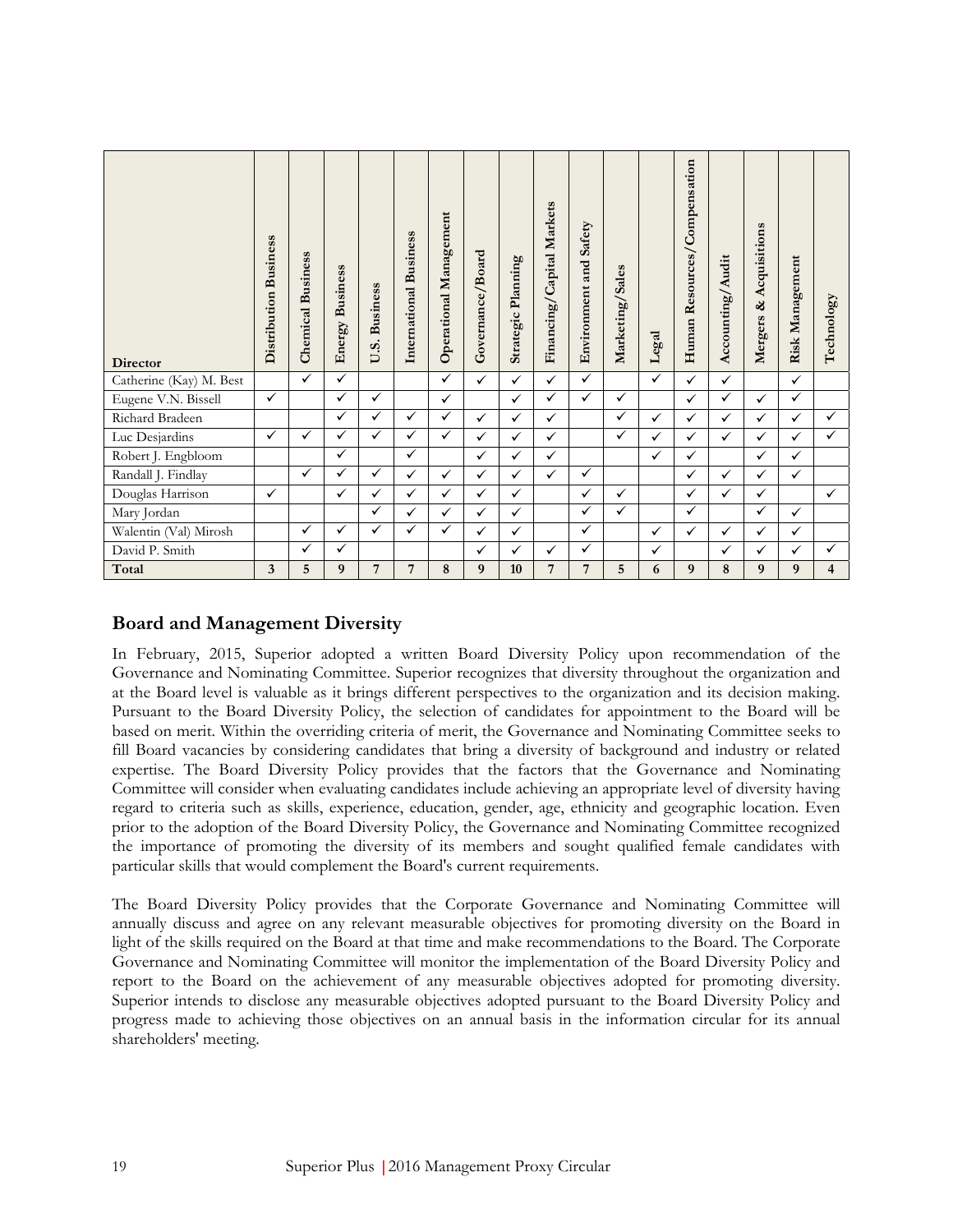Superior also values the importance of promoting the diversity of its executive officers and is aware of the benefit to seeking qualified female candidates with the particular skills, knowledge and expertise required by the organization. As a result, management and the Board evaluate such candidates primarily by considering the candidates knowledge, experience, education and suitability for the position, while informally considering factors which promote diversity among its executive officers. Superior has not set any targets regarding the level of representation of women among its executive officers. The Governance and Nominating Committee considered a broader diversity strategy in 2015. During 2015, Superior, under the oversight of the Corporate Governance and Nominating Committee, reviewed the policies and procedures at each of its businesses and retained an outside expert consultant to assist with the assessment and creation of a broader corporate diversity strategy. The initial stages involved gathering internal information from Superior's businesses to assess the current diversity practices and procedures and gathering competitive market data to review and evaluate different diversity initiatives and practices in the market. Following such process, Superior's management is determined to promote diversity company-wide, the initial focus of which will be on education and awareness.

Of the ten directors currently serving on Superior's Board, two or 20%, are women. Of Superior's eight executive officers, currently one, or 12.5%, is a woman. Of Superior's Vice-Presidents, currently five, or 20% are women.

# **Term Limits, Board Tenure and Retirement Age**

Although Superior does not have a term limit for directors, it is critical to have an appropriate balance between long-term directors with extensive knowledge that understand the risks and opportunities of Superior's diversified business and the industries in which it operates in and new directors that add new experience and perspectives to the Board. Superior's focus is on maintaining the proper mix of skills, experience and diversity. Board member retirements are also considered as part of the Board renewal process. During 2011, the Board established a retirement age of 72 years, with then existing directors being grandfathered and with the ability of a term extension after the age of 72 on a year-by-year basis.

The average tenure of the ten nominee directors will be 7.5 years with a tenure profile as follows:



For information as to the age of the directors and the year each was first appointed as a director, see "Director Nominees" beginning on page 8 of the Information Circular.

### **Compensation**

The Board is responsible for director compensation and has delegated the review and administration to the Compensation Committee. For information on the governance, as well as on the responsibilities, powers and operations of the Compensation Committee, see "Report of the Compensation Committee" beginning on page 33 and for information on the philosophy, approach and components of non-executive director compensation, as well as director share-ownership requirements see "Director Compensation" beginning on page 41 of this Information Circular.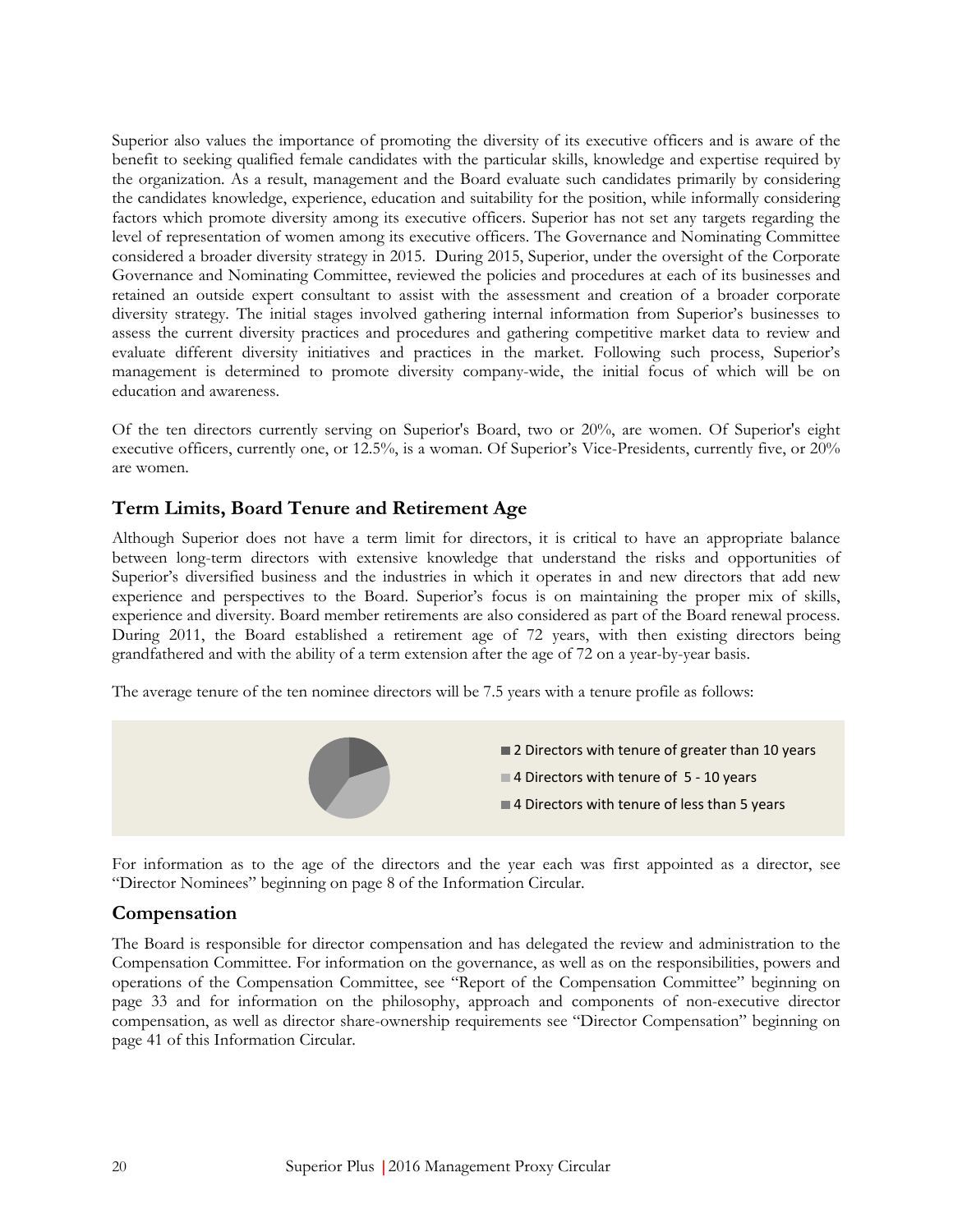# **Board and Committee Meetings Held in 2015**

The following tables provide a summary of Board and committee meetings and director attendance at such meetings during 2015. Mr. MacDonald retired from the Board at the annual meeting of Shareholders held on May 1, 2015. For further information on committee changes in 2015, see the reports of each committee beginning on page 24 of the Information Circular. In-camera meetings without management present were held at every regular meeting of the Board and each committee meeting during 2015.

| Meeting                                  | <b>Total Number of Meetings Held</b> |  |  |  |
|------------------------------------------|--------------------------------------|--|--|--|
| Board of Directors                       | 13(1)                                |  |  |  |
| Audit Committee                          |                                      |  |  |  |
| Governance and Nominating Committee      |                                      |  |  |  |
| <b>Compensation Committee</b>            |                                      |  |  |  |
| Health, Safety and Environment Committee |                                      |  |  |  |

|                                                    |                         |                   | Governance<br>and |              | Health,<br>Safety and |  |
|----------------------------------------------------|-------------------------|-------------------|-------------------|--------------|-----------------------|--|
|                                                    | <b>Board</b>            | Audit             | Nominating        | Compensation | Environment           |  |
| <b>Director</b>                                    | Mectings <sup>(1)</sup> | Committee         | Committee         | Committee    | Committee             |  |
| Catherine (Kay) M. Best                            | 13 of 13                | $4$ of 5          | $0$ of $1$        |              | $1 \text{ of } 3$     |  |
| Eugene V.N. Bissell                                | 13 of 13                | $5$ of $5$        |                   |              | 4 of 4                |  |
| Richard Bradeen                                    | $10$ of $10$            | 4 of 4            |                   | 4 of 4       |                       |  |
| Luc Desjardins                                     | 13 of 13                |                   |                   |              |                       |  |
| Robert J. Engbloom                                 | 13 of 13                |                   | $3$ of $3$        |              | $2$ of $2$            |  |
| Randall J. Findlay                                 | 13 of 13                | $2$ of $3$        | $5$ of $5$        |              | $2$ of $2$            |  |
| Douglas Harrison                                   | 7 of 7                  | $1 \text{ of } 1$ |                   |              | $1$ of $1$            |  |
| Mary Jordan                                        | 13 of 13                |                   | $5$ of $5$        | 7 of 7       |                       |  |
| James S.A. MacDonald                               | 4 of 4                  | $2$ of $2$        |                   | 4 of 4       |                       |  |
| Walentin (Val) Mirosh                              | 13 of 13                |                   |                   | 7 of 7       | 4 of 4                |  |
| David P. Smith                                     | 13 of 13                |                   | $5$ of $5$        | 7 of 7       |                       |  |
| Total                                              | 125/125                 | 18/20             | 18/19             | 29/29        | 14/16                 |  |
|                                                    | $100\%$                 | 90%               | 95%               | 100%         | 88%                   |  |
| Overall Number and Percentage of Meetings Attended |                         |                   |                   | 204/209      |                       |  |
|                                                    |                         |                   |                   | 98%          |                       |  |

#### **Notes:**

1. There were thirteen (13) Board meetings, including the two-day strategy session of the Board.<br>2. Due to a change in location of the meetings on short notice and prior commitments, Ms. Be 2. Due to a change in location of the meetings on short notice and prior commitments, Ms. Best was unable to attend scheduled Committee meetings on February 18, 2015, July 29, 2015 and October 28, 2015.

3. Mr. Findlay was unable to attend the Audit Committee meeting on August 13, 2015 due to a prior commitment.

# **Orientation and Continuing Development & Director Education**

The Governance and Nominating Committee is responsible for overseeing the orientation processes and/or education programs for new directors. The continuous education of Board members ensures maintenance and enhancement of the skills and abilities of the directors, and improves their knowledge of the Corporation and its businesses. In 2015, the Governance and Nominating Committee reviewed and assessed the existing director orientation process, with the input of recently elected directors who had participated in the program and the advice of external advisors. As a result of that review certain enhancements were made to the program which are described below.

#### *Orientation:*

 $\checkmark$  The Chairman of the Board and the Chair of the Governance and Nominating Committee discuss with new directors the role of the Board, their committees, governance, integrity and corporate values and the contribution individual directors are expected to make.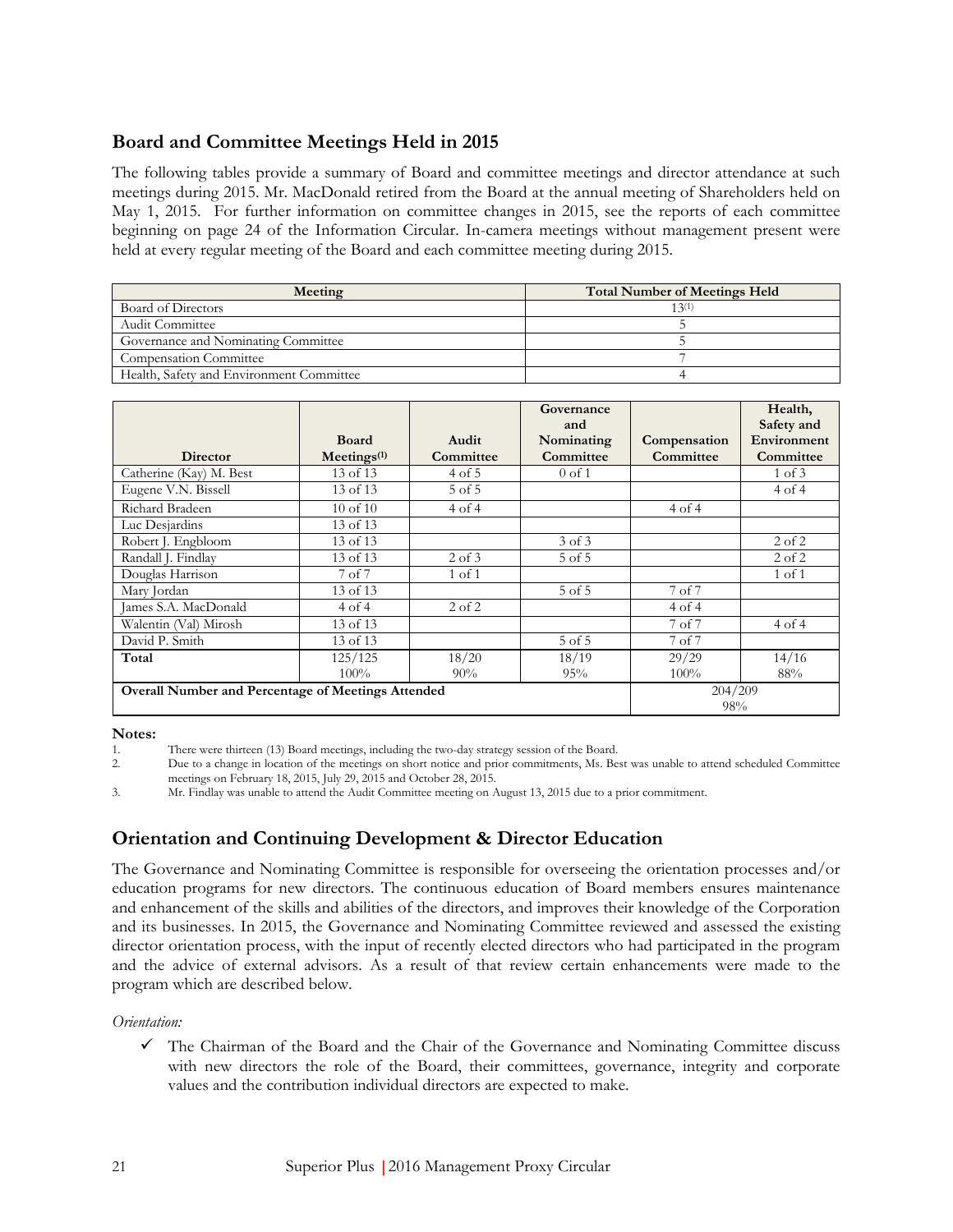- $\checkmark$  The President and Chief Executive Officer and other direct reports to the CEO meet with new directors to discuss and provide direct education on the operations, the strategic plan, the financial position, risks, legal issues and risk management processes and current issues facing Superior's businesses.
- $\checkmark$  Trips to operating sites of Superior's businesses and programs where directors can ride with a driver for a day in order to observe the day to day business operations in greater detail are arranged for directors.
- $\checkmark$  The Board has adopted a Board buddy program to provide new directors with an experienced Board member to assist with steering the new director's participation throughout the first year of the new director's term. The Board buddy serves as a sounding board and provides historical context to the new member.
- $\checkmark$  New directors/nominees are invited to attend all committee and Board meetings before being elected/appointed (as practicable) and are also provided with education/orientation materials.
- $\checkmark$  An information binder has been developed for new directors, containing the Corporation's constating documents, public disclosure documents and policies and guidelines, as well as Board information, including Board and committee mandates, meeting dates, remuneration and indemnification, and relevant business and operational information. The information binder is updated as required.

#### *Continuing Education:*

- $\checkmark$  Directors are surveyed annually, in conjunction with the performance evaluation, to determine areas that would assist them in maximizing effectiveness. This information serves as a basis for developing an annual continuing education program.
- $\checkmark$  Management presentations are made to the Board at all regularly scheduled Board meetings to educate and keep them informed of changes within Superior and in regulatory and industry requirements and standards.
- $\checkmark$  Specific information on risks, commodity pricing, supply and demand and the current business environment is regularly provided and discussed.
- $\checkmark$  Board dinner sessions are held as part of the regularly scheduled Board meetings and include sessions on relevant business or strategic topics.
- $\checkmark$  External third party experts are invited to present to the Board and committees on topics of specific interest.
- $\checkmark$  The Governance and Nominating Committee reviews information on available educational opportunities and ensures directors are aware of those opportunities. The Governance and Nominating Committee also surveys directors for educational topics of interest in order to arrange experts to provide presentations on such of topics.
- $\checkmark$  Superior offers membership in the Institute of Corporate Directors ("**ICD**") to all members of the Board and pays for such education.

Ms. Best, Mr. Findlay, Ms. Jordan and Mr. Harrison have each completed a directors' education program and hold the ICD.D designation.

#### **Board Assessments**

The Governance and Nominating Committee typically leads a full annual evaluation of the effectiveness and performance of the Board, all Board committee chairs, Board committees and individual directors. The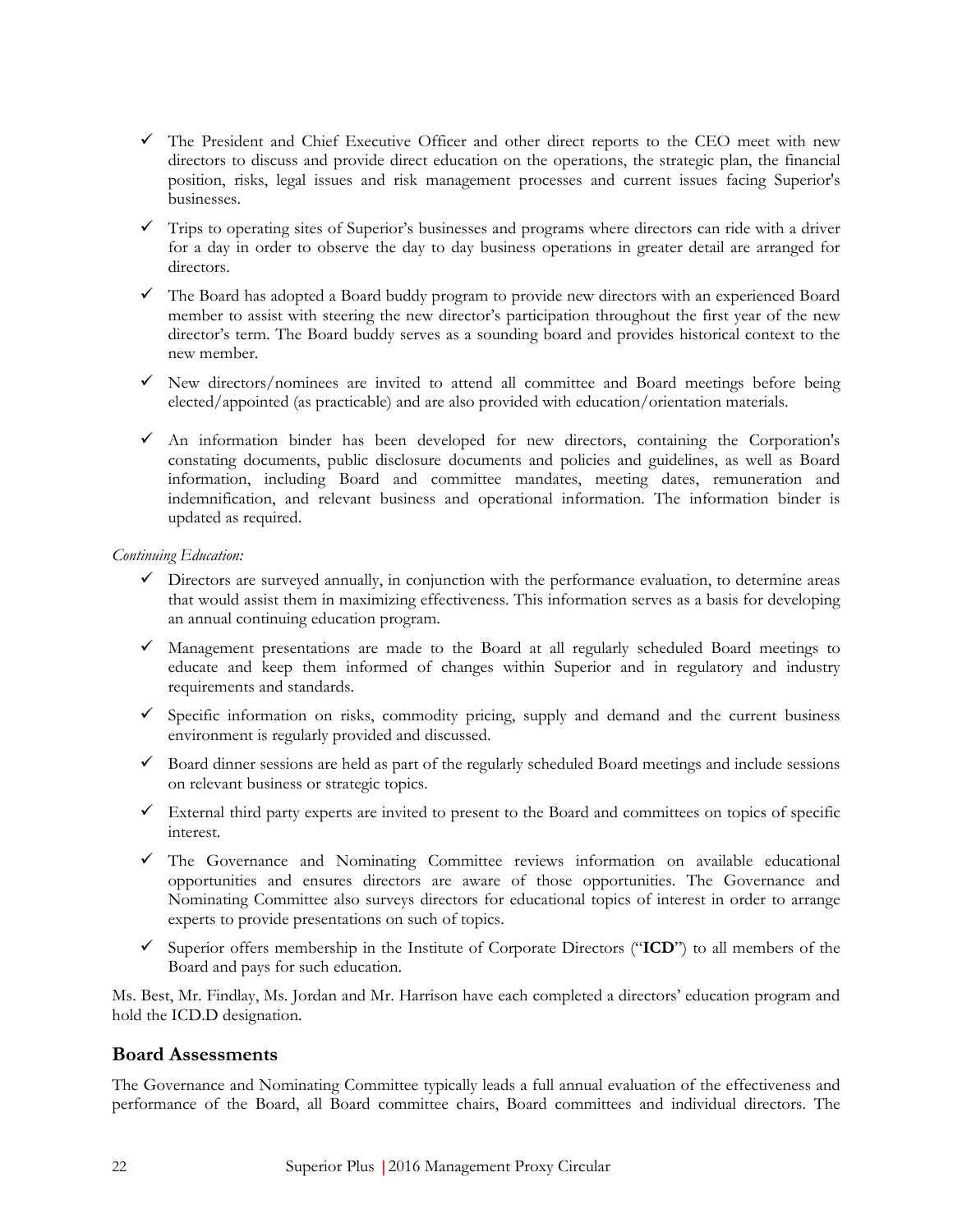Governance and Nominating Committee uses an annual board effectiveness survey which includes an individual director self-evaluation questionnaire and guide. Confidentiality of individual director comments is maintained. The evaluation uses confidential director questionnaires which encourage candid and constructive commentary and has historically been led by the Chairman of the Board or Lead Director. The results of the evaluation are tabulated, analyzed and reported to the Governance and Nominating Committee and the Board.

In 2015, the Governance and Nominating committee conducted an RFP process for an external expert advisor to assist the committee in conducting a more in depth Board assessment process. The selected advisor conducted interviews with each of the directors and with senior management in an effort to assist the committee in analyzing and assessing the functioning of the Board, individual directors and the committees and their interactions with management. The advisor made certain recommendations for improvement in the areas of strategy, efficiency and communication which were subsequently implemented. In conducting the evaluation, the advisor also reviewed with the committee the diversity of skills on the Board and made certain recommendations that were used by the committee in recruiting additional Board members in 2015 as part of its succession planning mandate. After completion of the review, it was concluded that the Board was the appropriate size and possessed the necessary competencies to efficiently discharge its duties and responsibilities.

# **Ethical Business Conduct**

The Corporation's ethics efforts have strong support and oversight from the Board. Supported by the Governance and Nominating Committee, the President and Chief Executive Officer is responsible for fostering a corporate culture that promotes ethical conduct and integrity within the Corporation as well as ensuring that appropriate processes, practices, policies and rules are in place and observed and audited so that ethical conduct and integrity is achieved in practice.

On August 9, 2005, the Corporation adopted a written Code of Business Conduct and Ethics (the "**Code**"). The Code was last amended and restated on July 30, 2015. The Code reinforces the Corporation's principles and value statements that promote honesty and integrity across its operating businesses. The Code addresses the following issues: (a) conflicts of interest, including transactions and agreements in respect of which a director or executive officer has a material interest; (b) protection and proper use of corporate assets and opportunities; (c) confidentiality of corporate information; (d) fair dealing with the Corporation's Shareholders and Superior's customers, suppliers, competitors and employees; (e) compliance with laws, rules and regulations; and (f) reporting of any illegal or unethical behaviour. The Code applies to all directors, officers, employees and consultants of the Corporation. Superior has a process in place by which employees certify on an annual basis their familiarity with and adherence to the principles of the Code and to any other of the Corporation's policies, including the Communication and Disclosure Policy and Practices, Insider Trading, Anti-Corruption, Privacy and Whistleblower policies. Results of annual certifications and any incidents of non-compliance are reported through the respective committees to the Board. The Code encourages employees to seek advice or report concerns without fear of retribution through the Whistleblower Policy, the administration of which is outsourced to allow for anonymity and encourage openess. A waiver of the Code for directors, officers, employees and consultants may be granted only by the Board and must promptly be disclosed, as required by applicable rules and regulations. The Code is available on the SEDAR website at www.sedar.com and on the Corporation's website at www.superiorplus.com. The Communication and Disclosure Policy and Practices, Insider Trading, Anti-Corruption, Privacy and Whistleblower policies are also available on the Corporation's website.

The Board has not granted any waiver of the Code in favour of a director or executive officer in 2015. No material change report pertaining to conduct departing from the Code was required to be filed in 2015 or at any time prior thereto.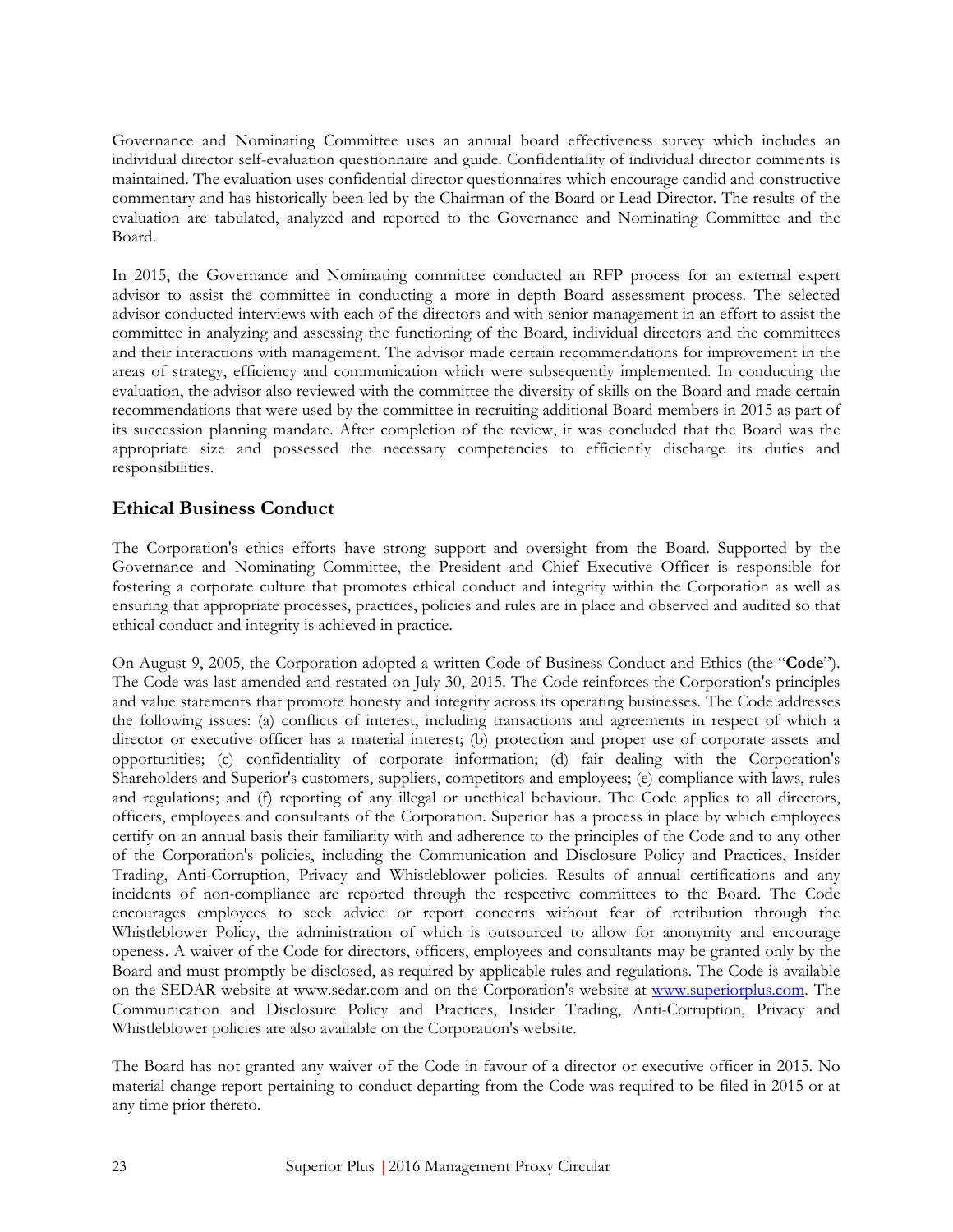# **REPORT OF THE AUDIT COMMITTEE**











*Catherine (Kay) M. Best, Eugene V.N. Bissell Richard C. Bradeen Randall J. Findlay Douglas Harrison Chair* 

# **Composition and Qualifications**

The Audit Committee consists of five directors, Ms. Best (Chair), Messrs. Bissell, Bradeen, Findlay and Harrison. Until May 1, 2015, the Audit Committee was comprised of Ms. Best, Messrs. MacDonald (Chair) and Bissell. With the retirement of Mr. MacDonald on May 1, 2015, Messrs. Bradeen and Findlay joined the Audit Committee effective July 29, 2015 increasing the size of the committee to four directors and Ms. Best was appointed Chair. Effective August 12, 2015, with the appointment of Mr. Harrison to the Board, Mr. Harrison joined the Audit Committee as a member increasing the size of the committee to five directors. All of these directors are "financially literate", and "independent" within the meaning of the Audit Committee Rule. In considering criteria for the determination of financial literacy, the Board looks at the ability to read and understand a balance sheet, an income statement and a statement of cash flow of a public entity.

Ms. Best is a chartered accountant with over 30 years of experience. Ms. Best is a corporate director and consultant. Previously, she served as Executive Vice-President, Risk Management and Chief Financial Officer for the Calgary and Alberta Health Region where she was responsible for all finance functions, including financial operations, budgeting, forecasting and planning, business support for operating and corporate portfolios, performance reporting, business planning and treasury management. Ms. Best was a chartered accountant at EY for nineteen years, the last ten years as Corporate Audit Partner. In addition to a bachelor of interior design degree, she holds Chartered Accountant, Fellow Chartered Accountant and ICD.D designations.

Until his retirement in March 2012, Mr. Bissell served as President, Chief Executive Officer and director of AmeriGas, Propane LP, a Master Limited Partnership traded on the New York Stock Exchange and a subsidiary of UGI Corp, a distributor and marketer of energy products and services, including natural gas, propane, butane and electricity. Mr. Bissell has over 13 years of public company board experience and a broad career experience gained over a period of more than 30 years in CEO and various other senior management positions in the propane and industrial gas sectors, including in areas of strategic planning, risk management, sales and operational management, corporate development, as well as large scale acquisition negotiation and integration. In addition to a B.A. degree, he holds a Masters of Business Administration degree.

Mr. Bradeen is a chartered accountant with over 35 years of experience. Mr. Bradeen started his career at EY in 1978 and held increasingly senior roles over a 19 year period, including that of President, Corporate Finance group in Toronto. He joined Bombardier Inc. in 1997 as Vice-President, Acquisitions and subsequently held senior roles, most recently as Senior Vice-President, Strategy, Mergers & Acquisitions, Pension Investments, Corporate Audit Services and Risk Assessment from February 2009 to October 2013. Mr. Bradeen has extensive experience in corporate finance, audit, risk assessment, finance and corporate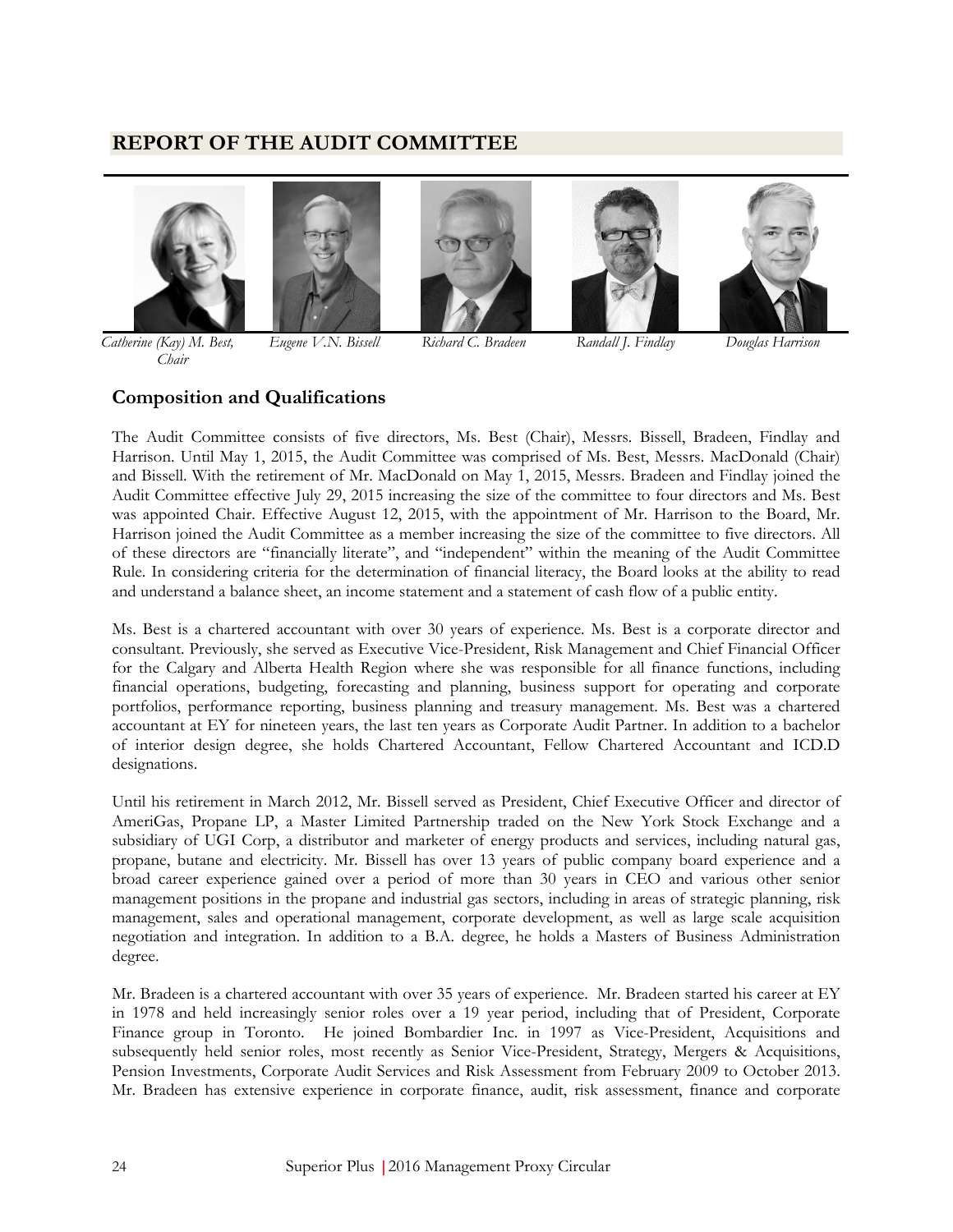strategy among other areas. Mr. Bradeen holds a Bachelor of Commerce degree and is a Chartered Accountant (CA and CPA).

Mr. Findlay is a professional engineer with over 40 years of experience in the resource industry holding executive positions resulting in extensive experience in business management, finance and governance. He is a past president of Provident Energy Trust and was a member of the Trust's Board of Directors from 2001 to 2012. Prior to joining Provident, he was a senior Vice President at TransCanada Pipelines and President of TransCanada's North American mid-stream business. He currently serves on the Board of Directors of a number of TSX listed companies and is a director of privately held EllisDon Construction, and SeaNG Energy (Board Chair). He is past Chair of the Alberta Children's Hospital Foundation. Mr. Findlay is a past National Chair of the Petroleum Society of the Canadian Institute of Mining, Metallurgy and Petroleum, and a recipient of their Lifetime Achievement Award. His academic credentials include a Bachelor of Applied Science degree (1973) from the University of British Columbia and he holds a Professional Engineer and ICD.D designations.

Mr. Harrison has a wide-range of experience in the transportation, logistics and industrial distribution and currently serves as President and CEO of VersaCold, one of Canada's largest suppliers of temperature sensitive supply chain and logistics services. Prior to VersaCold he was Chief Operating Officer of Day & Ross Transportation Group (a subsidiary of McCain Foods), President of Acklands-Grainger, Canada's leading industrial and safety supply company; and Vice President and Managing Director for Ryder Integrated Logistics, where he oversaw Ryder's business units in Canada and Europe. Mr. Harrison serves on the Boards of Mohawk College, and the Technical Standards and Safety Authority (TSSA). In the past, he served on the Boards of The Conference Board of Canada, Hamilton Utilities Corporation, Horizon Utilities, and was Chair of the Board of Directors at Livingston International. Mr. Harrison has an MBA from Heriot-Watt University (Scotland), is a graduate of the Canadian Institute of Traffic and Transportation (CCLP) and holds a number of transportation and logistics designations. He has been awarded the ICD.D designation from the Institute of Corporate Directors and is a graduate of the CMA's certification program (CPA).

### **Responsibilities and Terms of Reference**

The Audit Committee reviews with management and the external auditors, and recommends to the Board for approval, the annual and interim financial statements of the Corporation, the reports of the external auditors thereon and related financial reporting, including management's discussion and analysis and financial press releases. The Audit Committee assists the Board, in conjunction with the external auditors and management, with its review and oversight of audit plans and procedures and meets with the auditors independent of management at each quarterly meeting. The Audit Committee is responsible for reviewing and overseeing auditor independence, approving all non-audit services, reviewing and making recommendations to the Board on internal control procedures and management information systems. In addition, the committee is responsible for assessing and reporting to the Board on financial risk management positions and monitoring (a) the processes and compliance with respect to National Instrument 52-109 "Certification of Disclosure in Issuer's Annual and Interim Filings" requirements, (b) other accounting and finance based legal and regulatory compliance requirements, and (c) transactions or circumstances which could materially affect the financial profile of the Corporation. The mandate of the Audit Committee is incorporated by reference into the Corporation's Annual Information Form and posted on the Corporation's website at www.superiorplus.com and on SEDAR at www.sedar.com.

# **Key 2015 Activities**

The Audit Committee met five times in 2015. In fulfilling its mandate and work plan, the key activities undertaken in 2015 were as follows: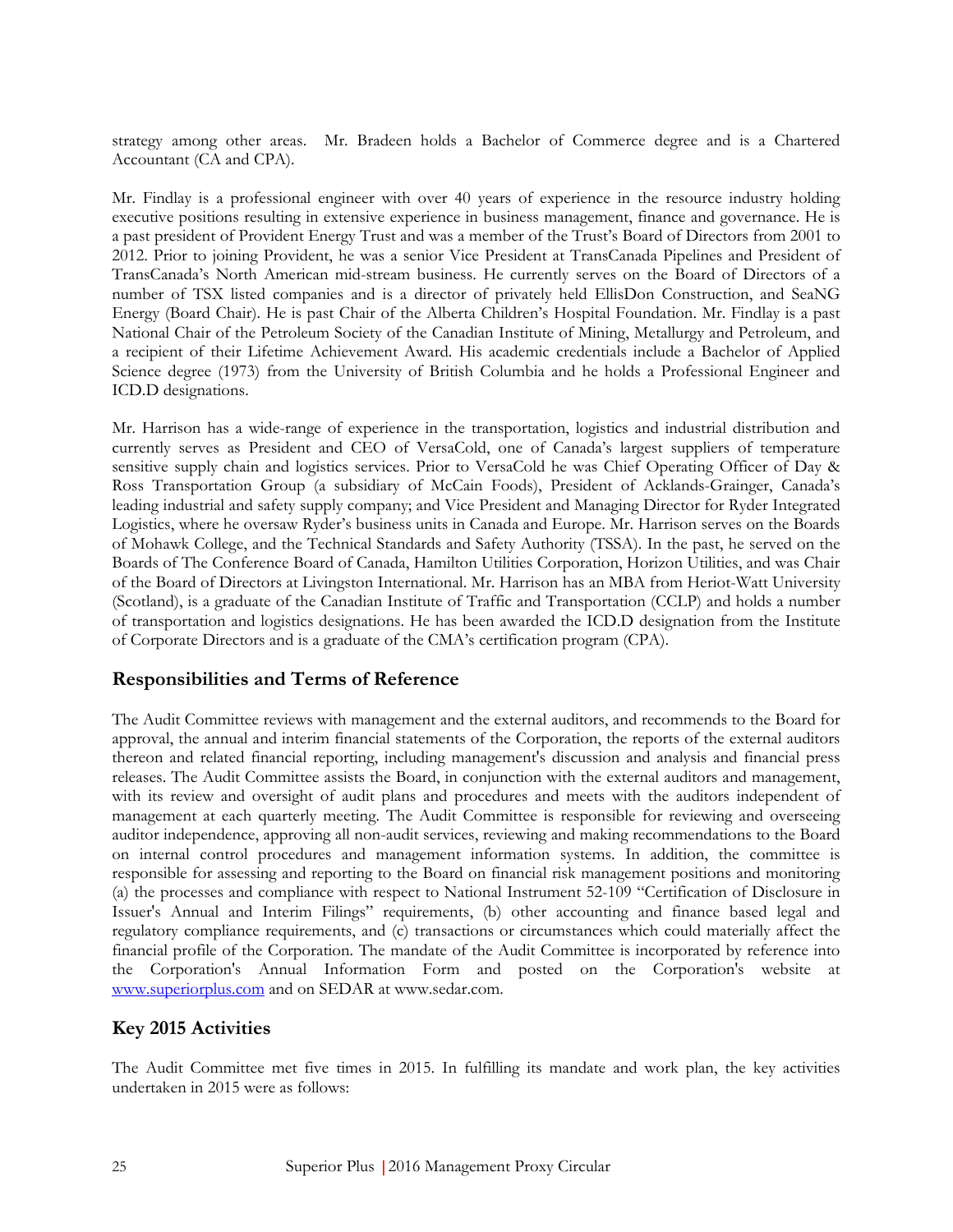- $\checkmark$  Met separately with management and the external auditors and reviewed the annual and interim consolidated financial statements and MD&A (including the auditors' report on these financial statements) and recommended the annual and interim financial statements and MD&A to the Board for approval.
- Reviewed and recommended to the Board for approval, financial press releases and core disclosure documents, including the Annual Information Form.
- Reviewed the Corporation's accounting and financial reporting practices, internal controls to financial reporting and disclosure controls and procedures.
- $\checkmark$  Reviewed adequacy and effectiveness of internal audit function matters including:
	- $\rightarrow$  Management information systems and procedures
	- $\rightarrow$  Activities, staffing and organization structure
- Reviewed the compliance activities undertaken by management to report on the effectiveness of internal controls over the 2015 financial reporting period.
- Reviewed and reported to the Board on financial and commodity risks and exposures, including risk management mitigation processes.
- Reviewed business continuity, Information Technology ("**IT**") and cyber risks and monitored Superior Propane's and IT implementation projects.
- Reviewed legal matters, including litigation and tax assessments that could have a material effect on the Corporation's financial position.
- $\checkmark$  Monitored Canada Revenue Agency reassessment/litigation risk and reviewed the activities of litigation counsel.
- Reviewed implementation and effectiveness of the Corporation's enterprise risk management system and practices.
- $\checkmark$  Discussed, and was satisfied with, the external auditors' performance and independence; reviewed and recommended to the Board for approval, the 2015 audit plan and the appointment and compensation of the external auditors.
- $\blacklozenge$  Approved or pre-approved all services provided by the external auditors.
- Reviewed, and was satisfied with, the adequacy of the Corporation's insurance program.
- Carried out other regular governance, monitoring and disclosure matters, including:
	- → Reviewed accounting practices, policies and proposed changes;
	- $\rightarrow$  Reviewed accounting, tax and financial aspects of the operations;
	- $\rightarrow$  Reviewed whistleblower reports and procedures;
	- $\rightarrow$  Reviewed the Audit Committee mandate;
	- → Evaluated, and was satisfied with, the Audit Committee performance; and
	- $\rightarrow$  Held in-camera sessions with and without the external auditors and management at each regularly scheduled meeting.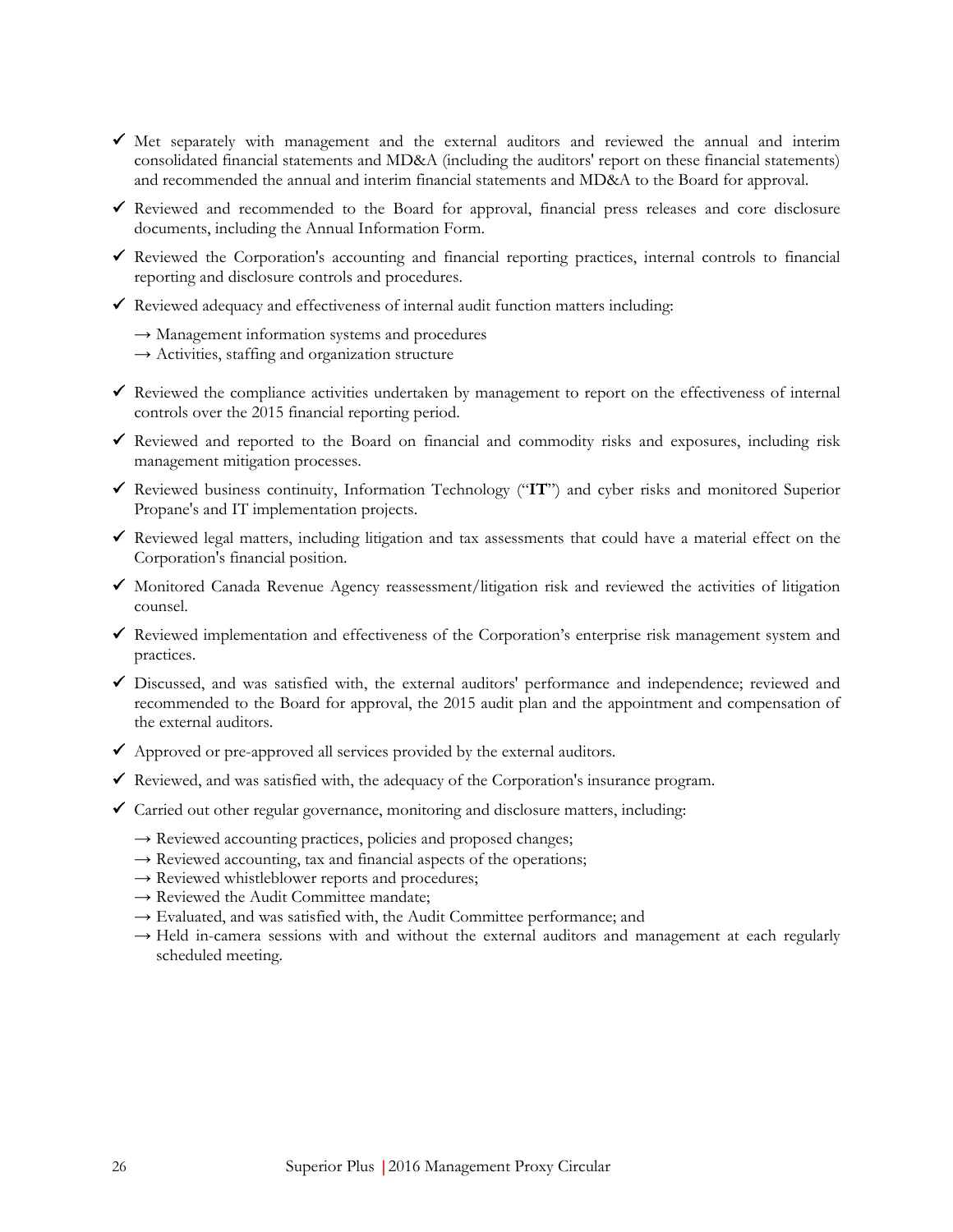# **Deloitte Audit Fees**

Fees billed by Deloitte for the years ended December 31, 2014 and December 31, 2015 are detailed in the following table:

|                    | Year Ended December 31, 2015 (\$) | Year Ended December 31, 2014 (\$) |
|--------------------|-----------------------------------|-----------------------------------|
| Audit fees         | 1.934.883                         | .956.207                          |
| Audit-related fees | 370,373                           | .046.920                          |
| All other fees     | 1,309,412                         | 449,827                           |
| Total fees         | $3,614,668^{(1)}$                 | $3,452,954^{(1)}$                 |

**Note:** 

1. Reflects fees billed in fiscal year without taking into consideration the year to which these services relate.

**Audit fees** include fees for professional services rendered by the auditors for the audit and review of the Corporation's financial statements and Superior Plus LP's annual financial statements or services provided in connection with statutory and regulatory filings. It also includes fees in connection with prospectus related services.

**Audit-related fees** include fees for one-time stand-alone audits of the Superior Gas Liquids and Construction Products Distribution businesses, fees for services rendered in relation to performing the audit of, or reviewing financial statements, that were not part of audit fees such as attendance at quarterly audit meetings, pension plan audits and regulatory reviews.

**All other fees:** All permissible categories of non-audit services require approval from the Audit Committee. "All other fees" reported in the above table in respect to 2015 consist of fees related to corporate strategy and the acquisition of Canexus and, in respect of 2014, consist of fees related to IFRS technical updates.

The Audit Committee has reviewed and discussed the content of this report and has recommended to the Board that it be included in this Information Circular.

#### **Submitted on behalf of the Audit Committee:**

Catherine (Kay) M. Best, Chair Eugene V.N. Bissell Richard Bradeen Randall J. Findlay Douglas Harrison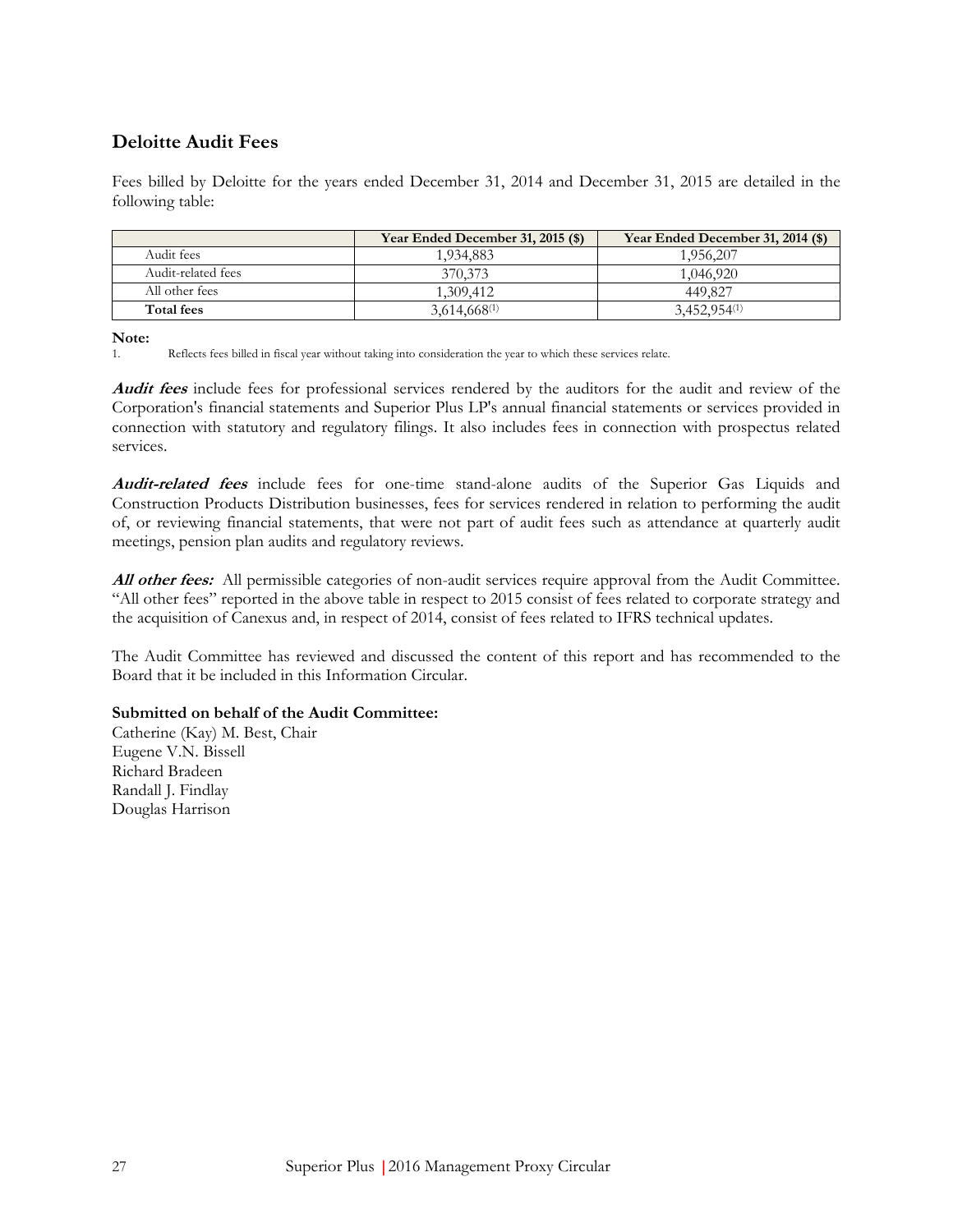# **REPORT OF THE GOVERNANCE AND NOMINATING COMMITTEE**



*Chair* 



 *Randall J. Findlay Catherine (Kay) M. Best Mary Jordan David P. Smith* 





# **Composition and Qualifications**

The Governance and Nominating Committee consists of four directors, Mr. Findlay (Chair), Ms. Best, Ms. Jordan and Mr. Smith. Until February 19, 2015, the committee was comprised of Mr. Findlay (Chair), Mr. Engbloom, Ms. Jordan and Mr. Smith. In July, 2015, changes were made to the committee composition in order to address comments made from a proxy advisory firm that the Governance and Nominating Committee should not be comprised of any members that, in the view of such firm, are not considered to be independent, because they are partners of a firm that performs professional services for the Corporation. Therefore, Mr. Engbloom joined the Health, Safety and Environment Committee and Ms. Best joined the Governance and Nominating Committee. All of the current members of the Governance and Nominating Committee are "independent" within the meaning of the Corporation Governance Rule and would also be "independent" within the meaning of the Audit Committee Rule. Each member of the committee has extensive experience in strategic, business, industry and governance matters with knowledge particularly relevant to governance and nominating responsibilities. See also "Independence of Board and Committee Members".

### **Responsibility and Terms of Reference**

The Governance and Nominating Committee assists the Board with its review and oversight of corporate governance practices and assessing the functioning, performance and effectiveness of the Board, its Chair, committee chairs, committees and individual members. It is also responsible for recommending suitable candidates to the Board and for maintaining plans for orderly succession of directors to keep the Board balanced in terms of skills and experience, as well as focusing on diversity. In addition, the Governance and Nominating Committee oversees continuous education programs for Board members and effective orientation and education programs for new directors. It also monitors developments in corporate governance issues and best practices among major Canadian companies and other business organizations to be satisfied that the Corporation continues to carry out high standards of corporate governance. The mandate of the Governance and Nominating Committee can be found on the Corporation's website at www.superiorplus.com.

# **Key 2015 Activities**

The Governance and Nominating Committee met five times in 2015. In fulfilling its mandate and work plan, the key activities undertaken in 2015 were as follows:

 $\checkmark$  Conducted its annual review of the Corporation's corporate governance practices and processes and monitored regulatory developments and governance trends.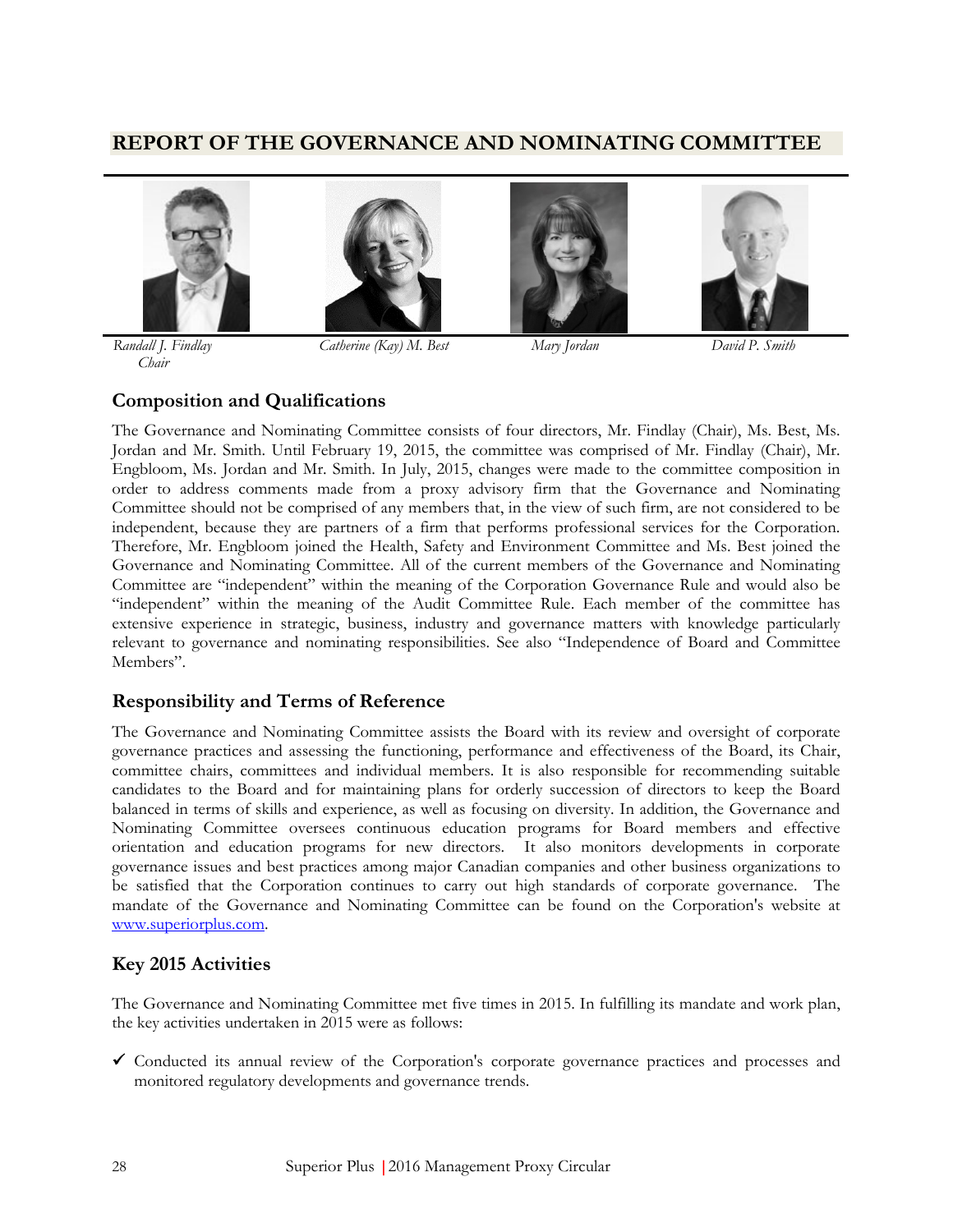- $\checkmark$  Reviewed the size and composition of the Board and its committees and updated the Board skills matrix and director succession planning process due to the retirement of two directors, including the Chairman of the Board, and the election and appointment of two new directors with a view to optimizing the diversity of skills and experience required to continue to provide effective decision making and support of the Corporation in its strategic goals and objectives.
- Commenced and completed a director recruitment process, including retaining and supervising an expert advisor, to identify and retain two new Board members with complementary skills and experience to support the Corporation in achieving its strategic goals and objectives.
- $\checkmark$  Strengthened committee membership by increasing the number of members serving on committees from three to four, where appropriate.
- $\checkmark$  Co-ordinated the transition of the new Chairman of the Board with the retirement of Mr. Billing.
- Concluded a process which involved engaging a third party consultant to strengthen Superior's governance processes and assist in (a) the new director search, (b) Board evaluation and effectiveness matters, and (c) a 360<sup>°</sup> CEO performance evaluation process.
- $\checkmark$  Recommended the adoption of a Board Diversity Policy and commenced the review and evaluation of a broader management diversity strategy for the Corporation, including the consideration of objective measures, education processes, targets, information and reporting for both Board and management.
- $\checkmark$  Commenced initial internal assessment and external benchmarking as part of the broader management diversity strategy, including commencing gathering internal diversity information.
- Enhanced the Corporation's orientation program for new directors taking into account recommendations provided by an expert third party consultant and advice from recent participants in the program. Implemented the orientation program for the two new directors that joined the Board in 2015.
- Discussed and provided appropriate continuing education opportunities for Board members and organized site visits and ride along programs for existing directors to learn more about the day to day operations of the Corporation's businesses.
- $\checkmark$  Reviewed Board, committee mandates, committee chair and CEO position descriptions.
- Conducted an enhanced evaluation of the effectiveness and performance of the Board and its committees and individual directors with the assistance of the committee's expert consultant, bringing third party expertise, objectivity and independence to the performance evaluation and effectiveness process.
- $\checkmark$  Reviewed and amended the Code and procedures and monitored compliance.
- Conducted its annual review of corporate policies on anti-corruption and privacy, disclosure, confidentiality and trading in securities and made certain amendments.
- Carried out other regular governance, monitoring and disclosure matters, including:
	- → Monitored director independence and conflict of interest matters; directorships in other public issuers and interlocking directorships; considered age, gender and tenure and other governance, nominating and succession planning matters;
	- → Reviewed third party reports on the Corporation's corporate governance practices and continued to monitor reports on best practices; and
	- $\rightarrow$  Held in-camera sessions without management at each regularly scheduled meeting.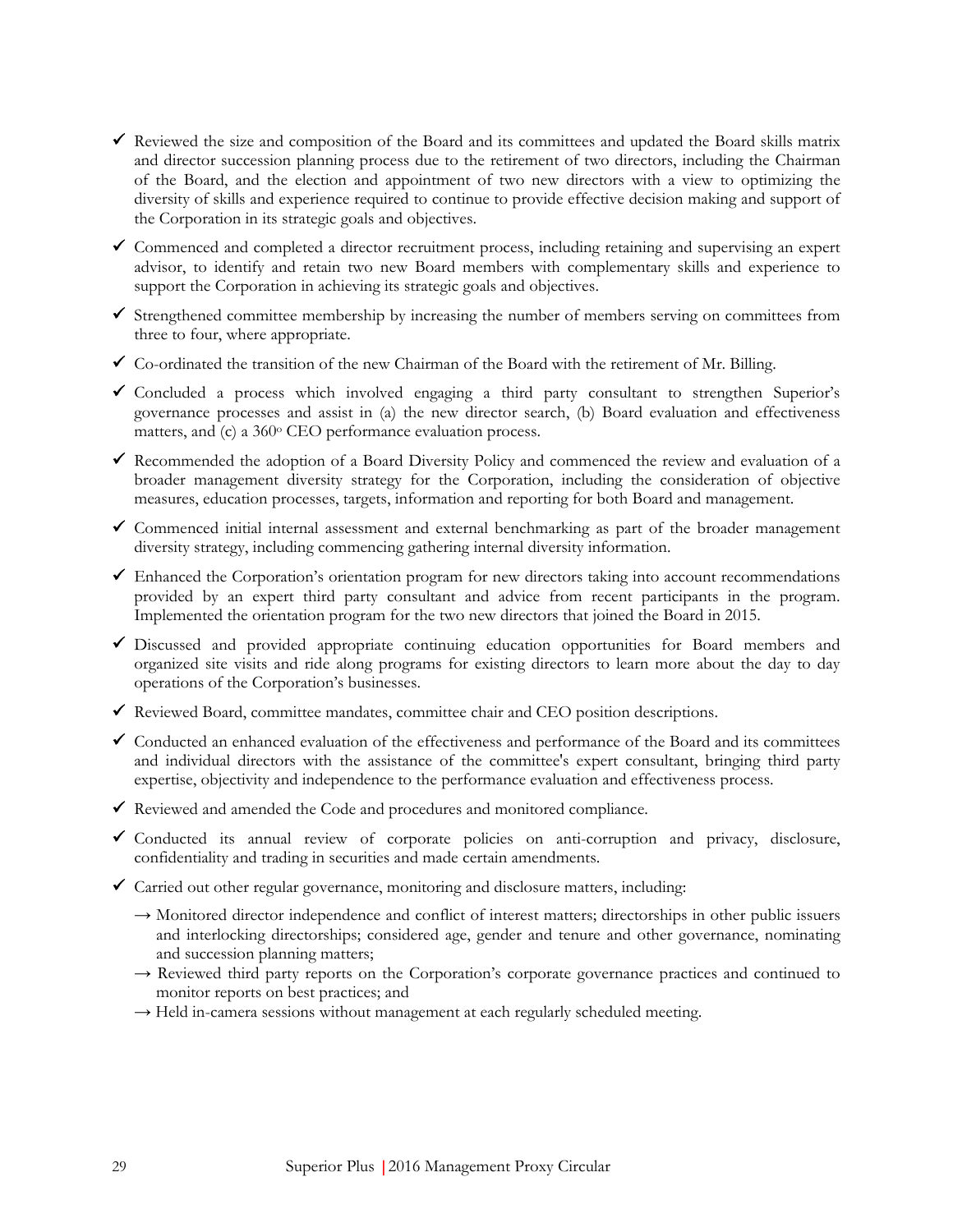The Governance and Nominating Committee has reviewed the Corporation's governance disclosure in its various annual disclosure documents and has recommended approval to the Board prior to publication. The committee has also reviewed and discussed the content of this report and has recommended to the Board that it be included in this Information Circular.

#### **Submitted on behalf of the Governance and Nominating Committee:**

Randall J. Findlay, Chair Catherine (Kay) M. Best Mary Jordan David P. Smith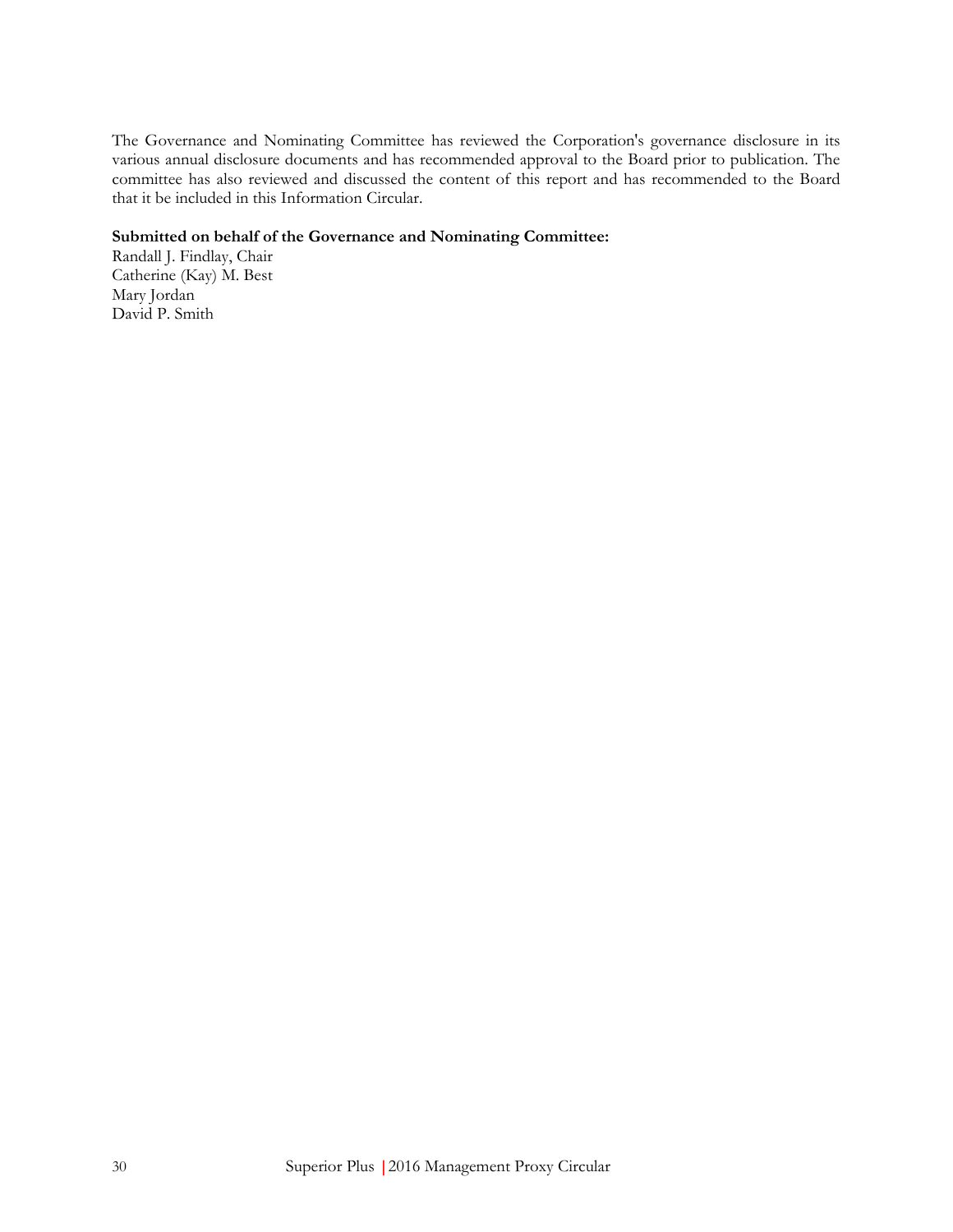# **REPORT OF THE HEALTH, SAFETY AND ENVIRONMENT COMMITTEE**









 *Walentin (Val) Mirosh Eugene V.N. Bissell Robert J. Engbloom Douglas Harrison Chair* 

# **Composition and Qualifications**

The Health, Safety and Environment (the "**HS&E**") Committee was formed on May 7, 2014. Previously, oversight of HS&E related matters was exercised at the Board level and through advisory committees for each business. The HS&E Committee consists of four independent directors. Messrs. Mirosh (Chair), Bissell, Engbloom and Harrison. Until July 29, 2015, the committee was comprised of Messrs. Mirosh (Chair), Bissell, Findlay and Ms. Best. In July, 2015, Mr. Findlay jointed the Audit Committee and Mr. Engbloom joined the HS&E Committee. Effective September 29, 2015, Ms. Best joined the Governance and Nominating Committee and Douglas Harrison joined the HS&E Committee. Each member of the committee has extensive operational, risk management, legal, policy, compliance or regulatory experience with knowledge particularly relevant to health, safety and environmental oversight.

# **Responsibility and Terms of Reference**

The HS&E Committee assists the Board in fulfilling its oversight responsibilities in relation to the development, monitoring and effective implementation of systems, programs and initiatives for the management of health, safety, security, environment and environmental risk. The mandate of the HS&E Committee can be found on the Corporation's website at www.superiorplus.com.

# **Key 2015 Activities**

The HS&E Committee met four times in 2015. The key activities in 2015 were as follows:

- $\checkmark$  Reviewed the Corporation's businesses' quarterly HS&E management reports including commitment to HS&E policies and standards, training and orientation, incident reporting and investigation, system monitoring and reporting, hazard recognition and control, employee training and involvement, and safety targets and performance.
- $\checkmark$  Reviewed the HS&E philosophy, principles practices and procedures of the Corporation for compliance with applicable laws, conformity with industry standards, and prevention or mitigation of losses.
- Reviewed and considered new HS&E initiatives and plans.
- Reviewed HS&E components of all material M&A activities.
- Reviewed material external reports or internal reports relating to HS&E including the Corporation's planned responses significant to HS&E that arise during the year.
- $\checkmark$  Reviewed and recommended to the Compensation Committee incorporation of safety targets and results into Superior's executive compensation programs.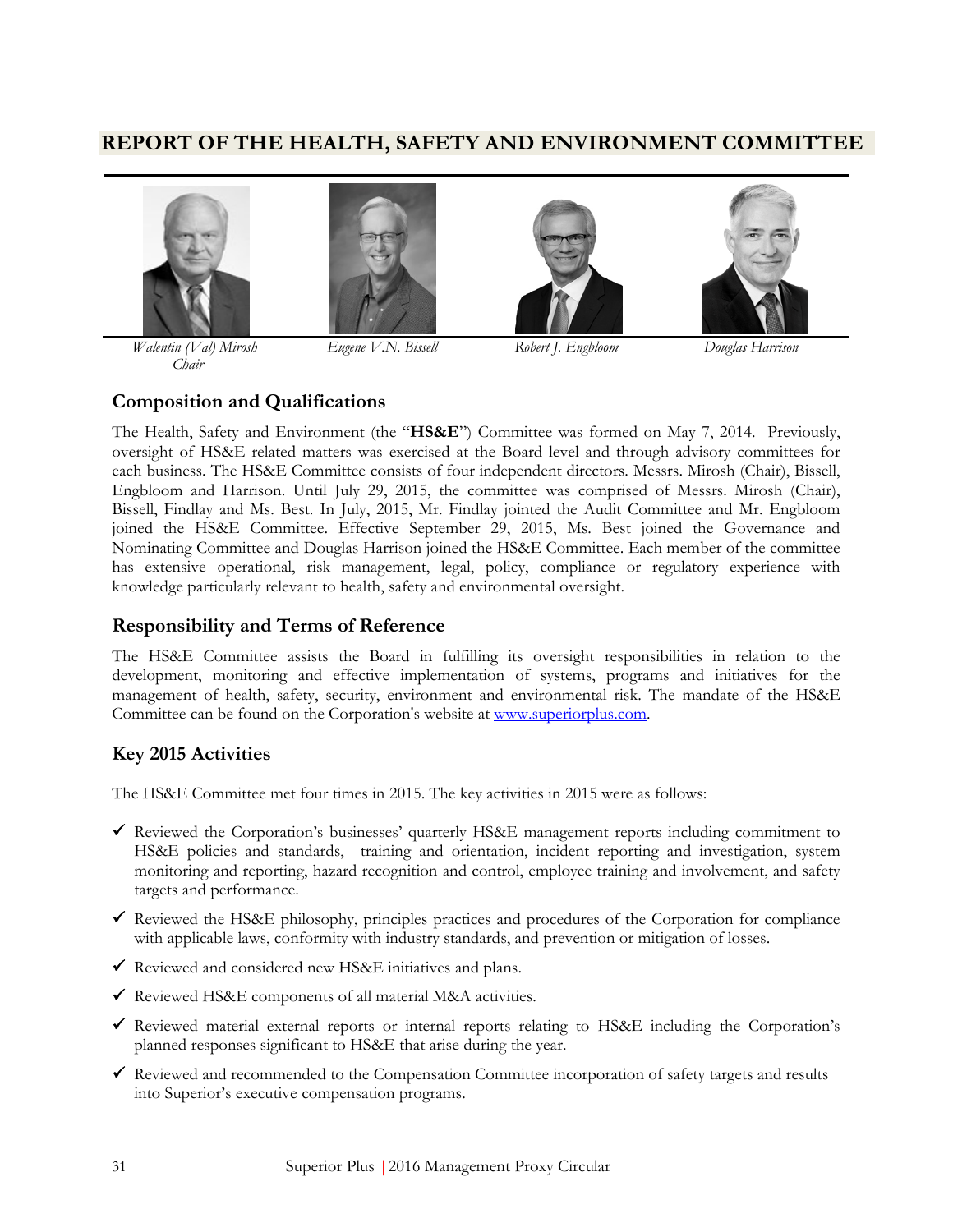- Reviewed emerging HS&E issues and public policy proposals, laws and regulations and considered any potential impact, including reputational and financial risks, court expectations and D&O diligence and responsibility.
- In consultation with management, reviewed and refined the safety statistics, appropriate key performance targets, measures and benchmarking reporting expectations for each business.
- Attended site tours of and received safety presentations at various facilities of the Corporation's Specialty Chemicals business.
- Reviewed regular reports from management of the Corporation and its businesses on current and planned HS&E activities and performances compared to annual plans and objectives.
- Reviewed core audit and Responsible Care® reports and other internal and external audit reports.
- $\checkmark$  Reviewed the Corporate Social Responsibility mandate and reporting.
- $\checkmark$  Reviewed emergency response, disaster recovery and business continuity plans.
- Reviewed current and emerging regulatory requirements, risk evaluation and mitigation matters for handling and/or production of propane and specialty chemicals and transportation of hazardous materials.
- Reviewed policies on environmental focus areas and regulatory developments.
- Reviewed and reassessed the HS&E mandate and evaluation of the Committee's performance; and
- $\checkmark$  Carried out other regular governance, monitoring and disclosure matters, including:
	- $\rightarrow$  Reviewed reports on the Corporation's corporate governance practices and continued to monitor reports on best practices; and
	- $\rightarrow$  Held in-camera sessions without management at each regularly scheduled meeting.

The HS&E Committee has reviewed the Corporation's disclosure pertaining to health, safety and social/environmental matters in its various annual disclosure documents and has recommended approval to the Board prior to publication. The committee has also reviewed and discussed the content of this report and has recommended to the Board that it be included in this Information Circular.

#### **Submitted on behalf of the Health, Safety and Environment Committee:**

Walentin (Val) Mirosh, Chair Eugene V.N. Bissell Robert J Engbloom Douglas Harrison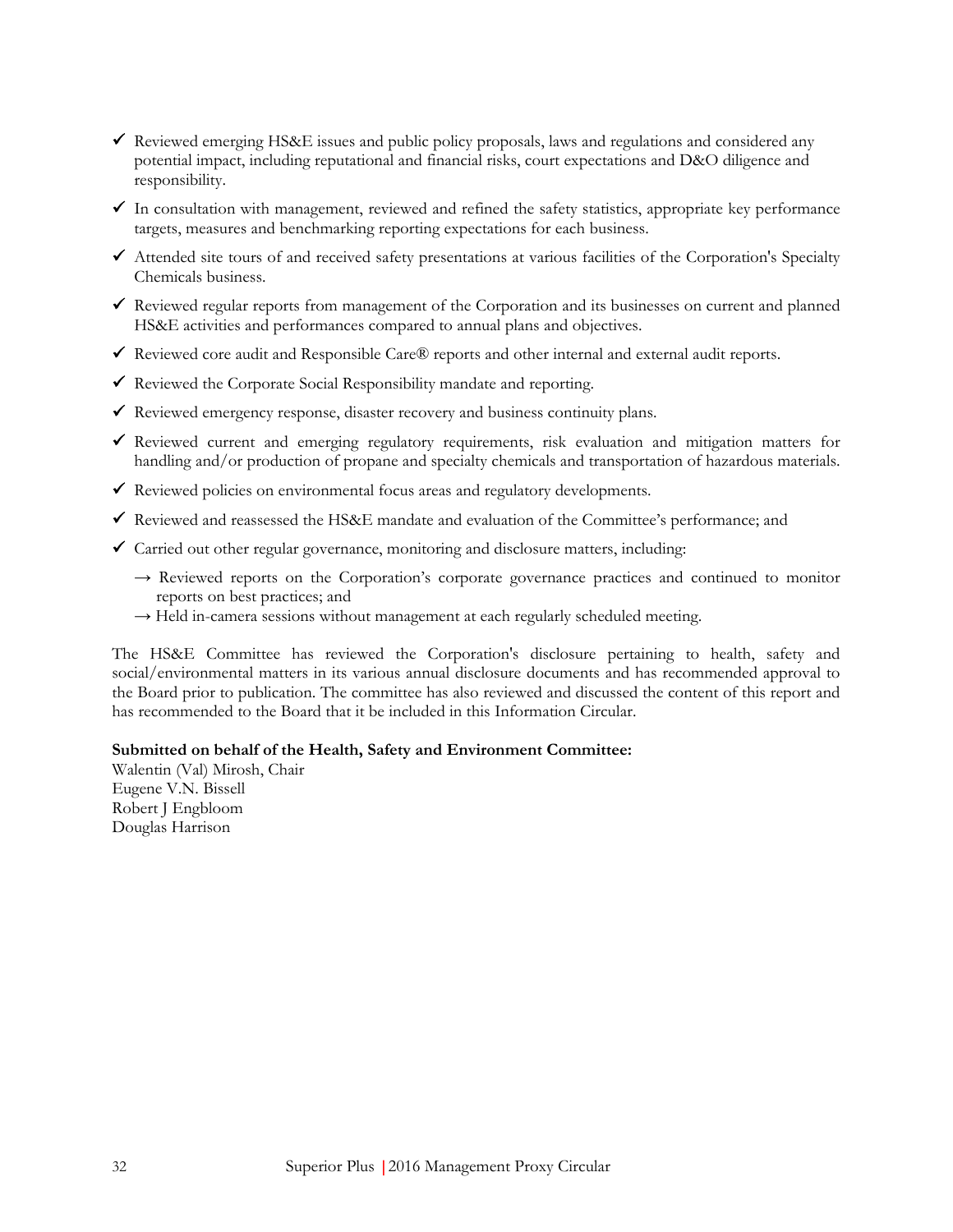## **REPORT OF THE COMPENSATION COMMITTEE**









*Chair* 

 *Mary Jordan Richard Bradeen Walentin (Val) Mirosh David P. Smith* 

### **Composition and Qualifications**

The Compensation Committee consists of four directors, Ms. Jordan (Chair), Messrs. Bradeen, Mirosh and Smith. Until May 1, 2015, the committee was comprised of Messrs. MacDonald (Chair), Ms. Jordan, Messrs Smith and Mirosh. With the retirement of Mr. MacDonald on May 1, 2015, Ms. Jordan was appointed Chair of the Compensation Committee. Also on May 1, 2015, after being elected to the Board, Mr. Bradeen joined the Compensation Committee. All members of the Compensation Committee are independent within the meaning of the Corporate Governance Rule and the Audit Committee Rule and have extensive experience in executive compensation and risk management through experience as senior leaders of diverse organizations.

Ms. Jordan is a corporate director and serves as Chair of the Board of the Vancouver International Airport Authority and as a director of Coast Capital Savings Credit Union, as well as a director of Timberwest Forest Corp., Western Canada's largest private managed forest land owner. She holds a Masters of Business Administration degree and has broad experience in developing comprehensive business plans, process implementation and strategic oversight with focus on sales, marketing, customer service, trade, transportation and distribution. She also has extensive experience in the areas of financial planning, risk management/insurance and IT strategies, as well as human resources and compensation gained as former Executive Vice-President, Human Resources and Internal Communications of Laidlaw International and her over 20 years' experience, including human resources and labour related experience in senior positions with various major airlines, including terms as President of several regional carriers. Ms. Jordan also holds an ICD.D designation from the Institute of Corporate Directors

Mr. Bradeen is a chartered accountant with over 35 years of experience. Mr. Bradeen started his career at EY in 1978 and held increasingly senior roles over a 19 year period, including that of President, Corporate Finance group in Toronto. He joined Bombardier Inc. in 1997 as Vice-President, Acquisitions and subsequently held senior roles, most recently as Senior Vice-President, Strategy, Mergers & Acquisitions, Pension Investments, Corporate Audit Services and Risk Assessment from Feb 2009 to Oct 2013. Mr. Bradeen has extensive experience in corporate finance, audit, risk assessment, finance and corporate strategy among other areas. Mr. Bradeen holds a Bachelor of Commerce degree and is a Chartered Accountant (CA and CPA)**.** 

Mr. Mirosh is a corporate director and President of Mircan Resources Ltd., a private investment and consulting company. He holds a law degree and has extensive experience in business development, corporate strategy, and operations. Mr. Mirosh was chair of the compensation committee of Taylor NGL Limited Partnership and currently serves on the Compensation committee of Murphy Oil Corporation. As a former partner in the law firm of Macleod Dixon, LLP and as past senior executive of NOVA Chemicals Corp. and special advisor to the President and Chief Operating Officer of NOVA Chemicals Corp. and as past Chief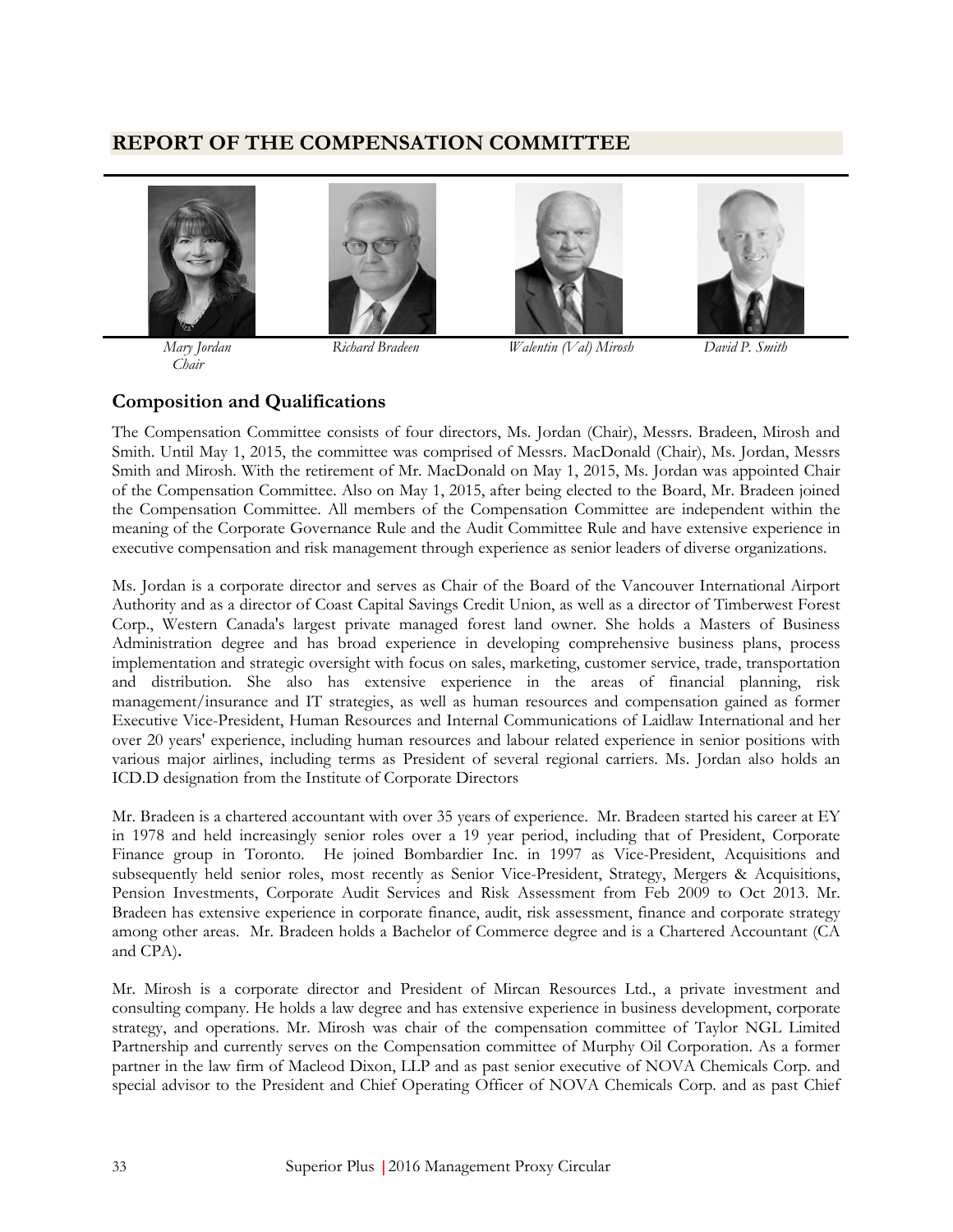Operating Officer of Alberta Natural Gas Co. Ltd., Mr. Mirosh has extensive legal and business expertise, including in the areas of human resource practices, policies, risk management and regulatory matters.

Mr. Smith is Chairman of the Board of the Corporation. He is a chartered financial analyst with extensive experience in the investment banking, investment research and management industry. His experience includes investment research, mergers and acquisitions, project finance, privatization, corporate finance, risk management and compensation programs at Superior and in other public and private companies.

Based on the Compensation Committee members' demonstrated experience in, among other areas, human resources, law, business, risk management and finance, the Board believes that, collectively, it has the knowledge, experience and background required to fulfill its mandate.

### **Responsibilities, Powers and Operation**

The Compensation Committee assists the Board in fulfilling its review and oversight responsibilities in relation to human resources, compensation and pension matters. The Committee mandate includes making recommendations to the Board with respect to director and executive compensation, human resources policies, as well as management succession and development. The Compensation Committee also evaluates the performance of the Chief Executive Officer and recommends his compensation for approval by the independent directors of the Board. In-camera sessions without management present and non-independent directors (if applicable), are held at every meeting. The Compensation Committee has the authority to engage its own outside consultants and advisors, including independent counsel. The Compensation Committee has a written mandate which is available on the Corporation's website at www.superiorplus.com and in print to any Shareholder who requests a copy from the Vice-President, Investor Relations.

### **Key 2015 Activities**

The Compensation Committee met eight times in 2015. In fulfilling its mandate, the key activities undertaken by the Compensation Committee in 2015 were as follows:

- $\checkmark$  Reviewed human resources and compensation philosophies and policies for Superior and its businesses.
- $\checkmark$  Considered the competitiveness and appropriateness of compensation arrangements for the Chief Executive Officer, senior executives and senior management on base salary and short and long term incentive programs to ensure that such compensation arrangements continue to support Superior's business strategy and its ability to attract and retain top executive talent.
- $\checkmark$  Reviewed and recommended to the Board termination/retirement arrangements for a past senior executive that reported directly to the CEO and reviewed transitional matters.
- Reviewed credentials of and recommended to the Board the compensation arrangements for new or promoted senior executives directly reporting to the CEO.
- $\checkmark$  Reviewed and recommended to the Board revised employment agreements for direct reports to the CEO.
- Reviewed and recommended to the Board, with the assistance of Mercer (Canada) Limited ("**Mercer**"), Superior's 2016 executive compensation, Superior's senior executive 2016 goal documents, short-term incentive performance targets and thresholds based on the Corporation's 2016 financial and other objectives.
- $\checkmark$  Reviewed and recommended to the Board, with the assistance of Mercer, revisions to Superior's peer group for benchmarking purposes in an effort to ensure a representative set of peers of Superior are used for benchmarking.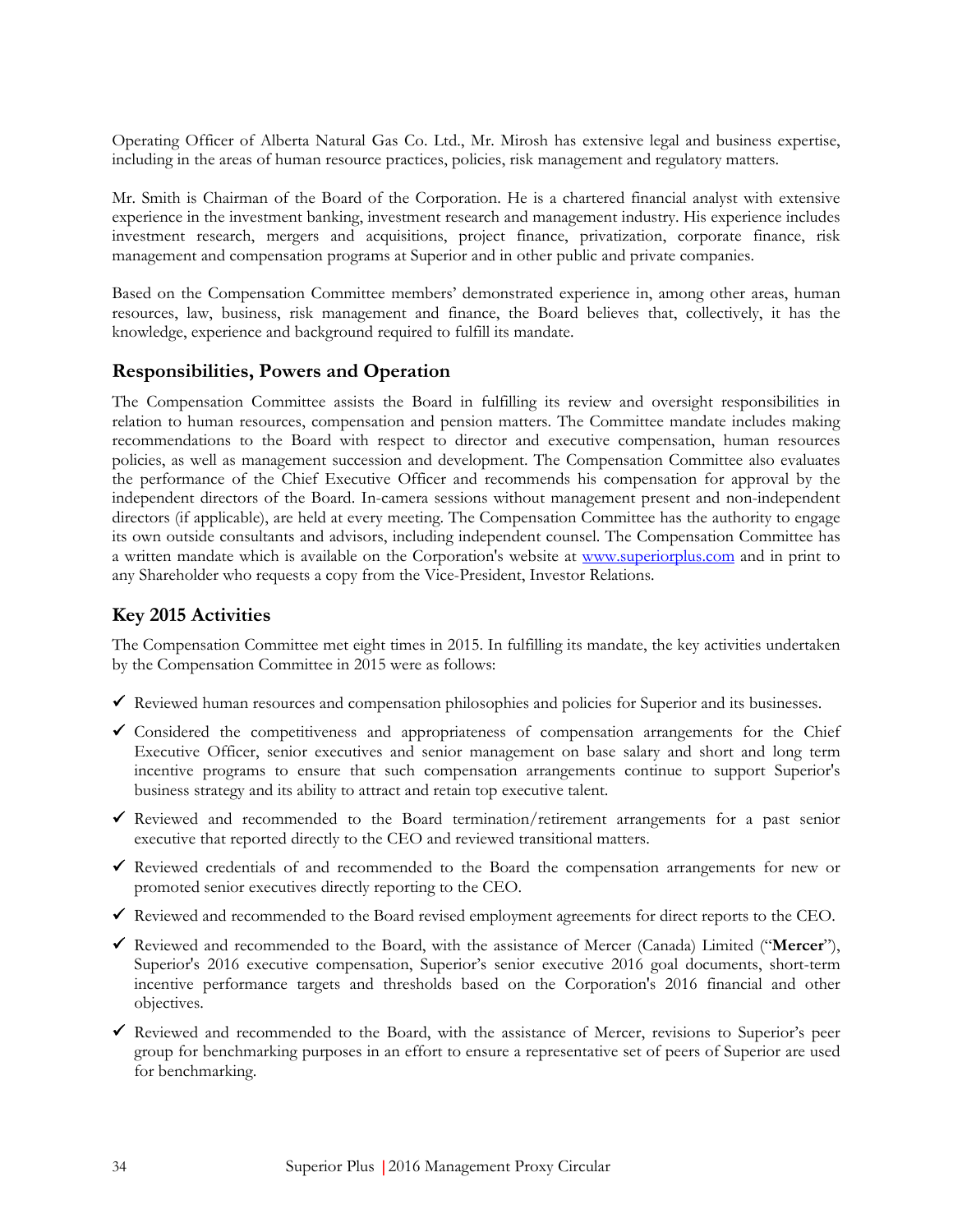- Reviewed and recommended to the Board, with the assistance of Mercer, revisions to the financial criteria used to measure Superior's short-term incentive performance for 2016.
- Assessed Superior Plus corporate and senior management performance against short-term incentive performance targets and thresholds set for the prior year and made short-term incentive bonus payout recommendations to the Board.
- Reviewed the performance factors for the long-term incentive plan ("**LTIP**"), including the relative total shareholder return ("**TSR**") performance over several years and set TSR performance targets and thresholds for PSUs.
- Reviewed and recommended to the Board for approval, a long term compensation program for the Construction Products Distribution ("**CPD**") business designed to reward executives of that business for increasing the value of the business.
- $\checkmark$  Reviewed executive management succession and talent management plans so that Superior can continue to build its organizational capacity and needed competencies to achieve its operational and strategic goals. →Made recommendations to the Board for approval of the appointment of the officers of the Corporation.
- $\checkmark$  With the assistance of Mercer, reviewed the adequacy and form of directors' compensation for 2016 and made recommendations to the Board to increase such compensation.
- Reviewed and discussed compensation risks and was satisfied that Superior had put in place sufficient safeguards to mitigate its risks and that its compensation programs did not encourage a senior executive of Superior or any of its businesses to take inappropriate or excessive risks.
- Reviewed talent management matters and the risks pertaining to relocating Superior's head office to Toronto, Ontario in September of 2015.
- Reviewed with the assistance of Mercer and was generally satisfied with the Corporation's director and executive share-ownership guidelines but made recommendations in respect of the time required to meet such requirements.
- Reviewed the results of the Corporation's 2015 Say-on-Pay advisory vote and recommended to the Board that such advisory vote be held again at the Meeting as an effective means of soliciting direct feedback from Shareholders on Superior's approach to executive compensation.
- $\checkmark$  Reviewed and monitored the financial position of Superior's pension plans and the activities of the Management Pension Review Committee.
- $\checkmark$  Carried out other regular administrative, monitoring and disclosure matters, including:
	- $\rightarrow$  Monitored labour, pension, compensation and governance trends and legislative changes;
	- $\rightarrow$  Reviewed the Compensation Committee mandate;
	- $\rightarrow$  Reviewed and recommended for approval the executive compensation disclosure in the information circular for the 2015 annual meeting; and
	- → Evaluated, and was satisfied with, the Compensation Committee performance.

#### **Compensation Review and Approval Process**

#### **CEO Compensation Review**

The performance and compensation of the CEO is reviewed at least annually by the Compensation Committee. Upon evaluating the CEO's performance in light of goals and objectives that he and the Compensation Committee and the Board have agreed on, the Compensation Committee makes a recommendation to the Board with respect to the compensation of the CEO.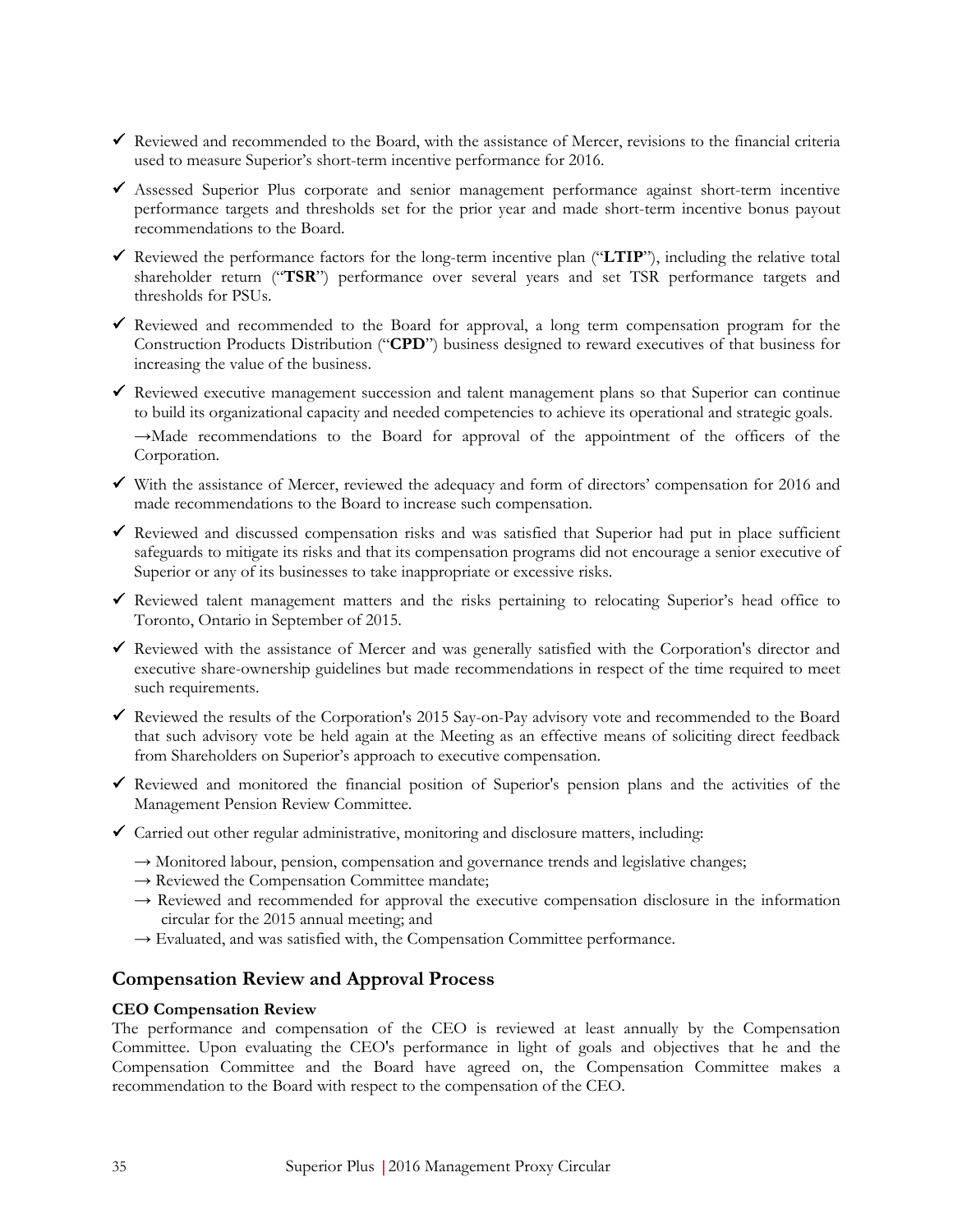#### **Executive Compensation Review**

The CEO annually assesses the individual performance and development of each executive officer, including the Named Executive Officers or NEOs (as defined on page 46 of this Information Circular) and establishes target compensation levels based on (a) individual performance and contribution, (b) strategic value to the Corporation's future plans and compensation history; and (c) relative level of total compensation compared to marketplace, including average salary increase levels, which he then reviews and recommends for approval to the Compensation Committee. The Compensation Committee makes a recommendation to the Board with respect to the compensation of the NEOs and other direct reports to the CEO.

The following schematic delineates the responsibilities and approval process between management, the Compensation Committee and the Board.

h.

| <b>Management</b>                                                                                                                                        |                                                                                                                                                                                                                             |                                                                                                                                                                                                             |
|----------------------------------------------------------------------------------------------------------------------------------------------------------|-----------------------------------------------------------------------------------------------------------------------------------------------------------------------------------------------------------------------------|-------------------------------------------------------------------------------------------------------------------------------------------------------------------------------------------------------------|
| Peer Group review and<br>compensation surveys<br>Position/Performance<br>Review and Analysis<br>CEO recommends other<br>senior executive<br>compensation | <b>Compensation Committee</b><br>Reviews analysis, risks,<br>benchmarking; evaluates<br>business performance<br>Recommends CEO and<br>other senior executive<br>compensation<br>Seeks expert third party<br>input as needed | <b>Board</b><br><b>Board</b> considers<br><b>Compensation Committee</b><br>recommendations, business<br>performance and objectives<br>Board approves CEO and<br>senior executive<br>compensation, including |

The following schedule illustrates the timing and process for determining executive compensation:

| Timing           | <b>Process</b>                                                                                                                                                                                                                                                                                                                                                                                                                                                                                                                                                                                                                                                                                                                                                                                                                                                       |
|------------------|----------------------------------------------------------------------------------------------------------------------------------------------------------------------------------------------------------------------------------------------------------------------------------------------------------------------------------------------------------------------------------------------------------------------------------------------------------------------------------------------------------------------------------------------------------------------------------------------------------------------------------------------------------------------------------------------------------------------------------------------------------------------------------------------------------------------------------------------------------------------|
| February         | Compensation Committee reviews human resources and compensation philosophies and policies<br>$\blacksquare$<br>and considers the need for engaging an independent compensation consultant.<br>Taking into account the performance and year-end results of the Corporation and its businesses as<br>٠<br>well as individual performance, the Compensation Committee and the Board consider and approve<br>annual bonus payouts for performance achieved in the prior year based on performance measures<br>set in December of the year prior to the performance period.                                                                                                                                                                                                                                                                                               |
| October/November | Compensation Committee reviews human resources and compensation plan risks.<br>٠<br>Compensation Committee reviews and recommends to Board, changes to overall compensation<br>٠<br>plan design, if appropriate.<br>Compensation Committee reviews executive performance, competitive position, external bench-<br>п<br>marking on a bi-annual basis and compensation trends.<br>Compensation Committee and Board review and approve base salary and incentive compensation<br>п<br>target levels (total direct compensation) for following year.<br>Compensation Committee and Board approve annual LTIP grants for current year.<br>Compensation Committee and Board initially review and provide feedback on executive goal<br>٠<br>documents, which include the qualitative performance measures for the short-term incentive<br>program for the following year. |
| December         | Taking into account the Corporation's budget for the following year and market reviews, the<br>$\blacksquare$<br>Compensation Committee and the Board set the financial performance measures for short- and<br>long-term incentive programs for the following year.<br>Compensation Committee and Board review and approve executive goal documents, which include<br>٠<br>the qualitative performance measures for the short-term incentive program for the following year.                                                                                                                                                                                                                                                                                                                                                                                         |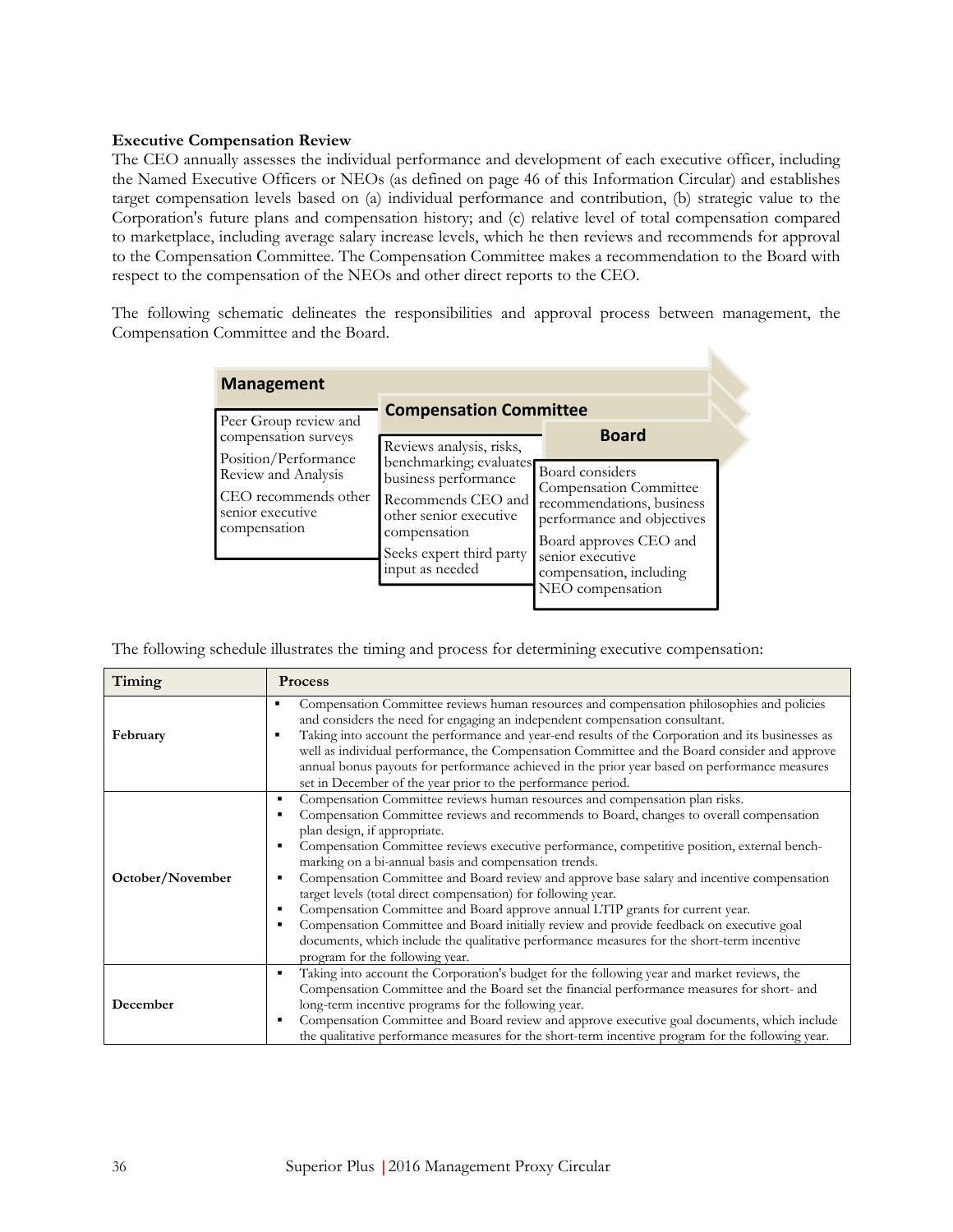### **Compensation Risk Review and Mitigation Measures**

The Compensation Committee has discussed the implications of the risks associated with Superior's compensation policies and practices and does not believe that its compensation programs encourage a senior executive of Superior or any of its businesses to take inappropriate or excessive risks. The reasons include the following:

- The senior executives' compensation policies and practices for each of Superior's business, with the exception of the CPD Long-Term Incentive Plan (the "**CPD LTIP**"), and at the corporate level, have similar structures and fit within the Corporation's overall compensation strategy.
- Superior's overall compensation programs are market-based and aligned with its annual business and long-term strategic plans. Performance metrics used in determining compensation are consistent with and directly linked to Superior's business goals and strategy.
- There are no compensation policies and practices, with the exception of the CPD LTIP, that are structured significantly differently for any of Superior's NEOs. The CPD LTIP was structured differently because the Corporation's objective is to sell the CPD business in the short to medium term. The CPD LTIP was established to provide a compensation mechanism which is better aligned with such corporate objectives. See "Long-Term Incentive and Retention Programs – CPD LTIP" at page 59.
- Compensation expense and incentive pools are linked to the financial risk management process and monitored on an ongoing basis.
- The compensation expense with respect to Superior's executive officers is not a significant percentage of Superior's revenue.
- The compensation package for officers and senior employees consists of fixed (base salary) and variable (annual bonus and LTIP) compensation, designed to balance the level of risk taking, while focusing on generating long-term and sustainable value for Shareholders.
- Bonus plan payouts and LTIP awards are awarded based on a percentage of salary and subject to overall maximum thresholds. The CPD LTIP has a maximum percentage of the net increase in value of the CPD business that can be awarded to employees.
- On an annual basis, senior executive goals and objectives, as well as performance assessments are reviewed and discussed.
- Discretion is permitted under Superior's compensation policies and judgment is applied when necessary, particularly to performance measures, in cases where performance targets are not attainable due to circumstances that are not within the executive's control to avoid potential diversion of focus to reach short-term goals and compromise long-term sustainability and growth.
- RSUs and PSUs vest over a three-year period and represent approximately 38-40% of total NEO target compensation which further mitigates any short-term risk taking potential.
- An executive who resigns or is terminated for cause will forfeit all undeclared bonus and unvested long term awards (ie. PSUs and RSUs).
- Senior executives and business presidents have share-ownership guidelines to further align executive and Shareholder interests. See "Executive Share Ownership Guidelines" on page 51 of this Information Circular.
- Superior's directors and officers are prohibited from hedging equity based compensation awards and securities held under share ownership requirements.
- Employment agreements and LTIP plan provisions are structured to provide fair treatment in the event of involuntary termination or change of control and provide a sense of security for Superior's senior executives.

The Compensation Committee intends to continue to monitor compensation governance and risk assessment practices, as these continue to evolve.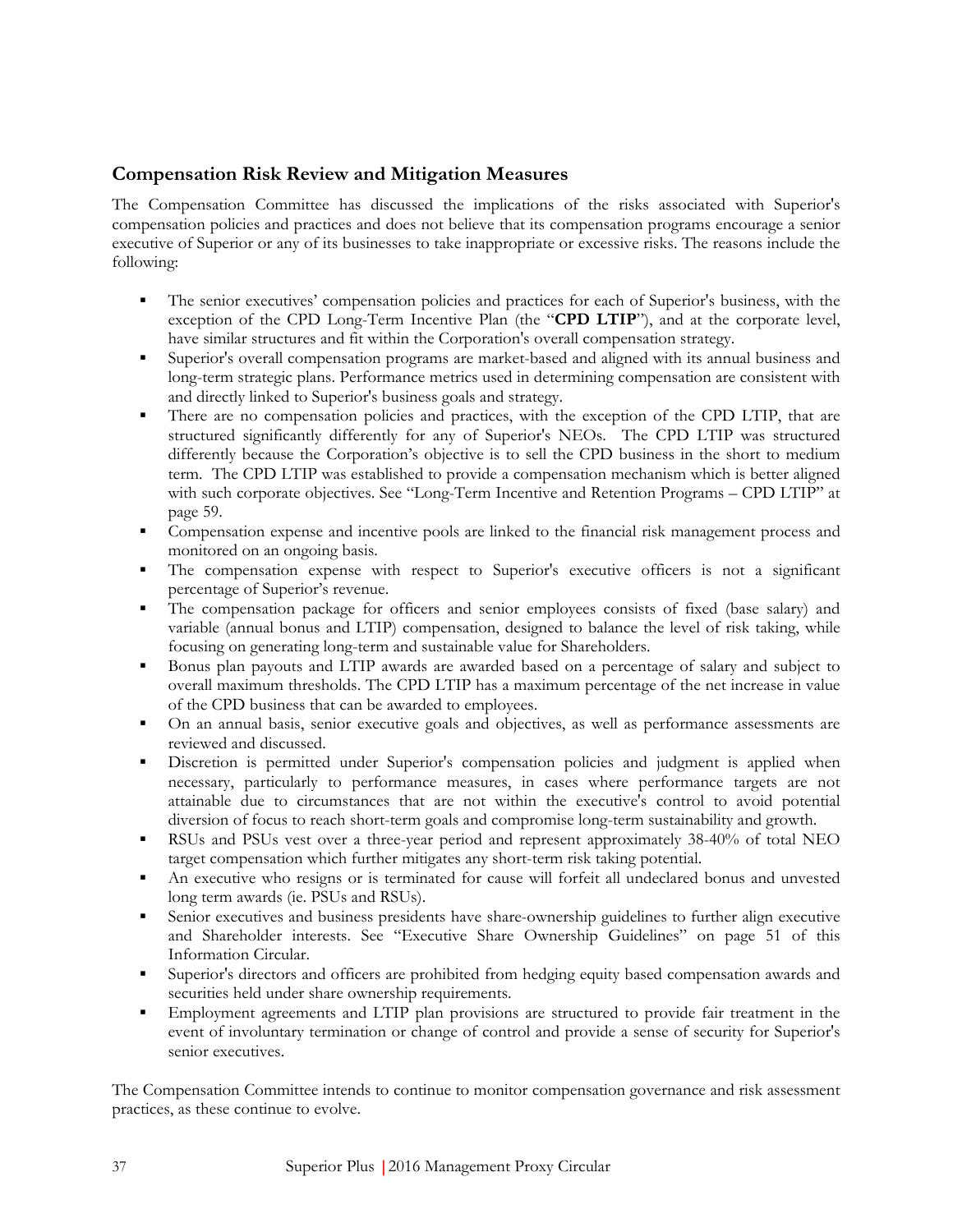### **Directors' and Officers' Liability Insurance**

The Compensation Committee provides an annual review of the Corporation's director and officer liability insurance to the Board.

The Corporation and Superior General Partner Inc. (the "**General Partner**") maintain directors' and officers' liability insurance for their respective directors and officers, including directors and officers of their respective subsidiaries. Under this insurance, the insurer pays, on behalf of the Corporation and the General Partner, for losses for which each of these entities indemnifies such directors and officers and, on behalf of such persons, for losses which are suffered during the performance of their duties, which are not indemnified by the Corporation or the General Partner.

The policy has an aggregate coverage limit of US\$35,000,000, subject to a corporate deductible of US\$100,000 for losses in which the Corporation or the General Partner indemnifies such directors and officers. There is no deductible for losses which are non-indemnifiable by the Corporation or the General Partner. In addition, the Corporation has excess Side A coverage of US\$10,000,000 which preserves an additional US\$10,000,000 limit of insurance for directors and officers when not indemnified by the Corporation or the General Partner.

The annual premium paid by Superior in 2015 in respect of such directors and officers was US\$138,380. This premium is for a 12-month term, November 1, 2015 to November 1, 2016, to coincide with the corporate insurance program.

### **Compensation Consultant**

Mercer, a wholly-owned subsidiary of Marsh & McLennan Companies, Inc. ("**Marsh & McLennan Companies**") was first retained by the Compensation Committee in November, 2012 to provide compensation consulting services on the competiveness and appropriateness of the 2013 compensation programs for Superior's Chief Executive Officer and other top executive officers, including executive and senior management compensation benchmarking, as well as short-term incentive target and long-term incentive plan design reviews. During 2014, Mercer provided general compensation market survey information and an update as to the competitiveness of the CEO compensation program which information was used to determine 2015 salary amounts. In 2015, Mercer provided an update on the competiveness and appropriateness of the compensation programs for Superior's Chief Executive Officer and other top executive officers, including executive and senior management compensation benchmarking and a review of the peer group used by Superior for benchmarking. Mercer also provided a review on the competitiveness and appropriateness of the director compensation program and the director share ownership guidelines at Superior.

Superior also retained Marsh Canada, a separate independent operating company owned by Marsh & McLennan Companies to provide other services unrelated to executive compensation during 2015 and 2014. Marsh Canada acts as the broker for Superior's corporate insurance program. The Compensation Committee is required to pre-approve any engagement performed for the Corporation by Mercer; but is not required to pre-approve other services that Marsh Canada provides to Superior at the request of management.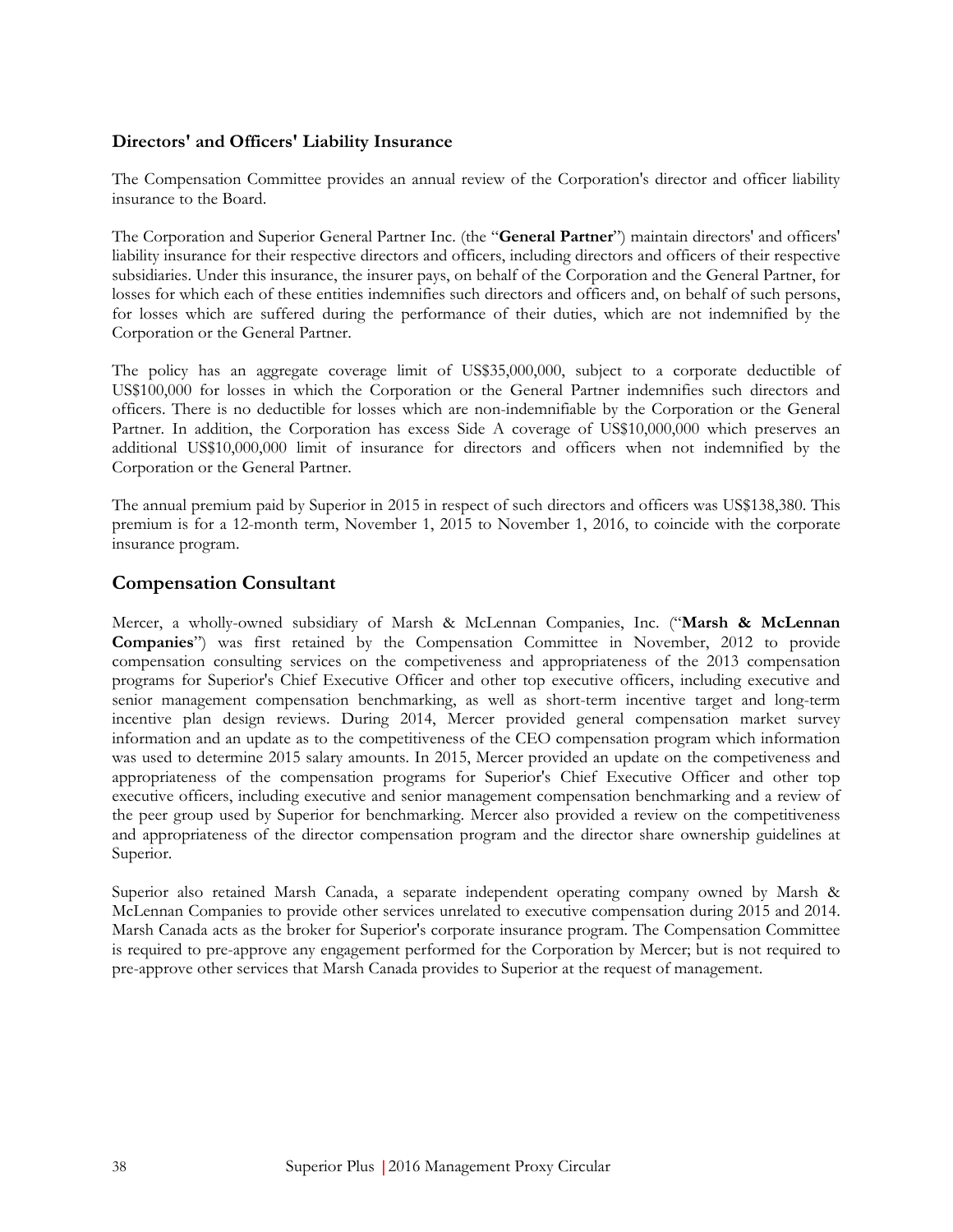Fees billed by Mercer and/or its Marsh & McLennan Companies affiliates for the years ended December 31, 2015 and December 31, 2014 are detailed in the following table:

|                                     | $2015($ \$) | $2014($ \$) |
|-------------------------------------|-------------|-------------|
| Executive compensation related fees | 121,663     | 53,366      |
| Compensation-related fees (general) | 4.755       | 44.515      |
| All other fees                      | 354,090     | 354,926     |
| Total fees                          | 480,508     | 452,807     |

**Note:** 

Reflects fees billed in fiscal year without taking into consideration the year to which these services relate.

**Executive compensation related fees** consist of fees billed by Mercer for executive compensation and director compensation services provided to the Compensation Committee.

**Compensation-related fees (general)** consist of fees billed by Mercer for general advice related to compensation and benefits, including annual survey data and miscellaneous consulting services related to employee compensation and human resource matters.

**All other fees** consist of fees billed by Marsh & McLennan Companies for all other services. These fees consist of corporate risk insurance and related risk consulting services.

Because of the policies and procedures that Mercer and the Compensation Committee have established, the Compensation Committee is confident that the advice it receives from the individual executive compensation consultant is objective and not influenced by Mercer's or its affiliates' relationships with Superior. These policies and procedures include:

- the consultant receives no incentive or other compensation based on the fees charged to Superior for other services provided by Mercer or any of its affiliates;
- the consultant is not responsible for selling other Mercer or affiliate services to Superior;
- Mercer's professional standards prohibit the individual consultant from considering any relationships Mercer or any of its affiliates may have with Superior in rendering his or her advice and recommendations;
- the Compensation Committee has the sole authority to retain and terminate the executive compensation consultant;
- the consultant has direct access to the Compensation Committee without management intervention;
- the Compensation Committee evaluates the quality and objectivity of the services provided by the consultant each year and determines whether to continue to retain the consultant; and
- the protocols for the engagement (described below) limit how the consultant may interact with management. While it is necessary for the consultant to interact with management to gather information, the Compensation Committee has adopted protocols governing if and when the consultant's advice and recommendation can be shared with management. These protocols are included in the consultant's engagement letter.

The Compensation Committee also determines the appropriate form for receiving consultant recommendations. Where appropriate, management invitees are present to provide context for the recommendations. In other cases, the Compensation Committee receives the consultant's recommendations in an in camera session where management is not present. This approach protects the Compensation Committee's ability to receive objective advice from the consultant so that the Compensation Committee is able to make independent decisions about executive pay at Superior.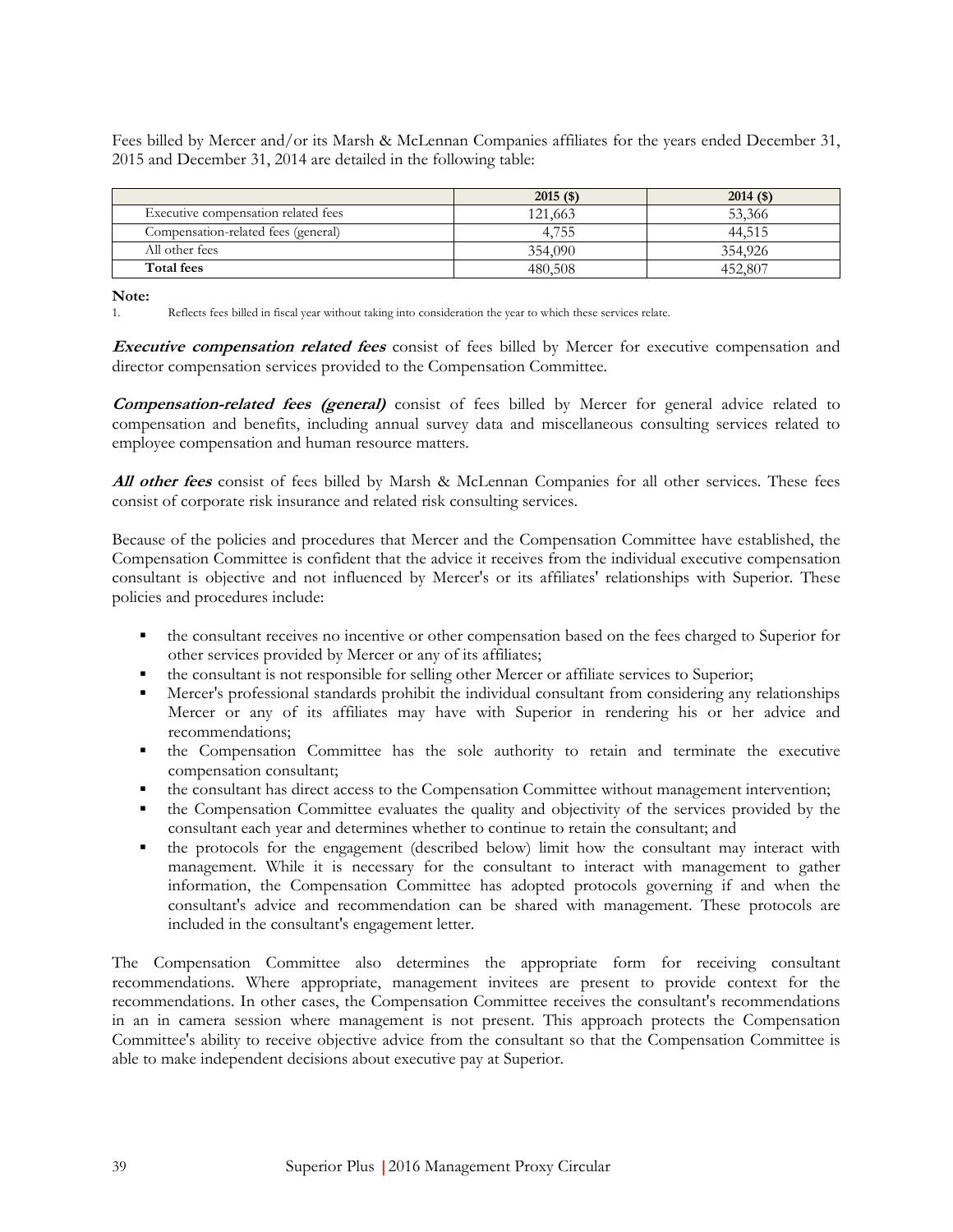The Compensation Committee has reviewed and discussed the director and executive compensation disclosure and the content of this report and has recommended to the Board that it be included in the Information Circular.

### **Submitted on behalf of the Compensation Committee:**

Mary Jordan, Chair Richard Bradeen Walentin (Val) Mirosh David P. Smith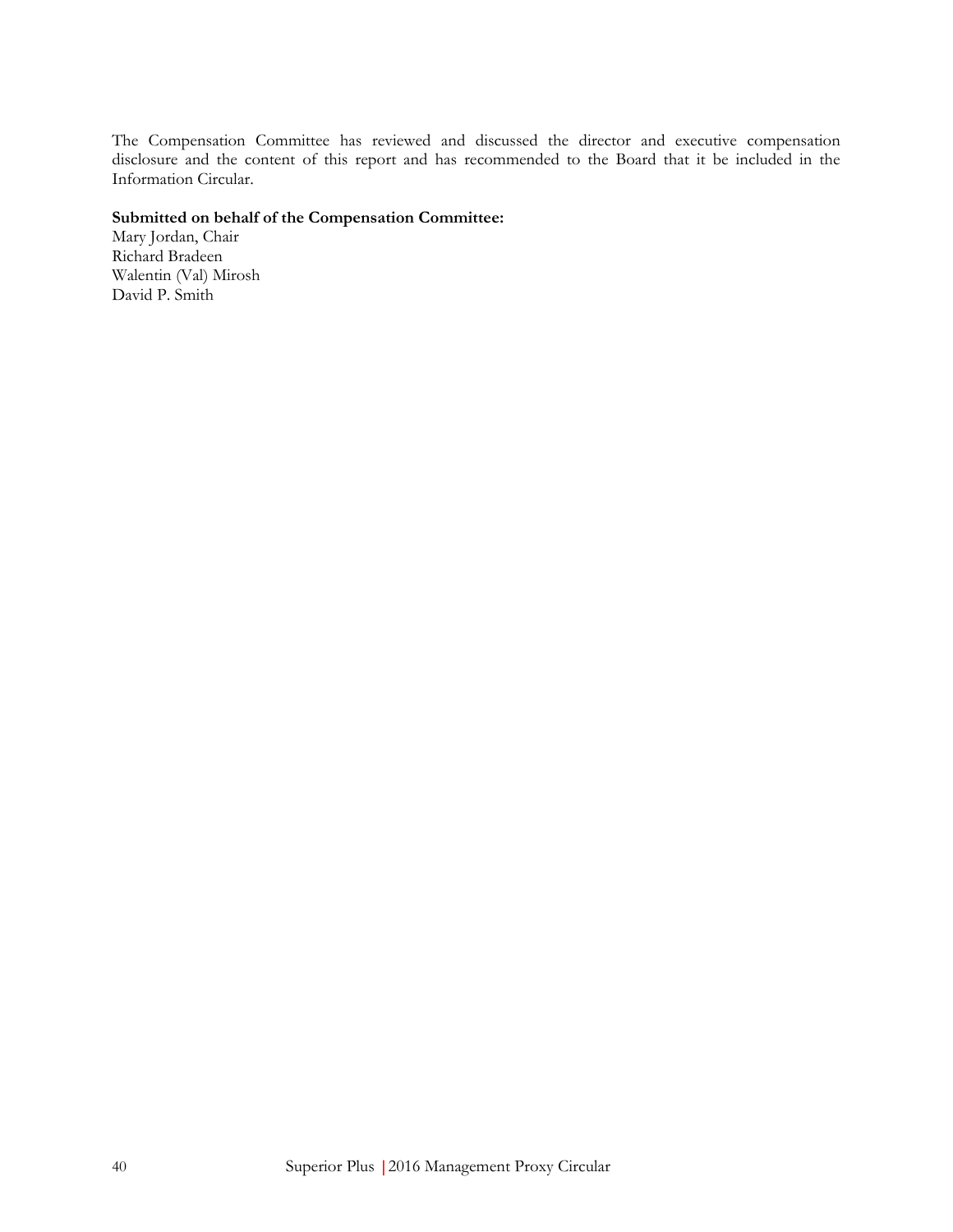## **DIRECTOR COMPENSATION**

The objectives of Superior's compensation program for non-executive directors are to:

- attract and retain highly qualified Board members by providing market competitive compensation which recognizes the increasing responsibilities, time commitment and accountability of Board members;
- appropriately reflect the risks, size and complexity of the businesses; and
- align the interests of the directors with the Shareholders.

The Compensation Committee performs a bi-annual review of Superior's director compensation program to ensure that it continues to achieve the objectives listed above and that these objectives continue to be appropriate. The Compensation Committee formulates and makes recommendations to the Board regarding the form and amount of compensation for directors and the Board considers and approves such compensation for directors based on these recommendations.

Superior's non-executive director compensation consists of an annual cash and equity-based retainer in the form of DSUs, committee and meeting fees. To achieve its director compensation objectives, Superior targets total compensation at or near the 50<sup>th</sup> percentile compared to market.

Superior's DSU plan was established on November 2, 2011 to provide non-employee directors with the opportunity to acquire DSUs in order to allow them to participate in the long-term success of Superior and to promote greater alignment of interests of the non-executive directors with those of the Shareholders. For details regarding the DSU Plan, see "Director Long-Term Incentive - DSU Plan" on page 43 of this Information Circular.

In 2015, the Compensation Committee retained the services of Mercer to provide external market data and commentary on director compensation practices to ensure that compensation elements are appropriate and total compensation remains competitive. The Compensation Committee approved a Canadian comparator group which served as the Canadian peer group for the 2015 Executive Compensation benchmarking review. The same peer group was used by Mercer for the director compensation review. For more information on the peer group, see pages 50-51 of this Information Circular. The results of the review of director compensation undertaken in 2015 indicated that total compensation for the non-executive Board members was at or below the 25th percentile and that for the Board chair was near the low end of the range between the 25th percentile and the 50th percentile compared to the peer group. Accordingly, adjustments were made to the equity-based Board member and Board chair compensation effective October 29, 2015 and to the cash-based Board member and Board chair retainer compensation effective January 1, 2016, bringing director compensation levels closer to the 50<sup>th</sup> percentile of the relevant peer group. In keeping with its bi-annual schedule to review director compensation, it is anticipated that the next review will be undertaken in mid-2017.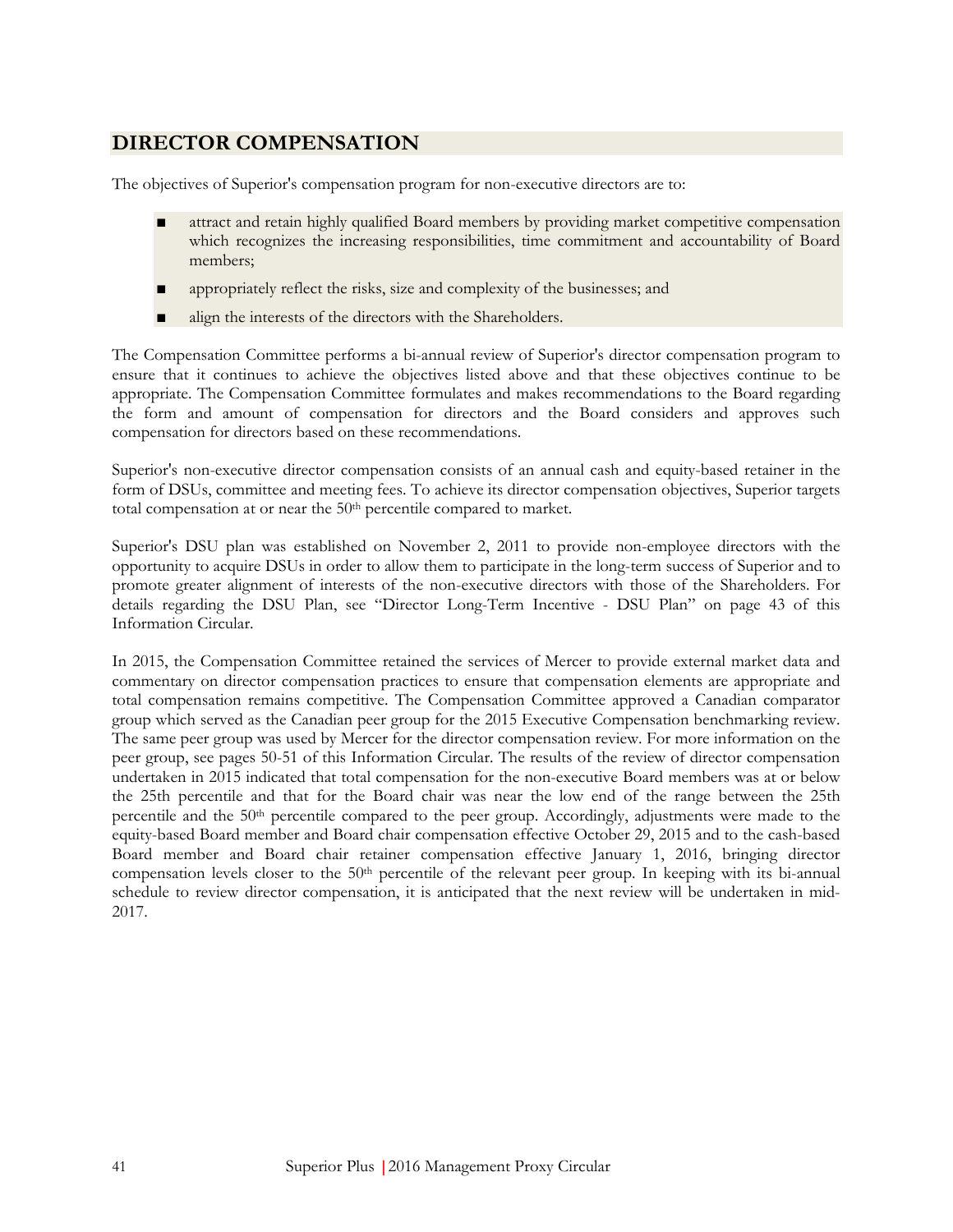### **Annual Retainers and Meeting Fees for Non-Executive Directors**

Independent directors receive an annual retainer for membership on the Board, for any Board committee, as well as a fee for each meeting attended. The Chairman of the Board receives an annual retainer on a flat fee basis and does not receive meeting fees. The chairs of the four Board committees receive an additional annual retainer. Superior reimburses the directors for out-of-pocket expenses incurred to attend meetings.

The annual compensation rates for non-executive directors of the Corporation in 2015 and the new rates effective January 1, 2016, are as follows:

|                                                                     | <b>Annual Compensation</b> | <b>Annual Compensation</b> |
|---------------------------------------------------------------------|----------------------------|----------------------------|
| Item                                                                | $2016($ \$)                | $2015($ \$)                |
| Annual Board Retainer <sup>(1)</sup>                                | 40,000                     | 30,000                     |
| Annual Board Chair Retainer (Flat Fee) <sup>(1)</sup>               | 145,000                    | 125,000                    |
| Annual Committee Retainer                                           | 5,000                      | 5,000                      |
| Annual Committee Chair Retainer                                     | 10,000                     | 9,000                      |
| Annual Audit Committee Chair Retainer                               | 17,000                     | 17,000                     |
| Attendance per Board Meeting and Committee Meeting (non-Chair)      | 1.500                      | 1,500                      |
| Attendance per Board Meeting and Committee Meeting (teleconference) | 1,500                      | 1,500                      |
| Attendance per Committee Meeting (Chair)                            | 2,000                      | 2,000                      |
| Director Long Term Incentive and Retention (annual value awarded)   |                            |                            |
| Board Chair                                                         | 145,000                    | 125,000                    |
| Board Member                                                        | 80,000                     | 65,000                     |

Note:

1. Board members may elect to receive all or a portion of their annual cash retainer in the form of DSUs at the time such retainers are paid on a quarterly basis. The number of DSUs to be issued under the DSU Plan is determined by dividing the amount awarded by the market value of the Common Shares on the particular date which is equal to the volume weighted average trading price of the Common Shares on the TSX on the five trading days starting on the second day following such date (or, in the event such date is a date on which a blackout is in effect as defined under the Insider Trading Policy of Superior, for the five trading days starting on the second day following the date the blackout ends). A director's DSU account will also be credited with dividend equivalents in the form of additional DSUs on each dividend payment date in respect of which normal cash dividends are paid on the Common Shares.

## **Director Compensation Table**

The following table sets forth the total amount of compensation paid to the non-executive directors of the Corporation in respect of services provided during the year ended December 31, 2015.

|                                     | Retainer                                      |                                                                      |                                                            | <b>Attendance Fees (\$)</b>                              |                                  |                                              |                                      |                                |
|-------------------------------------|-----------------------------------------------|----------------------------------------------------------------------|------------------------------------------------------------|----------------------------------------------------------|----------------------------------|----------------------------------------------|--------------------------------------|--------------------------------|
| Name                                | Annual<br>Cash<br>$Retainer^{(1)}$<br>$($ \$) | Percentage<br>of Annual<br>Retainer<br>Received<br>in DSUs<br>$(\%)$ | Committee<br>Chair/<br>Member<br>$Retainer^{(1)}$<br>$($)$ | Board/<br>Committee<br>Attendance<br>$\text{Fees}^{(2)}$ | <b>Travel</b><br>$Express^{(3)}$ | Share-<br>based<br>Awards $(4)(5)$<br>$(\$)$ | All Other<br>Compensation<br>$($ \$) | Total<br>Compensation<br>$($)$ |
| Catherine (Kay) M. Best             | 30,000                                        |                                                                      | 22,000                                                     | 29,000                                                   | 6,522                            | 80,000                                       |                                      | 167,522                        |
| Eugene V.N. Bissell                 | 30,000                                        |                                                                      | 10,000                                                     | 33,500                                                   | 12,932                           | 80,000                                       |                                      | 166,432                        |
| Richard Bradeen <sup>(6)</sup>      | 22,500                                        | $100\%$                                                              | 6,667                                                      | 30,000                                                   | 12,437                           | 105,000                                      |                                      | 176,604                        |
| Luc Desjardins <sup>(7)</sup>       |                                               |                                                                      |                                                            |                                                          |                                  |                                              | $\overline{\phantom{a}}$             |                                |
| Robert J. Engbloom                  | 30,000                                        | $100\%$                                                              | 5,000                                                      | 27,000                                                   | 8,660                            | 80,000                                       |                                      | 150,660                        |
| Randall J. Findlay                  | 30,000                                        | $12.5\%$                                                             | 14,000                                                     | 35,500                                                   | 11,695                           | 80,000                                       |                                      | 171,195                        |
| Douglas Harrison <sup>(8)</sup>     | 11,250                                        | $\overline{\phantom{a}}$                                             | 2,500                                                      | 13,500                                                   | 5,312                            | 100,000                                      | $\overline{\phantom{a}}$             | 132,562                        |
| Mary Jordan                         | 30,000                                        | $100\%$                                                              | 12,667                                                     | 39,000                                                   | 19,541                           | 80,000                                       | $\overline{\phantom{a}}$             | 181,208                        |
| James S.A. MacDonald <sup>(9)</sup> | 12,500                                        | $\overline{\phantom{a}}$                                             | 4,667                                                      | 17,000                                                   | 10,952                           |                                              | $\overline{\phantom{a}}$             | 45,119                         |
| Walentin (Val) Mirosh               | 30,000                                        | $\overline{\phantom{a}}$                                             | 14,000                                                     | 38,000                                                   | 4,143                            | 80,000                                       | $\overline{\phantom{a}}$             | 166,143                        |
| David P. Smith                      | 125,000                                       |                                                                      |                                                            |                                                          | 22,390                           | 145,000                                      | $\overline{\phantom{a}}$             | 292,390                        |
| Total                               | 351,250                                       | N/A                                                                  | 91,501                                                     | 262,500                                                  | 114,584                          | 830,000                                      |                                      | 1,649,835                      |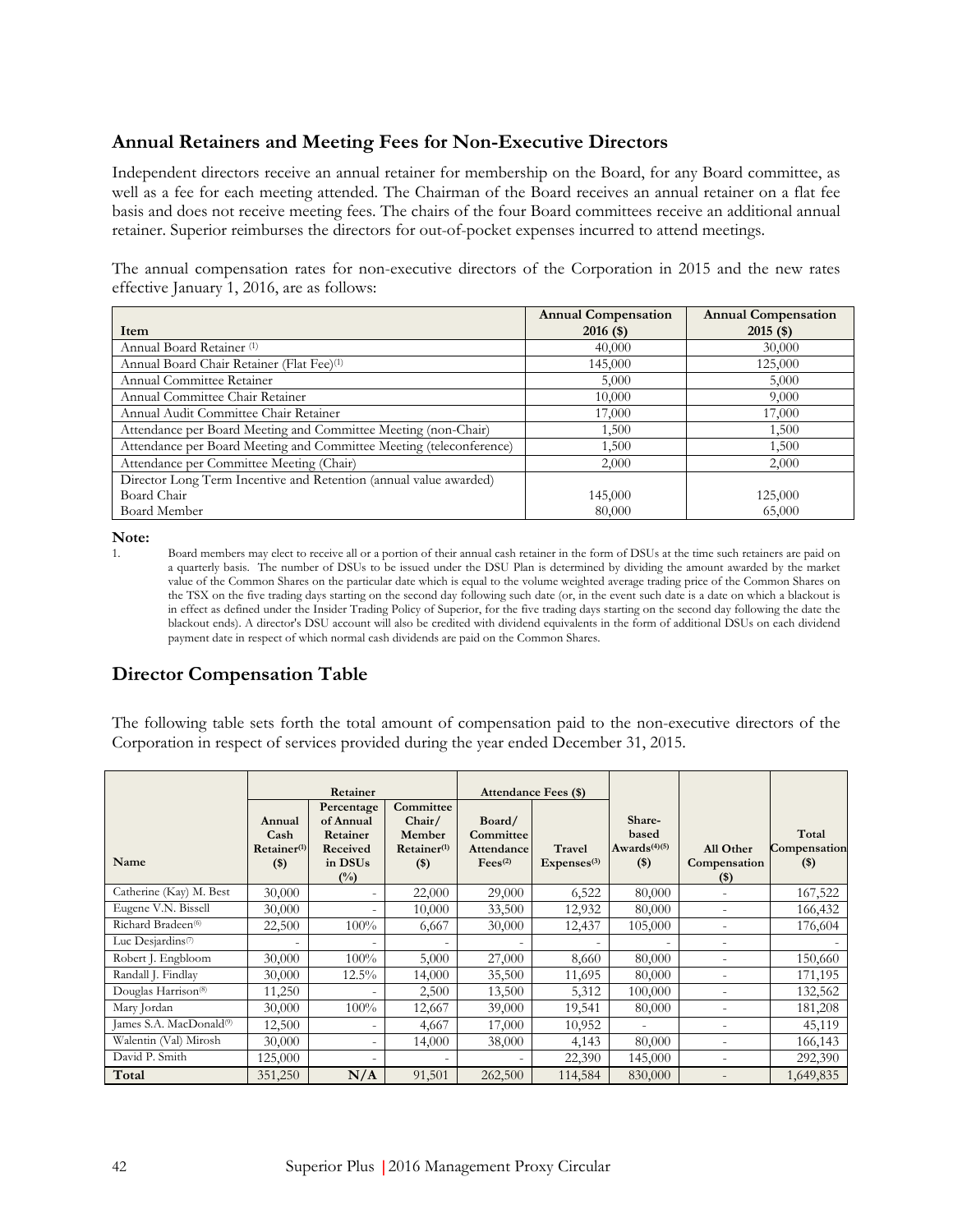#### **Notes:**

- 1. Includes annual Board member and Board chair retainer and Committee member and Committee chair retainer, as applicable.<br>2. Also included are fees paid for attendance of the annual analyst/investor day and a site visit t
- 2. Also included are fees paid for attendance of the annual analyst/investor day and a site visit to Rochester.
- 3. Directors are reimbursed for out-of-pocket expenses incurred incidental to attending Board/committee meetings.<br>4. On October 29, 2015 each of the non-executive directors received 7,734 DSUs with the exception of Mr. Sn
- 4. On October 29, 2015 each of the non-executive directors received 7,734 DSUs with the exception of Mr. Smith, who received 14,017 DSUs as part of his director compensation as Chairman of the Board. In addition, Mr. Bradeen and Mr. Harrison received 1,811 DSUs and 1,933 DSUs, on May 11, 2015 and October 29, 2015, respectively, in recognition of their work prior to formally joining the Board. DSUs in this table are valued as at the date of grant. The grant date fair market value of the DSUs is based on the market price of the Common Shares (as calculated under the terms of the DSU Plan) on the grant date consistent with IFRS 2 – Share-based Payments ("**IFRS2**"). Using the market price of the Common Shares as the grant date fair market value is seen as an effective way to determine the fair market value of the DSUs as such information is constantly being updated. The market price on the TSX (as calculated under the terms of the DSU Plan) on May 11, 2015 and October 29, 2015 was \$13.81 and \$10.34, respectively. Please refer to Director Nominee Information in this Information Circular which indicates the value of the director RSU and DSU grants as at December 31, 2015, after accounting for the notional reinvestment of dividends since the date of grant.
- 5. Excludes DSUs received in lieu of the Director's annual cash retainer
- 6. Mr. Bradeen was elected as a director of the Corporation on May 1, 2015.
- 7. Mr. Desjardins is President and Chief Executive Officer of Superior and does not receive any compensation for serving as a director of the Corporation. Information relating to the compensation received by Mr. Desjardins for acting as executive officer of the Corporation is included in the "Summary Compensation Table" found on page 62 of this Information Circular.
- 8. Mr. Harrison was appointed as a director of the Corporation effective on August 12, 2015.
- 9. Mr. MacDonald retired from the Board after the annual shareholder meeting on May 1, 2015.

### **Director Long-Term Incentive – DSU Plan**

In November 2011, the Board adopted a DSU Plan for non-employee directors to replace the annual grant of RSUs to directors as part of their total compensation package. On February 19, 2014, the DSU Plan was amended for United States taxpayers to comply with United States requirements of section 409A of the United States Internal Revenue Code 1896, as amended. The DSU Plan provides a mechanism to allow nonemployee directors to participate in the long-term success of Superior and promotes a greater alignment of interests between such directors and Shareholders. The DSU Plan provides for non-employee directors to elect each year to receive all or a portion of their annual Board member retainer in the form of DSUs. In addition, the Board has the ability under the terms of the DSU Plan to approve discretionary grants to eligible participants, which is used to provide directors with the equity-based component of their overall director compensation in the form of DSUs. The Board will consider, prior to approving such grants, the compensation levels and policies adopted by the Board.

All DSUs granted to directors will be credited to a notional account. DSUs granted in respect of a director's annual Board member retainer will be credited to such notional account in quarterly instalments at the time such retainers are typically paid. The number of DSUs to be issued under the DSU Plan at any time is generally determined by dividing the amount awarded or to be paid to a director by the Market Value (as defined herein) of the Common Shares on the particular date. Market Value under the Plan on any particular date is equal to the volume weighted average trading price of the Common Shares on the TSX on the five trading days starting on the second day following such date (or, in the event such date is a date on which a blackout is in effect as defined under the Insider Trading Policy of Superior, for the five trading days starting on the second day following the date the blackout ends). A director's DSU account will also be credited with dividend equivalents in the form of additional DSUs on each dividend payment date in respect of which normal cash dividends are paid on the Common Shares.

Directors are entitled to payments from the Corporation in satisfaction of the DSUs only after they cease to be a director of the Corporation. Under the Plan, directors who are Canadian taxpayers may elect up to two payment dates for the Corporation to make payments in satisfaction of the DSUs (which date(s) cannot be earlier than 90 days following the date the director ceased to be a member of the Board) and, in any event, all of the director's DSUs must be paid out by the Corporation prior to the last business day of the calendar year following the calendar year in which the director ceases to be a member of the Board. For directors who are United States taxpayers, the Corporation will make payment in satisfaction of the DSUs on the first business day following the six-month anniversary of the date that the director ceased to be a member of the Board.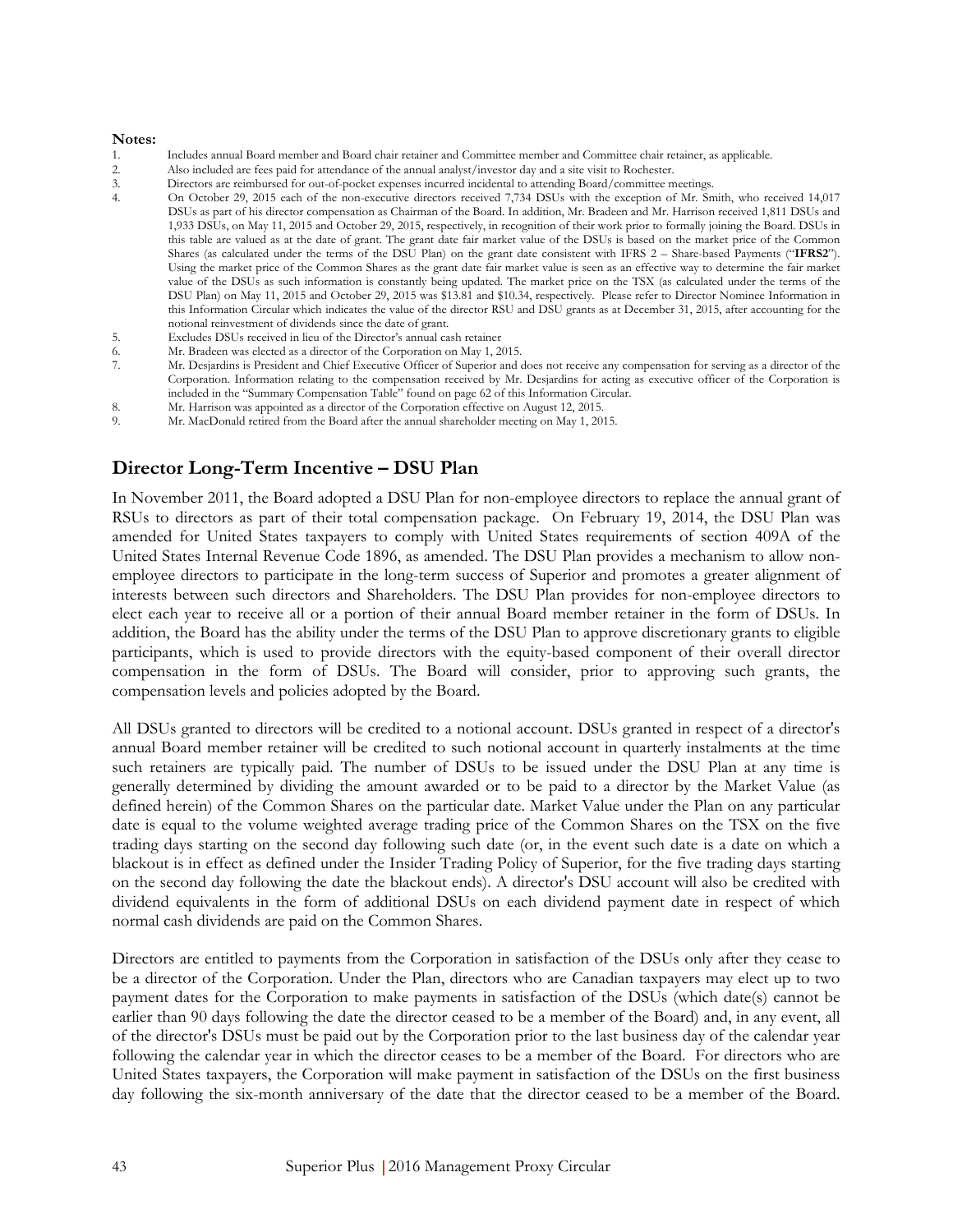The Corporation satisfies its obligations under the DSUs by paying directors the cash value of the DSUs which is equal to Market Value of the Common Shares on the payment date(s). The DSU Plan does not provide for the issuance of Common Shares from treasury. In 2015, to simplify the operation and administration of the DSU Plan the option for directors to elect to require Superior to purchase Common Shares in the secondary market to satisfy obligations under the DSU Plan was eliminated. Upon the death of a director, a cash payment in respect of the DSUs will be made to the estate of such director on or about the 30th day after the Corporation is notified of the death. The cash payment for each DSU will be equal to the Market Value of the Common Shares on the date of the director's death.

The Corporation is authorized to deduct from any amount paid or credited under the DSU Plan, withholding taxes and other source deductions as it may be required by law to withhold.

### **Director Share Ownership Requirements**

The following table sets out the non-executive director share ownership requirements for 2015, which were effective July 1, 2013 and the amended ownership requirements which became effective January 1, 2016:

|                         | <b>Ownership Requirement</b>                                                                                                     | <b>Ownership Requirement</b>                                                                                                     |
|-------------------------|----------------------------------------------------------------------------------------------------------------------------------|----------------------------------------------------------------------------------------------------------------------------------|
|                         | 2016                                                                                                                             | 2015                                                                                                                             |
| Chairman of the Board   | 3x annual Board cash and equity retainer fees in<br>Common Shares and DSUs<br>$($145,000 + $145,000) \times 3 = $870,000$        | 3x annual Board cash and equity retainer fees in<br>Common Shares and DSUs<br>$($125,000 + $125,000) \times 3 = $750,000$        |
| Non-Executive Directors | 3x annual Board cash and equity retainer fees in<br>Common Shares, RSUs and DSUs<br>$(\$40,000 + \$80,000) \times 3 = \$360,000$ | 3x annual Board cash and equity retainer fees in<br>Common Shares, RSUs and DSUs<br>$(\$30,000 + \$65,000) \times 3 = \$285,000$ |

After consultation with Mercer, the length of time to achieve the required shareholdings has been extended so that Superior's ownership requirements are more consistent with its peer group. Accordingly, the 2016 required shareholdings must be attained within five years of July 1, 2013, or the effective date of the appointment of such director, whichever is later. The value of a director's equity holdings for the purpose of the director ownership requirement may be calculated based on the higher of the market value or the issuance price.

All of the Directors are on track, have met or exceeded the Director Share Ownership Requirements as at December 31, 2015 and the amended Director Share Ownership Requirements that became effective January 1, 2016.

The information on the equity holdings for each director is included as part of their profile under "Director Nominees" beginning on page 8 of this Information Circular. The President and Chief Executive Officer (the only non-executive director) is also subject to share ownership requirements which are included under "Executive Share Ownership Guidelines" on page 51 of this Information Circular.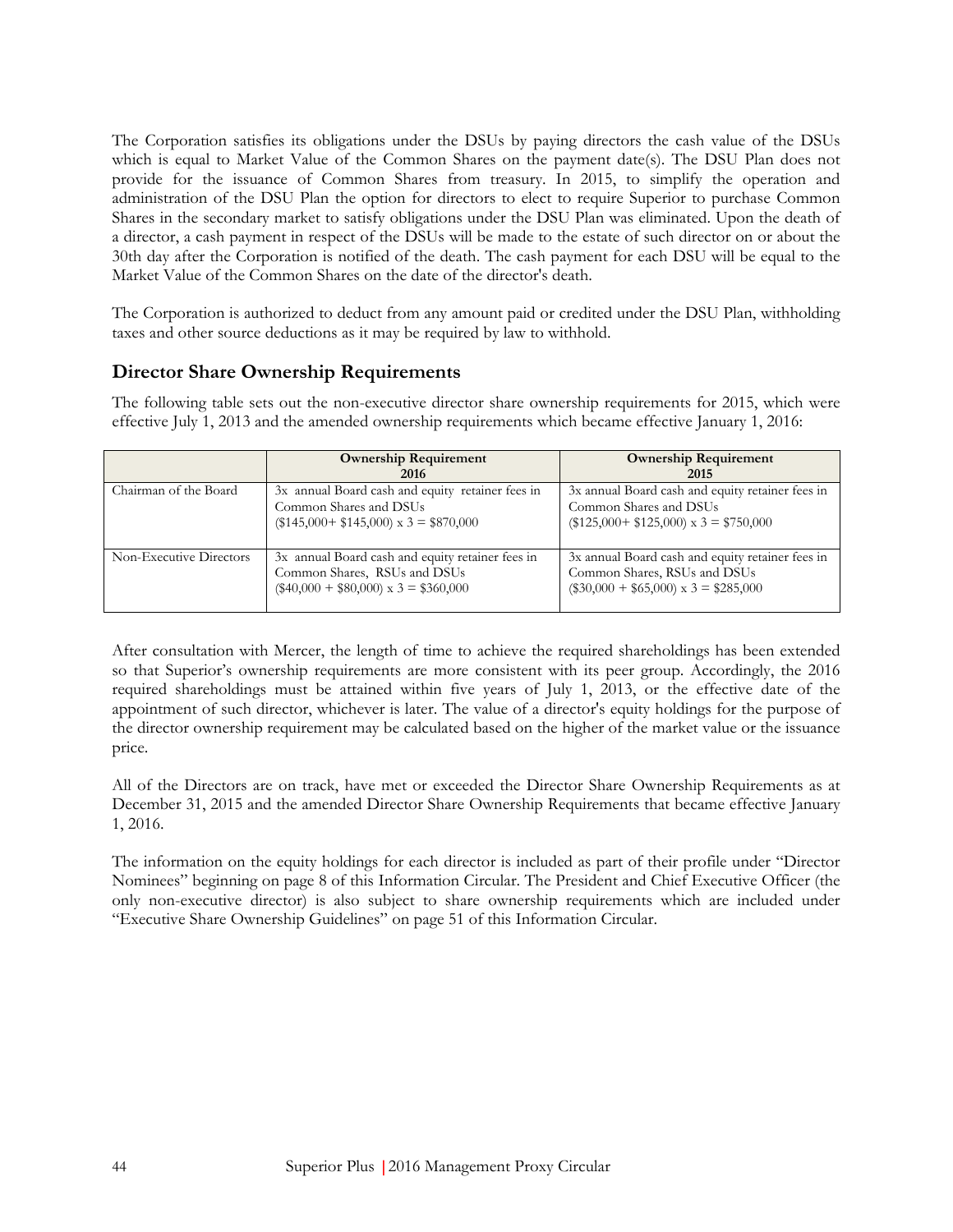## **Director Outstanding Share-Based and Option-Based Awards**

The following table sets forth information with respect to the outstanding awards granted under the DSU Plan to the Corporation's directors (and directors who served on the Board in 2015) as of December 31, 2015, which includes awards granted prior to January 1, 2015.

|                                        |                                                                            |                                                           | Option-Based Awards          |                                                                                    | Share-Based Awards                                                                          |                                                                                                                                            |                                                                                                                               |
|----------------------------------------|----------------------------------------------------------------------------|-----------------------------------------------------------|------------------------------|------------------------------------------------------------------------------------|---------------------------------------------------------------------------------------------|--------------------------------------------------------------------------------------------------------------------------------------------|-------------------------------------------------------------------------------------------------------------------------------|
| Name                                   | Number of<br>Securities<br>Underlying<br>Un-exercised<br>Options<br>$(\#)$ | Option<br>Exercise<br>Price<br>$\left( \mathbb{S}\right)$ | Option<br>Expiration<br>Date | Value of<br>Unexercised<br>In-the-Money<br>Options<br>$\left( \frac{c}{2} \right)$ | Number<br>of Shares<br>or Units<br>of Shares<br>that Have<br><b>Not</b><br>Vested<br>$(\#)$ | Market or<br>Payout<br>Value of<br>Share-Based<br>Awards That<br>Have Not<br>Vested<br>$\left( \begin{matrix} 5 \\ 1 \end{matrix} \right)$ | Market or<br>Payout Value<br>of Vested<br>Share-Based<br>Awards Not<br>Paid Out or<br>Distributed <sup>(1)(2)</sup><br>$(\$)$ |
| Catherine (Kay) Best                   | $\overline{a}$                                                             | $\overline{\phantom{a}}$                                  | $\overline{a}$               | $\overline{a}$                                                                     | $\overline{\phantom{a}}$                                                                    | $\overline{\phantom{0}}$                                                                                                                   | 354,101                                                                                                                       |
| Eugene V.N. Bissell                    | $\overline{a}$                                                             | $\overline{\phantom{a}}$                                  | $\overline{\phantom{a}}$     | $\overline{\phantom{a}}$                                                           | $\sim$                                                                                      | $\overline{a}$                                                                                                                             | 202,084                                                                                                                       |
| Richard Bradeen                        | $\overline{a}$                                                             | $\overline{a}$                                            | $\overline{a}$               | $\overline{\phantom{a}}$                                                           | $\overline{\phantom{a}}$                                                                    |                                                                                                                                            | 125,935                                                                                                                       |
| Luc Desjardins(3)                      | $\overline{a}$                                                             | $\overline{a}$                                            | $\overline{a}$               | $\overline{a}$                                                                     | $\overline{a}$                                                                              |                                                                                                                                            |                                                                                                                               |
| Robert J. Engbloom                     |                                                                            | $\overline{a}$                                            | $\overline{a}$               | L,                                                                                 | $\overline{\phantom{a}}$                                                                    |                                                                                                                                            | 453,308                                                                                                                       |
| Randall J. Findlay                     | $\overline{a}$                                                             | $\overline{\phantom{a}}$                                  | $\overline{a}$               | $\overline{a}$                                                                     | $\overline{a}$                                                                              | $\overline{\phantom{0}}$                                                                                                                   | 414,421                                                                                                                       |
| Douglas Harrison                       | $\overline{a}$                                                             | $\overline{\phantom{a}}$                                  | $\overline{a}$               | $\overline{\phantom{a}}$                                                           | $\overline{\phantom{a}}$                                                                    | $\overline{\phantom{0}}$                                                                                                                   | 105,287                                                                                                                       |
| Mary Jordan                            | $\overline{a}$                                                             | $\overline{a}$                                            | $\overline{a}$               | $\overline{\phantom{a}}$                                                           | $\overline{\phantom{a}}$                                                                    | $\overline{\phantom{0}}$                                                                                                                   | 223,474                                                                                                                       |
| James S.A.<br>MacDonald <sup>(4)</sup> |                                                                            |                                                           | $\overline{a}$               | L,                                                                                 | $\overline{a}$                                                                              |                                                                                                                                            | 130,905                                                                                                                       |
| Walentin (Val) Mirosh                  | $\overline{\phantom{a}}$                                                   | $\overline{\phantom{a}}$                                  | $\overline{\phantom{a}}$     | $\overline{\phantom{a}}$                                                           | $\overline{\phantom{a}}$                                                                    | $\overline{\phantom{0}}$                                                                                                                   | 354,101                                                                                                                       |
| David P. Smith                         |                                                                            | $\overline{\phantom{a}}$                                  | $\overline{\phantom{0}}$     | ۰                                                                                  | $\overline{\phantom{0}}$                                                                    |                                                                                                                                            | 498,715                                                                                                                       |

Notes:

1. Market value of DSUs based on the closing market price of the Common Shares on the TSX on December 31, 2015 of \$10.76 per Common Share. The numbers of DSUs disclosed take into consideration the notional reinvestment of dividends from the date of grant to December 31, 2015. No payments are made pursuant to DSUs until the director ceases to be a director.

2. Includes DSUs received in lieu of cash payment for all or a portion of the annual Board member retainer where applicable. For further information see "Director Compensation Table" and "Director Long-Term Incentive – DSU Plan" in this Information Circular and prior year Information Circulars.

3. Mr. Desjardins is President and Chief Executive Officer of Superior and does not receive any compensation for serving as a director of the Corporation. Information relating to outstanding awards granted to Mr. Desjardins as an executive officer of the Corporation under the LTIP is included in the "NEO Outstanding Share-Based and Option-Based Awards Table" found on page 64 of this Information Circular.

4. Mr. MacDonald retired from the Board on May 1, 2015. Pursuant to the retirement provisions of the DSU Plan, he is entitled to elect up to two payment dates for his DSUs, provided that the DSUs are paid out no later than December 30, 2016. On November 22, 2015, 12,389 of his DSU's, representing approximately one-half, were paid out at a value of \$13.70 per DSU for a total amount of \$169,703.37. For further information see "Director Long-Term Incentive – DSU Plan" in this Information Circular.

## **Director Incentive Plan Awards - Value Vested or Earned During the Year**

The following table sets forth information with respect to the value of DSUs granted to the Corporation's directors (and former directors who served on the Board in 2015) under the DSU Plan which have vested during the year ended December 31, 2015.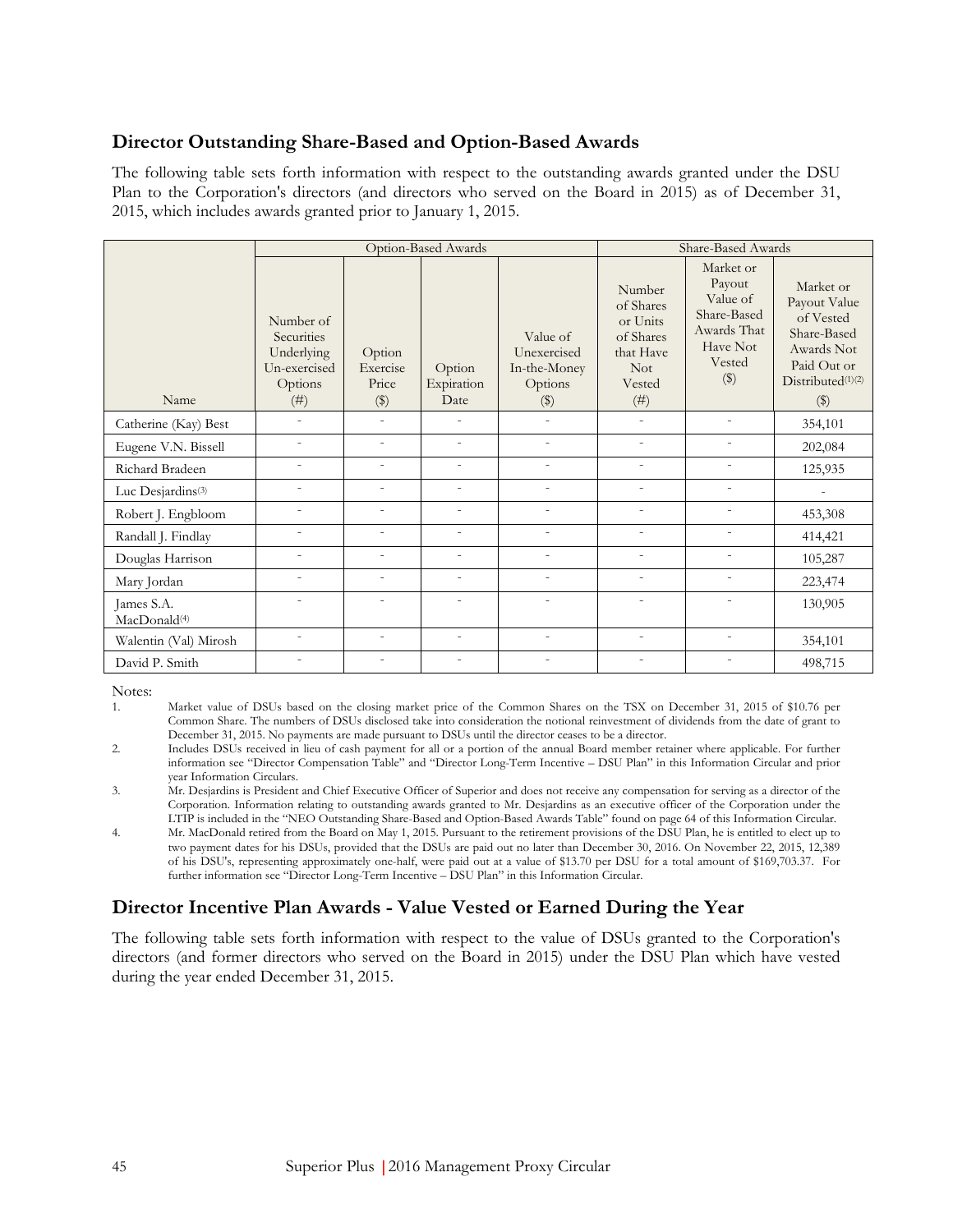| Name                                | <b>Option-Based Awards -</b><br><b>Value Vested During Year</b><br>$(\$)$ | <b>Share-Based Awards -</b><br>Value Vested During Year <sup>(1)</sup><br>$(\$)$ | Non-Equity Incentive Plan<br>Compensation-<br><b>Value Earned During Year</b><br>$(\$)$ |
|-------------------------------------|---------------------------------------------------------------------------|----------------------------------------------------------------------------------|-----------------------------------------------------------------------------------------|
| Catherine (Kay) M. Best             | $\overline{a}$                                                            | 80,000                                                                           | $\overline{a}$                                                                          |
| Eugene V.N. Bissell                 |                                                                           | 80,000                                                                           |                                                                                         |
| Richard Bradeen <sup>(2)</sup>      |                                                                           | 105,000                                                                          |                                                                                         |
| Luc Desjardins <sup>(3)</sup>       | $\overline{\phantom{a}}$                                                  |                                                                                  | $\overline{a}$                                                                          |
| Robert J. Engbloom                  | $\overline{a}$                                                            | 80,000                                                                           | $\overline{a}$                                                                          |
| Randall J. Findlay                  |                                                                           | 80,000                                                                           |                                                                                         |
| Douglas Harrison <sup>(4)</sup>     |                                                                           | 100,000                                                                          |                                                                                         |
| Mary Jordan                         |                                                                           | 80,000                                                                           |                                                                                         |
| James S.A. MacDonald <sup>(5)</sup> |                                                                           | $\overline{a}$                                                                   |                                                                                         |
| Walentin (Val) Mirosh               |                                                                           | 80,000                                                                           |                                                                                         |
| David P. Smith                      |                                                                           | 145,000                                                                          |                                                                                         |

#### **Notes:**

1. DSUs are granted at the market price of the Common Shares (as calculated under the terms of the DSU Plan) and vest immediately but cannot be redeemed until a director ceases to be a director. Excludes DSUs received in lieu of the Director's annual cash retainer. See "Director Compensation Table".

2. Mr. Bradeen received 1,811 additional DSUs on May 11, 2015 in recognition of his work prior to formally joining the Board.<br>Mr. Desiardins is President and Chief Executive Officer of Superior and does not receive any com

3. Mr. Desjardins is President and Chief Executive Officer of Superior and does not receive any compensation for serving as a director of the Corporation. Information relating to value vested or earned during 2015 with respect to incentive awards for Mr. Desjardins as officer of the Corporation is included in the "NEO Incentive Plan Awards – Value Vested or Earned During the Year" found on page 65 of this Information Circular.

4. Mr. Harrison received 1,933 additional DSUs on October 29, 2015 in recognition of his work prior to formally joining the Board.<br>Mr. MacDonald ceased to be a director of the Corporation on May 1, 2015

Mr. MacDonald ceased to be a director of the Corporation on May 1, 2015.

## **EXECUTIVE COMPENSATION**

### **Named Executive Officers**

The following is a discussion of the compensation arrangements for the President and Chief Executive Officer, the Chief Financial Officer and the former Chief Financial Officer and the three other most highlycompensated executive officers of Superior and its businesses acting in such capacity as at the end of the most recently completed financial year (each a "**Named Executive Officer**" or a "**NEO**"). For the period ended December 31, 2015, the Corporation had the following six NEOs:



Luc Desjardins, President and Chief Executive Officer

Mr. Desjardins joined Superior in 2011. Prior to joining the Corporation, he was an operating partner of the Sterling Group LLP, a private equity firm. Mr. Desjardins also served as President and CEO at Transcontinental Inc. from 2004 to 2008 and as COO from 2000 to 2004.

Mr. Desjardins holds a Masters of Business Administration degree from the University of Quebec and has taken the Harvard Business School Management Development Program.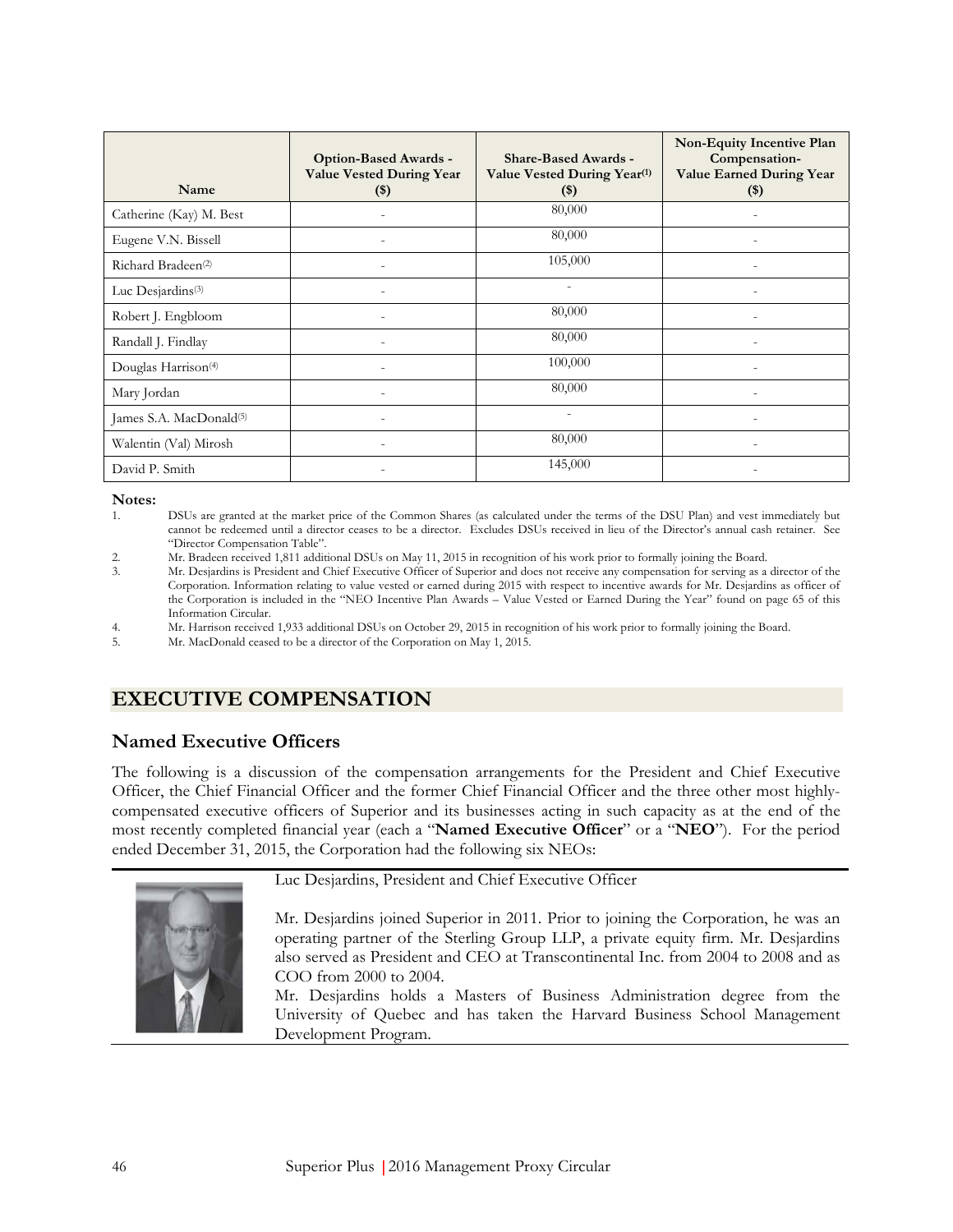#### **Beth Summers, Vice-President and Chief Financial Officer**



Ms. Summers joined Superior on November 23, 2015. Prior to joining Superior, Ms. Summers served as Chief Financial Officer of Ontario Power Generation. Prior to that, Ms. Summers was the Chief Financial Officer of Just Energy Group Inc. Ms. Summers has also held many senior executive and management positions focusing on strategy, financing, mergers and acquisitions, tax planning, compliance, risk management, treasury and supply chain operations. Ms. Summers is a Chartered Professional Accountant (CPA, CA), and obtained a Bachelor of Business Administration degree from Wilfrid Laurier University.

#### **Wayne M. Bingham, former Executive Vice-President and Chief Financial Officer**

Mr. Bingham joined Superior in 2006. He previously was Chief Financial Officer at Finning International Inc. and Ontario Power Generation. He has extensive experience in financial, reporting, strategy, compliance, risk management, treasury and supply chain operations. Mr. Bingham retired from the Corporation effective December 31, 2015.

Mr. Bingham holds a Bachelor of Commerce (Honours) and is a Chartered Accountant.

**Greg L. McCamus, President, Energy Services and Superior Propane** 

Mr. McCamus joined Superior Energy Management ("**SEM**") as President in 2005 and became President of U.S. Refined Fuels in 2008 before being appointed President, Energy Services and Superior Propane in 2012. He previously was President of Sprint Canada Business Solutions and held various executive positions within the deregulated telecom industry over a 20-year period.

Mr. McCamus holds a Bachelor of Arts and a Masters of Business Administration degree.

#### **Ed Bechberger, President, Specialty Chemicals**



Mr. Bechberger was appointed as President of Specialty Chemicals, effective January 1, 2015. He joined the Specialty Chemicals Business (ERCO Worldwide) in 1980 and has held various executive positions (most recently that of Senior Vice-President of Operations). He has commissioned over 30 chlorine dioxide chemical plants around the world and is the inventor holding several patents.

Mr. Bechberger holds a Bachelor of Technology degree in Chemical Engineering.

#### **Mike Farrell, President, Construction Products ("CPD")**



Mr. Farrell joined the Construction Products Distribution business in 2014. He has over 25 years of progressively senior leadership roles in a variety of businesses, including construction products, communications and banking. Mr. Farrell was previously President and Chief Executive Officer of Roofing Supply Group LLC (RSG), the fourth largest wholesale distributor of roofing supplies in the United States.

Mr. Farrell holds a Bachelor of Science from the University of Illinois and a Masters of Business Administration from DePaul University.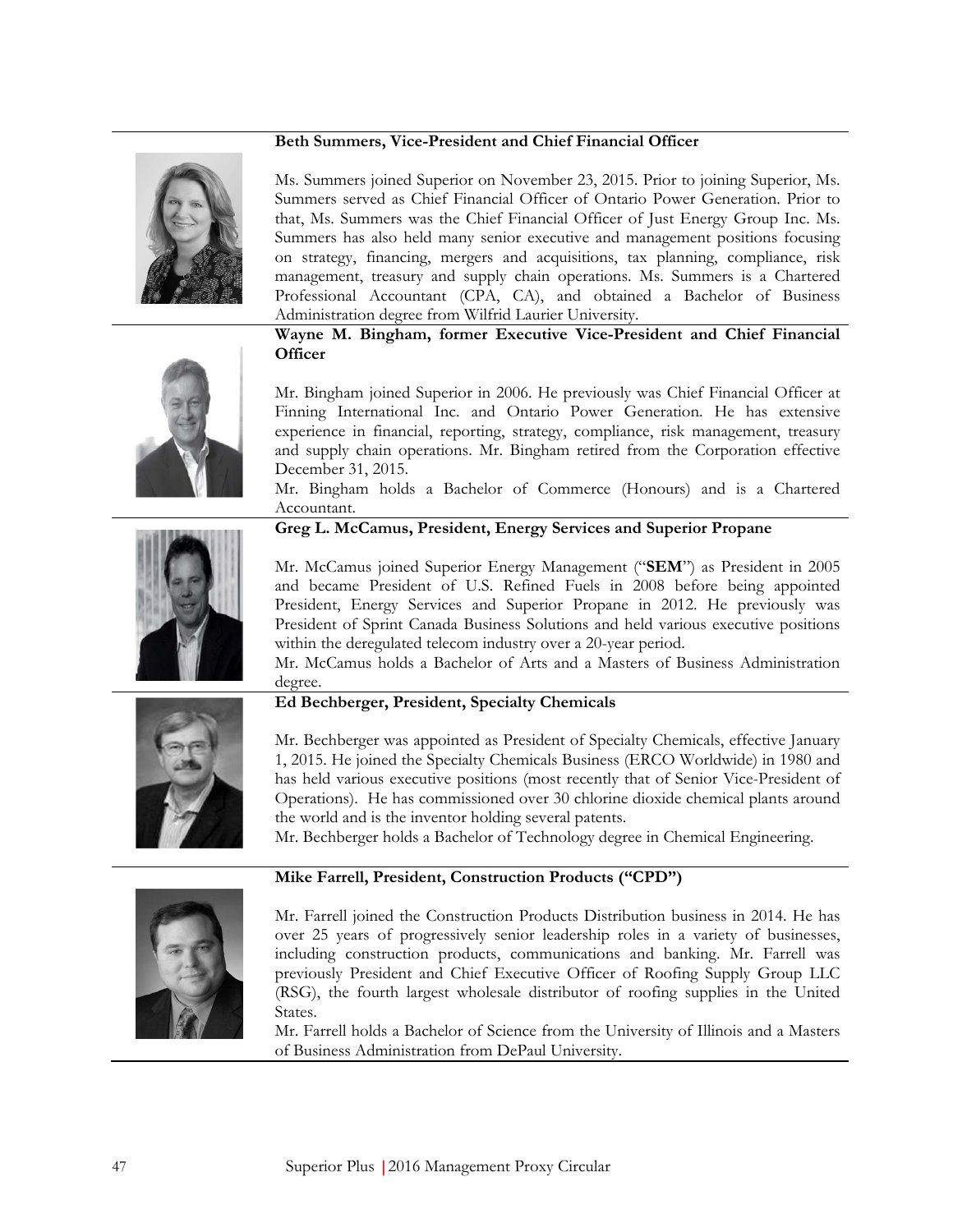## **COMPENSATION DISCUSSION AND ANALYSIS**

This Compensation Discussion and Analysis outlines and explains senior executive pay at Superior. It also describes the policies and processes that the Compensation Committee and the Board use to determine the compensation for Superior's executive officers. The information on the composition, mandate and activities of the Compensation Committee and certain other compensation governance disclosure is included in the "Report of the Compensation Committee" beginning on page 33 of the Information Circular.

## **Business Strategy**

Superior's vision is to be the best-in-class operator in the business segments in which it operates. The strategy is to deliver consistent improvements in operating performance, create value for its customers and create an environment where employees can succeed. To implement this strategy, Superior intends to:

- maintain a customer centric focus throughout all aspects of its businesses;
- **•** ensure each business is best-in-class in efficiency;
- **Example 1** improve operating performance of each business resulting in cost reductions;
- build and strengthen a culture that is customer-focused and built on a foundation of continual improvement and execution; and
- manage talent and create a culture of accountability where everyone makes a difference.

To support Superior's strategic objectives, it must continue to build talent bench strength, best-in-class functional expertise and the capability of the organization to attract, develop and retain key talent.

## **Compensation Philosophy and Objectives**

Superior's compensation philosophy is designed to support this vision, its strategic objectives and its "payfor-performance" approach to compensation by embracing the following core principles:

- provide market competitive compensation designed to attract, motivate and retain highly qualified and top performing executives;
- motivate executives by rewarding sustained strong performance through the achievement of a combination of specific corporate and individual performance-based short- and long-term goals and by targeting total compensation at the 50<sup>th</sup> percentile of the market;
- reinforce Shareholder alignment by including a significant portion of variable (at risk) and equity-based compensation and by requiring executives to meet significant share-ownership guidelines; and
- provide adequate retention programs and reasonable benefits within industry norms.

## **Total Compensation Approach**

The compensation package for officers and senior employees, including the NEOs, consists of base salary and benefits, annual bonus and long-term incentive programs. The Corporation provides a significant proportion of "variable (at risk)" through the annual bonus and long-term incentive programs. As part of Superior's total compensation philosophy, a significant proportion of total compensation is comprised of long-term incentives in the form of PSUs and RSUs designed to attract and retain key executives, align compensation with the Corporation's risk horizon and focus senior executives on generating long-term and sustainable value for Shareholders.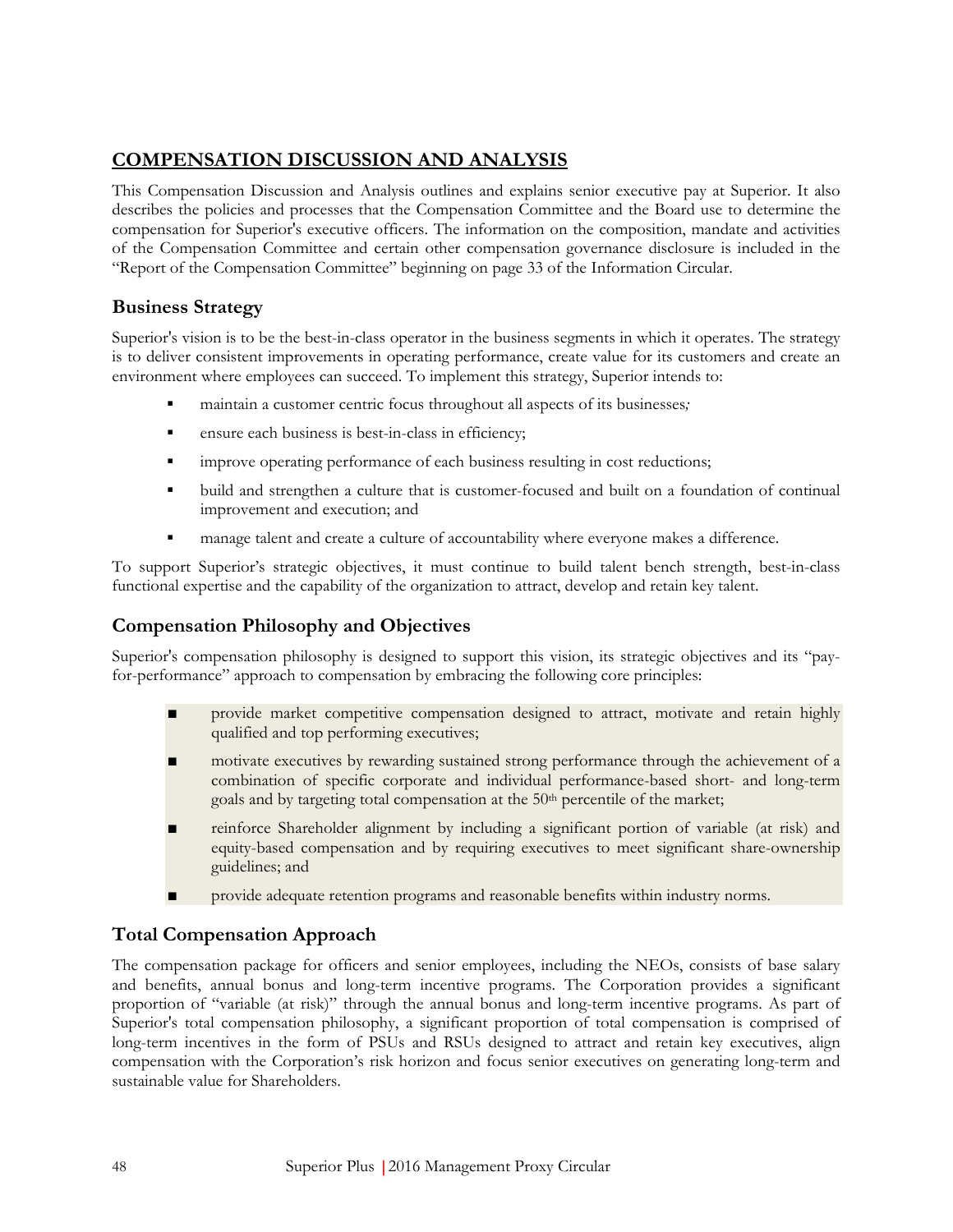#### **2015 Target Compensation Components – "Pay at Risk"**

The actual compensation mix varies by executive level. Generally, the higher the level of responsibility, the greater the proportion of total target compensation that is variable or at risk.

For 2015, the CEO's target compensation was approximately 70% variable and the other NEOs averaged 60% in variable or at risk target compensation.



#### **Compensation Elements at a Glance**

The following table summarizes the elements of Superior's executive compensation.

| Compensation<br>Elements    | Components | Form                                                                                              | Performance<br>Period | <b>Objectives</b>                                                                                                                                                   |
|-----------------------------|------------|---------------------------------------------------------------------------------------------------|-----------------------|---------------------------------------------------------------------------------------------------------------------------------------------------------------------|
| <b>Base Salary</b>          | Fixed      | Cash                                                                                              | 1 year                | • Provide fixed level of income<br>• Attraction and retention                                                                                                       |
| <b>Short-term Incentive</b> | Variable   | Annual cash<br>bonus                                                                              | 1 year                | Reward contribution to overall performance<br>· Motivate to meet annual corporate and<br>individual goals<br>Attraction and retention                               |
| Long-term Incentives        | Variable   | RSU <sub>s</sub> /PSU <sub>s</sub>                                                                | 3 years               | Reward medium- and long-term performance<br>• Motivate focus on operating and financial<br>performance and long-term Shareholder return<br>Attraction and retention |
| <b>Benefits</b>             | Other      | Health, dental,<br>savings, pension,<br>life insurance<br>and long-term<br>disability<br>programs | Ongoing               | • Provide degree of security<br>· Provide market competitive benefits<br>Attraction and retention                                                                   |

For detailed information on each compensation element, see "Elements of Compensation" beginning on page 52 of this Information Circular.

### **2015 Executive Compensation Program Review**

No changes were made to the compensation programs for Superior's executive officers, including its NEOs, for the 2015 compensation year. During 2014, Mercer provided general compensation market survey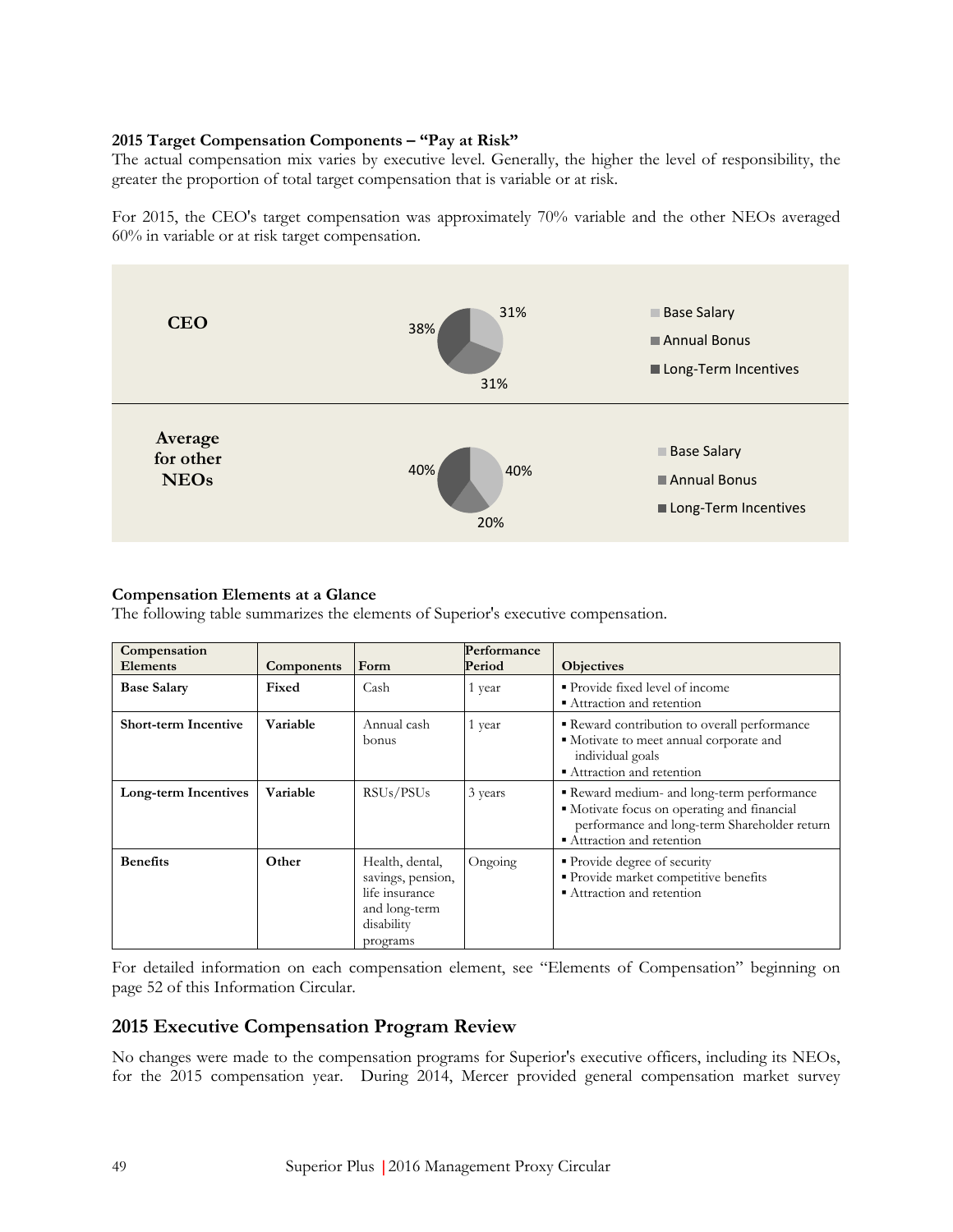information and an update as to the competitiveness of the CEO compensation from the work completed in 2013.

#### **2016 Compensation Changes and Outlook**

In the third quarter of 2015, Superior, with the assistance of Mercer completed another comprehensive review of Superior's compensation strategy, philosophy and programs similar to the one completed in 2013. The goals were to: (a) assess competitiveness, (b) ensure the program meets the Corporation's compensation objectives, taking into account changing market conditions and Superior's risks and opportunities, and (c) maintain its overall ability to attract experienced executives and to recruit, retain, and motivate highperforming employees. Mercer's mandate also included reviewing director compensation and reviewing Superior's benchmarking peer group, as well as reviewing short-term incentive targets, long-term incentive plan design and director share ownership guidelines. Various adjustments were made for 2016 compensation, including increasing directors' compensation and adjustments to Superior's peer group for benchmarking. See "Director Compensation", "CEO/NEO Benchmarking and Peer Group".

### **CEO/NEO Benchmarking and Peer Group**

NEO (including CEO) total direct compensation, pay mix and short- and long-term target incentive levels for 2015 were benchmarked against the "**2013 Peer Group**" and adjusted for change in roles, merit and general market movements. In determining the 2013 Peer Group and considering the wide industry range in which Superior operates, the following industry sectors were identified as most relevant:

- Energy, specifically Oil & Gas Storage & Transportation, Refining & Marketing and Equipment and Services
- **•** Materials, specifically Commodity Chemicals (U.S. only)
- **·** Industrials
- Utilities

Also, Mercer analyzed companies comparable to Superior in size, scope and complexity as measured by enterprise value, EBITDA, revenue and total assets. In addition to the 2013 Peer Group and to provide an additional perspective, Mercer provided U.S. peer data for informational purposes.

The 2013 Peer Group consisted of the following 16 companies.

| Trican Well Services Ltd.  |
|----------------------------|
| Mullen Group Ltd.          |
| Russel Metals Inc.         |
| Stantec Inc.               |
| Toromont Industries Ltd.   |
| Transcontinental Inc.      |
| Calfrac Well Services Ltd. |
| Parkland Fuel Corp.        |
|                            |

Previous to 2013, no peer group had been identified due to the geographic and industry diversified nature of Superior's businesses. In the third quarter of 2015, with the assistance of Mercer, Superior determined to adjust its peer group removing AltaGas Ltd., CAE Inc., Russel Metals Inc., Stantec Inc. and Transcontinental Inc. and adding Methanex Corp., Shawcor Ltd., Chemtrade Logistics Income Fund and Toromont Industries Ltd. to better reflect peer companies that are comparable to Superior's size, scope and the industries in which Superior operates.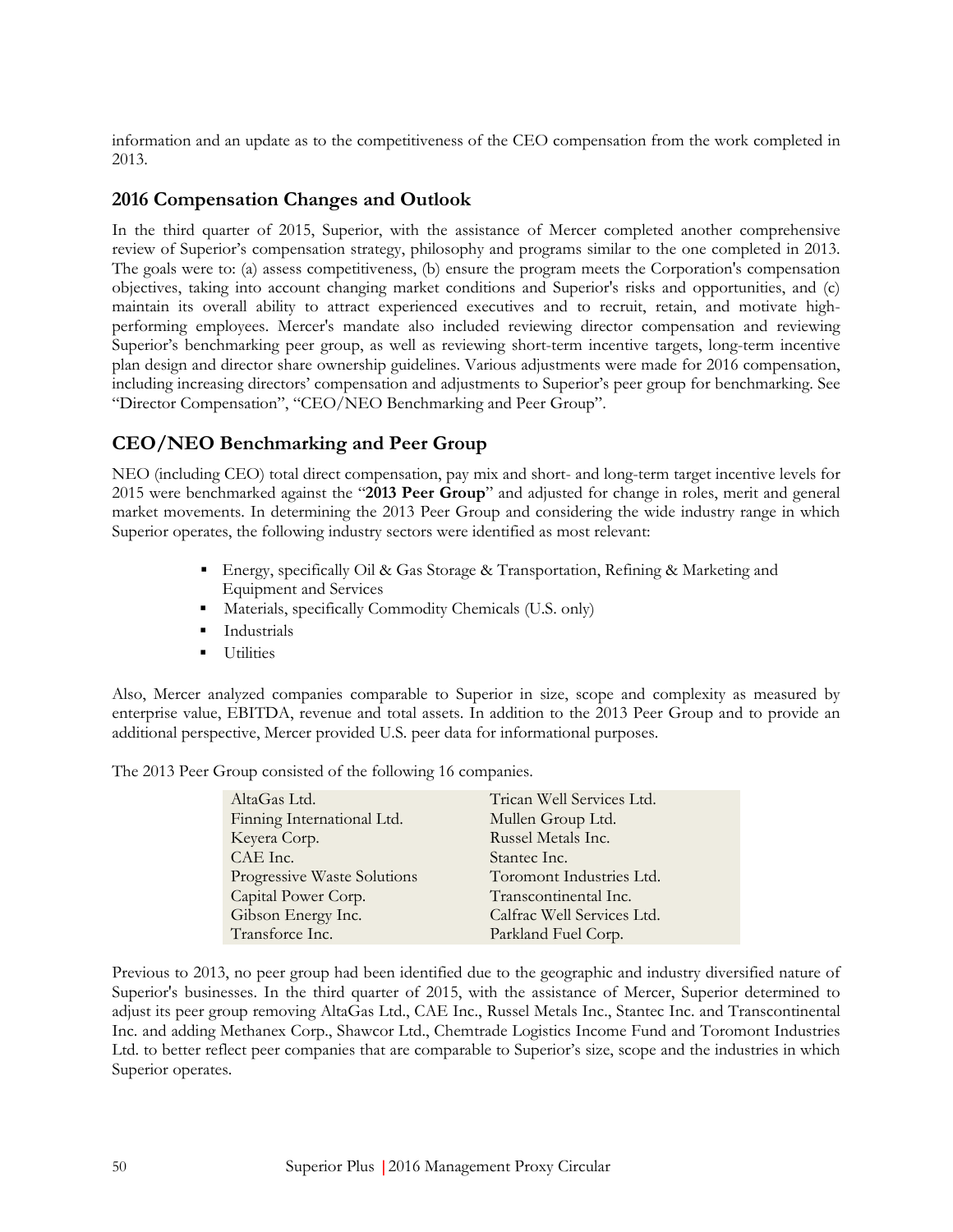Accordingly, the 2016 Peer Group, which will be used going forward, consists of the following 15 companies.

| Methanex Corp.              | Trican Well Services Ltd.       |
|-----------------------------|---------------------------------|
| Finning International Ltd.  | Mullen Group Ltd.               |
| Keyera Corp.                | Russel Metals Inc.              |
| Shawcor Ltd.                | Chemtrade Logistics Income Fund |
| Progressive Waste Solutions | Toromont Industries Ltd.        |
| Capital Power Corp.         | Calfrac Well Services Ltd.      |
| Gibson Energy Inc.          | Parkland Fuel Corp.             |
| Transforce Inc.             |                                 |

The size of the companies in the 2016 Peer Group by revenue and total assets and Superior's relative position on such criteria is set forth in the chart below.

|                             | Revenue       | <b>Total Assets</b> |
|-----------------------------|---------------|---------------------|
|                             | (in millions) | (in millions)       |
| 25 <sup>th</sup> Percentile | \$1,775       | \$1,911             |
| Median                      | \$2,704       | \$2,573             |
| 75 <sup>th</sup> Percentile | \$3,804       | \$3,884             |
| Superior                    | \$3,976       | \$2,115             |
| <b>Percentile Rank</b>      | 79%           | 33%                 |

### **Executive Share Ownership Guidelines**

Superior maintains share ownership guidelines for its NEOs and other senior executives to further align executive and Shareholder interests. Effective October 31, 2013, Superior updated its executive share ownership guidelines and deepened their applicability to additional executive levels. The time period for achieving compliance was increased to five years from three years.

The share ownership guidelines for the NEOs are as follows:

| <b>Executive Level</b>                      | <b>Ownership Requirement</b>                       |
|---------------------------------------------|----------------------------------------------------|
| President and CEO                           | 4.5x Annual Salary in Common Shares, RSUs and PSUs |
|                                             | 2x Annual Salary in Common Shares                  |
| Corporate Executive Vice-Presidents and CFO | 3x Annual Salary in Common Shares, RSUs and PSUs   |
|                                             | 1x Annual Salary in Common Shares                  |
| <b>Business Presidents</b>                  | 3x Annual Salary in Common Shares, RSUs and PSUs   |
|                                             | 1x Annual Salary in Common Shares                  |
| Certain Corporate Vice-Presidents           | 1.5x Annual Salary in Common Shares, RSUs and PSUs |
|                                             | 0.5x Annual Salary in Common Shares                |

Executives have five years from October 31, 2013, to achieve the ownership level requirement in Common Shares and Common Shares, RSUs and PSUs (or five years from the date of their appointment, whichever is the later). In addition, in the event that the annual salary or the annual ownership requirement increases, the executive will have three years from the time of the increase to acquire the additional Common Shares and Common Shares, RSUs and PSUs needed to meet the share ownership guidelines.

In calculating Common Share ownership, any options, warrants or convertible debentures are excluded from the calculation. Included in the Common Share ownership calculation are Common Share holdings over which the director and/or senior executive exercises control or direction (such as in relation to a trust or in relation to minor children or spouses) and securities that are indirectly owned (such as in RRSPs or through a wholly-owned corporation), as filed under insider reporting requirements. Evaluations may be made at the higher of market or acquisition price. Each executive must meet the applicable ownership guideline throughout the year and must provide proof of compliance before the end of January each year. In the event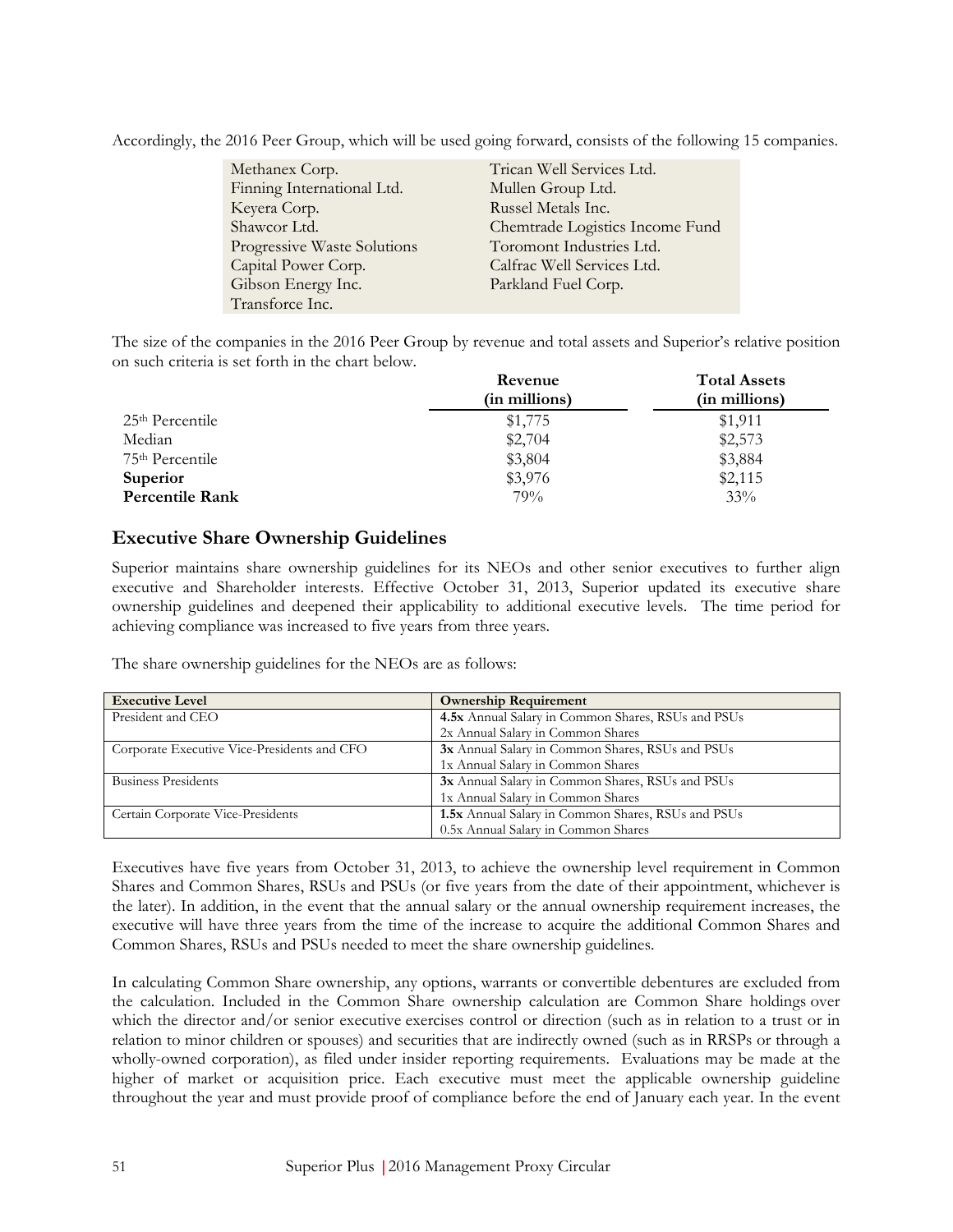that an executive fails to meet the applicable guideline, the Corporation may require that any payments made to the executive from Short-Term Incentive Plan ("**STIP**"), LTIP (PSUs or RSUs) be applied to the purchase of Common Shares by the executive until the applicable guideline is achieved and the Corporation may withhold such payments if the executive does not agree.

All of the NEOs are on track, have met or exceeded the Executive Share Ownership Guidelines as at December 31, 2015, as detailed below:

|                                                  | Common<br><b>Shares</b> | <b>RSUs</b><br>and<br><b>PSUs</b> | Ownership<br>Requirement<br>of Common | <b>Estimated</b><br>Value of<br>Common | Ownership<br>Requirement<br>of Common<br>Shares, RSUs | Estimated<br>Value of<br>Common<br>Shares, RSUs<br>and PSUs | Ownership<br>Requirement |
|--------------------------------------------------|-------------------------|-----------------------------------|---------------------------------------|----------------------------------------|-------------------------------------------------------|-------------------------------------------------------------|--------------------------|
| Name & Position                                  | Held                    | Held                              | <b>Shares</b>                         | Shares $(1)$                           | and PSUs                                              | (1)(2)(3)                                                   | Met                      |
| Luc Desjardins<br>President and CEO              | 305,910                 | 361,800                           | \$1,690,000                           | \$3,291,591                            | \$3,802,500                                           | \$7,184,560                                                 | Yes                      |
| <b>Beth Summers</b><br>Vice President and CFO    | Nil                     | 39,634                            | \$410,000                             | Nil                                    | \$1,230,000                                           | \$426,462                                                   | $On$ Track $(4)(5)$      |
| Wayne Bingham<br>Former Executive VP and<br>CFO. | 278,104                 | 73,937                            | \$435,625                             | \$2,992,399                            | \$1,306,875                                           | \$3,787,961                                                 | Yes                      |
| Greg McCamus<br>President, Energy Services       | 43,604                  | 132,427                           | \$438,136                             | \$469,179                              | \$1,314,408                                           | \$1,894,104                                                 | Yes                      |
| Ed Bechberger<br>President, Specialty Chemicals  | 19,380                  | 90,080                            | \$350,000                             | \$208,529                              | \$1,050,000                                           | \$1,177,789                                                 | On Track <sup>(5)</sup>  |
| Mike Farrell<br>President, CPD                   | 5,500                   | Nil                               | \$519,000                             | \$59,180                               | \$1,557,900                                           | \$59,180                                                    | On Track <sup>(5)</sup>  |

# Notes:

1. The estimated value of the Common Shares is the sum of the total number of Common Shares held as at December 31, 2015 multiplied by the closing market price of the Common Shares on the TSX as at December 31, 2015 (\$10.76) and includes RSUs and PSUs for 2015 approved by the Board on October 30, 2015 and granted on January 4, 2016. See "Compensation Discussion and Analysis – Long-Term Incentive and Retention Programs, Summary Compensation Table, and NEO Outstanding Share-Based and Option-Based Awards".

2. The estimated value of the unvested RSUs is the total number of RSUs held as at December 31, 2015 (including the notional reinvestment of dividends since the date of grant), multiplied by the closing market price of the Common Shares on the TSX as at December 31, 2015 (\$10.76).

3. The value of the PSUs is the number of PSUs granted (including the notional reinvestment of dividends since the date of grant) multiplied by the closing market price of the Common Shares on the TSX as at December 31, 2015 (\$10.76) and assumes a performance multiplier of 1. The value of PSUs is dependent on both the market price of the Common Shares as at the vesting date, as well as a performance multiplier. For calculation of the performance multiplier see page 58 of this Information Circular. Therefore, the value of the PSUs as stated in this Information Circular may vary significantly over the respective vesting period.

- 4. Ms. Summers joined Superior as Vice-President and Chief Financial Officer on November 23, 2015.
- 5. Messrs. Bechberger and Farrell and Ms. Summers have until January 1, 2020, November 17, 2019 and November 23, 2020, respectively, to meet the executive Common Share and, in the case of Mr. Farrell and Ms. Summers, to meet the executive Common Share, RSU and PSU ownership requirement. Mr. Bechberger has until September 1, 2017 to meet the ownership requirements consisting of Common Shares, RSUs and PSUs.

#### **Executive Hedging**

Under Superior's Insider Trading Policy a director, officer, or person employed or retained by Superior is prohibited from short-selling securities of Superior where such person does not own or has not fully paid for the securities being sold. Superior's Insider Trading Policy includes an explicit provision prohibiting Superior's directors and officers from hedging equity-based compensation awards and securities held under share ownership requirements.

### **Elements of Compensation**

#### **Base Salary and Benefits**

The Corporation pays base salary to provide a fixed level of income to its employees with the objective of attracting and retaining qualified individuals. In determining base salaries generally, Superior and its businesses review proxy peer group and competitive data obtained from Canadian and U.S. industry surveys in order to compare the Corporation's compensation programs with other companies whose operations, general business activities, number of employees and geographical location are similar. Job responsibilities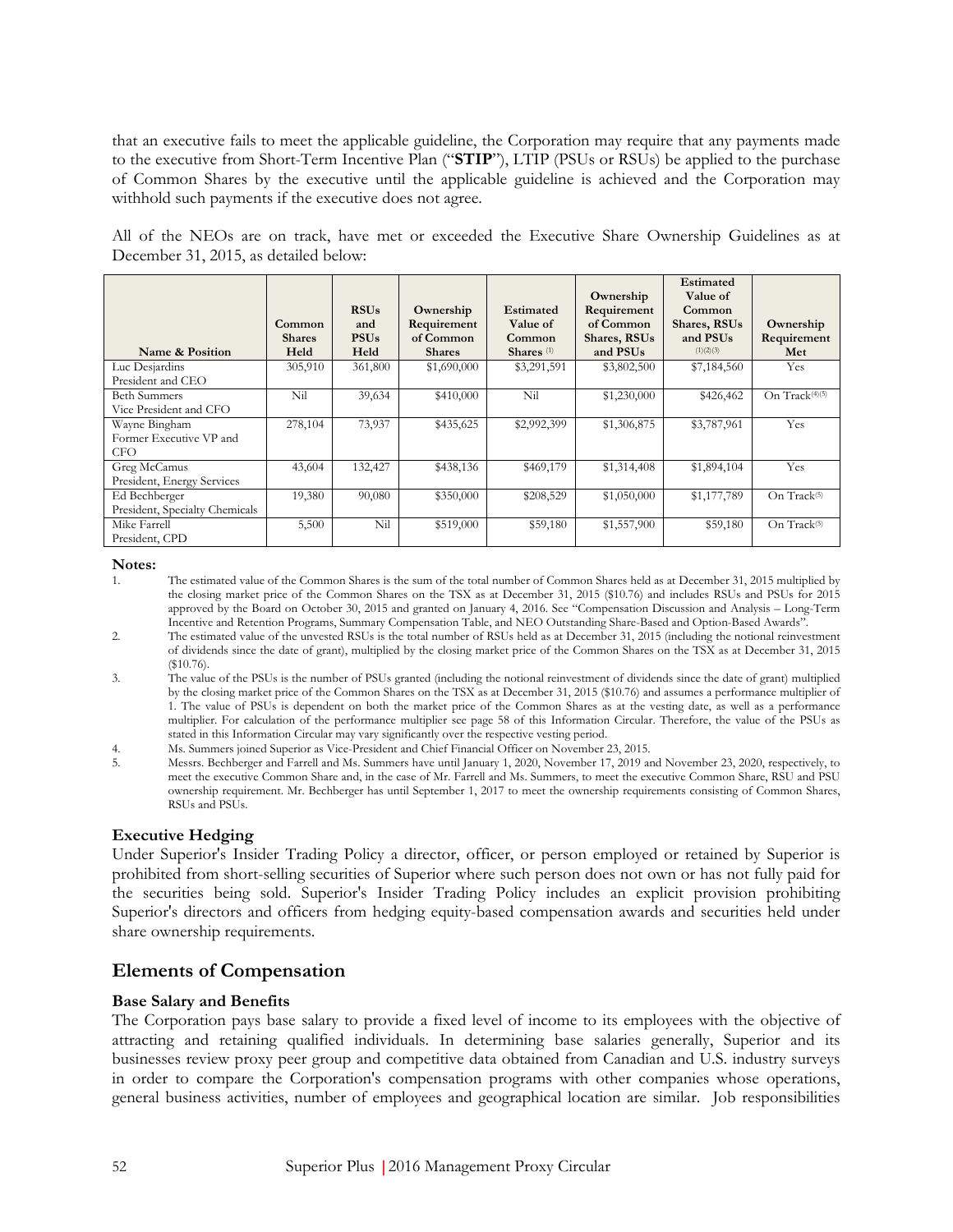and level of skill and experience required within the employee's role are also taken into account. The base pay for each employee is generally targeted at the  $50<sup>th</sup>$  percentile of the market and is compared to other employees to ensure internal equity.

Benefit plans provided by Superior and its businesses include group life, health and medical, pension/savings plans and other benefits. The NEOs participate in the same benefit plans available to all salaried, and a majority of hourly employees of the Corporation. Benefits are evaluated for each of Superior's businesses and are set at competitive rates.

#### **2015 CEO/NEO Base Salary**

Base salary levels for 2014 for Superior's NEOs, including its CEO, were established in October of 2014 based on the 2013 Peer Group analysis, which indicated that NEO base salaries were competitive. For 2015, base salaries for the CEO and Superior's NEOs increased by approximately 3% consistent with the anticipated national average salary increase in Canada for 2015 which was then estimated to be around 2.8%. The increases in 2015 base salaries compared to 2014 are generally consistent with average base salary increases, normal salary progression levels and increased responsibilities.

| Name                                    | 2015 Base Salary (\$) | 2014 Base Salary (\$) | $%$ change from<br>2014 to 2015 |
|-----------------------------------------|-----------------------|-----------------------|---------------------------------|
| Luc Desjardins                          | 845,000               | 825,000               | $2.4\%$                         |
| President and CEO                       |                       |                       |                                 |
| <b>Beth Summers</b>                     | $410,000^{(1)}$       |                       |                                 |
| Vice-President and CFO                  |                       |                       |                                 |
| Wayne Bingham                           | 435,625(2)            | 425,000               | $2.5\%$                         |
| Former Executive Vice-President and CFO |                       |                       |                                 |
| Greg McCamus                            | 438,136               | 427,415               | $2.5\%$                         |
| President, Energy Services              |                       |                       |                                 |
| Ed Bechberger                           | 350,000               | $306,067^{(3)}$       | $14.4\%$                        |
| President, Specialty Chemicals          |                       |                       |                                 |
| Mike Farrell                            | 519,000(4)(6)         | 435,038(5)            | $16.6\%$                        |
| President, CPD                          |                       |                       |                                 |

The following table reflects base salaries for the NEOs for 2015 compared to 2014:

#### **Notes:**

### **Short-term Incentive Program**

The annual bonus program rewards executives (including NEOs) and other employees for their contribution to the overall performance of Superior and in the case of the business employees, to the performance of their respective business. The principal performance measures are based on financial targets and other key objectives for the period for both corporate and business employees and if the objectives are met, payout levels may range from 0% to 200% of base salary, depending on the employee's position. A payout band has been established to set minimum and maximum opportunities. The payout band is set on an annual basis and varies for different businesses but is generally between 90% and 110% of the financial targets. For 2015, the payout band for corporate financial results was set between 92% and 108%.

<sup>1.</sup> Ms. Summers commenced employment on November 23, 2015. Her starting annual base salary is \$410,000. From November 23, 2015 to December 19, 2015, Ms. Summers received \$45,731 in base salary earnings.

<sup>2.</sup> Mr. Bingham retired from the Corporation on December 31, 2015.

<sup>3.</sup> Mr. Bechberger's base salary was increased effective September 1, 2014 from \$284,000 to \$350,000 due to his increased responsibilities in preparation of and subsequent appointment as President of Specialty Chemicals, effective January 1, 2015.

<sup>4.</sup> Mr. Farrell's base salary of \$375,000 in 2015 was paid in U.S. dollars. For the purposes of reporting Mr. Farrell's base salary in this table and in Note 5 below, we have reported his salary in Canadian dollars based on the Bank of Canada U.S. dollar noon rate of \$1.3840 as at December 31, 2015 and \$1.1601 as at December 31, 2014.

<sup>5.</sup> Mr. Farrell was appointed President, Construction Products Distribution on November 17, 2014 with a starting base salary of US\$375,000. From November 17, 2014 to December 31, 2014, Mr. Farrell received US\$46,875.

<sup>6.</sup> Mr. Farrell's salary did not increase in 2015. 100% of the difference reported from 2014 is a result of the change in the Canadian and U.S. dollar exchange rate.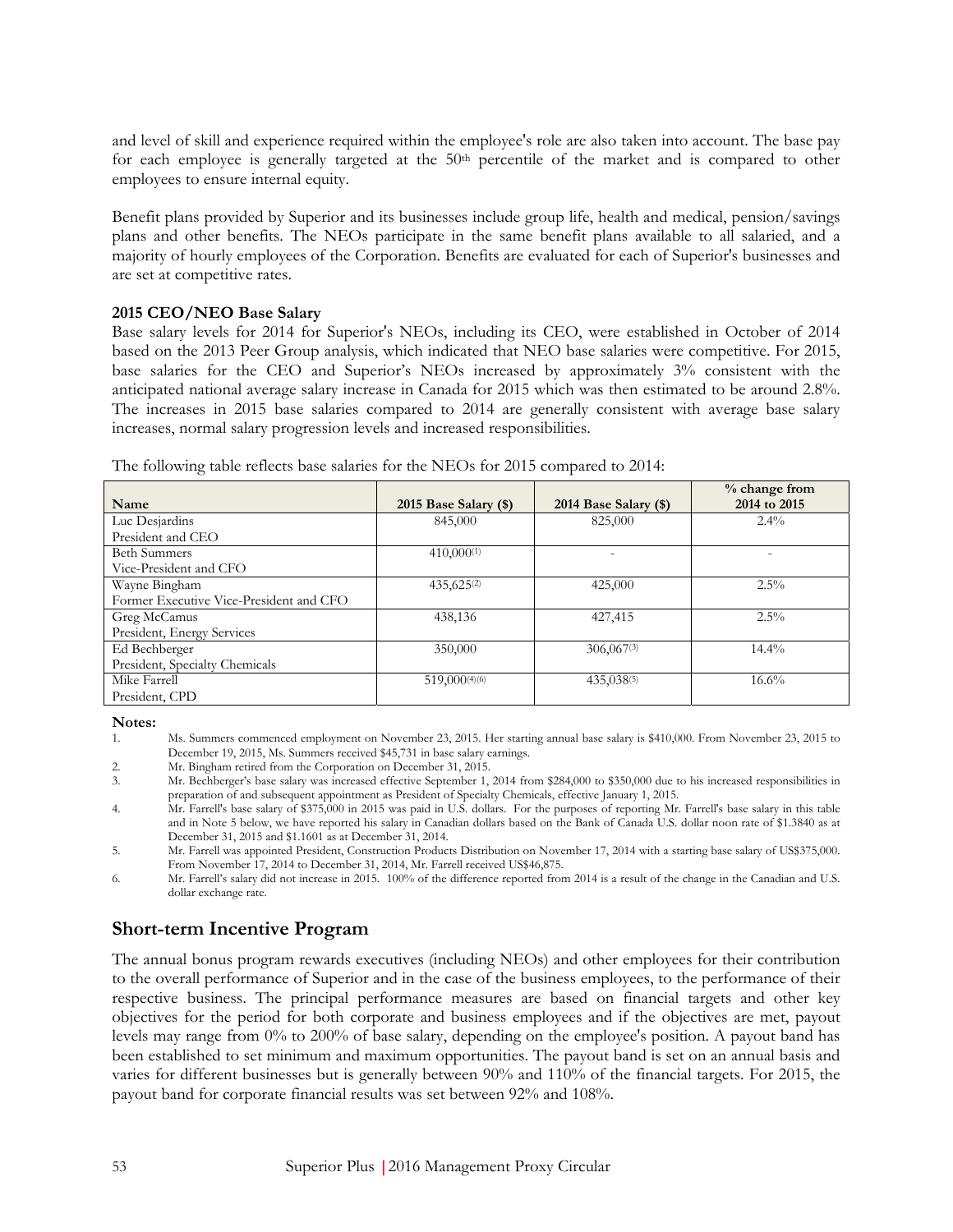#### **2015 Short-term Incentive Program Targets and Performance Measures for NEOs**

Target awards, financial performance measures and other key objectives used to assess bonuses for 2015 were initially established in October of 2014 in connection with the 2015 budget of the Corporation. These measures and objectives were adjusted following finalization of the 2014 year-end results in February 2015 to reflect the realities of the market-place at the beginning of 2015 and to ensure that Superior has realistic achievable targets in place for each business unit. Executive goal documents for 2015 were prepared for each NEO and approved by the Board.

NEO short-term incentives are awarded as a percentage of salary as follows:

- $\bullet$  target of 100% of base salary for the CEO (within range of 0% 200%)
- target of 50% of base salary for all other NEOs (within range of 0% 100%)

For 2015, the CEO short-term incentives were weighted as follows:

- 65% towards the achievement of financial goals
- 35% towards the achievement of individual and strategic goals

For 2015, all other NEOs short-term incentives were weighted as follows:

- 70% towards the achievement of financial goals
- 30% towards the achievement of individual objectives

Corporate financial bonus plan targets for 2015 were based on the Corporation's consolidated adjusted operating cash flow ("**AOCF**") per Common Share, before restructuring charges, as defined below. AOCF is the main performance measure used by management and investors to evaluate Superior's performance. For NEOs who are business presidents, the key quantitative financial targets that were established were based on the earnings before interest, taxes, depreciation and amortization ("**EBITDA**") of such business required to meet the corporate AOCF target. EBITDA is used by Superior to assess its consolidated results and the results of its operating segments. Other quantitative targets include managing growth, working capital requirements and budgets at specific operating business levels.

The corporate financial bonus plan targets for 2015 were as follows:

| <b>Corporate Financial Target Weight</b> | Minimum AOCF/Share  | Target AOCF/Share   | Maximum AOCF/Share |  |
|------------------------------------------|---------------------|---------------------|--------------------|--|
|                                          | $0.0 \times$ Payout | $1.0 \times$ Payout | 2.0 x Payout       |  |
| $65\% - 70\%$                            | \$1.74              | \$1.93              | \$2.12             |  |

**Note:** 

1. For non-GAAP measures, including the definition of AOCF and EBITDA, see "Non-GAAP Financial Measures" under "Other Matters" on page 71 of this Information Circular.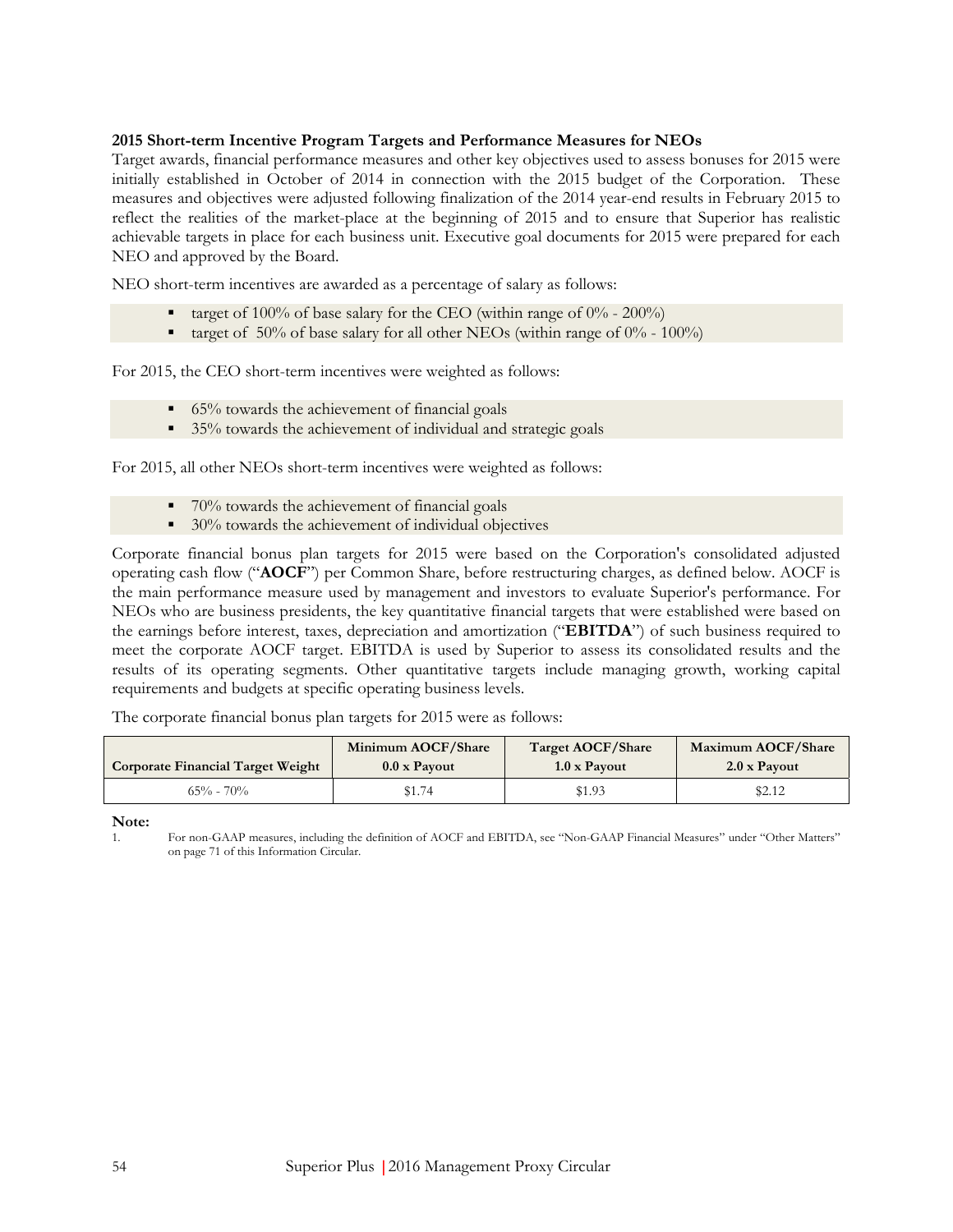| Name                                                                                | Weight/<br><b>Results</b> | <b>Key Individual Objectives</b>                                                                                                                                                                                                                                                                                                                                                                                  |
|-------------------------------------------------------------------------------------|---------------------------|-------------------------------------------------------------------------------------------------------------------------------------------------------------------------------------------------------------------------------------------------------------------------------------------------------------------------------------------------------------------------------------------------------------------|
| Luc Desjardins<br>President and CEO                                                 | 35%                       | Completing energy acquisitions in Canada and the U.S.; developing business growth<br>opportunities in the chemical and energy businesses; assist businesses with<br>continuous improvement plans; continue to improve the effectiveness of talent<br>management and executive leadership; execution of ERCO transition and<br>continuing to build corporate reputation by adding U.S. investors.                  |
| <b>Beth Summers</b><br>Vice President and Chief<br>Financial Officer <sup>(1)</sup> | 30%                       | N/A                                                                                                                                                                                                                                                                                                                                                                                                               |
| Wayne Bingham<br><b>Executive Vice President,</b><br>and CFO                        | 30%                       | Providing CFO support for all business units; ensuring capital is available to finance<br>key growth projects involving acquisitions; design and implement a risk and internal<br>audit function and revise CSOX program; implementing an ERM system for the<br>Corporation; completing the strategic review of the CPD and SEM businesses;<br>continuing to build corporate reputation by adding U.S. investors; |
| Greg McCamus<br>President, Energy Services                                          | 30%                       | Developing Evolution 2020 Plan and initiatives; grow USRF and Superior Propane<br>acquisition opportunities; attain gross profit growth and obtain national accounts;<br>implement continuous improvement programs; ensure solid governance in finance;<br>improve customer service and health and safety results; drive employee engagement<br>and development.                                                  |
| Ed Bechberger<br>President, Specialty<br>Chemicals                                  | 30%                       | Strengthen ERCO core business with completion of growth opportunities; maintain<br>accurate budget and forecasts; ensure sites are safe and efficient and comply with<br>local and federal regulations; development an asset management program for<br>maintenance and capital expenditure dollars; improve and support senior<br>management structure; drive engagement and succession plan for key positions.   |
| Mike Farrell<br>President, CPD                                                      | 30%                       | Execute on CPD strategy; achieve a 10% improvement in 2015 health and safety<br>objectives; achieve margin improvement along with gross profit dollar contribution<br>as per 2015 budget; execute on CPD organization plan as outlined; execute on CPD<br>business process and system integration plan.                                                                                                           |

The key individual qualitative objectives for 2015 for each NEO are as follows:

#### **Note:**

1. Ms. Summers was appointed Vice President and Chief Financial Officer on November 23, 2015.

The bonus assessments take place when the year-end results are available at the beginning of the year following the year for which the performance is being evaluated. The Board and the CEO, as the case may be, meet with the NEOs to assess whether the prescribed key objectives have been satisfied in a given year.

The Compensation Committee and the Board, at their discretion, may adjust the absolute and relative financial performance and the weight given to the achievement of financial targets and key objectives and the amount of the incentive bonus to the extent there were elements of (a) unusual business environment challenges in which the results were achieved, (b) extraordinary, unusual or non-recurring items, and (c) performance that was not contemplated in the goal document for the particular NEO. The adjustment to the incentive bonus can be positive or negative depending on the nature of the unforeseen factor(s).

#### **2015 Results and Short-term Incentive Payouts**

For the year ended December 31, 2015, the Corporation realized AOCF before restructuring charges of \$1.68 per Common Share which was below the midpoint of the corporate financial bonus target of \$1.93 per Common Share and below the minimum cut off of \$1.74 per Common Share for a corporate financial bonus, resulting in a financial payout multiplier for the corporate financial component of the bonus plan of 0. The Corporation achieved a debt ratio before restructuring charges of 3.2 times as at December 31, 2015, which was within the long term target range of 3.0 to 3.5 times. For purposes of bonus payouts, certain one-time items may be adjusted. The Compensation Committee did not make any adjustments for the 2015 corporate bonus plan calculations.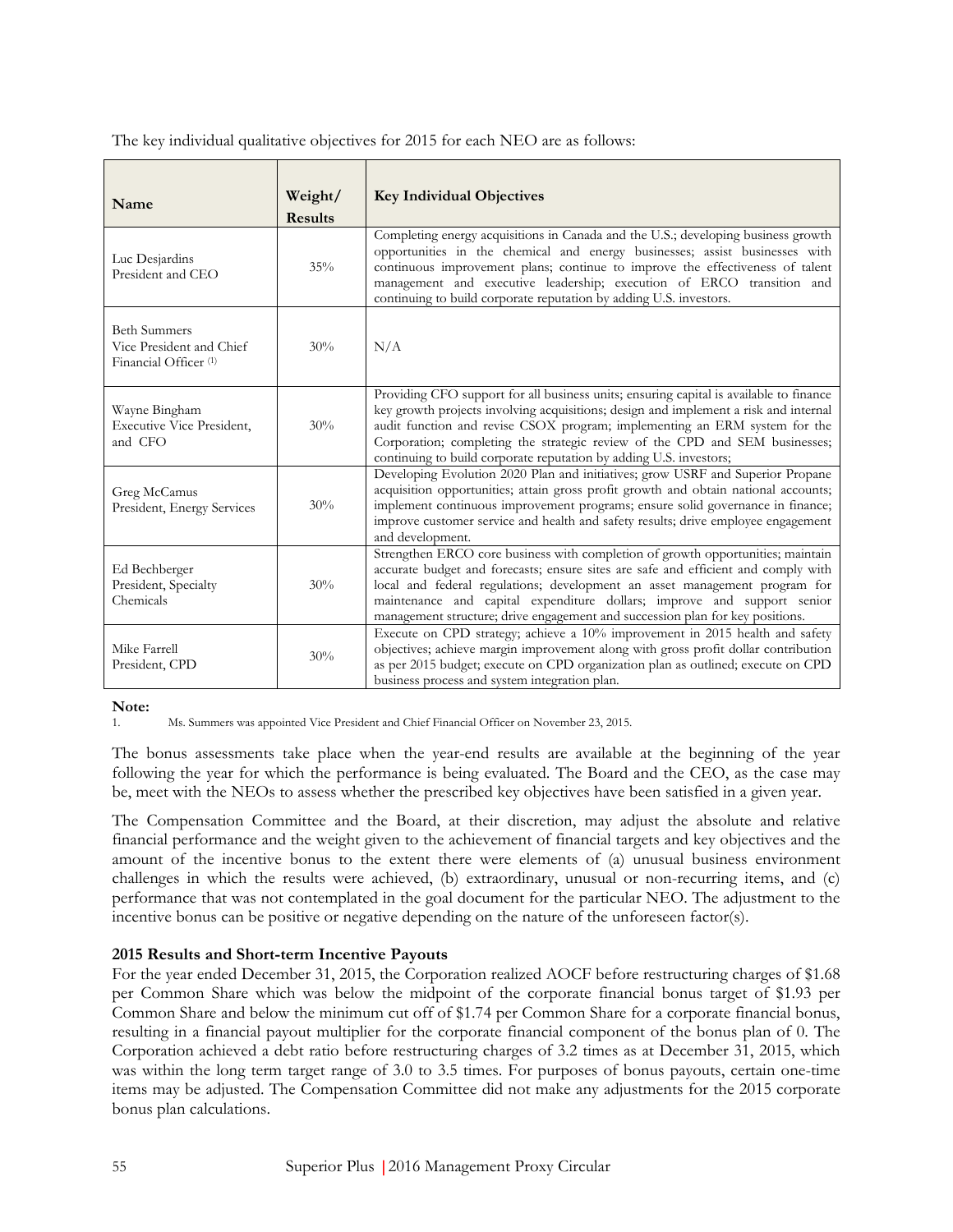**Each of Superior Propane, CPD, SGL and SEM met or exceeded their financial and operational performance targets.** The Compensation Committee did make one adjustment to the EBITDA target at Superior Propane to reflect certain one-time costs incurred at Superior Propane in the amount of approximately \$0.8 million which were incurred by Superior in 2015 but which are expected to be reimbursed by a third party in early 2016. ERCO and USRF did not meet their financial targets.

The table below shows the bonus plan awards for 2015 for each NEO and how they were calculated based on the 2015 financial and individual achievements.

| Name                                                  | 2015<br><b>STIP</b><br>at Target $(\$)$ | Corporate<br>Performance<br>Multiplier | <b>Business</b><br>Performance<br>Multiplier | Key<br>Individual<br><b>Objectives</b> | 2015<br><b>Bonus</b><br>Award $(\$)$ |
|-------------------------------------------------------|-----------------------------------------|----------------------------------------|----------------------------------------------|----------------------------------------|--------------------------------------|
| Luc Desjardins<br>President and CEO                   | 845,000                                 | $65\%$ at<br>$0.0$ times               | N/A                                          | $35\%$ at<br>$1.70 \text{ times}$      | 502,775                              |
| Beth Summers <sup>(1)</sup><br>Vice President and CFO |                                         |                                        |                                              |                                        |                                      |
| Wayne Bingham<br>Former Executive VP, and<br>CFO.     | 217,813                                 | $\Omega$                               | N/A                                          | $30\%$ at<br>$1.267$ times             | 82,768                               |
| Greg McCamus<br>President, Energy Services            | 219,068                                 | N/A                                    | $70\%$ at<br>$1.50 \text{ times}$            | $30\%$ at<br>$1.50 \text{ times}$      | 328,601                              |
| Ed Bechberger<br>President, Specialty Chemicals       | 175,000                                 | N/A                                    | $70\%$ at<br>$0.0$ times                     | $30\%$ at<br>1.233 times               | 64,750                               |
| Mike Farrell<br>President, CPD <sup>(2)</sup>         | 259,500(2)                              | N/A                                    | $70\%$ at<br>1.35 times                      | $30\%$ at<br>$1.116 \text{ times}$     | 332,161                              |

**Notes:** 

1. Ms. Summers joined the Corporation on November 23, 2015 and therefore was not eligible for 2015 STIP. Mr. Farrell's base salary and bonus award are paid in U.S. dollars.

2. Mr. Farrell's target and actual bonus award in this table are reported in Canadian dollars based on the Bank of Canada U.S. dollar noon rate of \$1.384 as at December 31, 2015.

The table below shows the bonus plan awards for 2015 as a percentage of salary and includes 2014 for comparative purposes for each NEO.

|                                                         | 2015            |                        |                                                    |                  | % Change                    |                                                |                         |
|---------------------------------------------------------|-----------------|------------------------|----------------------------------------------------|------------------|-----------------------------|------------------------------------------------|-------------------------|
| Name                                                    | Salary<br>$($)$ | $($ \$)                | <b>Bonus Award Bonus Award</b><br>$(\%$ of salary) | Salary<br>$(\$)$ | <b>Bonus Award</b><br>$($)$ | <b>Bonus Award</b><br>$\frac{0}{0}$ of salary) | in Bonus<br>Amount (\$) |
| Luc Desjardins<br>President and CEO                     | 845,000         | 502,775                | 60                                                 | 825,000          | 1,162,000                   | 138                                            | (57)                    |
| Beth Summers <sup>(1)</sup><br>Vice President and CFO   | 410,000         |                        |                                                    |                  |                             |                                                |                         |
| Wayne Bingham<br>Former Executive VP, and<br><b>CFO</b> | 435,625         | 82,768                 | 19                                                 | 425,000          | 282,625                     | 66                                             | (71)                    |
| Greg McCamus<br>President, Energy Services              | 438,136         | 328,601                | 75                                                 | 427,415          | 387,529                     | 80                                             | (15)                    |
| Ed Bechberger<br>President, Specialty Chemicals         | 350,000         | 64,750                 | 18                                                 | 306,067          | 161,635                     | 53                                             | (60)                    |
| Mike Farrell<br>President, CPD                          | 519,000(2)      | 332,161 <sup>(2)</sup> | 43                                                 | 435,038          | Nil <sup>(3)</sup>          | Nil <sup>(3)</sup>                             | N/A                     |

**Notes:** 

1. Ms. Summers joined the Corporation on November 23, 2015 and therefore was not eligible for 2014 or 2015 STIP.<br>2. Mr. Farrell's base salary and bonus award was paid in U.S. dollars. Mr. Farrell's base salary and bonus aw

2. Mr. Farrell's base salary and bonus award was paid in U.S. dollars. Mr. Farrell's base salary and bonus award in this table are reported in Canadian dollars based on the Bank of Canada U.S. dollar noon rate of \$1.384 as at December 31, 2015.

3. Mr. Farrell was appointed President of CPD on November 17, 2014 with a starting base salary of US\$375,000. From November 17, 2014 to December 31, 2014, Mr. Farrell received US\$46,875.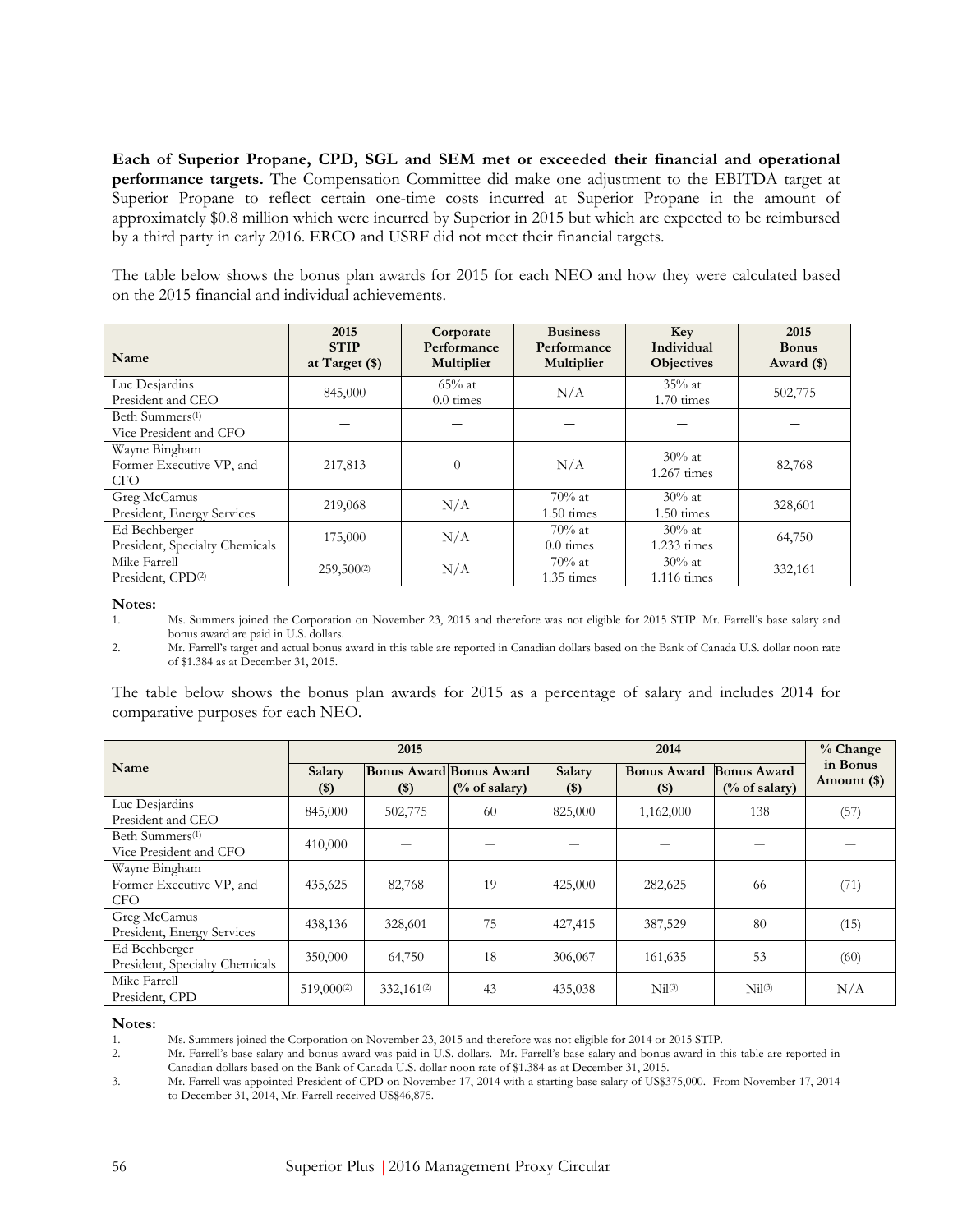#### **Long-Term Incentive and Retention Programs**

Established in 2006, the purpose of the LTIP is to attract and provide proper incentives to retain key employees, as well as to focus management on the operating and financial performance of Superior and longterm Shareholder return. The LTIP is a share-based award program within the definition of NI 51-102 but does not provide for the issuance of Common Shares or any rights to acquire Common Shares. Award payouts are settled with cash payments.

The administration of the LTIP is the responsibility of the Compensation Committee. Any material amendments to the LTIP and any LTIP awards for the President and CEO and his direct reports are subject to review and approval by the Board. Previous LTIP grants are not taken into account when considering new LTIP grants.

The LTIP is available to employees and officers of Superior and its businesses at the vice-president level and above, including all of the NEOs, and to other employees as may be recommended by the CEO and approved by the Compensation Committee.

#### **LTIP Plan Summary**

In November of 2012, Mercer, as part of its broader mandate, reviewed Superior's LTIP, examined and identified alternative long-term incentive plans, and assessed the effectiveness of each in meeting Superior's compensation objectives and the degree of alignment to market and best practices. While a number of design alternatives were considered, including the use of stock options as an appropriate long-term incentive, it was determined that the current program of RSUs and PSUs as long-term incentives was effective and met Superior's goals to (a) have one LTIP for corporate and business executives with a plan design that is simple to administer and communicate, (b) facilitate executive mobility within Superior, (c) create alignment with Shareholders by simulating Common Shares, (d) balance retention and performance incentives, and (e) provide dividend equivalents with no impact on dilution levels.

On October 31, 2013, the Board approved amendments to the LTIP, as noted in the table below. During 2014 and 2015, no changes were made to the LTIP.

The following summary sets out the key terms of the LTIP and any prior key terms for outstanding long-term incentive awards, if and where applicable. However, the Board retains discretion under the LTIP to vary certain terms of the awards.

| <b>Award Transferability</b>   | RSUs and PSUs cannot be assigned or transferred.                                         |  |  |  |  |  |  |  |
|--------------------------------|------------------------------------------------------------------------------------------|--|--|--|--|--|--|--|
| <b>Approval Date and Price</b> | RSUs and PSUs are generally approved at the third quarter Board/Compensation             |  |  |  |  |  |  |  |
|                                | Committee meetings (except for new hires which may be approved at the time of hiring).   |  |  |  |  |  |  |  |
|                                | The approval price, which determines the number of units to be awarded, is calculated on |  |  |  |  |  |  |  |
|                                | a 5-day VWAP <sup>(1)</sup> following the approval date based on the target amount.      |  |  |  |  |  |  |  |
| <b>Award/Grant Date</b>        | RSUs and PSUs are awarded/granted on the first business day of the subsequent year       |  |  |  |  |  |  |  |
|                                | based on the number of RSUs and PSUs approved on the approval date, subject to the       |  |  |  |  |  |  |  |
|                                | discretion of the Board.                                                                 |  |  |  |  |  |  |  |
|                                | For RSUs and PSUs awarded prior to October 31, 2013:                                     |  |  |  |  |  |  |  |
|                                | The grant date price is calculated on a 5-day VWAP immediately following the approval    |  |  |  |  |  |  |  |
|                                | date based on the target amount.                                                         |  |  |  |  |  |  |  |
| <b>Dividends</b>               | RSUs and PSUs are adjusted to reflect the economic equivalent of receipt of dividends    |  |  |  |  |  |  |  |
|                                | paid by the Corporation.                                                                 |  |  |  |  |  |  |  |
| <b>Vesting of RSUs</b>         | $1/3$ vest on the first anniversary of the date granted.                                 |  |  |  |  |  |  |  |
|                                | 1/3 vest on the second anniversary of the date granted.                                  |  |  |  |  |  |  |  |
|                                | $1/3$ vest on the third anniversary of the date granted.                                 |  |  |  |  |  |  |  |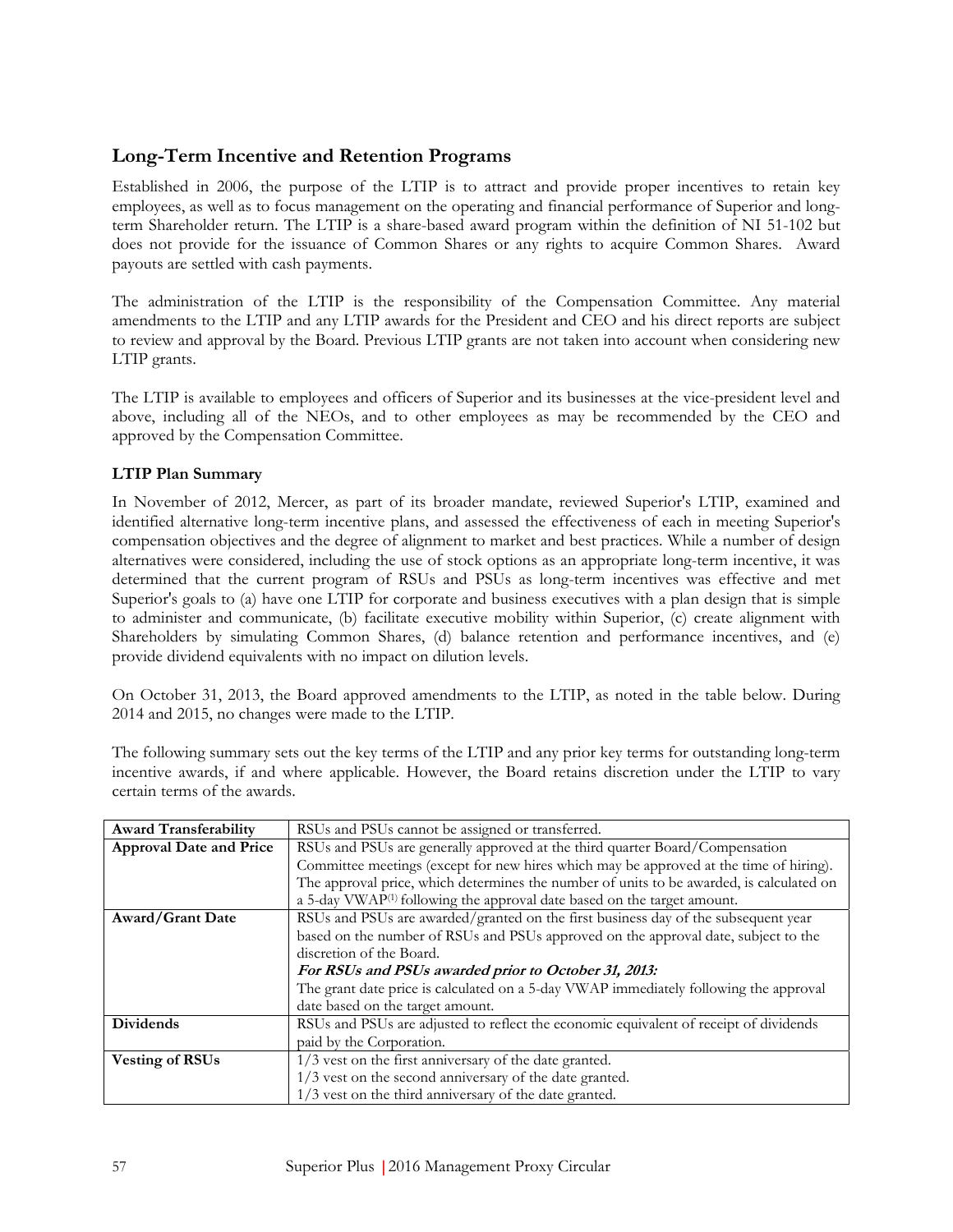| <b>Vesting of PSUs</b>   | 100% vest on the third anniversary of the date of grant unless the holder elects to defer      |
|--------------------------|------------------------------------------------------------------------------------------------|
|                          | vesting. If deferred, vesting of 100% of the Award occurs immediately following the            |
|                          | blackout period for the Corporation's first, second or third quarter results following the     |
|                          | third anniversary of the date of grant, as elected by the holder (the "deferred vesting        |
|                          | $date$ ").                                                                                     |
|                          | For PSUs awarded prior to October 31, 2013                                                     |
|                          | 100% vest 30 months following the date of grant with an option for the holder to extend        |
|                          | all of a portion of the Award to one or two vesting dates not later than the third             |
|                          | anniversary of the date of grant.                                                              |
| Payout of RSUs           | Paid out in cash on the earlier of                                                             |
|                          | (a) 30 days following the vesting date, and                                                    |
|                          | (b) the last day in the calendar year in which vesting occurs.                                 |
|                          | For RSUs awarded prior to October 31, 2013                                                     |
|                          | Paid out in cash within 30 days following the vesting date.                                    |
| Payout of PSUs           | Paid out in cash when the performance conditions have been met within 30 days                  |
|                          | following the vesting or deferred vesting date. See "PSU Performance Measure" below.           |
| RSU and PSU payout       | The RSU payout value is calculated based on a 10-day VWAP <sup>(1)</sup> following the vesting |
| value                    | date. The PSU payout value is calculated based on a 10-day VWAP <sup>(1)</sup> following the   |
|                          | vesting date or the deferred vesting date, multiplied by the performance multiplier.           |
|                          | For RSUs PSUs awarded prior to October 31, 2013                                                |
|                          | The RSU payout value is calculated based on a 5-day VWAP following the vesting date.           |
|                          | The PSU payout value is calculated based on a 5-day VWAP following the vesting date,           |
|                          | multiplied by the performance multiplier. See "PSU Performance Measure" below.                 |
| Forfeiture and Change of | Awards are affected by certain events of termination etc. as follows:                          |
| Control                  | " Termination for cause and resignation - Awards are terminated.                               |
|                          | " Termination without cause, retirement and death - Awards are prorated for period of          |
|                          | time person was employed.                                                                      |
|                          | • Change of Control Transaction or Divisional Change of Control Transaction - Awards           |
|                          | are accelerated.                                                                               |
|                          | See also "Termination and Change of Control" in this Information Circular.                     |

**Note:** 

1. "**VWAP**" is defined as the volume weighted average trading price of the Common Shares on the TSX on a specific date.

#### **PSU Performance Measure**

Performance measures and targets are reviewed by the Compensation Committee and set by the Board on an annual basis.

Superior completed an in-depth review of several PSU performance measures with the assistance of Mercer during 2013. The measures reviewed and considered included: (a) relative and absolute TSR, (b) relative and absolute financial return, and (c) earnings-based measures. In addition, an analysis of the degree of correlation of a selection of performance measures with TSR among Superior and its peers over 1, 3 and 5 year periods was completed and reviewed. After the review it was determined. due primarily to a lack of comparable performance peers, that absolute TSR, which has been used by Superior as a performance measure since 2008 continues to be the best metric for evaluating performance under Superior's PSU plan. In addition, the review confirmed that the current TSR target payout at 10% (the "**TSR Target**") and threshold and maximum payouts set at 5% and 15%, respectively are still the most appropriate levels. For the annual PSU grants in 2015, Superior determined to continue to use absolute TSR and maintain the same TSR Target. However, in February, 2015, Superior granted additional PSUs to certain executives as an additional incentive to drive growth and used different TSR thresholds. See "LTIP Grants awarded to NEOs for 2015".

The performance multiplier to be applied on vesting of the PSUs can vary from 0 to 2. If TSR is below 50% of the TSR Target, the contribution of the performance measure to the weighted performance multiplier is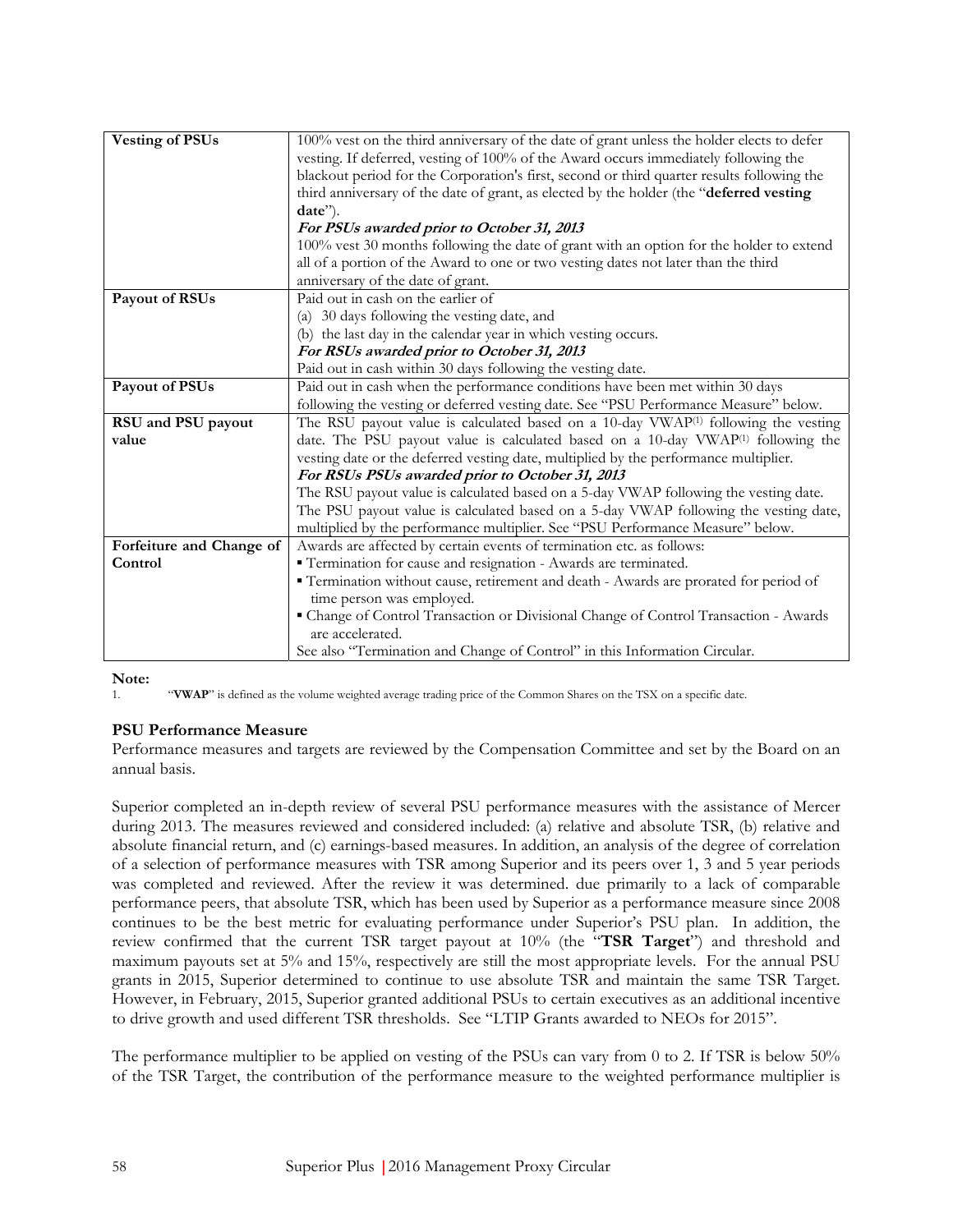zero. If TSR is between 50% and 150% of the TSR Target, the multiplier will be adjusted linearly between zero and two. If TSR is above 150% of the TSR Target, the multiplier will be two.

The performance multiplier for the Superior PSUs granted in November 2012, that were paid out in May, 2015 was 2.0 times. All of the NEOs, except Messrs. Bechberger and Farrell, held Superior PSUs. The performance multiplier for the business PSUs that were granted in November, 2012 to the NEOs that are business presidents was zero and, therefore, no payments were made. For further information on the LTIP payouts to NEOs, see "NEO Incentive Plan Awards – Value Vested or Earned During the Year" in this Information Circular.

#### **CPD LTIP Summary**

In 2014, the Corporation determined not to make any additional grants under the LTIP to executives in **CPD** given the Corporation's stated intention at the time to sell the business in the short to medium term and the preference to create a different long-term compensation mechanism aligned with those objectives. As a result, the Corporation established the CPD LTIP in 2015. The purpose of the CPD LTIP is to attract and provide proper incentives to retain key employees of the CPD business, as well as to focus management of CPD on the creation and growth of value of the CPD business with the eventual goal of monetizing the business.

The CPD LTIP provides participants with the potential to receive a cash payment in the event of the sale of the CPD business or a change of control of the Corporation (the "**Realization Events**"), provided that at the time of such transaction there has been an increase in the value of the CPD business from the base value of the business as established at the time the Plan was created.

Under the terms of the CPD LTIP, the base value of the CPD business is increased by the amount of expenses associated with the sale of the CPD business and the non-regular maintenance capital expenses and is also adjusted for differences in working capital. The final value of the CPD business is determined based on the net sale price (on a cash and debt free basis after all adjustments) in Canadian dollars in the event of a sale of the CPD business. In the event of a change of control of Superior, the final value of the CPD business in Canadian dollars will be determined by taking the average of two capital valuations performed by two different investment banks each using the average of a comparable transaction multiple analysis and a price multiple analysis based on EBITDA of the CPD business. In either event, the Compensation Committee has the authority to make the final determination of the increase in value of the CPD business.

Participants under the Plan are eligible to receive a percentage (depending on their position within the CPD business) of the maximum amount payable under the CPD LTIP plan which is 10% of the increased value of the CPD business from the adjusted base value. Payments under the CPD LTIP plan are made as soon as practicable upon occurrence of a Realization Event but, in any event, within 90 days of the date of such event. Participants who are terminated for cause or resign forfeit all rights to receive amounts payable pursuant to the CPD LTIP. Participants that are terminated without cause or who retire, are disabled or die, are entitled to a prorated payment based on the amount of time the participant was a service provider between January 1, 2015 and the date of the Realization Event.

#### **LTIP Grants awarded to NEOs for 2015**

Long-term incentives for 2015 were approved by the Compensation Committee and the Board on October 29, 2015 as a percentage of 2015 base salary with a mix of 50% RSUs and 50% PSUs. These awards were granted to the NEOs on January 4, 2016 in accordance with the terms of the LTIP. In addition, Messrs. Desjardins, Bingham, McCamus and Bechberger received a special grant of PSUs on February 19, 2015, which special grant was awarded for growth and achievement that underpins their strategic objectives, as well as providing a retention incentive. Furthermore, Mr. Desjardins' award addressed a shortfall in the weighting of the LTIP in the composition of the CEO's compensation.

The details of both the annual grant and the special grant of PSUs are set forth in the table below: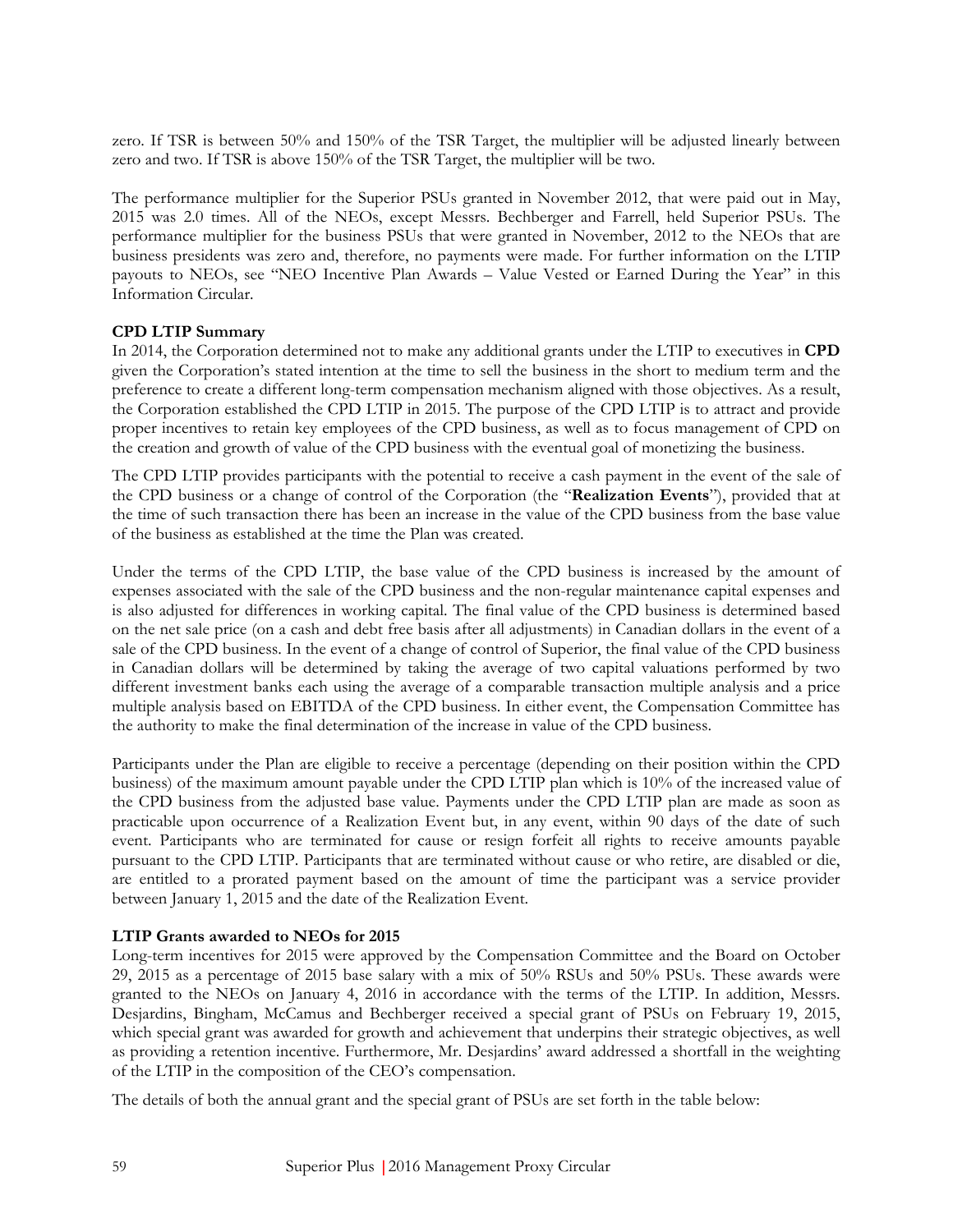|                                | <b>LTIP Annual</b> | <b>Total 2015</b>   |                       |                     |                          |
|--------------------------------|--------------------|---------------------|-----------------------|---------------------|--------------------------|
|                                | Award as $\%$ of   | <b>LTIP</b> Target  |                       |                     | <b>Total LTIP</b>        |
|                                | 2015               | <b>Annual Award</b> | Number of             | Number of           | Value on Date            |
| Name & Position                | <b>Base Salary</b> | $($ \$              | <b>RSUs Awarded</b>   | <b>PSUs Awarded</b> | of Grant $(\$)^{(3)(4)}$ |
| Luc Desjardins                 | 125%               | 1,056,250           | $51,054^{(1)}$        | $51,054^{(1)}$      | 1,107,872                |
| President and CEO              |                    |                     |                       | 74,868(2)           | 995,744                  |
| <b>Beth Summers</b>            | $100\%$            | 410,000             | 19,817 <sup>(1)</sup> | 19,817(1)           | 430,029                  |
| Vice President and CFO         |                    |                     |                       |                     |                          |
| Wayne Bingham                  |                    |                     |                       |                     |                          |
| Former Executive VP and        |                    |                     |                       |                     | $-(6)$                   |
| <b>CFO</b>                     |                    |                     |                       |                     |                          |
| Greg McCamus                   | 100%               | 438,136             | 21,177(2)             | $21,177^{(1)}$      | 480,074                  |
| President, Energy Services     |                    |                     |                       | 14,974(2)           | 199,903                  |
| Ed Bechberger                  | $100\%$            | 350,000             | 16,917(2)             | 16,917(1)           | 367,099                  |
| President, Specialty Chemicals |                    |                     |                       | 14,974(2)           | 199,903                  |
| Mike Farrell                   |                    |                     |                       |                     |                          |
| President, CPD <sup>(5)</sup>  |                    |                     |                       |                     |                          |

#### **Notes:**

- 1. Based on the October 29, 2015 approval price of \$10.34 per unit (as determined in accordance with the terms of the LTIP). The performance multiplier on these PSUs is as follows: a) if the TSR is less than 5%, the multiplier is zero, b) if the TSR is between 5% and 10%, the multiplier is adjusted linearly between 0 and 1.0, c) if the TSR is between 10% and 15%, the multiplier is adjusted linearly between 1.0 and 2.0, and d) if the TSR is above 15%, the multiplier is 2.0.
- 2. Based on the February 17, 2015 approval price of \$13.35 per unit (as determined in accordance with the terms of the LTIP) for this special grant of PSUs. The performance multiplier on these PSUs is as follows: a) if the TSR is less than 7.5%, the multiplier is zero, b) if the TSR is between 7.5% and 13.75%, the multiplier is adjusted linearly between 0.5 and 1.5, c) if the TSR is between 13.75% and 20.0%, the multiplier is adjusted linearly between 1.5 and 2.5, and d) if the TSR is above 20.0%, the multiplier is 2.5.
- 3. The value of PSUs approved by the Board on February 17, 2015 on the grant date is calculated based on the number of PSUs awarded multiplied by the market price of the Common Shares on the TSX (determined in accordance with the LTIP) at the date of grant on February 27, 2015 (\$13.35).

4. The value of RSUs and PSUs approved by the Board on October 29, 2015 on the grant date is calculated based on the number of RSUs and PSUs awarded multiplied by the closing market price of the Common Shares on the TSX at the date of grant on January 4, 2016 (\$10.85).

5. Mr. Farrell is not eligible to receive PSUs or RSUs under the LTIP, but participates in the CPD LTIP. See "Long-Term Incentive and Retention Programs – CPD LITP Summary".

6. Mr. Bingham was granted 8,154 PSUs on February 19, 2015, however, he agreed to cancel those PSUs in connection with his retirement on December 31, 2015. See "Summary Compensation Table" on page 62 of this Information Circular.

For further information on LTIP awards to NEOs, see "Executive Share Ownership Guidelines", "Summary Compensation Table" and "NEO Outstanding Share-Based and Option-Based Awards" in this Information Circular.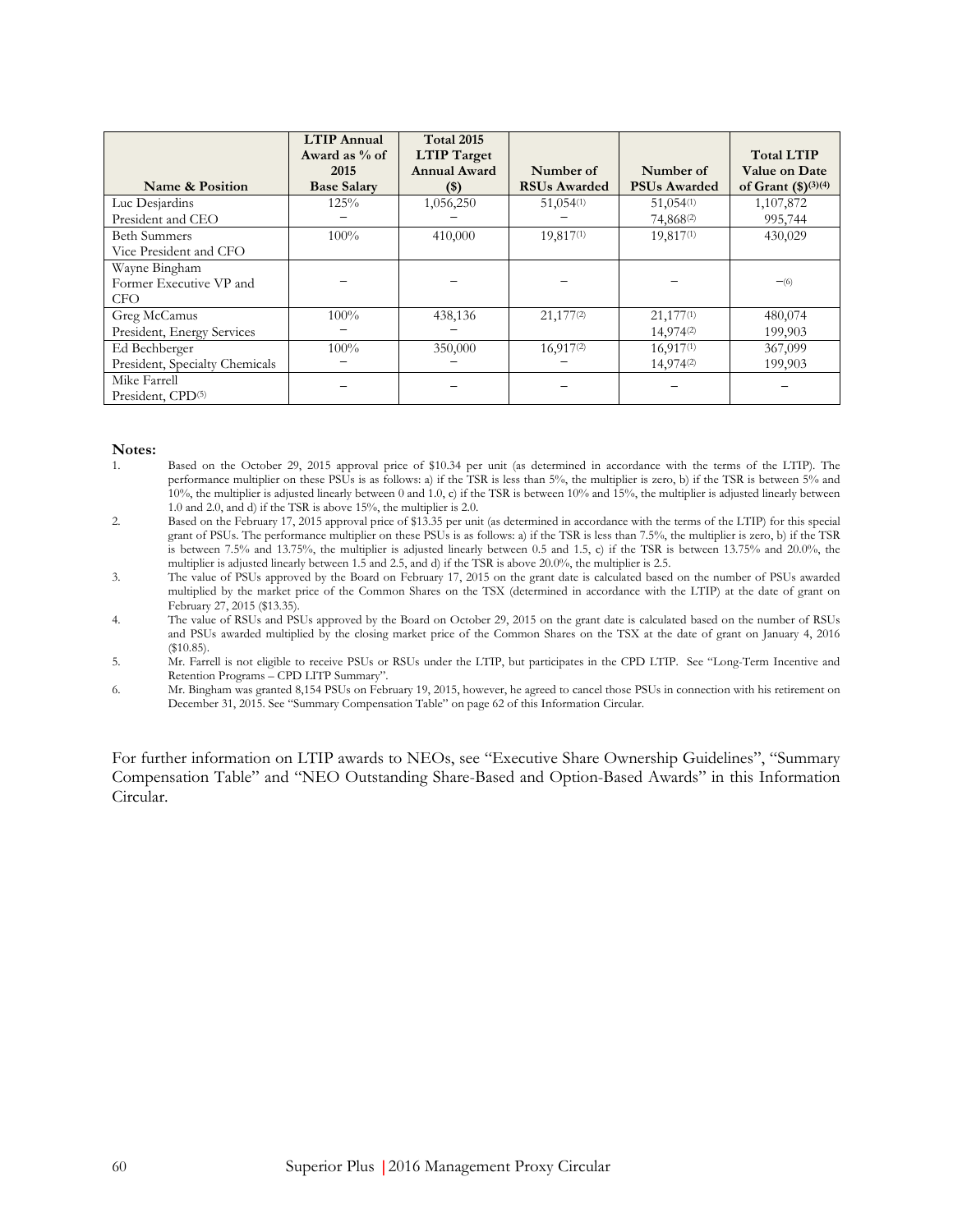#### **Performance Graph**

The following graph illustrates changes from December 31, 2010 to December 31, 2015, in cumulative return to Shareholders of an investment in the Common Shares of the Corporation compared to the cumulative total return on the Standard & Poor's/TSX Composite Total Return Index ("**TSX Composite**") and the cumulative total return on the Standard & Poor's/TSX Capped Industrial Index ("**TSX Capped Industrial**"), assuming the reinvestment of cash distributions and/or dividends.



SPB ── TSX Capped Industrial ── TSX Composite

|                       | Dec. 31, 2010 | Dec. 31, 2011 | Dec. 31, 2012 | Dec. 31, 2013 | Dec. 31, 2014 | Dec. 31, 2015 |
|-----------------------|---------------|---------------|---------------|---------------|---------------|---------------|
| <b>SPB</b>            | 100           | 86            | 78            | 83            | 140           | 138           |
| <b>TSX</b> Composite  | 100           | 111           | 113           | 143           | 181           | 179           |
| TSX Capped Industrial | 100           | 108           | 101           | 106           | 122           | 118           |

In support of the discussion as to how the trend illustrated in the above performance graph compares to the trend in Superior's compensation to the NEOs over the same five year period, the following five-year lookback table shows total compensation for the CEO and total compensation for the NEOs (including the CEO and CFO) relative to AOCF.

#### **Total Compensation: Five-Year Look Back Table**

|                                                          | $2011^{(1)}$                  | $2012^{(1)}$                    | $2013^{(1)}$                    | $2014^{(1)}$                    | 2015              |
|----------------------------------------------------------|-------------------------------|---------------------------------|---------------------------------|---------------------------------|-------------------|
| CEO Total Compensation <sup>(2)</sup>                    | \$2.5 million <sup>(3)</sup>  | \$3.3 million                   | \$3.1 million                   | \$3.1 million                   | \$3.5 million     |
| Total NEO Compensation <sup>(2)</sup> (top five highest) |                               |                                 |                                 |                                 |                   |
| compensated executives including CEO and CFO)            | $$6.7$ million <sup>(3)</sup> | \$7.7 million                   | \$7.5 million                   | \$7.1 million                   | $$7.4$ million(5) |
| Total AOCF                                               | $$180.4$ million              | $$200.4$ million <sup>(4)</sup> | $$207.6$ million <sup>(4)</sup> | $$238.7$ million <sup>(4)</sup> | $$217.2$ million  |
| <b>AOCF</b> per share                                    | \$1.65                        | $$1,79^{(4)}$                   | $$1.69^{(4)}$                   | $$1.89^{(4)}$                   | 1.68(4)           |
| Total NEO Compensation as a percent of AOCF              | $3.7\%$                       | $3.8\%$                         | 3.6%                            | $3.0\%$                         | 3.4%              |
| Total Shareholder Return ("TSR") <sup>(6)</sup>          | $(14\%)$                      | $(22\%)$                        | (17%)                           | 40%                             | 38%               |

**Notes:** 

<sup>1.</sup> Financial information for the table is based on International Financial Reporting Standards ("**IFRS**").

<sup>2.</sup> Total Compensation includes salary, RSUs and PSUs, bonus, pension value and all other annual compensation and is calculated in the same manner as in the Summary Compensation Table.

<sup>3.</sup> In November 2011, Mr. Billing retired as CEO and Mr. Desjardins joined Superior as President and CEO. The 2011 CEO Total Compensation has been adjusted (to provide a comparison on a normalized basis) and does not include Mr. Billing's retirement payout of \$1.8 million and Mr. Desjardins' one-time grant of RSUs and PSUs for a total value of \$1,450,000 based on the terms of Mr. Desjardins' employment agreement.

<sup>4.</sup> Represents total AOCF and AOCF per share, before restructuring costs. Total AOCF and AOCF per share after restructuring costs for 2012 were \$190.4 million and \$1.70 per Common Share, for 2013 were \$192.3 million and \$1.56 per Common Share, for 2014 were \$227.4 million and \$1.80 per Common Share, and for 2015 were \$207.2 million and \$1.61 per Common Share respectively. Superior has presented its 2012, 2013, 2014 and 2015 financial results on a before and after restructuring cost basis, due to the one-time nature of these items.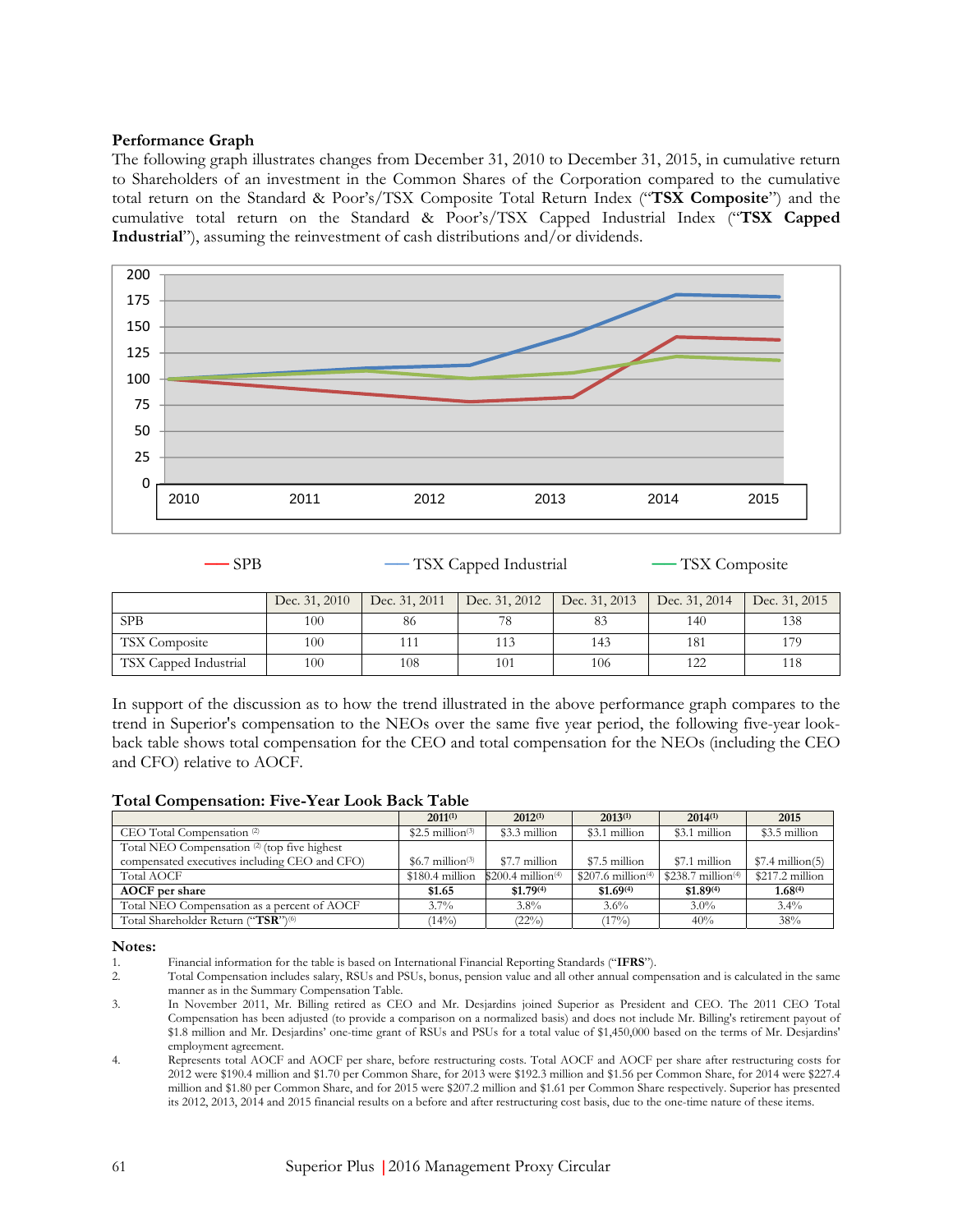- 5. On November 23, 2015, Ms. Summers joined Superior as Chief Financial Officer. On December 31, 2015, Mr. Bingham resigned from Superior. The 2015 Total NEO Compensation has been adjusted (to provide a comparison on a normalized basis) to reflect the compensation of five (5) NEOs excluding Ms. Summers and adjusted to remove Mr. Bingham's retirement allowance of \$899,776 so that it is comparable over the five (5) year period.
- 6. TSR in this table represents cumulative total return, as presented in the "Performance Graph".

In 2015, Superior achieved an AOCF for the year of \$1.68 per Common Share, before restructuring costs, which was below the midpoint of the guidance of \$1.93 per Common Share. Guidance was updated in July, 2015 and reduced to \$1.65 to \$1.85 per Common Share with a midpoint of \$1.75 per Common Share. In 2015, Superior began *'Evolution 2018'*. *'Evolution 2018'* is a three year plan expected to provide growth through acquisitions, continuous improvement, market share growth, supply/demand management, best-in-class customer service and margin management. In 2015, Superior entered into a transformative acquisition ofr Canexus Corporation which is expected to enhance Superior's specialty chemicals business. This acquisition remains subject to regulatory approval. Also during 2015, Superior continued to make progress towards maintaining its long term consolidated debt leverage target range of 3.0 to 3.5 times ending the year at the lower part of that range at 3.2 times.

For the five-year period ended December 31, 2015, Superior achieved a compound annual growth rate ("**CAGR**") of 6.65% compared to the TSX Composite CAGR of 12.35% and the TSX Capped Industrial CAGR of 0.49%. Mr. Desjardins joined Superior as President and CEO in November 2011. For the four-year period ended December 31, 2015, Superior achieved a CAGR of 9.92% compared to the TSX Composite CAGR of 10.03% and the TSX Capped Industrial CAGR of 1.79%.

The trend in executive compensation based on NEO compensation as a percentage of AOCF, reflects the consistent financial performance of the Corporation over the past five years which has remained relatively stable, progress on leverage goals and the completion of *'Destination 2015'*.

### **Summary Compensation Table**

The following table sets out a summary of the NEOs executive compensation for the three years ended December 31, 2015.

|                                                  |      |                   |                                                                  |                                            | <b>Non-Equity Incentive</b><br><b>Plan Compensation</b> |                                              |                                      |                                                           |                                |
|--------------------------------------------------|------|-------------------|------------------------------------------------------------------|--------------------------------------------|---------------------------------------------------------|----------------------------------------------|--------------------------------------|-----------------------------------------------------------|--------------------------------|
| Name and<br>Principal<br>Position                | Year | Salary<br>$($ \$) | Share-<br><b>Based</b><br>Awards<br>$($ \$ $)($ <sup>1</sup> $)$ | Option-<br><b>Based</b><br>Awards<br>$($)$ | Annual<br>Incentive<br>Plans<br>$($ \$ $)(2)$           | Long-<br>Term<br>Incentive<br>Plans<br>$($)$ | Pension<br>Value<br>$($ \$ $)(^{3)}$ | All Other<br>Compensation<br>$($ \$ $)($ <sup>4</sup> $)$ | Total<br>Compensation<br>$($)$ |
| Luc Desjardins                                   | 2015 | 845,000           | 2,103,616                                                        | $\overline{\phantom{a}}$                   | 502,775                                                 | ٠                                            | 12,685                               | 54,915                                                    | 3,518,991                      |
| President and<br><b>CEO</b>                      | 2014 | 825,000           | 1,031,250                                                        | ٠                                          | 1,162,000                                               |                                              | 12,135                               | 56,154                                                    | 3,086,539                      |
|                                                  | 2013 | 800,000           | 1,105,770                                                        | ٠                                          | 1,100,000                                               |                                              | 12,135                               | 53,980                                                    | 3,071,885                      |
| <b>Beth Summers</b><br>Vice-President<br>and CFO | 2015 | 31,539(5)         | 430,029                                                          | $\overline{\phantom{a}}$                   |                                                         |                                              |                                      | 100,000%                                                  | 561,568                        |
| Wayne Bingham                                    | 2015 | 435,625           | Nil                                                              | $\overline{\phantom{a}}$                   | 82,768                                                  | $\sim$                                       | 12,685                               | 899,7767                                                  | 1,430,854                      |
| Former<br><b>Executive Vice-</b>                 | 2014 | 425,000           | 425,000                                                          | $\overline{\phantom{a}}$                   | 282,625                                                 |                                              | 12,135                               | 27,497                                                    | 1,172,257                      |
| President and<br>former CFO                      | 2013 | 415,000           | 385,000                                                          | $\overline{\phantom{a}}$                   | 275,000                                                 |                                              | 12,135                               | 25,406                                                    | 1,186,429                      |
| Greg McCamus                                     | 2015 | 438,136           | 659,444                                                          | $\overline{\phantom{a}}$                   | 328,601                                                 |                                              | 12,685                               | 22,333                                                    | 1,461,199                      |
| President,                                       | 2014 | 427,450           | 427,450                                                          |                                            | 387,529                                                 | $\overline{\phantom{a}}$                     | 12,135                               | 22,061                                                    | 1,276,625                      |
| <b>Energy Services</b>                           | 2013 | 415,000           | 458,888                                                          |                                            | 332,000                                                 |                                              | 12,135                               | 21,539                                                    | 1,239,562                      |
| Ed Bechberger                                    | 2015 | 350,000           | 567,002                                                          | $\sim$                                     | 64,570                                                  | $\overline{\phantom{a}}$                     | 40,000                               | Nil                                                       | 1,021,572                      |
| President,<br>Specialty                          | 2014 | 306,067(8)        | 262,500                                                          | ٠                                          | 161,635                                                 |                                              | 29,000                               | 4,972                                                     | 764,174                        |
| Chemicals                                        | 2013 | 278,500           | 139,250                                                          |                                            | 42,000                                                  | ٠                                            | 44,000                               | 9,748                                                     | 513,498                        |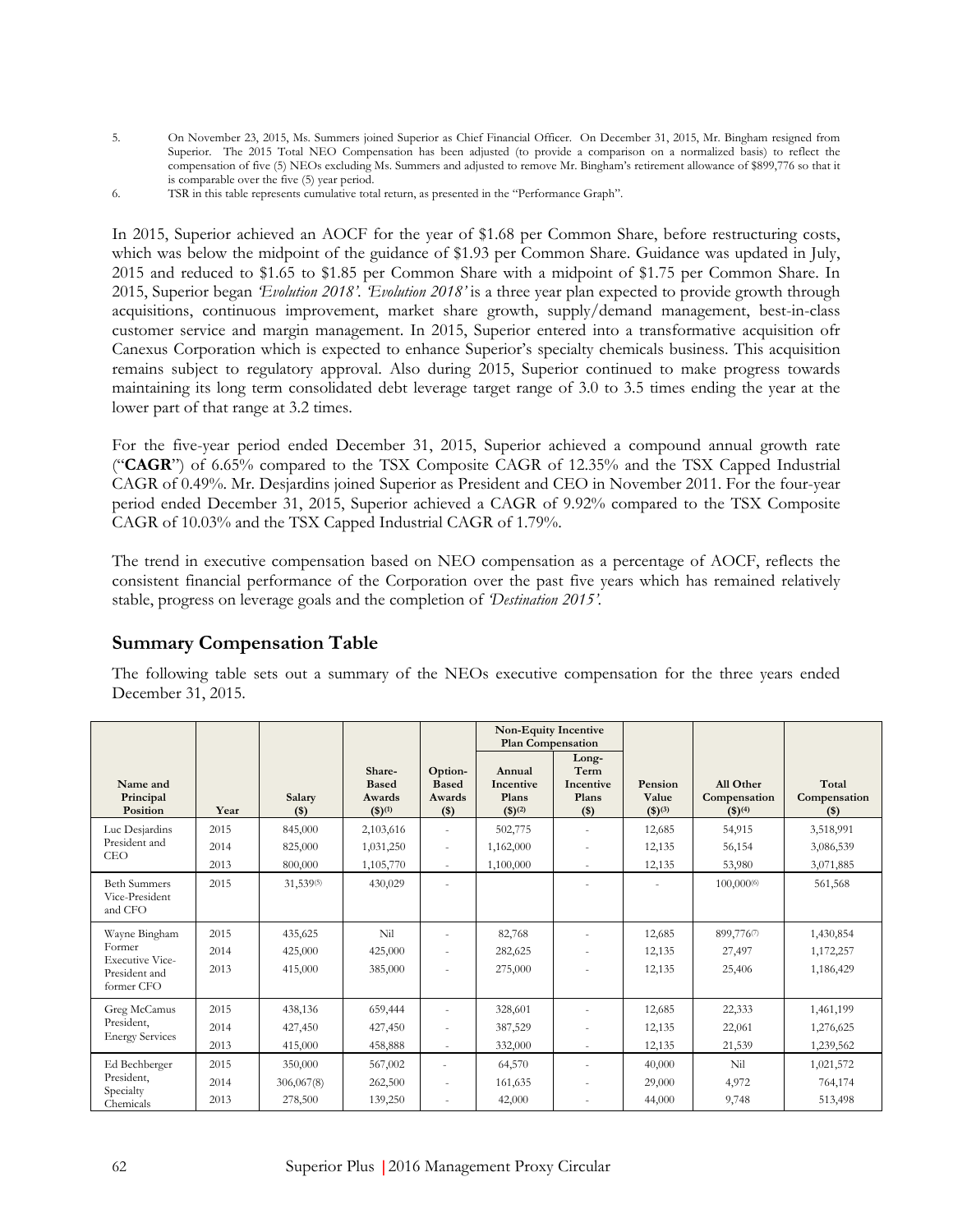| Name and<br>Principal<br>Position | Year | Salary         | Share-<br><b>Based</b><br>Awards | Option-<br><b>Based</b><br>Awards | <b>Non-Equity Incentive</b><br><b>Plan Compensation</b><br>Annual<br>Incentive<br>Plans | $Long-$<br>Term<br>Incentive<br>Plans | Pension<br>Value | All Other<br>Compensation    | Total<br>Compensation |
|-----------------------------------|------|----------------|----------------------------------|-----------------------------------|-----------------------------------------------------------------------------------------|---------------------------------------|------------------|------------------------------|-----------------------|
|                                   |      | $($ \$)        | (3)(1)                           | $($)$                             | $($ \$ $)(2)$                                                                           | $($ \$)                               | $($ \$ $)(^{3)}$ | $($ \$ $)($ <sup>4</sup> $)$ | $($ \$                |
| Mike Farrell<br>President, CPD    | 2015 | 519,000(9)(10) | Nil                              | $\sim$                            | 332,161                                                                                 |                                       | 15,570           |                              | 866,731               |

#### **Notes:**

- 1. The reported amounts represent Superior RSUs and PSUs granted in each of the three (3) preceding financial years. The fair market value of the RSUs and PSUs is based on the market price of the Common Shares on the grant date (as calculated under the terms of the LTIP). Using the market price of the Common Shares as the fair market value is seen as being an effective way to determine the fair market value of the RSUs and PSUs as such information is constantly being updated. RSUs and PSUs for 2013, 2014 and 2015 were approved by the Board on October 31, 2013, October 30, 2014 and October 29, 2015, respectively and granted on January 2, 2014, January 2, 2015, and January 4, 2016, respectively, but are considered a component of the NEOs 2013, 2014 and 2015 total compensation. In addition, Messrs. Desjardins, McCamus and Bechberger received a special grant of PSUs on February 19, 2015. See "LTIP Grants awarded to NEOs for 2015". The number of units awarded for the 2015 regular grant was based on the market price of the Common Shares (as calculated under the terms of the LTIP) on the approval date (\$11.47 per unit). The value of RSUs and PSUs on the grant date was calculated based on the number of RSUs and PSUs awarded multiplied by the closing market price of the Common Shares on the TSX as at January 4, 2016 (\$10.76). The number of PSUs awarded to Messrs. Desjardins, McCamus and Bechberger for the special grant, as described above, was based on the market price of the shares on the grant date of February 19, 2015 (\$12.68). See "Compensation Discussion and Analysis - Long-Term Incentive and Retention Programs" for additional information relating to the Corporation's RSUs and PSUs.
- 2. The reported amounts represent bonuses which are based on prior year performance, but paid in the first quarter of the current year (2015 bonuses are based on the achievement of goals in 2015, but paid in the first quarter of 2016). See "Short-term Incentive Program – 2015 Results and Short-term Incentive Payouts".
- 3. The benefit provisions of Superior's pension and savings plan provide employees with a defined contribution pension/savings plan option. Superior matches an employee's contribution under this plan from 4% to 8% of base salary. The plan is available to employees generally, except for employees of the Construction Products Distribution business and USRF. The Specialty Chemicals business has a similar plan matching up to  $7\%$  of base salary, as well as a defined benefit pension plan. CPD has a 401(k) Plan and currently matches employee contributions. See "Pension Plan Benefits" for additional information.
- 4. Represents the amounts contributed to the non-registered savings plans by Superior or its businesses on behalf of the NEO. Perquisites and other personal benefits did not exceed \$50,000 or 10% of the total of the annual salary of the NEO for the financial year.
- 5. Ms. Summers was appointed as Vice President and Chief Financial Officer on November 23, 2015 with a starting salary of \$410,000 and was not eligible for 2015 STIP.
- 6. Ms. Summers was provided a signing bonus of \$100,000 when she started with Superior.
- 7. Pursuant to the terms of a Retirement Agreement between Superior and Mr. Bingham, Mr. Bingham retired effective December 31, 2015 and was paid a retirement allowance of \$871,256 in exchange for a release of certain entitlements under his employment agreement. In addition, under the terms of the retirement agreement, Mr. Bingham provided non-solicitation and non-compete covenants in favor of Superior and agreed to the cancellation of 8,154 additional PSUs that were granted on February 19, 2015.
- 8. Effective September 1, 2014, Mr. Bechberger's annual base salary was increased from \$284,100 to \$350,000 due to his increased responsibilities in preparation for his subsequent appointment as President of Specialty Chemicals, effective January 1, 2015.
- 9. Mr. Farrell was appointed President, Construction Products Distribution on November 17, 2015 with a starting annual base salary of US\$375,000.
- 10. Mr. Farrell's compensation, other than for the share-based awards is paid in U.S. dollars. For the purposes of reporting Mr. Farrell's compensation in the Summary Compensation Table, we have reported his salary in Canadian dollars based on the Bank of Canada U.S. dollar noon rate of \$1.384 as at December 31, 2015.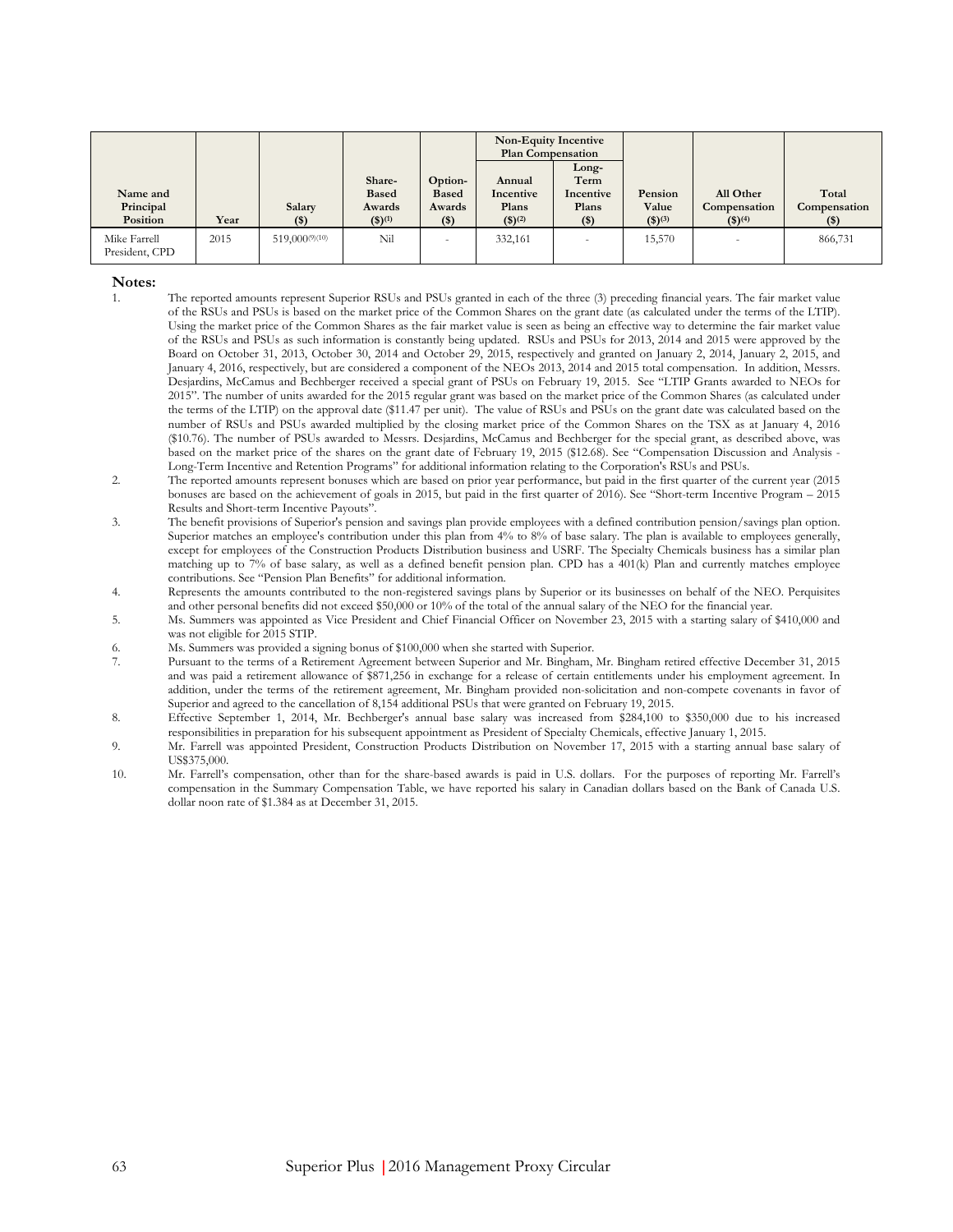### **NEO Outstanding Share-Based and Option-Based Awards**

The following table sets forth information with respect to the outstanding awards granted under the LTIP to the Corporation's NEOs as of December 31, 2015, which includes awards granted prior to January 1, 2015.

|                                                                       |                                                                                |                                        | <b>Option-Based Awards</b>   | <b>Share-Based Awards</b>                                         |                                                                                                       |                                                                                                                          |                                                                                                                                   |
|-----------------------------------------------------------------------|--------------------------------------------------------------------------------|----------------------------------------|------------------------------|-------------------------------------------------------------------|-------------------------------------------------------------------------------------------------------|--------------------------------------------------------------------------------------------------------------------------|-----------------------------------------------------------------------------------------------------------------------------------|
| Name                                                                  | Number of<br><b>Securities</b><br>Underlying<br>Unexercised<br>Options<br>(# ) | Option<br>Exercise<br>Price<br>$($ \$) | Option<br>Expiration<br>Date | Value of<br>Unexercised<br>In-the-<br>Money<br>Options<br>$($ \$) | Number<br>of Shares<br>or Units<br>of Shares that<br><b>Have Not</b><br>Vested <sup>(1)</sup><br>(# ) | Market or<br>Payout<br>Value of<br>Share-<br><b>Based</b><br>Awards<br>That Have<br><b>Not Vested</b><br>(2)(3)<br>$($)$ | Market or<br>Payout Value<br>of Vested<br><b>Share-Based</b><br><b>Awards Not</b><br>Paid Out or<br><b>Distributed</b><br>$($ \$) |
| Luc Desjardins<br>President and CEO                                   |                                                                                |                                        |                              | $\sim$                                                            | 131,482 RSUs(2)<br>230,318 PSUs(3)                                                                    | 3,892,968                                                                                                                | Nil                                                                                                                               |
| <b>Beth Summers</b><br>Vice-President and<br><b>CFO</b>               |                                                                                |                                        |                              |                                                                   | 19,817 RSUs(2)<br>19,817 PSU <sub>s</sub> (3)                                                         | 426,462                                                                                                                  | Nil                                                                                                                               |
| Wayne Bingham<br>former Executive<br>Vice-President and<br><b>CFO</b> |                                                                                |                                        |                              |                                                                   | 33,316 RSU <sub>s</sub> (2)<br>40,621 PSUs(3)                                                         | 795,562                                                                                                                  | Nil                                                                                                                               |
| Greg McCamus<br>President.<br><b>Energy Services</b>                  |                                                                                |                                        | $\overline{a}$               |                                                                   | 54,391 RSU <sub>s</sub> <sup>(2)</sup><br>78,037 PSUs(3)                                              | 1,424,925                                                                                                                | Nil                                                                                                                               |
| Ed Bechberger<br>President,<br>Specialty Chemicals                    |                                                                                |                                        |                              | $\overline{a}$                                                    | 33,389 RSUs(2)<br>56,691 PSUs(3)                                                                      | 969,260                                                                                                                  | Nil                                                                                                                               |
| Mike Farrell<br>President,<br><b>CPD</b>                              |                                                                                |                                        |                              |                                                                   | Nil <sup>(4)</sup>                                                                                    | Nil                                                                                                                      | Nil                                                                                                                               |

**Notes:** 

- 1. Includes RSUs and PSUs for 2015 approved by the Board on October 28, 2015 and granted on January 4, 2016. Although such RSUs and PSUs were granted on January 4, 2016, they have been disclosed in the table as they were approved by the Board and the Compensation Committee in October 2015 as part of their annual review of executive compensation and considered as a component of the NEOs 2015 total compensation. See "Compensation Discussion and Analysis - Long-Term Incentive and Retention Programs – LTIP Grants awarded to NEOs for 2015" for additional information.
- 2. The estimated value of the RSUs is the total number of RSUs held as at December 31, 2015 (including the notional reinvestment of dividends since the date of grant and includes the RSUs and PSUs granted on January 4, 2016), multiplied by the closing market price of Common Shares on the TSX as at December 31, 2015 (\$10.76).
- 3. The estimated value of the PSUs is the total number of PSUs held as at December 31, 2015, including the notional reinvestment of dividends since the date of grant and includes the RSUs and PSUs granted on January 4, 2016) multiplied by the closing market price of Common Shares on the TSX as at December 31, 2015 (\$10.76). For the PSUs, a performance multiplier of 1 is assumed. The value of PSUs is dependent on both the market price of the Common Shares as at the vesting date, as well as a performance multiplier. Therefore, the value of the PSUs as stated in this Information Circular may vary significantly over the respective vesting period. For calculation of the performance multiplier see page 58 of this Information Circular. See "Compensation Discussion and Analysis - Long-Term Incentive and Retention Programs" for additional details regarding the PSUs.
- 4. Mr. Farrell is not eligible to receive PSUs or RSUs under the LTIP, and participates in the CPD LTIP. See "Long-Term Incentive and Retention Programs – CPD LTIP Summary".

### **NEO Incentive Plan Awards - Value Vested or Earned During the Year**

The following table sets forth information with respect to the value of awards granted to NEOs pursuant to the LTIP that have vested and were paid out during the year ended December 31, 2015 and bonuses paid to NEOs in respect of achievements attained over the same period.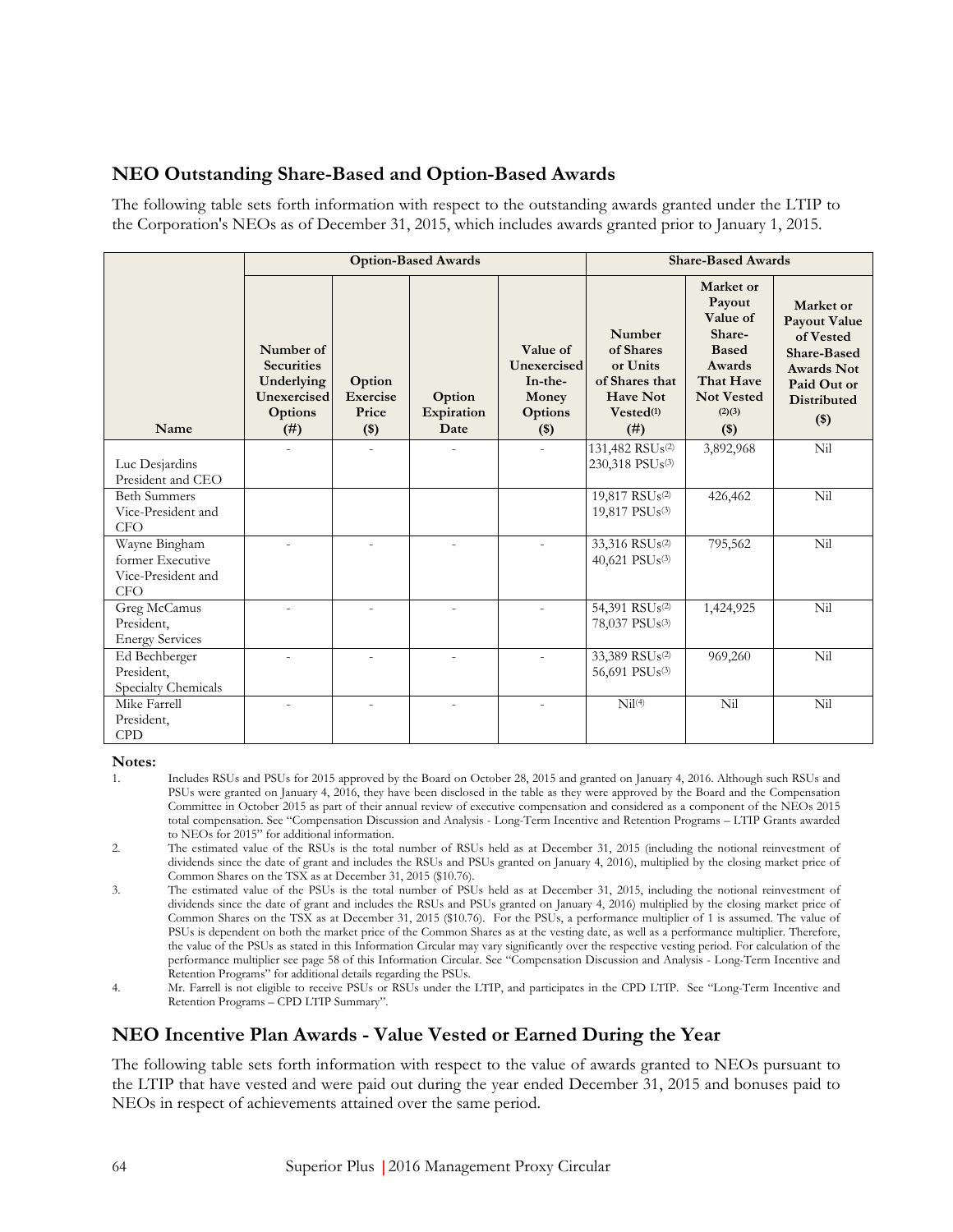| Name                             | <b>Option-Based Awards -</b><br><b>Value Vested During</b><br>Year $(\$)$ | <b>Share-Based Awards -</b><br><b>Value Vested During Year</b><br>(3)(1) | <b>Non-Equity Incentive Plan</b><br>Compensation-<br><b>Value Earned During Year</b><br>(3)(2) |
|----------------------------------|---------------------------------------------------------------------------|--------------------------------------------------------------------------|------------------------------------------------------------------------------------------------|
| Luc Desjardins                   |                                                                           | 2,801,631                                                                | 502,775                                                                                        |
| President and CEO                |                                                                           |                                                                          |                                                                                                |
| Wayne Bingham                    |                                                                           | 748,042                                                                  | 82,768                                                                                         |
| Executive Vice-President and CFO |                                                                           |                                                                          |                                                                                                |
| Greg McCamus                     |                                                                           | 714,387                                                                  | 328,601                                                                                        |
| President, Energy Services       |                                                                           |                                                                          |                                                                                                |
| Ed Bechberger                    |                                                                           | 130,744                                                                  | 64,570                                                                                         |
| President, Specialty Chemicals   |                                                                           |                                                                          |                                                                                                |
| Mike Farrell                     |                                                                           |                                                                          | 332,161(3)                                                                                     |
| President, CPD                   |                                                                           |                                                                          |                                                                                                |

**Notes:** 

1. Consists of the cash payouts made, as applicable to each NEO, in respect of the following, on an aggregate basis:

- (a) For Superior RSUs, the final 33.3% granted in 2012 and the second 33.3% granted in 2013. Superior RSUs are granted at the market price of the Common Shares (as calculated under the terms of the LTIP) on the day of approval of the grant and their value upon vesting is dependent on the market price of the Common Shares (as calculated under the terms of the LTIP) in addition to the notional reinvestment of dividends over the three-year vesting period. For the purposes of this table, the value of the Superior RSUs is based on the number of RSUs that have vested (including the notional reinvestment of dividends since the date of approval of the grant) multiplied by the market price of the Common Shares on the TSX (as calculated under the terms of the LTIP) on the date of vesting.
- (b) The Superior PSUs granted in November 2012, which vested in 2015, had a performance multiplier of 2. Superior PSUs vest on the third anniversary of the date of grant. The value of the Superior PSUs is the number of PSUs granted (including the notional reinvestment of dividends since the date of grant) multiplied by the closing market price of Common Shares on the TSX (as calculated under the terms of the LTIP) as at the vesting date and multiplied by the performance multiplier. For the calculation of the performance multiplier, see page 58 of this Information Circular.

2. Bonuses are based on prior year performance, but paid in the first quarter of the current year (2015 bonuses are based on the achievement of goals in 2015, but paid in the first quarter of 2016).

3. Mr. Farrell's annual bonus is paid in U.S. dollars. For the purposes of reporting Mr. Farrell's annual bonus in this table, his bonus in Canadian dollars based on the Bank of Canada U.S. dollar noon rate of \$1.34 as at December 31, 2015 is reported.

## **Pension Plan Benefits**

### **Defined Benefits Plans**

Mr. Bechberger is the only NEO who participates in a defined benefit pension plan. The following table sets forth information with respect to the pension plans that provide for payments or benefits at, following, or in connection with the retirement of Mr. Bechberger, President of Specialty Chemicals and ERCO Worldwide, excluding defined contribution plans.

|                                                    |          | Annual Benefits |         | Opening                      |              |              | Closing              |
|----------------------------------------------------|----------|-----------------|---------|------------------------------|--------------|--------------|----------------------|
|                                                    | Number   | Payable         |         | Present                      |              |              | Present              |
|                                                    | of       | $(\$)$          |         | Value of                     |              |              | Value of             |
|                                                    | Years    |                 |         | Defined                      |              | Non-         | Defined              |
|                                                    | Credited |                 |         | Benefit                      | Compensatory | Compensatory | Benefit              |
|                                                    | Service  | At year         | At Age  | Obligation                   | Change       | Change       | Obligation           |
| Name                                               | (# )     | End             | 65      | $\left( \frac{1}{2} \right)$ |              |              | $\ddot{\bm{\theta}}$ |
| Ed Bechberger<br>President, Specialty<br>Chemicals | 34.58    | 97,000          | 121,000 | 1,349,000                    | 40,000       | 53,000       | 1,442,000            |

Obligations at the beginning of the year are calculated using the same assumptions and methods as were used for financial statement reporting purposes for preparing the Corporation's financial statements for the year ended December 31, 2014; specifically this includes use of a discount rate of 3.75% per annum, a salary scale of 3.00% and the projected unit credit cost method pro-rated by service. Obligations at the end of the year are calculated using the same assumptions and methods as were used for financial statement reporting purposes for preparing the Corporation's financial statements for the year ended December 31, 2015;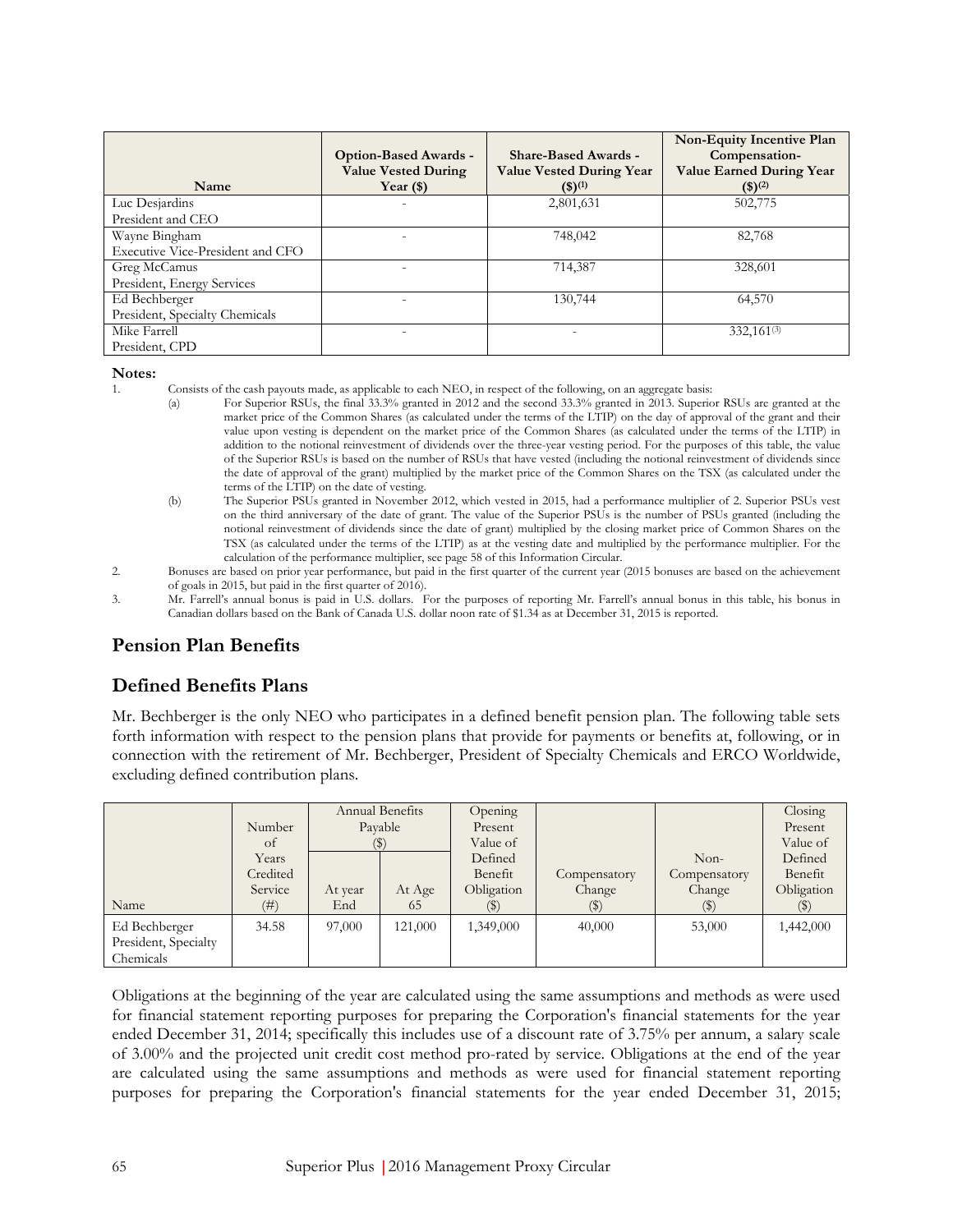specifically this includes use of a discount rate of 3.75% per annum, a salary scale of 3.00% and the projected unit credit cost method pro-rated by service. The compensatory change includes the service cost for 2015 as well as any increases or decreases in pension liability that the plan experienced due to salary increases being different than assumed. Non-compensatory changes include all other effects, mainly changes in liability due to changes in assumptions.

The annual retirement benefit is equal to the sum of: (i) 1.25% of the best average earnings up to and including the final three-year average yearly maximum pensionable earnings ("**YMPE**") (average is \$52,400 at December 31, 2015); and (ii) 1.875% of the best average earnings in excess of the three-year average YMPE, multiplied by the number of years and completed months of credited service. Earnings or remuneration for defined benefit pension purposes consist of base salary. The resulting pension benefit is limited to the maximum pension allowable under the *Income Tax Act* (\$2,818.89 per year of service as at December 31, 2015). Normal retirement is at age 65, however retirement is allowed as early as age 55. An unreduced pension is payable if retirement is after age 60 with 25 or more years of service, or after attainment of age 65. Early retirement reductions apply if a retirement occurs prior to meeting these requirements. Mr. Bechberger will become eligible for an unreduced pension on his 60th birthday. The normal form of pension pays a pension for the life of the member, and is guaranteed for the first 60 monthly payments. There is no maximum applied to credited services, nor is there any offset or reduction at age 65 due to Canada Pension or Old Age Security.

## **Defined Contribution Plans**

The following table sets forth information with respect to the pension plans that provide for payments or benefits at, following, or in connection with retirement of the NEOs. The executives of the Specialty Chemicals business do not participate in a defined contribution plan. The disclosure in the following table was prepared by using the same assumptions and methods used for financial statement reporting purposes under the accounting principles used to prepare the Corporation's financial statements.

| Name                                | Accumulated<br>Value at Start<br>of Year<br>$($ \$) | Compensatory<br>$($ \$)  | Accumulated<br>Value at<br><b>Year End</b><br>(3)(1) |  |
|-------------------------------------|-----------------------------------------------------|--------------------------|------------------------------------------------------|--|
| Luc Desjardins                      | 102,887                                             | 12,685                   | 134,320                                              |  |
| President and CEO                   |                                                     |                          |                                                      |  |
| <b>Beth Summers</b>                 | $\overline{a}$                                      | $\overline{\phantom{0}}$ | $\overline{\phantom{0}}$                             |  |
| Vice President and CFO              |                                                     |                          |                                                      |  |
| Wayne Bingham                       |                                                     |                          |                                                      |  |
| Former Executive Vice-President and | 256,464                                             | 12,685                   | 302,010                                              |  |
| <b>CFO</b>                          |                                                     |                          |                                                      |  |
| Greg McCamus                        | 293,071                                             | 12,685                   | 327,456                                              |  |
| President, Energy Services          |                                                     |                          |                                                      |  |
| Mike Farrell                        | $\overline{0}$                                      | 15,570                   | 31,984                                               |  |
| President, CPD                      |                                                     |                          |                                                      |  |

**Notes:** 

1. Includes employer and employee contributions, plus investment returns.<br>2. Ms. Summers was not a participant of the Defined Contribution Pension 2. Ms. Summers was not a participant of the Defined Contribution Pension Plan in 2015.<br>3. For the purposes of reporting Mr. Farrell's compensation in the above table, which is

3. For the purposes of reporting Mr. Farrell's compensation in the above table, which is paid in US dollars, we have reported the amounts in Canadian dollars based on the Bank of Canada U.S. dollar noon rate of \$1.384 as at December 31, 2015

All NEOs for whom values are provided in the above table participate in the Superior Propane employee pension plan (the "**Pension Plan**"). The Pension Plan is a registered pension plan governed by provincial/federal pension legislation and the *Income Tax Act* (Canada). Full-time and part-time employees of Superior Propane residing outside of Manitoba and working at least 20 hours a week may participate in the Pension Plan subject to the terms of their employment. For salaried employees, there is no mandatory requirement to participate in the Pension Plan. NEOs can contribute from 1% to 8% of their base pay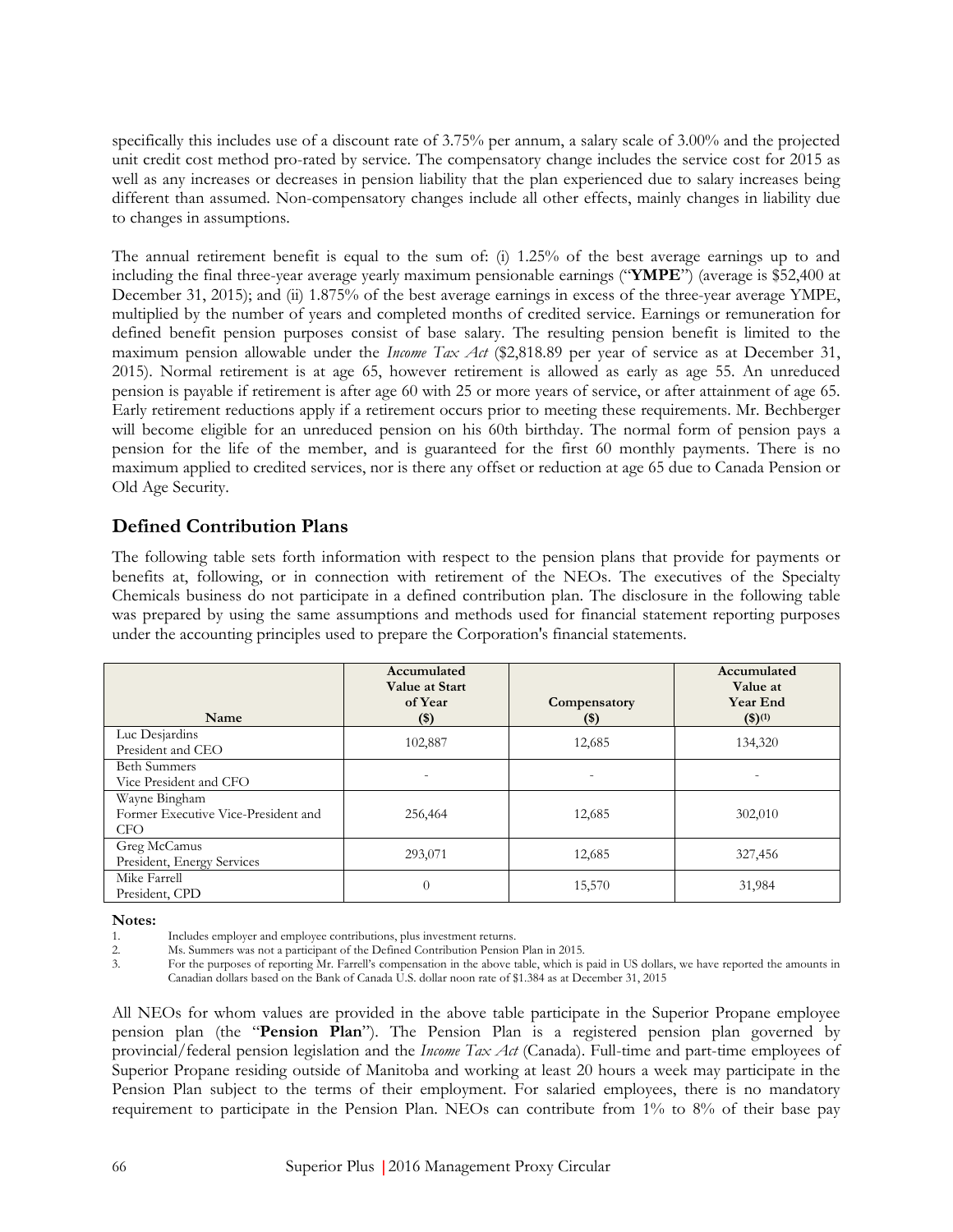earnings (which include base pay, vacation pay, statutory holiday pay and short term disability pay and excludes overtime pay, taxable benefits and incentive compensation). For NEOs, Superior provides an 8% company-matched contribution on the first 8% of base pay. The money purchase limits for contributions to the Pension Plan is the lesser of 18% of the current year's compensation or \$24,930. All contributions to the Pension Plan are vested immediately and no withdrawals are allowed from the Pension Plan while the employee is employed by Superior. The Pension Plan defines retirement as any date subsequent to the date that the employee reaches an age of 55 and no later than December 1st of the year in which the employee reaches age 71.

### **Termination and Change of Control Benefits**

### **Employment Contracts**

Each of the NEOs has an Employment Agreement with Superior (each an "**Employment Agreement**"), with the exception of Mr. Farrell who has an employment letter (the "**Employment Letter**").

Each of the Employment Agreements and the Employment Letter for the NEOs provides for a base salary, and in some cases annual bonus entitlements (provided the NEO meets the required performance criteria) at the time the Employment Agreement was put into place, as well as entitlement to participate in the Pension Plan, or in connection with Mr. Bechberger who participates in the ERCO Worldwide Defined Benefits Plan, and receive any and all fringe benefits, coverages and other perquisites made available from time to time to Superior's senior officers and executives.

For the amount of salary and bonus paid to each of the NEOs, please refer to the "Summary Compensation Table" in this Information Circular.

#### **Confidentiality and Non-Compete Provisions**

Each of the Employment Agreements contains extensive confidentiality provisions whereby for the duration of the NEOs employment and at any time thereafter, the NEO agrees, subject to certain limited exceptions set forth in the Employment Agreement, to hold all confidential information in confidence and to comply with the policies established by Superior in connection with such information. In addition, each of the employment agreements contains non-solicitation and non-compete covenants with terms ranging between 12 and 18 months following termination of the agreement. Any breach of the confidentiality, non-solicitation or non-compete provisions set forth in the Employment Agreement will constitute grounds for termination of employment for Cause (as defined below).

### **Termination**

Pursuant to and in accordance with the terms of their respective Employment Agreements, the employment of a NEO may be terminated upon the occurrence of certain events.

Generally, Superior may at any time terminate the employment of the NEO, subject to certain variances in individual contracts:

(a) "with cause" is defined to include, but is not limited to, the continued failure of the NEO to perform his or her duties in accordance with the terms of his or her employment after receiving notice of such failure, a material breach of any term of the Employment Agreement including confidentiality, non-solicitation or non-compete provisions, the conviction of the NEO of an indictable offence, fraud or a violation of securities laws or regulation or fraud, theft or willful misconduct by the NEO that relates to or affects Superior or the NEOs employment with Superior (each or any of them referred to as an event constituting "**Cause**"); or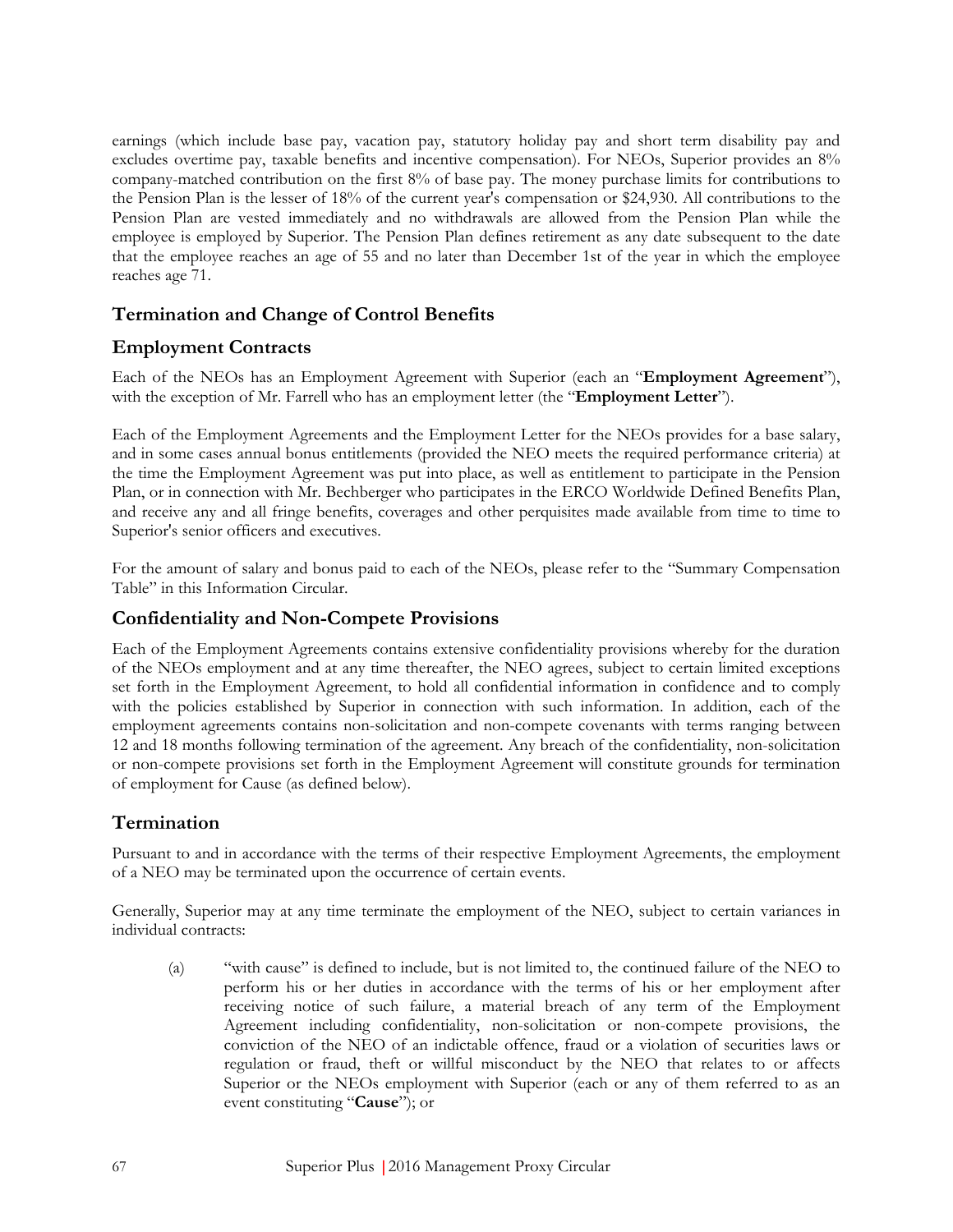(b) at any time without Cause.

Alternatively, the NEO may, after complying with certain notice requirements, terminate his employment with Superior:

- (a) for "Good Reason" which includes a material change in the NEOs position, duties, title or office and a reduction in annual salary or other compensation, and in certain Employment Agreements a transfer to a different location (unless by mutual agreement) (each or any of them referred to as an event constituting "**Good Reason**"); or
- (b) without Good Reason.

In circumstances whereby Superior terminates the employment of the NEO for Cause or the NEO elects to terminate his employment with Superior without Good Reason ("**Termination For Cause**"), the NEO is entitled to receive (subject to variances in individual Employment Agreements):

- (a) the amount, if any, of earned but unpaid annual salary up to and including the date of termination;
- (b) the amount of any declared but unpaid bonus; and
- (c) all outstanding vacation pay and expense reimbursements.

In circumstances whereby Superior terminates the employment of the NEO without Cause or the NEO elects to terminate his employment with Superior with Good Reason ("**Termination Without Cause**"), the NEO is entitled to (subject to variances in individual Employment Agreements as set forth below):

- (a) the amount, if any, of earned but unpaid annual salary up to and including the date of termination;
- (b) the amount of any declared but unpaid bonus;
- (c) all outstanding vacation pay and expense reimbursements; and
- (d) termination pay according to the terms of the Employment Agreement, which amounts are detailed in the chart on page 70 but generally range between 12 and 24 months of annual salary, upon receipt of an executed release (the "**Termination Amount**").

### **Change of Control**

The Employment Agreement for Mr. Desjardins contains a change of control provision. None of the other NEOs have a change of control provision in their Employment Agreement or Employment Letter. Mr. Desjardins' Employment Agreement includes a double trigger change of control clause, such that in the event of a Change of Control (as defined below), the severance, bonus payout and other benefits become payable only in the event that there was a Change of Control and Mr. Desjardins had good reason (as defined in the Employment Agreement) to treat the employment relationship as terminated. In the event of (a) the acquisition and/or exercise of direct or indirect control over 20% of the issued and outstanding voting securities of Superior or securities having the right to acquire voting securities of Superior (the "**Voting Securities**"), excluding the acquisition of direct or indirect control over 20% of the Voting Securities by a holder who does not exercise any votes to elect a member of the Board of Directors of Superior other than the directors nominated by Superior or (b) a change of three or more of the members of the Board of Directors of Superior which is initiated, other than by management of Superior, through a proxy solicitation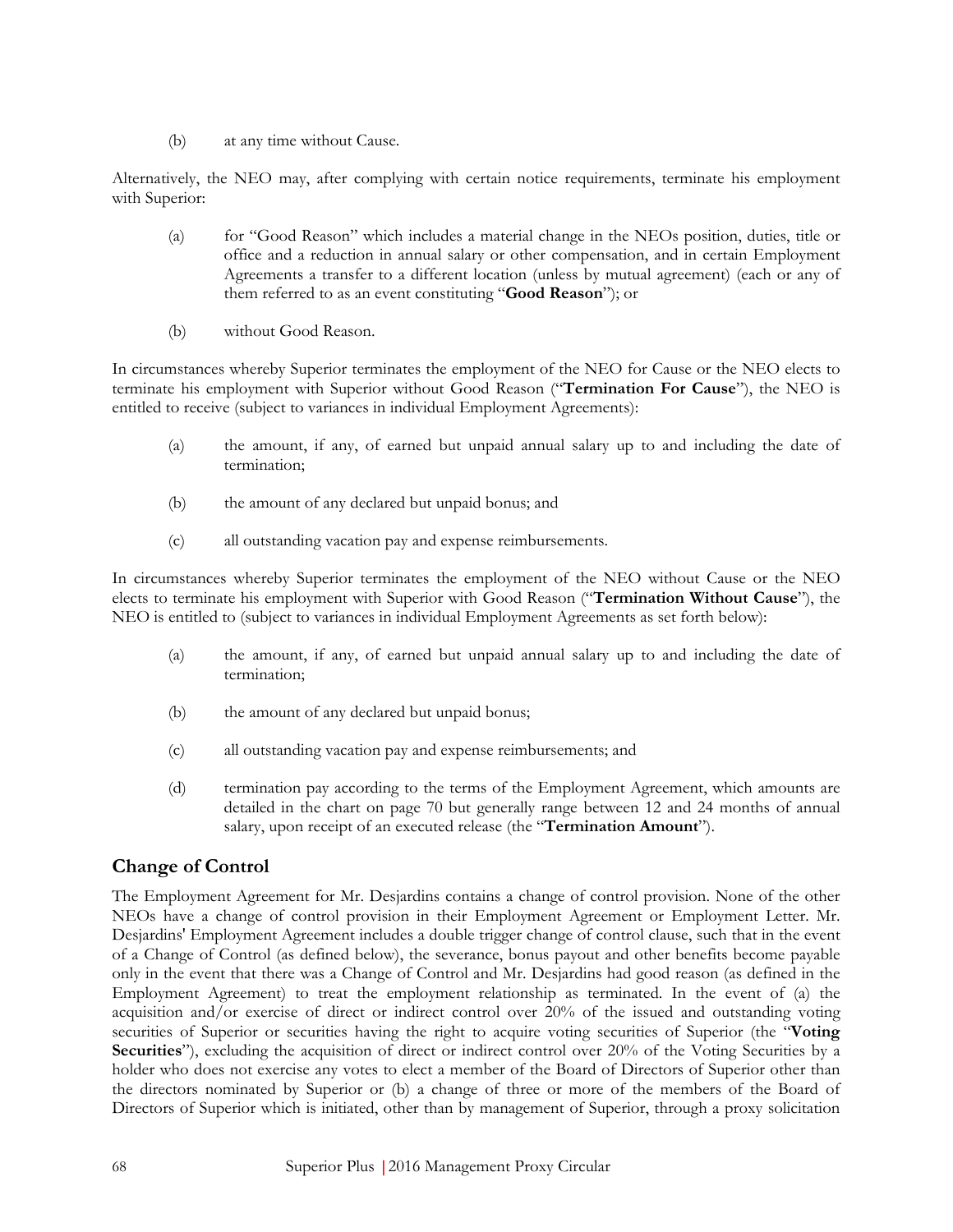process (a "**Change of Control**"), Superior shall pay to Mr. Desjardins, upon receipt of an executed release, the Termination Amount.

#### **Estimated Payouts**

Assuming that (a) the date of termination is the last day of the most recently completed financial year of Superior; and (b) any allowable vacation has been taken in full, the following sets forth estimates of the payments owed to the NEOs pursuant to the terms of their respective Employment Agreements. The Corporation's practice is to declare and pay bonuses in the first quarter of a given year in respect of the prior year's performance. As such, having assumed that the date of termination is the last day of the most recently completed financial year, bonuses in respect of 2015 performance have not been included in the estimate of the payments owed to the NEOs pursuant to the terms of their respective Employment Agreements or Employment Letter as such bonuses were not declared until February, 2016. No bonus amounts would have been owed to any of the NEOs on December 31, 2015 in respect of 2015 performance. In addition, the estimates set forth below with respect to the payments owed to each of the NEOs in respect of PSUs assume a performance multiplier of 1 and the applicable Common Share price on the last day of the most recently completed financial year.

The LTIP generally provides that in the event of a Change of Control Transaction or Divisional Change of Control Transaction (for affected employees of such divisions), all existing awards of PSUs or RSUs accelerate and vest immediately prior to completion of such transaction.

"**Change of Control Transaction**" in the LTIP currently means the purchase or acquisition of shares of the Corporation and/or securities convertible into shares of the Corporation or carrying the right to acquire shares of the Corporation (collectively, "**Convertible Securities**") as a result of which a person, group of persons or persons acting jointly or in concert, or any affiliates or associates of any such person, group of persons or any of such persons acting jointly or in concert (collectively the "**Holders**") beneficially own or exercise control or direction over shares and/or Convertible Securities of the Corporation that, assuming the conversion of the Convertible Securities beneficially owned by the Holders thereof, would have the right to cast more than 50% of the votes attached to all shares of the Corporation. "**Divisional Change of Control Transaction**" in the LTIP currently means, in respect of any division:

- (a) the sale of all or substantially all of the assets relating to such division except to an Affiliate of the Corporation; or
- (b) the Corporation or one of its affiliates entering into a transaction, including a joint venture, partnership, or other partial ownership structure, whereby the Corporation or one of its affiliates would retain less than 50% ownership or control of such division; or
- (c) the liquidation or dissolution or winding-up of Superior Plus LP, except where following such an event an affiliate of the Corporation retains 50% ownership or control of the assets of such division; or
- (d) the merger, amalgamation, consolidation or absorption of Superior Plus LP with or into any unrelated entity whereby the Corporation or one of its Affiliates ceases to control such Division;

provided in the event there is any question as to whether a Divisional Change of Control Transaction has occurred in any circumstances, the Board shall determine the matter.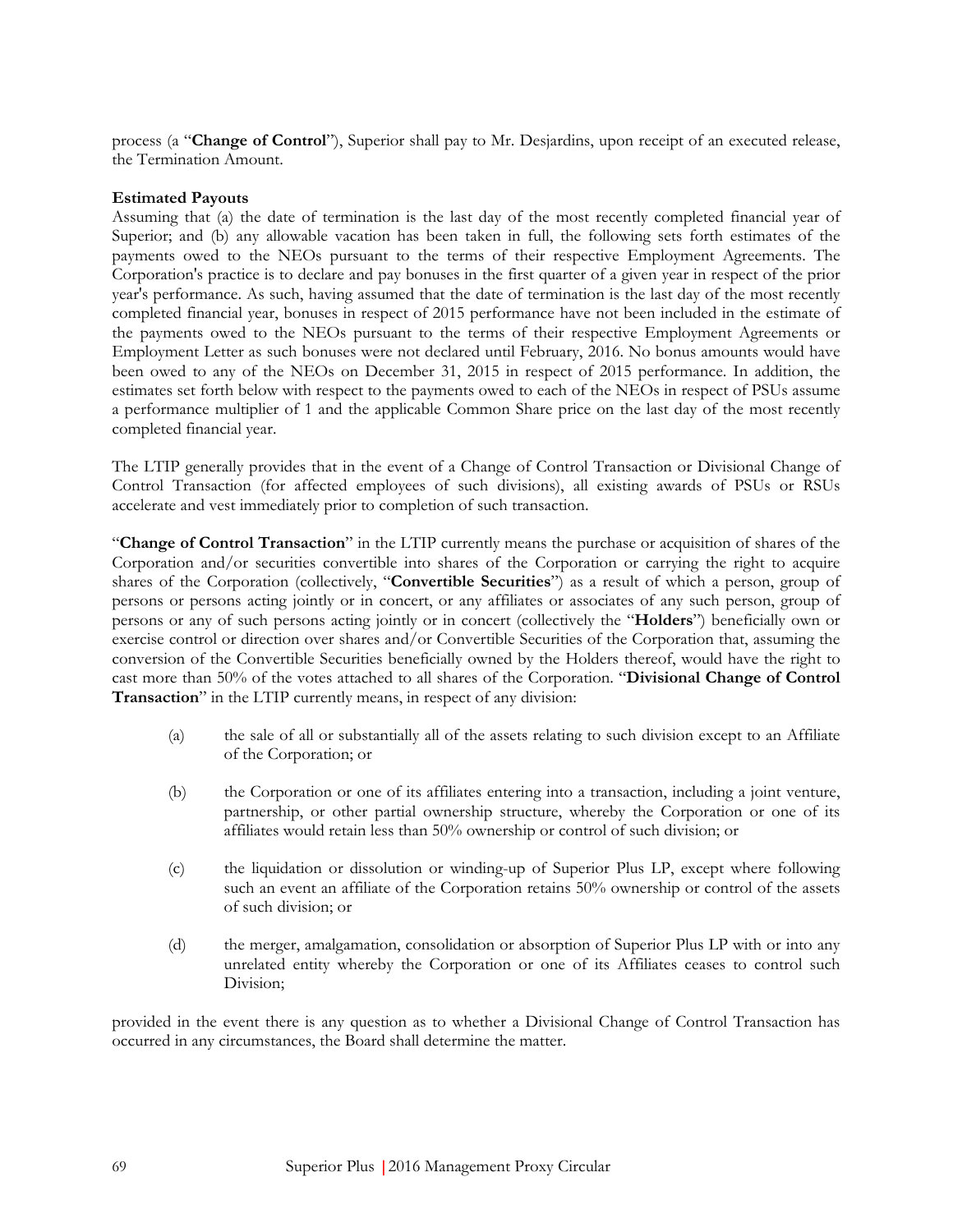The following table contains the estimated incremental payments that would be owed to each NEO pursuant to their employment agreement and pursuant to the terms of the LTIP, assuming that the termination event occurred on December 31, 2015.

|                            |                                 | <b>Payment Based</b><br>on Employment | Payment<br><b>Based on</b> | <b>Total Payment</b> |
|----------------------------|---------------------------------|---------------------------------------|----------------------------|----------------------|
| Name & Position            | <b>Termination Event</b>        | Agreement (\$)                        | LTIP $(\$)^{(1)}$          | $($ \$)              |
| Luc Desjardins             | Voluntary Resignation           | Nil                                   | Nil                        | Nil                  |
| President and CEO          | Termination for Cause           | Nil                                   | Nil                        | Nil                  |
|                            | Termination without Cause       | 3,380,000(2)                          | 694,802(3)                 | 4,074,802            |
|                            | Retirement                      | Nil                                   | $694,802^{(3)}$            | 694,802              |
|                            | Change of Control               | 3,380,000(2)                          | Nil <sup>(8)</sup>         | 3,380,000            |
|                            | Change of Control under LTIP    | 3,380,000(2)                          | 3,787,724(4)               | 7,167,724            |
| <b>Beth Summers</b>        | Voluntary Resignation           | Nil                                   | Nil                        | Nil                  |
| Vice President and CFO     | Termination for Cause           | Nil                                   | Nil                        | Nil                  |
|                            | Termination without Cause       | 410,000(5)                            | Nil                        | 410,000              |
|                            | Retirement                      | Nil                                   | Nil                        | Nil                  |
|                            | Change of Control               | Nil                                   | Nil                        | Nil                  |
|                            | Change of Control under LTIP    | 410,000(5)                            | 426,462(4)                 | 836,462              |
| Greg McCamus               | Voluntary Resignation           | Nil                                   | Nil                        | Nil                  |
| President, Energy Services | Termination for Cause           | Nil                                   | Nil                        | Nil                  |
|                            | Termination without Cause       | 722,924(6)                            | $362,191^{(3)}$            | 1,085,115            |
|                            | Retirement                      | Nil                                   | 362,191                    | 362,191              |
|                            | Divisional Change of Control or |                                       |                            |                      |
|                            | Change of Control under LTIP    | Nil                                   | 1,256,617(4)               | 1,256,617            |
| Ed Bechberger              | Voluntary Resignation           | Nil                                   | Nil                        | Nil                  |
| President, Specialty       | Termination for Cause           | Nil                                   | Nil                        | Nil                  |
| Chemicals                  | Termination without Cause       | 525,000(7)                            | 117,768(3)(9)              | 642,768              |
|                            | Retirement                      | Nil                                   | 117,768(3)                 | 117,768              |
|                            | Divisional Change of Control or |                                       |                            |                      |
|                            | Change of Control under LTIP    | Nil                                   | 735,919(4)(9)              | 735,919              |
| Mike Farrell               | Voluntary Resignation           | Nil                                   | Nil                        | Nil                  |
| President, Construction    | Termination for Cause           | Nil                                   | Nil                        | Nil                  |
| Products Distribution      | Termination without Cause       | 778,500(10)                           | Nil <sup>(10)</sup>        | 778,500(10)          |
|                            | Retirement                      | Nil                                   | Nil                        | Nil                  |
|                            | Divisional Change of Control or |                                       |                            |                      |
|                            | Change of Control under LTIP    | Nil                                   | Nil <sup>(10)</sup>        | Nil                  |

**Notes:** 

- 1. All RSUs and PSUs are valued using the closing market price of the Common Shares on the TSX at December 31, 2015 of \$10.76.<br>2. Termination Amount of 2x (annual salary plus target bonus).
- 2. Termination Amount of 2x (annual salary plus target bonus).<br>3. Represents the value of RSUs and PSUs issued prior to ass
- Represents the value of RSUs and PSUs issued prior to assumed date of termination of December 31, 2015 and prorated to reflect the length of time the NEO was employed during the vesting period.

- 5. Termination Amount of 1x annual salary.
- 6. Termination of 18 months of annual salary plus 10% for loss of employment benefits.
- Termination Amount of 1.5x annual salary.

<sup>4.</sup> Represents the value of RSUs and PSUs that had accelerated and vested prior to the assumed date of the takeover bid transaction of December 31, 2015 and includes RSUs and PSUs approved by the Board on October 28, 2015 and granted on January 4, 2016. See "LTIP Grants awarded to NEOs for 2015".

<sup>8.</sup> Assumes the transaction constitutes a Change of Control under Mr. Desjardins' employment agreement but does not constitute a Change of Control under the terms of the LTIP.

<sup>9.</sup> Does not include any amounts Mr. Bechberger may be entitled to receive under the defined benefit pension plan of ERCO. See "Pension Plan Benefits – Defined Benefits Plans".

<sup>10.</sup> Does not include any entitlement to compensation Mr. Farrell may be entitled to receive under the CPD LTIP Plan or his employment letter due to an increase in the value of the CPD business. See "Long-Term Incentive and Retention Programs – CPD LTIP Summary".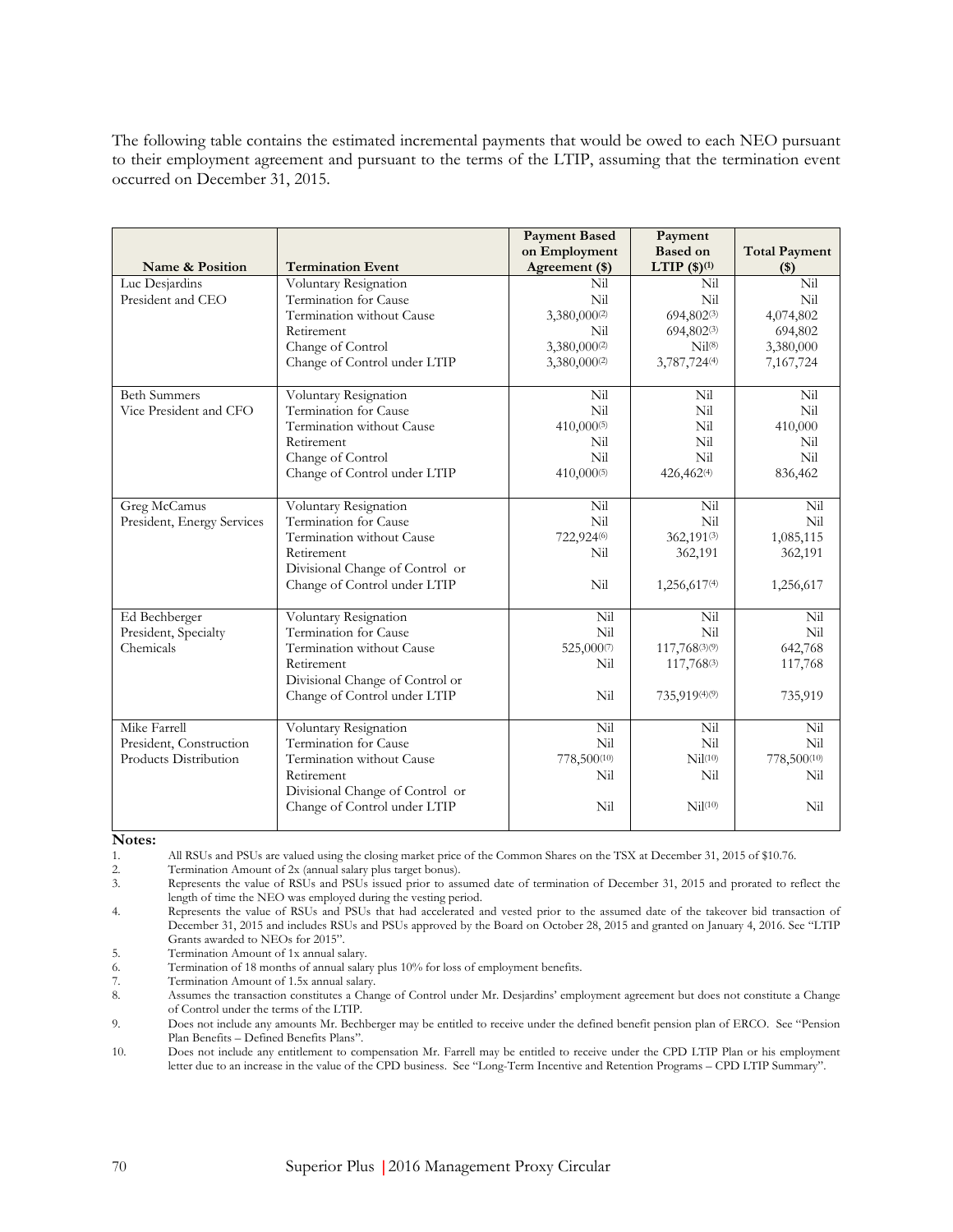# **OTHER MATTERS**

# **Indebtedness of Directors and Executive Officers**

None of the directors or executive officers of the Corporation, nor any proposed nominee as a director of the Corporation, nor any associate or affiliate of any one of them, is or was indebted, directly or indirectly, to Superior at any time since the beginning of the year ended December 31, 2015.

# **Interest of Informed Persons in Material Transactions**

No informed person of the Corporation, nor any proposed nominee for the election as a director of the Corporation, nor any associate or affiliate of any of them, has or had, at any time since the beginning of the year ended December 31, 2015, any material interest, direct or indirect, in any transaction or proposed transaction that has materially affected or would materially affect the Corporation.

# **Shareholder Proposals**

Shareholders who comply with the applicable provisions of the CBCA are, subject to certain conditions in the CBCA, entitled to have Superior include in its Information Circular any matter that the person proposes to raise at an annual meeting. Any Shareholder who intends to make such a proposal to be considered by Superior for the 2017 annual meeting must arrange for Superior to receive the proposal at its principal executive office no later than November 27, 2016. Shareholders should consult their legal advisors for more information.

# **Non-GAAP Financial Measures**

In the Information Circular, Superior has used the following terms that are not defined by GAAP, but are used by management to evaluate performance of Superior and its business. Since Non-GAAP financial measures do not have standardized meanings prescribed by GAAP and are therefore unlikely to be comparable to similar measures presented by other companies, securities regulations require that Non-GAAP financial measures are clearly defined, qualified and reconciled to their nearest GAAP measures. Except as otherwise indicated, these Non-GAAP financial measures are calculated and disclosed on a consistent basis from period to period. Specific adjusting items may only be relevant in certain periods.

The intent of Non-GAAP financial measures is to provide additional useful information to investors and analysts and the measures do not have any standardized meaning under IFRS. The measures should not, therefore, be considered in isolation or used in substitute for measures of performance prepared in accordance with IFRS. Other issuers may calculate Non-GAAP financial measures differently.

Investors should be cautioned that EBITDA and AOCF (as defined below) should not be construed as alternatives to net earnings, cash flow from operating activities or other measures of financial results determined in accordance with GAAP as an indicator of Superior's performance.

Non-GAAP financial measures are identified and defined as follows:

### **Adjusted Operating Cash Flow**

Adjusted Operating Cash Flow ("**AOCF**") is equal to cash flow from operating activities as defined by IFRS, adjusted for changes in non-cash working capital, other expenses, non-cash interest expense, current income taxes and finance costs. Superior may deduct or include additional items in its calculation of AOCF; these items would generally, but not necessarily, be items of a non-recurring nature. AOCF is the main performance measure used by management and investors to evaluate Superior's performance. AOCF